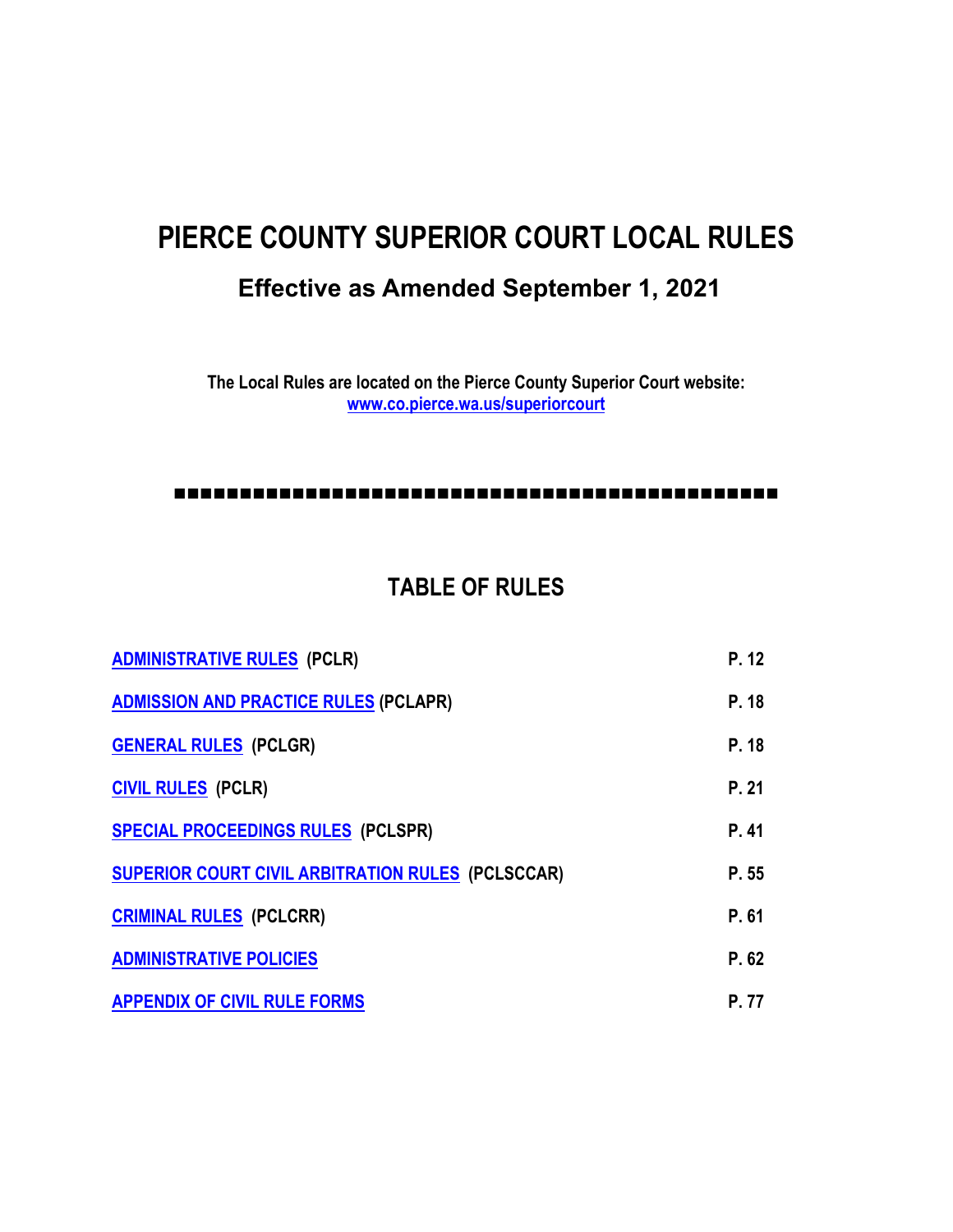# **■[ADMINISTRATIVE RULES](#page-11-0) - PCLR**

- **0.1 [Citation](#page-11-1)  - Scope**
- **0.2 [Court Organization](#page-11-2)**
	- (a) Judicial Departments
		- (1) Judicial Department Location
		- (2) Judicial Department Hours
	- (b) Court Staff
	- (c) Divisions of the Superior Court
		- (1) Juvenile Court
		- (2) Criminal Divisions
		- (3) Civil Divisions

## **0.3 [Court Management](#page-12-0)**

- (a) Authority
- (b) Duties Responsibilities of the Judges of the Superior Court
	- (1) Executive Committee
	- (2) Policies
	- (3) Court Organization
	- (4) Meetings
- (c) Office of Presiding Judge
	- (1) Duties
	- (2) Selection of Presiding Judge
	- (3) Selection of Assistant Presiding Judge
- (d) Executive Committee
	- (1) Policy Decisions
	- (2) Policy Recommendations
	- (3) Committees
	- (4) Advisory Capacity
	- (5) Procedure
	- (6) Meetings
	- (7) Selection
	- (8) Unexpired Term
- **0.4 [Commissioners](#page-14-0)**
	- (a) Duties
		- (1) Civil Divisions A, B, C, D , and Ex Parte
		- (2) Juvenile Division
		- (3) Civil Mental Health Division
		- (4) Criminal Division
	- (b) Direction
	- (c) Rotation of Commissioner Duties

### **0.5 [Court Administrator](#page-15-0)**

- (a) Selection
- (b) Powers and Duties
	- (1) Administrative
	- (2) Policies
	- (3) Supervisory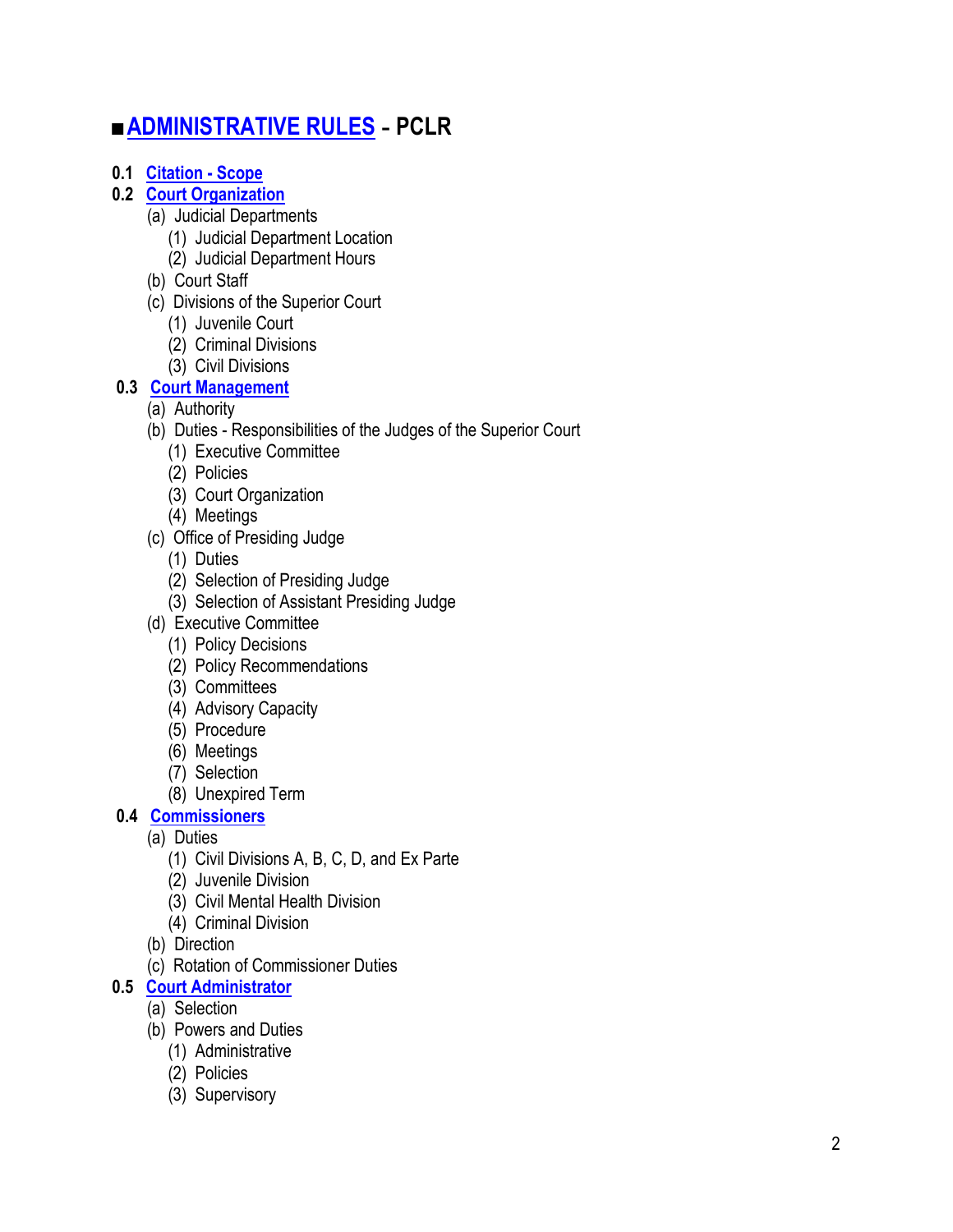- (4) Budgetary
- (5) Representative
- (6) Assist
- (7) Agenda Preparation
- (8) Record Preparation and Maintenance
- (9) Recommendations
- **0.6 [Standing Committees](#page-16-0)**
	- (a) Establishment
	- (b) Selection of Members
- **0.7 [Legal Assistants](#page-16-1)**
	- (a) Authorized Activity
	- (b) Qualifications of Legal Assistant
	- (c) Presentation by Out-of-County Legal Assistants

# **■ [ADMISSION AND PRACTICE RULES](#page-17-0) – PCLAPR**

**28. [Definitions](#page-17-2)** 

# **■ [GENERAL RULES](#page-17-1) – PCLGR**

- **1. – 10. Reserved**
- **11. [Court Interpreters](#page-17-3)**
- **12. – 29. Reserved**
- **30. [Mandatory Electronic Filing](#page-18-0)**
	- (a) Definitions
	- (b) Electronic Filing and Service Authorization
		- (5) Electronic Filing Is Mandatory for Attorneys and Optional for Self-Represented Parties
		- (6) Electronic Service is Mandatory for Attorneys and Optional for Self-Represented Parties
- **31. [Access to Administrative Records](#page-19-0)**
- **32. – 34. Reserved**
- **35. [Official Certified Superior Court Transcripts](#page-19-1)**
- **36. – 38. Reserved**

# **■ [CIVIL RULES](#page-20-0) - PCLR**

## **1. – 2A. Reserved**

## **3. [Commencement of Action/Case Schedule](#page-20-1)**

- (a) Civil (Non-Family) Cases Not Receiving a Scheduling Order upon Filing
- (b) Civil (Non-Family) Cases Receiving a Mandatory Court Review Hearing Date upon Filing
- (c) Civil (Non-Family) Cases Receiving an Order Setting Case Schedule at Filing
- (d) Family Law (Type 3) Cases
- (e) Amendment of Case Schedule
- (f) Service on Additional Parties upon Joinder
- (g) Form of Case Schedule
- (h) Track Assignment
	- (1) Expedited Cases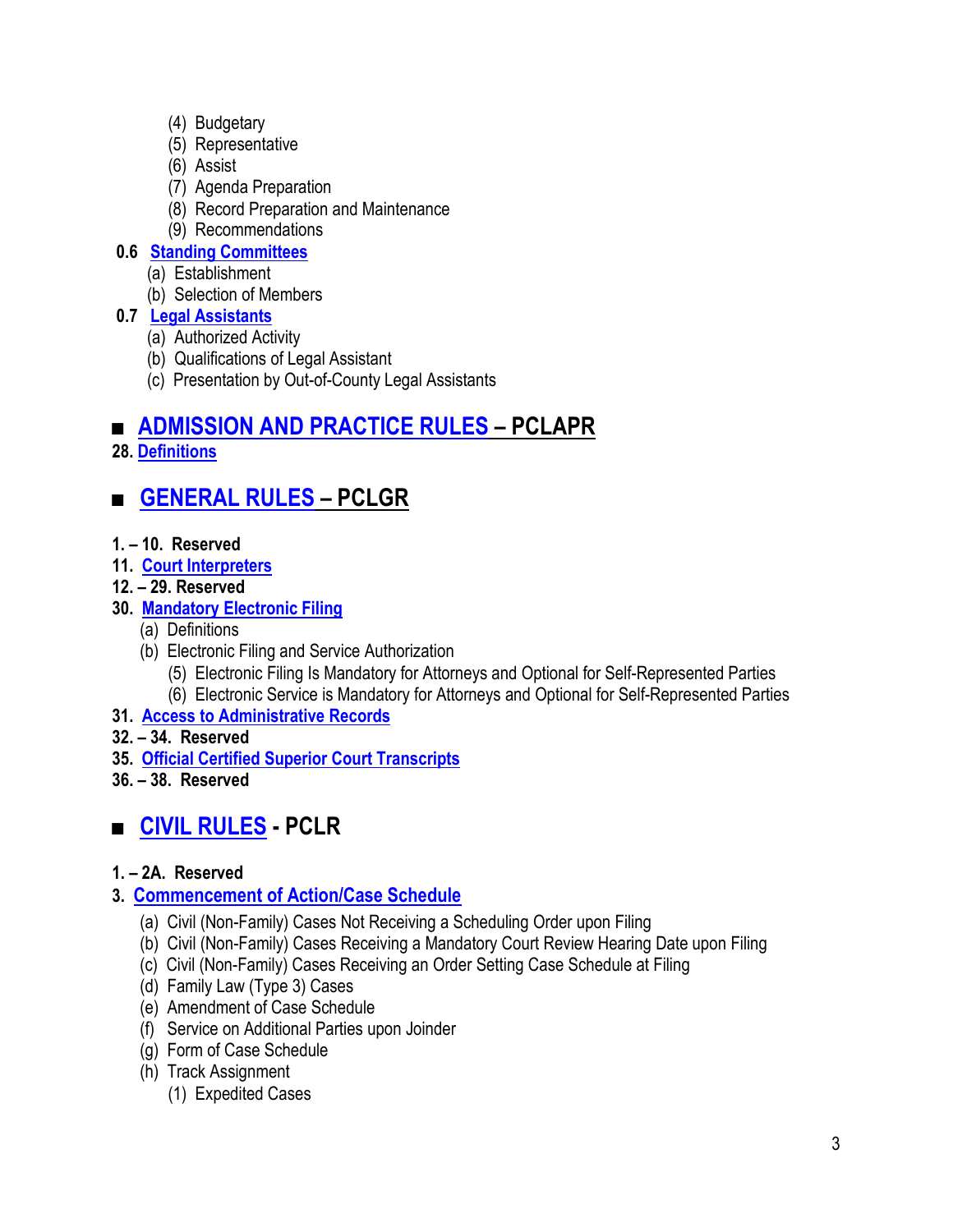- (2) Standard Cases
- (3) Complex Cases
- (4) Dissolution Cases
- (5) LUPA Cases
- (6) Collaborative Law Cases
- (i) Time Intervals for Cases Receiving an Order Setting Case Schedule
- (j) Trial by Affidavit
	- (1) Affidavit
	- (2) Trial and Notice
	- (3) Priority
	- (4) Case Schedule
- (k) Monitoring
- (l) Enforcement

# **4. – 4.2 Reserved**

# **5. [Service](#page-25-0)**

- (a) Scope
- (b) Confirmation of Service

## **6. [Time](#page-26-0)**

- (a) Civil Motions
- (b) Restraining Orders
- (c) Family Law

## **7. Motions [-Judges and Commissioners](#page-26-1)**

- (a) Judges' Motions and Trial Assignments
	- (1) When Heard
	- (2) Recess Schedule
	- (3) Scheduling Motions and Trial Assignments
	- (4) Failure to File or Serve Sanctions
	- (5) Opposing Papers
	- (6) Reply
	- (7) Working Copies
	- (8) Page Limits
	- (9) Confirmation of Motions
	- (10) Procedures for Hearing
	- (11) Motions for Summary Judgment
	- (12) Motions for Revision
	- (1 3 ) Juvenile Court Orders and Judgments
- (b) Commissioner s ' Motions
	- (1) Civil Division s A, B, C, D, and Ex Parte
	- (2) Juvenile Division Calendars
	- (3) Civil Mental Health Division
- (c) Motions held before Judges or Commissioners
	- (1) Motions for Reconsideration
	- (2) Time for Motions for Reconsideration
	- (3) Disposition of Motions for Reconsideration
	- (4) Motion and Order to Shorten Time
	- (5) Reapplication
	- (6) Temporary Restraining Orders and Injunctive Relief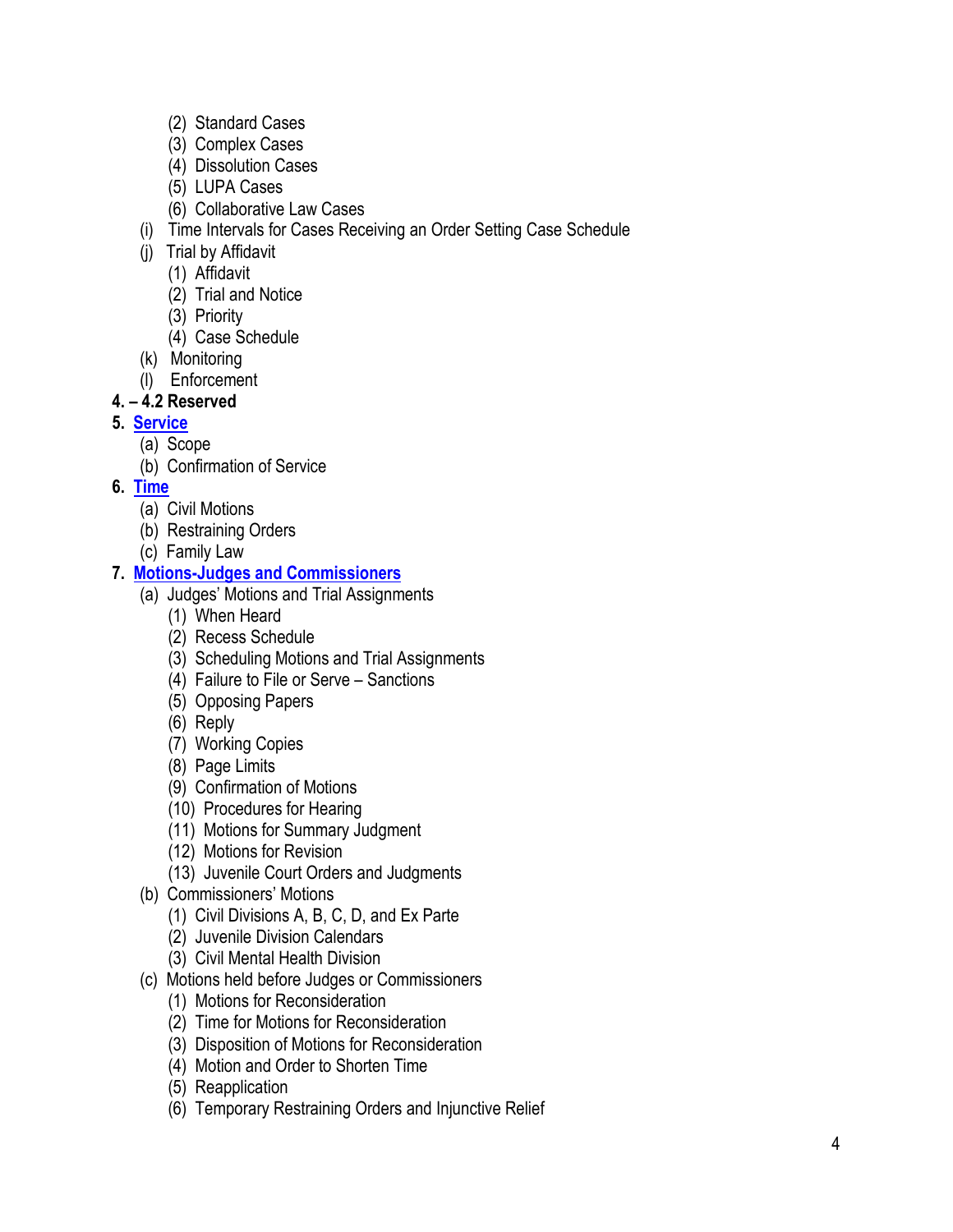## **8. – 9. Reserved**

### **10. [Form of Pleadings](#page-31-0)**

- (a)-(c) Reserved.
- (d) Format Requirements
	- (1) Handwritten Documents
	- (2) Font Size for Typed or Computer Generated Documents
	- (3) Paper Color
	- (4) Mandatory Forms
	- (5) Preparation of Transcript from Electronic/Mechanical Recorder or Videotape
- (e) Briefs/Memoranda
- (f) Required Language in Pleadings Relating to Supplemental Proceedings and Show Cause Hearings for Contempt
- **11. [Signing and Drafting of Pleadings, Motions,](#page-32-0) and Legal Memoranda; Sanctions**
	- (a) (b) Reserved.
	- (c) Address of Self-Represented Party
	- (d) Change of Address
- **12. – 14. Reserved**
- **15. [Amended and Supplemental Pleadings](#page-33-0)**
	- (a) (d) Reserved.
	- (e) Interlineations
- **16. [Pretrial and Settlement Procedures](#page-33-1)**
	- (a) Designated Judge
	- (b) Pretrial Procedure
		- (1) Pretrial Conferences
		- (2) Exchange of Exhibit and Witness Lists
		- (3) Pretrial Motions
		- (4) Joint Statement of Evidence
		- (5) Trial Briefs
		- (6) Failure to Comply
	- (c) Alternative Dispute Resolution
		- (1) Non-Family Law Cases and Family Law Cases Without Children
		- (2) Family Law Cases Involving Children
		- (3) Cases Exempt from Alternative Dispute Resolution
- **17. – 18. Reserved**

### **19. [Joinder](#page-35-0)**

- (a) Scope
- (b) Additional Parties, Claims and Defenses
- (c) Confirmation of Joinder; Form
- (d) Parties to Confer in Completing Form
- (e) Cases Subject to Mandatory Arbitration
- **20. – 25. Reserved**
- **26. [Discovery-Disclosure of Possible Lay and Expert Witnesses](#page-35-1)**
	- (a) Scope
	- (b) Disclosure of Primary Witnesses
	- (c) Disclosure of Rebuttal Witnesses
	- (d) Scope of Disclosure
		- (1) All Witnesses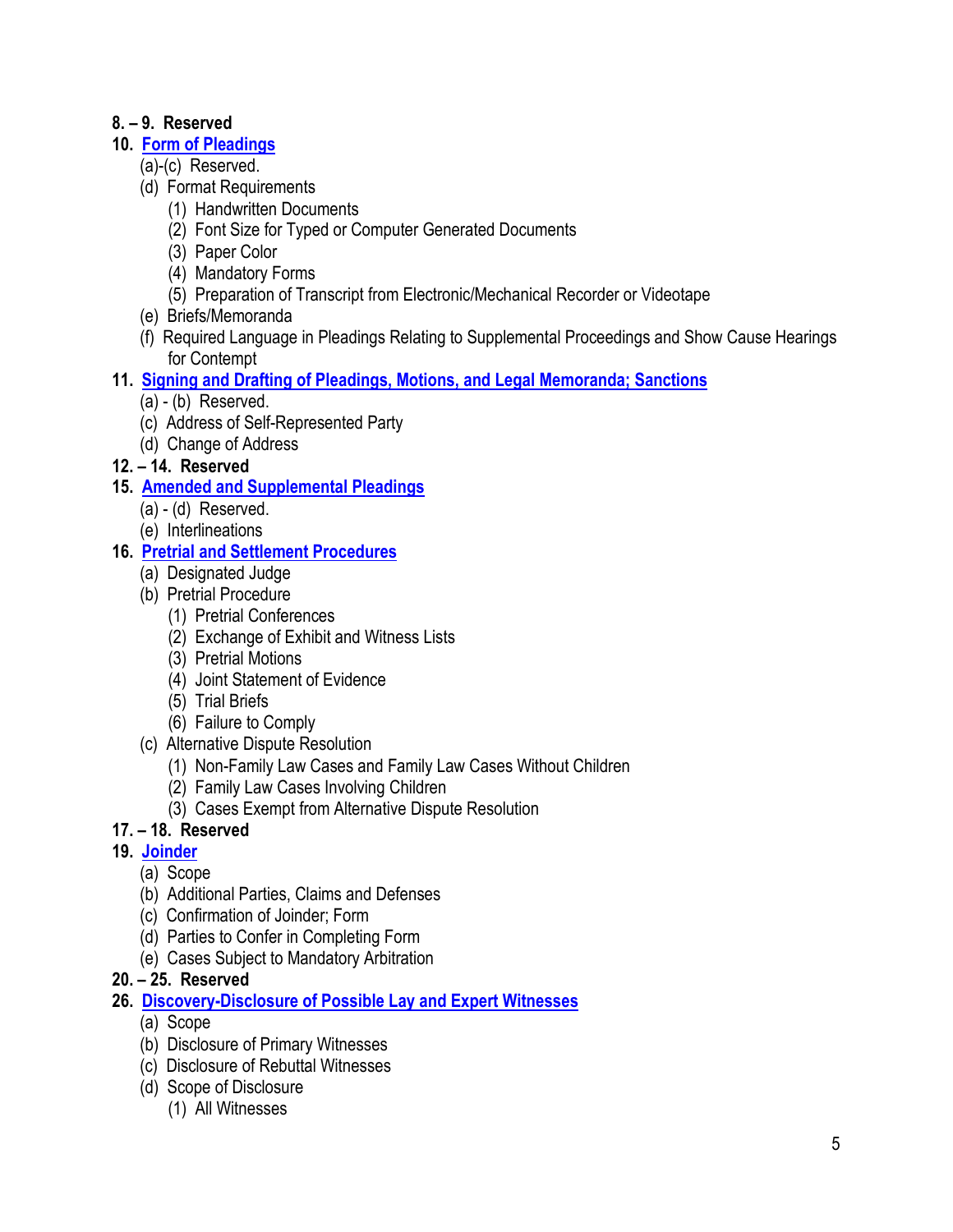- (2) Lay Witnesses
- (3) Experts
- (e) Discovery Not Limited/Additional Witness Identified
- (f) Interrogatories

### **27. – 37. Reserved**

- **38. [Jury Trials](#page-36-0)**
	- (a) Jury Trials
	- (b) Demand for Jury
- **39. Reserved**

### **40. [Assignments of Cases to Judicial Departments](#page-36-1)**

- (a) Presiding Judge in Charge
- (b) Authority of Judicial Departments
- (c) Trial Dates
- (d) Trial Dates Family Law Cases
- (e) Reassignment for Inability to Hear
	- (1) Preassigned Matter
	- (2) Trial Date
	- (3) Remain Available
	- (4) No Available Judicial Department
- (f) Change of Judge (Notice of Disqualification)
	- (1) Judges
	- (2) Commissioners
- (g) Change of Trial Date
	- (1) Cases Not Governed by an Order Setting Case Schedule
	- (2) Cases Governed by an Order Setting Case Schedule

### **41. [Dismissal of actions](#page-38-0)**

- (a) (d) Reserved
- (e) Notice of Settlement s
	- (1) Notice of Settlement
	- (2) Form of Notice
	- (3) Dismissal on Court's Motion
	- (4) Agreement by Stipulation

#### **42. [Consolidation](#page-38-1)**

- (a) Consolidation
- **43. – 55. Reserved**
- **56. [Summary Judgment](#page-38-1)**
- **57 - 58. Reserved**
- **59. [Motions for Reconsideration](#page-38-2)**
- **60 – 64. Reserved**
- **65. [Temporary Restraining Orders and Injunctive Relief](#page-39-0)**
- **66. – 70. Reserved**
- **71. [Withdrawal by Attorney](#page-39-1)**
	- (a) (b) Reserved
	- (c) Withdrawal by Notice
	- (d) Reserved
- **72. – 82. Reserved**
- **83. [Local Rules of Court](#page-40-1)  – Civil**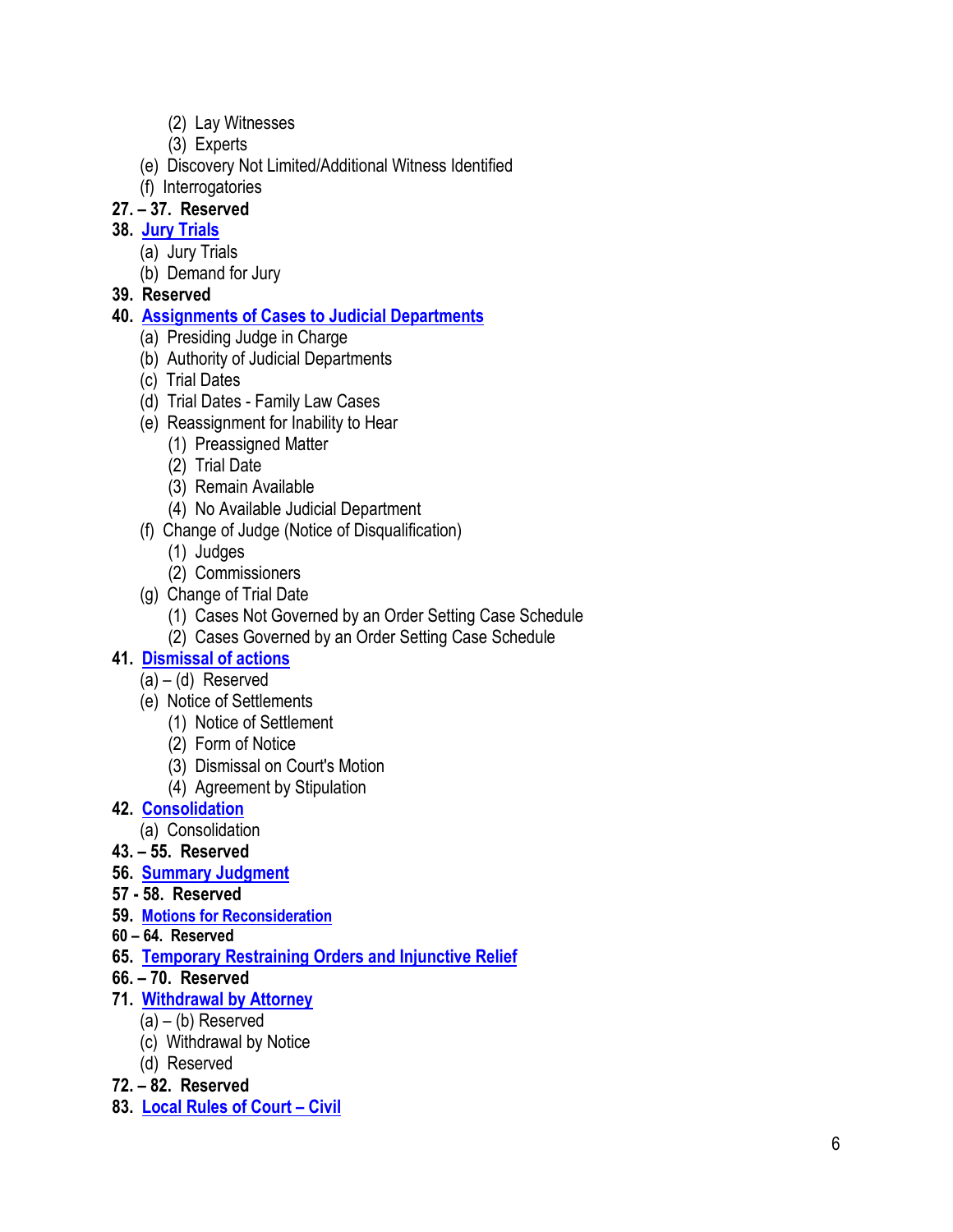- (a) Adoption/Amendment of Local Rules
	- (1) Local Rules Committee
	- (2) Changes to Rules
	- (3) Submission to County Bar Association
	- (4) Comments
- (b) Reserved
- **84. Reserved**
- **85. [Title of Rules](#page-40-2)**
- **86. [Effective Dates](#page-40-3)**

# **■ [SPECIAL PROCEEDINGS RULES](#page-40-0) – PCLSPR**

#### **93.04 [Adoptions](#page-40-4)**

- (a) Where and When Heard
- (b) How Initiated
- (c) Appointment and Notice to Adoption Investigator
- (d) Preplacement Reports
- (e) Postplacement Reports
- (f) Disclosure of Fees and Costs

#### **94.04 [Family Law Proceedings](#page-41-0)**

- (a) Uncontested Applications for Marital Dissolution, Decree of Invalidity, or Legal Separation**,**  Committed Intimate Relationships (Meretricious Relationships), or Domestic Partnerships
	- (1) Presentation of Final Documents
	- (2) Hearings to Finalize with Attorneys
	- (3) Hearings to Finalize without Attorney Representation
	- (4) Reconciliation
- (b) Contested Matters
- (c) Family Law Motions
	- (1) How Initiated
	- (2) Counter Motions
	- (3) Notice and Hearing
	- (4) Family Law Hearing Information Form
	- (5) Page Limits
	- (6) Confirmations
	- (7) Courtroom Assigned
	- (8) Presentation of Court Orders
	- (9) Limits of Argument
- (d) Settlement Conferences
- (e) Guardian ad Litem/Parenting Investigator in Parenting/Custody Cases: Limitations on Appointments, Hours, and Fees
	- (1) Appointment of Guardian ad Litem/Parenting Investigator
	- (2) Hours and Fees
	- (3) Administrative Policy
	- (4) Case Assignment
- (f) Reserved
- (g) Petition to Modify Parenting Plan/Residential Schedule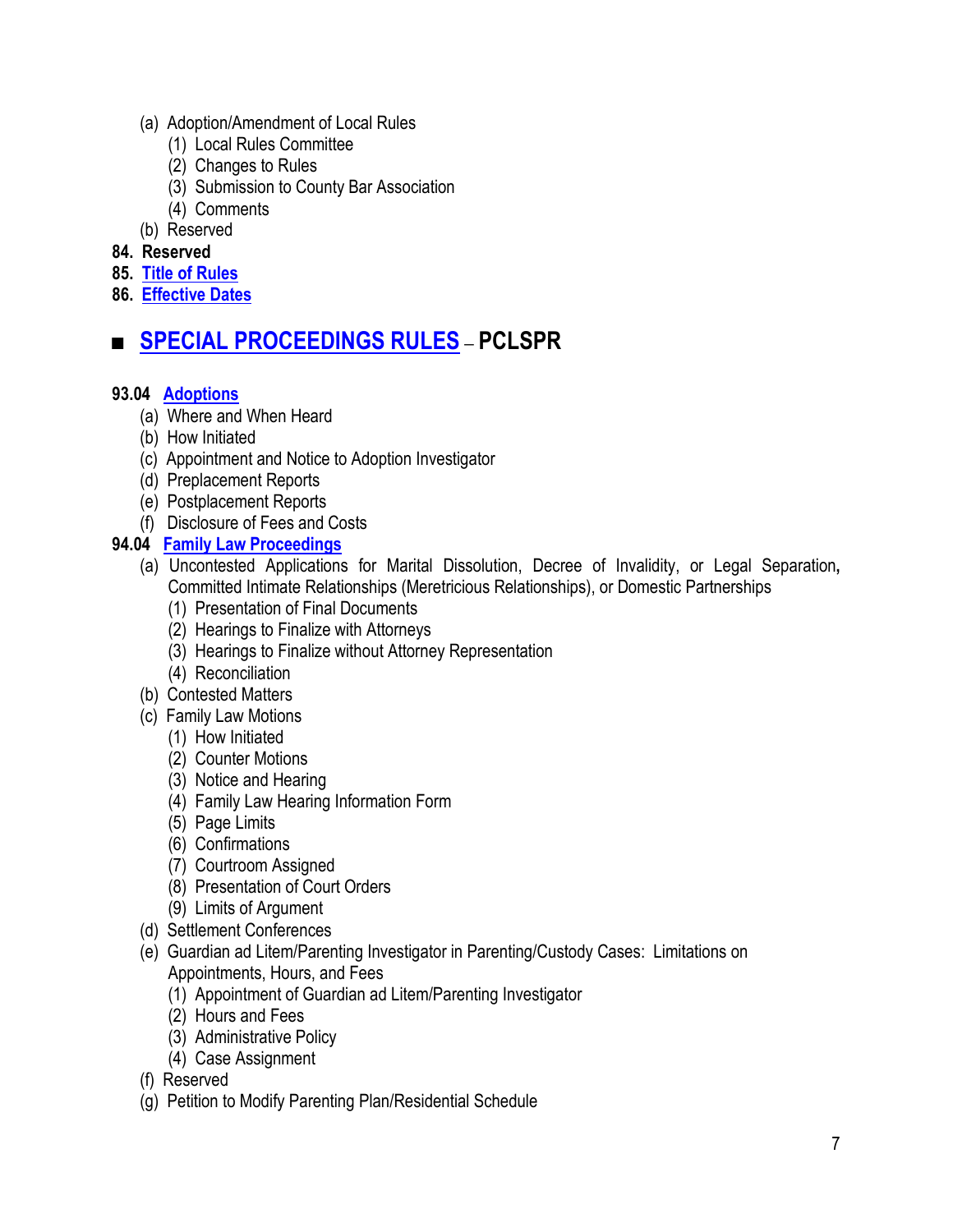- (1) How Initiated
- (2) Case Schedule
- (3) Requirements
- (4) Case Assignment
- (h) Relocation of Children
	- (1) How Initiated
	- (2) Case Schedule
	- (3) Case Assignment

#### **94.05 [Mandatory Seminar](#page-46-0)  - Impact on Children**

- (a) Applicable Cases
- (b) Mandatory Attendance
- (c) Timing
- (d) Fees
- (e) Seminar Content/Instructor Qualifications
- (f) Waiver
- (g) Failure to Comply
- (h) Administrative Policy

### **98.04 Estates [-Probates](#page-46-1) -Notices**

- (a) Presentation
- (b) Notice and Hearin g
- (c) Civil Hearing Information Form/Proposed Orders
- (d) Bonds
- (e) Probate Homesteads/Prior Claims
- (f) Oaths
- (g) Order Appointing Personal Representative/Administrator
- (h) Notification of Change of Address

## **98.16W [Settlement of Claims of Minors and Incapacitated Persons](#page-47-0)**

- (a) Presentation
- (b) Qualifications
- (c) Attendance at Hearings
- (d) Notice and Hearing
- (e) Civil Hearing Information Form/Proposed Orders
- (f) Multiple Minors
- (g) Structured Annuity Settlements
- (h) Receipt of Deposit of Funds
- (i) Discharge of Settlement Guardian ad Litem
- (j) Disbursements
- (k) Fees/Costs

### **98.18 Court [-Created Trusts](#page-49-0)**

- (a)Scope of Rule
- (b)Drafting of Trust Instrument
- (c)Guardian ad Litem/Guardian
- (d)Special Master
- (e)Declaration of Proposed Trustee
- (f)Notice and Hearing
- (g)Attendance at Hearings
- (h)Civil Hearing Information Form/Proposed Orders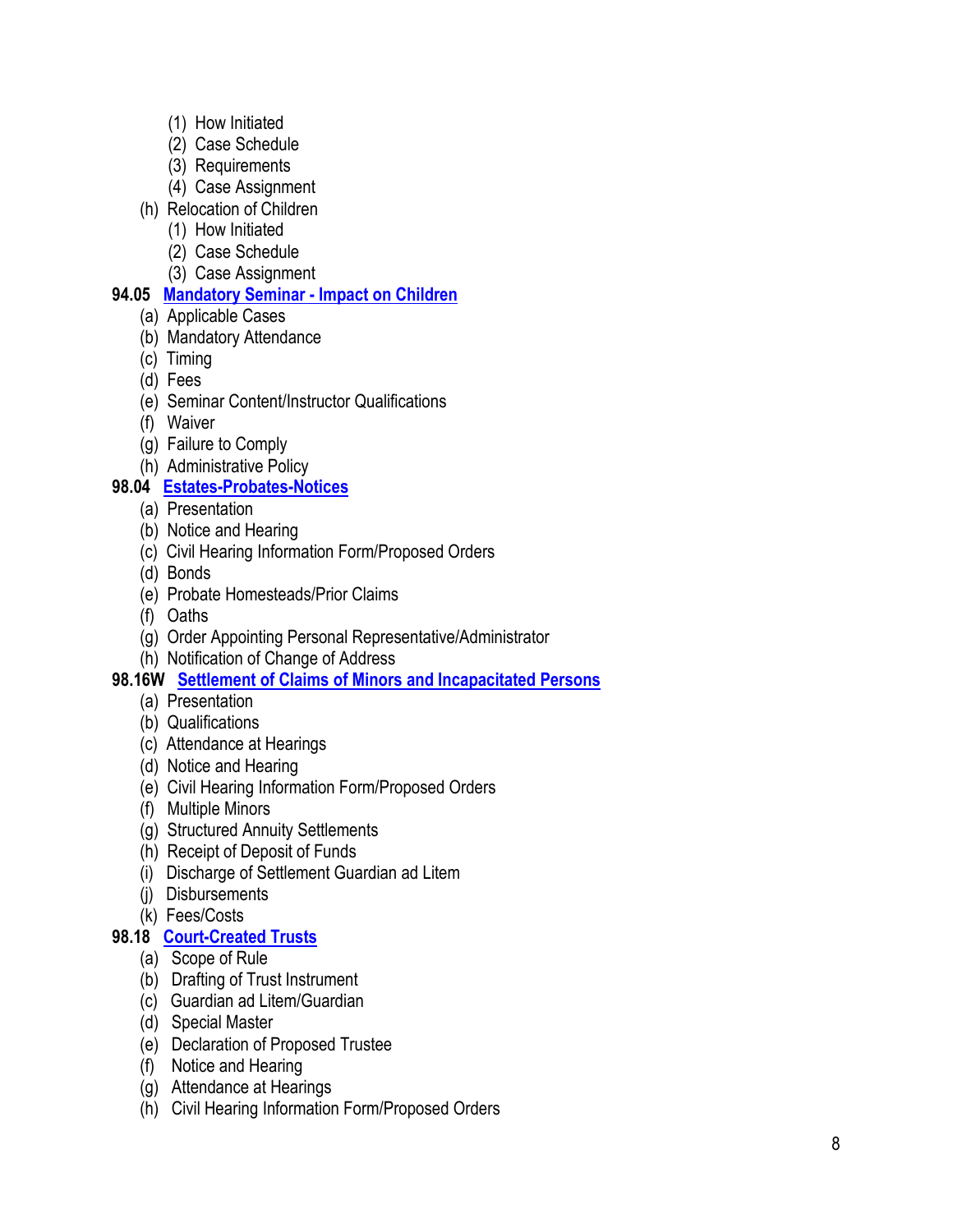- (i)Order Approving/Declaring Trust
- (j)Fees/Costs
- (k)Review Hearings
- (l)Trust Summary
- (m)Delinquency Calendar

#### **98.20 [Guardianships](#page-51-0)**

- (a) Presentation of Order Appointing Guardian ad Litem
- (b) Notice and Hearing
- (c) Civil Hearing Information Form/Proposed Orders
- (d) Declaration of Proposed Guardian
- (e) Review Hearings
- (f) Guardianship Summary
- (g) Delinquency Calendar
- (h) Expiring Letters of Guardianship
- (i) Oaths
- (j) Vulnerable Adult Protection Petitions
- (k) Loss of Voting Rights
- (l) Mandatory Forms

# **98.30 [Public Expense Guardians Ad Litem and Attorneys for Alleged Incapacitated Persons](#page-53-0)**

**[Pursuant to RCW 11.88](#page-53-0)**

- (a) Application and Petition
- (b) Guardian ad Litem at Public Expense
- (c) Attorney Assignment and Fees

# **■ [SUPERIOR COURT CIVIL](#page-54-0) ARBITRATION RULES – PCLSCCAR**

### **1. [Scope and Purpose of Rules](#page-54-1)**

- 1.1 Application of Rules Purposes and Definitions
	- (a) Purpose
	- (b) "Director" Defined
- 1.2 Matters Subject to Arbitration
- 1.3 Relationship to Superior Court Jurisdiction and Other Rules Motions

## **2. [Transfer to Arbitration and Assignment of Arbitrator](#page-55-0)**

- 2.1 Transfer to Arbitration
	- (a) Statement of Arbitrability
	- (b) Response to Statement of Arbitrability
	- (c) Failure to File Amendments
	- (d) By Stipulation
	- (e) When Transfer to Arbitration Occurs for Purpose of Application of Local Rules
- **2.2 Reserved**
- 2.3 Assignment to Arbitrator
	- (a) Generally; Stipulations
	- (b) Response by Parties
	- (c) Response by Only One (1) Party
	- (d) No Response
	- (e) Additional Arbitrators for Additional Parties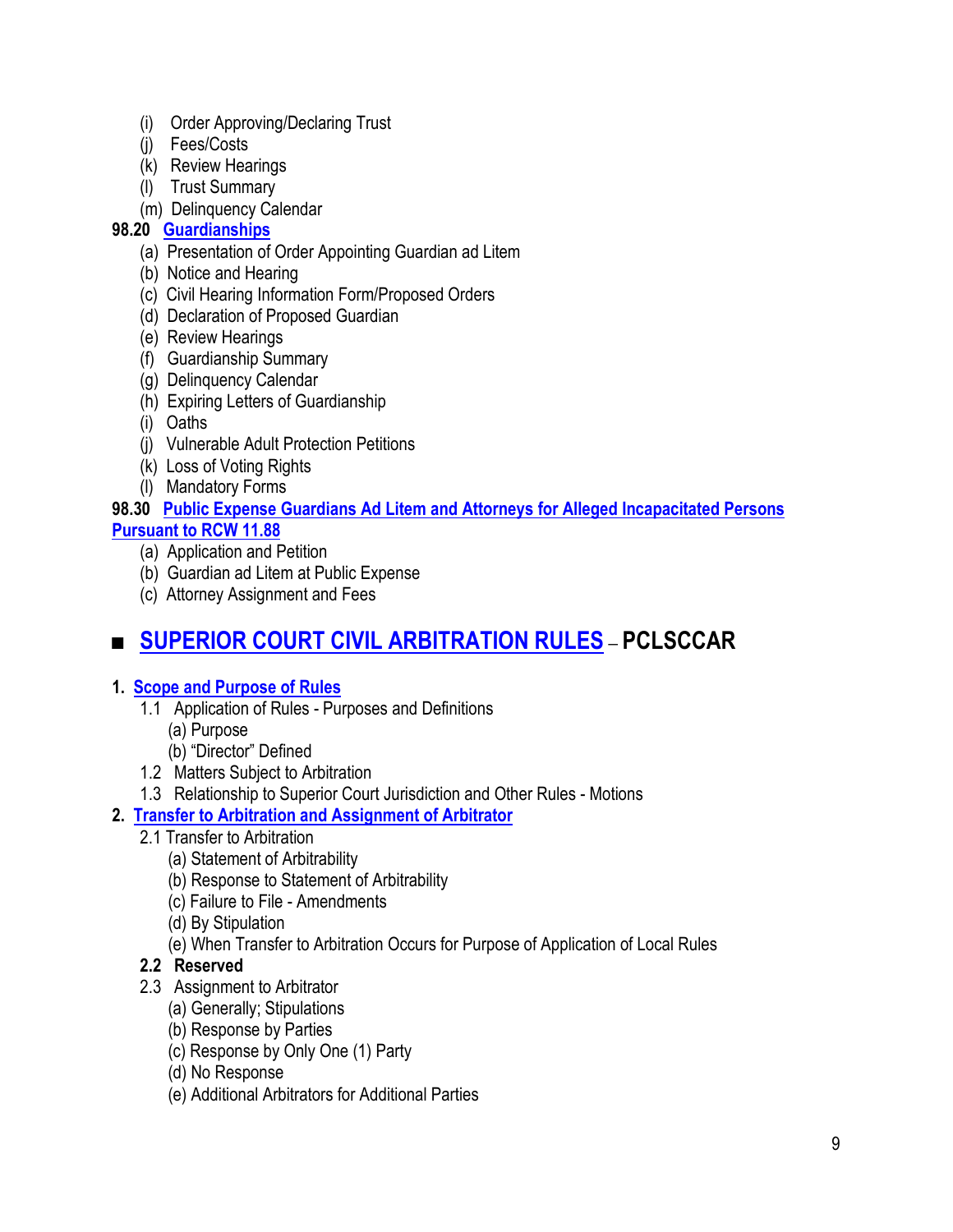## **3. [Arbitrators](#page-56-0)**

- 3.1 Qualifications
	- (a) Arbitration Panel
	- (b) Refusal; Disqualification
- 3.2 Authority of Arbitrators
	- (a) Payment of Expense/Attorney Fees
	- (b) Basis of Attorney Fee Award

## **4. [Procedures after Assignment](#page-56-1)**

#### **4.1 Reserved**

- 4.2 Discovery
	- (a) Additional Discovery
	- (b) Notwithstanding the Foregoing, the Following Interrogatories May Be Submitted to Any Party
	- (c) Restrictions Upon Discovery
- 4.3 Subpoena

(a) CR 45 Subpoenas

## **5. [Hearing](#page-57-0)**

- 5.1 Notice of Hearing Time and Place Continuance
- 5.2 Prehearing Statement of Proof Documents Filed with Court

## **5.3 – 5.4 Reserved**

### **6. [Award](#page-58-0)**

- 6.1 Form and Content of Award
	- (a) Form
	- (b) Exhibits
	- (c) Attorneys Fees
- 6.2 Filing of Award
- 6.3 Judgment on Award
- **6.4 Reserved**

### **7. [Trial de Novo](#page-59-0)**

- 7.1 Request for Trial de Novo Calendar
- **7.2 – 7.3 Reserved**

### **8. [General Provisions](#page-59-1)**

- 8.1 Stipulation Effect on Relief Granted
- 8.3 Effective Date
- 8.4 Title and Citation
- 8.5 Compensation of Arbitrator
- 8.6 Administration

# **■ [CRIMINAL RULES](#page-60-0) – PCLCRR**

- **1.1 [Local Procedures](#page-60-1)**
- **1.2 [Scope](#page-60-2)**
- **1.3. – 8.9 Reserved**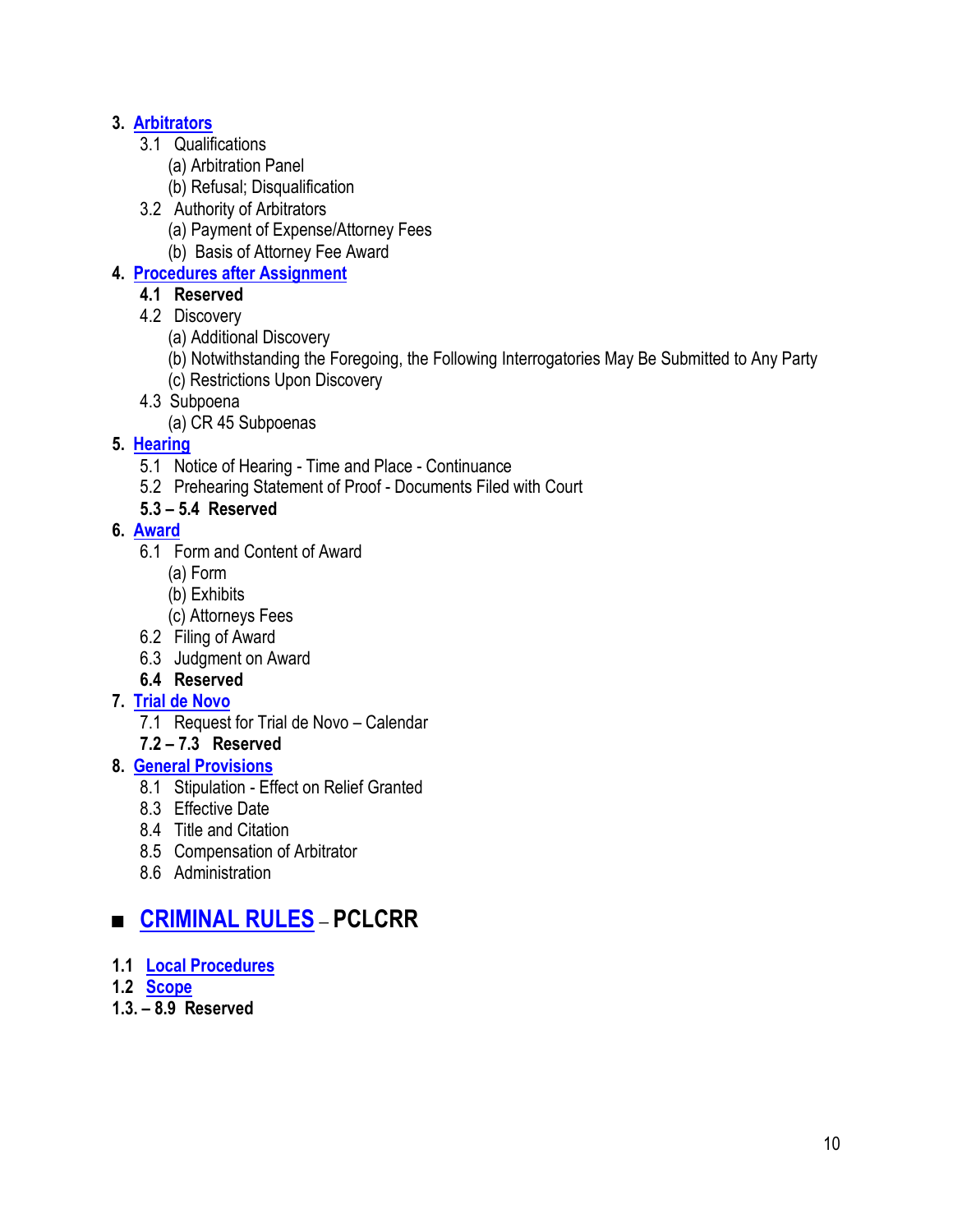# **■ [ADMINISTRATIVE POLICIES](#page-61-0)**

- **1. [Pierce County Superior Court Administrative Policy Re: Guardian ad Litem/Parenting](#page-61-1)  [Investigator Registry for Pierce County--Family Law Proceedings](#page-61-1)**
- **2. [Pierce County Superior Court RCW 26.09.220 and RCW 26.12.175 Guardian ad](#page-66-0)  [Litem/Parenting Investigator Code of Conduct](#page-66-0)**
- **3. [Pierce County Superior Court Administrative Policy for the Guardian ad Litem Registry for](#page-67-0)  [Guardianships.](#page-67-0)**
- **4. [Pierce County Superior Court RCW 11.88 Guardian ad Litem Code of Conduct.](#page-70-0)**
- **5. [Pierce County Superior Court Administrative Policy re: Impact on Children Seminar.](#page-71-0)**
- **6. [Pierce County Superior Court Policies and Procedures for Administrative Records](#page-73-0)  [Requests.](#page-73-0)**

# **■ [APPENDIX OF CIVIL RULE FORMS](#page-76-0)**

- **[FORM A](#page-77-0) [Order Setting Case Schedule](#page-77-0)**<br>**FORM B (1) Order Assigning Case to Judi**
- **[Order Assigning Case to Judicial Department –](#page-78-0) Sixty-Month Estate Review**
- **FORM B (2) [Order Assigning Case to Judicial Department –](#page-79-0) Twelve-Month Estate Review**
- **FORM C Trial by Affidavit Certificate**
- **[FORM D](#page-81-0) [Confirmation of Service](#page-81-0)**
- **[FORM E](#page-82-0) [Domestic Relations Information Form](#page-82-0)**
- **[FORM F](#page-86-0) [Confirmation of Joinder of Parties, Claims and Defenses](#page-86-0)**
- **[FORM G](#page-87-0) [Notice of Settlement of All Claims Against All Parties](#page-87-0)**
- **FORM H Joint Notice of Reconciliation**
- **[FORM I](#page-89-0) Order Setting [Case Schedule](#page-89-0) – Family Law**
- **FORM J Notice of Change of Address**
- **[FORM K](#page-91-0) [Declaration of Proposed Trustee](#page-91-0)**
- **[FORM L](#page-94-0) [Trust Summary](#page-94-0)**
- **[FORM M](#page-95-0) [Declaration of Proposed Guardian \(non-certified\)](#page-95-0)**
- **[FORM N](#page-99-0) [Declaration of Proposed Guardian \(certified\)](#page-99-0)**
- **[FORM O](#page-103-0) [Guardianship Summary](#page-103-0)**
- **[FORM P](#page-104-0) [Order and Joint Notice of Participation in Collaborative Law](#page-104-0)**
- **[FORM Q](#page-105-0) [Schedule of Commissioners' Calendars](#page-105-0)**
- **[FORM R](#page-106-0) [Motion to Waive Mandatory Settlement Conference](#page-106-0)**
- **[FORM S](#page-108-0) [Statement of Arbitrability](#page-108-0)**
- **[FORM T](#page-109-0) [Family Law Hearing Information Form](#page-109-0)**
- **[FORM U](#page-111-0) [Civil Hearing Information Form](#page-111-0)**
- **[FORM V](#page-113-0) [Notice and Order on Request of Disqualification of](#page-113-0) Judge**
- **[FORM W](#page-114-0) [Order Approving Minor Settlement](#page-114-0)**
- **[FORM X](#page-117-0) [Receipt of Funds into Blocked Financial Account](#page-117-0)**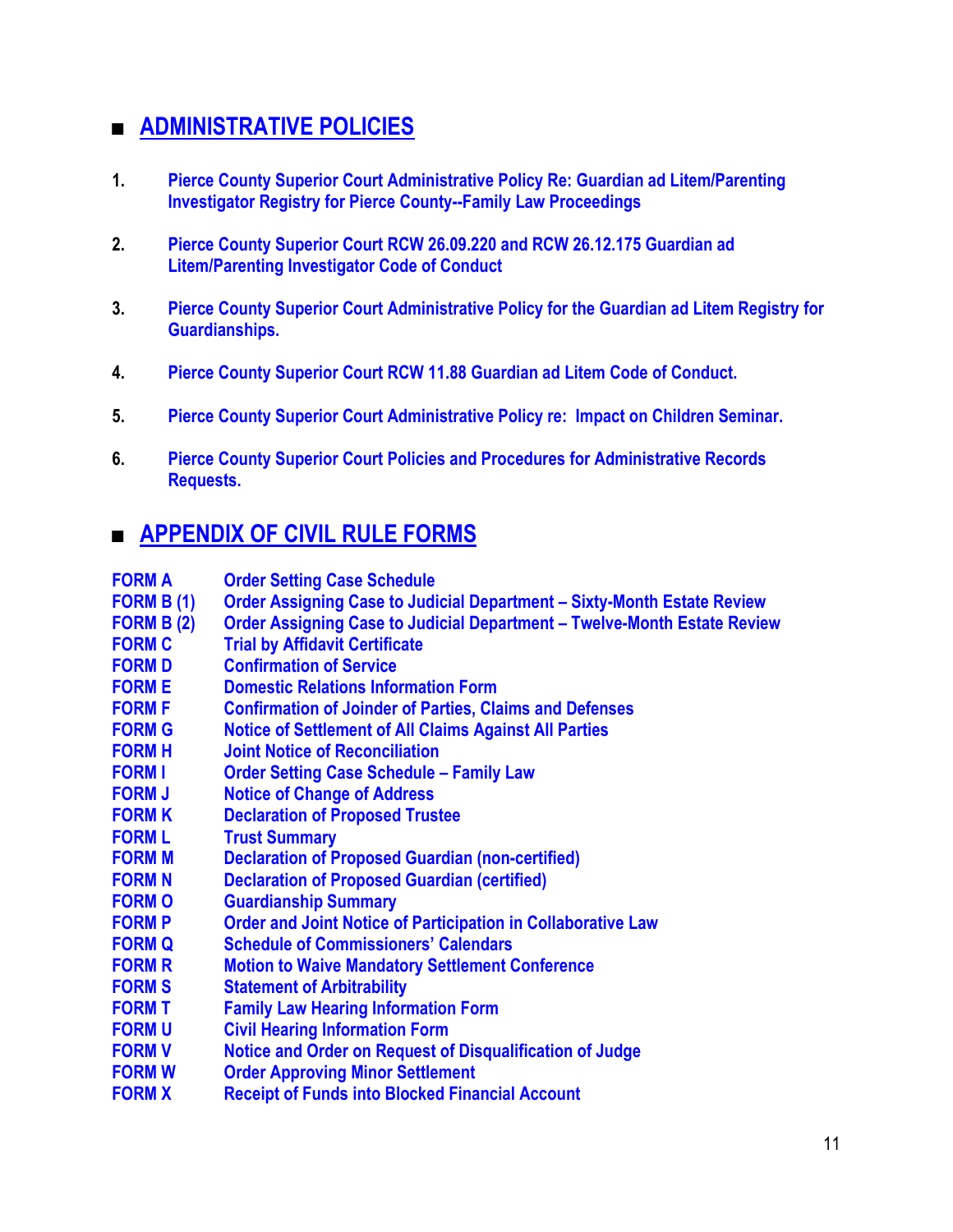# <span id="page-11-0"></span>**■ ADMINISTRATIVE RULES - PCLR**

#### <span id="page-11-1"></span>**PCLR 0.1 CITATION - SCOPE**

These rules shall be cited as PCLR (Pierce County Local Rules). They were adopted for the management and operation of the Pierce County Superior Court and became effective June 1, 1990, with periodic amendments thereafter**.** 

[Amended effective September 1, 2010]

#### <span id="page-11-2"></span>**PCLR 0.2 COURT ORGANIZATION**

**(a) Judicial Departments**. The Superior Court of Pierce County is organized into judicial departments, numbered consecutively in the order of their creation:

| <b>Judicial Department</b> | Created | Incumbent Judge              | Date of | Qualification |
|----------------------------|---------|------------------------------|---------|---------------|
| No. 1                      | 1889    | Hon. James R. Orlando        | Sept.   | 2000          |
| No. 2                      | 1889    | Hon. Timothy L. Ashcraft     | Jan.    | 2017          |
| No. 3                      | 1889    | Hon. Michael E. Schwartz     | Aug.    | 2015          |
| No. 4                      | 1909    | Hon. Bryan Chushcoff         | Jan.    | 1997          |
| No. 5                      | 1951    | Hon. Shelly K. Speir-Moss    | Jan.    | 2017          |
| No. 6                      | 1953    | Hon. Thomas P. Quinlan       | Jan.    | 2021          |
| No. 7                      | 1961    | Hon. Diana L. Kiesel         | Jan.    | 2021          |
| No. 8                      | 1967    | Hon. Grant Blinn             | Jan.    | 2017          |
| No. 9                      | 1969    | Hon. Edmund Murphy           | May     | 2010          |
| No. 10                     | 1971    | Hon. Garold E. Johnson       | April   | 2011          |
| No. 11                     | 1978    | Hon. Susan Adams             | Oct.    | 2020          |
| No. 12                     | 1981    | Hon. Stephanie Arend         | Sept.   | 1999          |
| No. 13                     | 1981    | Hon. Matthew Thomas          | Oct.    | 2020          |
| No. 14                     | 1987    | Hon. Sabrina M. Ahrens       | Sept.   | 2019          |
| No. 15                     | 1987    | Hon. Gretchen Leanderson     | Dec.    | 2014          |
| No. 16                     | 1990    | Hon. Elizabeth P. Martin     | May     | 2010          |
| No. 17                     | 1990    | Hon. Karena Kirkendoll       | Jan.    | 2017          |
| No. 18                     | 1990    | Hon. Stanley J. Rumbaugh     | Jan.    | 2013          |
| No. 19                     | 1996    | Hon. Philip K. Sorensen      | April   | 2014          |
| No. 20                     | 1998    | Hon. Kitty-Ann van Doorninck | Oct.    | 1998          |
| No. 21                     | 2001    | Hon. Clarence Henderson, Jr. | April   | 2020          |
| No. 22                     | 2005    | Hon. Alicia Burton           | Jan.    | 2020          |
| No. 23                     | 2021    | Hon. André Peñalver          | July    | 2021          |

**(1) Judicial Department Location**. Each Judge has a permanently assigned courtroom, to the extent available, all located in the County-City Building, 930 Tacoma Avenue South, Tacoma, Washington 98402. Each Judge may sit for limited periods of time in other special function courts, described below. The Court Administrator's office will provide information as to the courtroom in which a Judge is currently sitting.

#### **(2) Judicial Department Hours**.

**(A) Court Business Hours.** Superior Court's regular hours are 8:30 a.m. to 4:30 p.m.

**(B) Trials.** Parties must appear for trial at 9:00 a.m. in the assigned judicial department on the first day of trial.

**(b) Court Staff**. Each Judge employs a full-time judicial assistant and court reporter. The court employs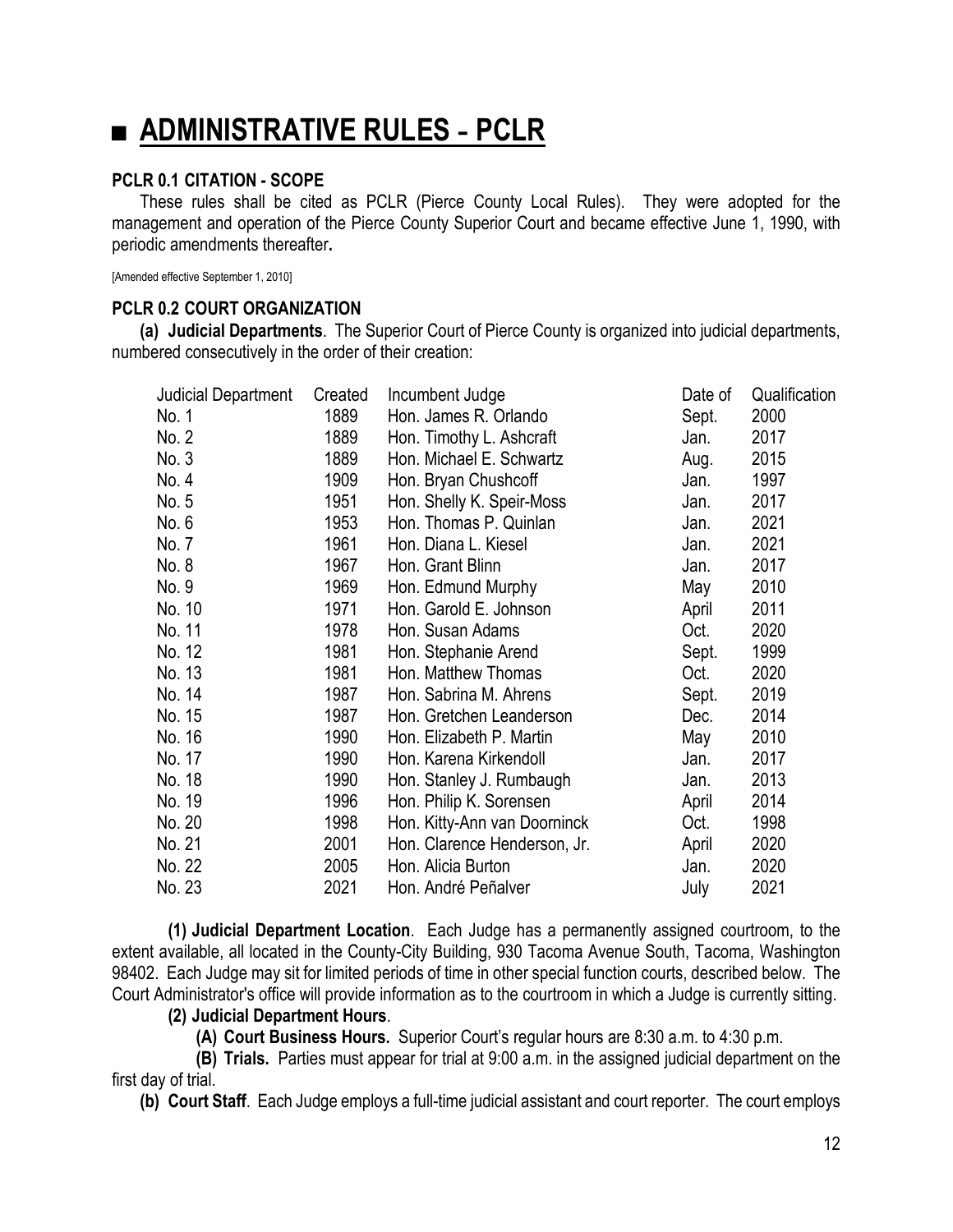a Court Administrator, Deputy Administrator, and administrative staff, who perform various support services for the Judges and Commissioners. The Court Administrator's office serves as an information and message center at those times when the Judges and staff are not available. See website: [www.co.pierce.wa.us/superiorcourt](http://www.co.pierce.wa.us/superiorcourt).

#### **(c) Divisions of the Superior Court**.

**(1) Juvenile Court** is located at Remann Hall, 5501 Sixth Avenue, Tacoma, WA 98406.

**(2) Criminal Divisions.**

**(A) Judicial Assignments.** The specific judicial officers assigned and courtroom locations are designated by the Court Administrator's Office. See website for specific information: [www.co.pierce.wa.us/superiorcourt](http://www.co.pierce.wa.us/superiorcourt).

**(B) Subject Matter.** The Superior Court has three criminal division courts: Criminal Division I (CD1), Criminal Division II (CD2), and Criminal Division Presiding Judge (CDPJ). These criminal division courts hear arraignments, omnibus hearings, pleas, sentencings, revocation hearings related to criminal offenses, and other matters but not criminal jury trials**.**

**(C) Therapeutic Courts.** The Superior Court has Therapeutic Courts including Felony Drug Court, Family Recovery Court, and Mental Health Court.

**(D) Criminal Trial Assignment.** Judges presiding over criminal trials are determined by the Presiding Judge.

**(3) Civil Divisions.**

**(A) Judicial Assignments.** The specific judicial officers assigned and courtroom locations are designated by the Court Administrator's Office. See website for specific information: [www.co.pierce.wa.us/superiorcourt.](http://www.co.pierce.wa.us/superiorcourt)

**(B) Family Court.** The Superior Court has two Family Courts: Family Court 1 (FAM1) and Family Court 2 (FAM2). Cases assigned to Family Court include: Petitions to Modify Custody/Parenting Plans/Residential Schedules, Relocations, Parentage Actions, and all Custody/ Parenting Plans/Residential Schedules cases in which a Guardian ad Litem is appointed, except those cases where a Guardian ad Litem is appointed for the purpose of parentage or minority.

**(C) Civil Trial Assignment.** Judges presiding over civil trials are determined by the Presiding Judge.

[Amended effective September 1, 2021]

### <span id="page-12-0"></span>**PCLR 0.3 COURT MANAGEMENT**

**(a) Authority.** The authority to manage and conduct the court is vested in the Superior Court Judges and shall be exercised through regular meetings of the Judges. Authority of the Superior Court located in the County-City Building is delegated to a:

Presiding Judge Assistant Presiding Judge Presiding Judge-elect Executive Committee Court Administrator

Authority of the Juvenile Court located at Remann Hall is delegated to a**:**

Juvenile Court Presiding Judge Juvenile Court Deputy Presiding Judge Juvenile Court Executive Committee Juvenile Court Administrator

### **(b) Duties - Responsibilities of the Judges of the Superior Court.**

- **(1) Executive Committee.** Elect an Executive Committee.
- **(2) Policies.** Establish all policies regarding judicial functions of court.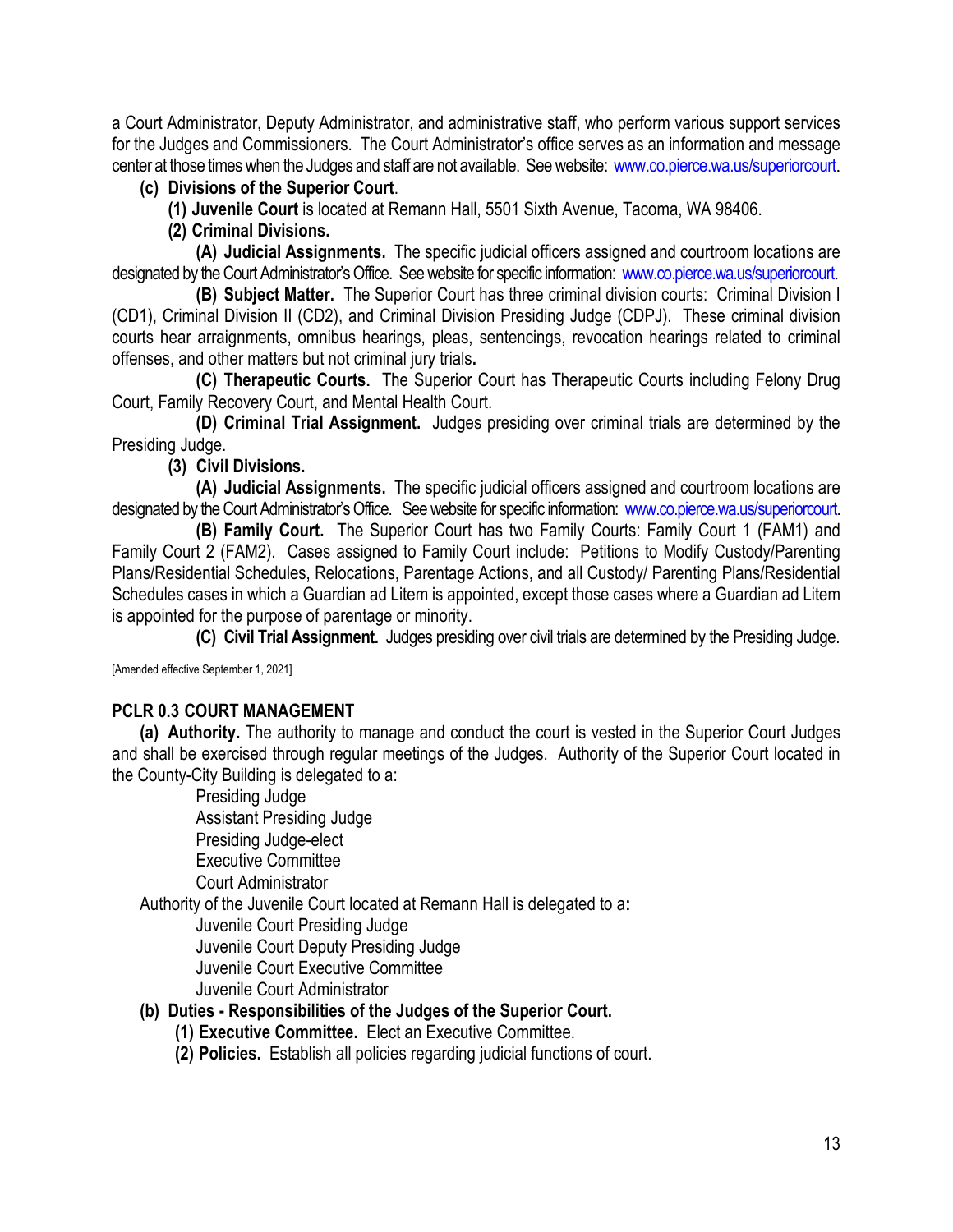**(3) Court Organization.** Exercise final authority over any matters pertaining to court organization and operation and over any individual, employee or committee of the court, except judicial departmental staff. This includes removal for cause of the Presiding Judge and Commissioners.

**(4) Meetings.** Meet regularly once a month or at such other special meetings as may from time to time be called by the Presiding Judge or as may be voted by a majority of Judges attending a regular meeting of the Judges and participate in the management of the court.

**(A) Quorum.** A quorum shall consist of a majority of the Judges.

**(B) Governance Rules.** Meetings shall be conducted under The Modern Rules of Order, Second Edition, where not inconsistent with these rules.

**(c) Office of Presiding Judge**.

**(1) Duties.**

**(A) Court Business.** Direct the business of the court and supervise its operation as provided in **[GR 29](http://www.courts.wa.gov/court_rules/?fa=court_rules.display&group=ga&set=GR&ruleid=gagr29)**.

**(B) Court Policy.** Initiate court policy for presentation to the Judges or to the Executive Committee.

**(C) Spokesperson.** Act as official speaker for the court. If the matter is of such a nature that the Presiding Judge requires advice and counsel, he/she shall contact the members of the Executive Committee as necessary, or as possible, under the circumstances.

**(D) Meetings.** Preside at all Judges' meetings.

**(E) Executive Committee.** Chair the Executive Committee.

**(F) Special Meetings.** Call such special meetings of the Judges and Executive Committee as may be required.

**(2) Selection of Presiding Judge**. The Presiding Judge shall be that member of the Executive Committee elected as Presiding Judge by a majority vote of the Judges as a whole. The Presiding Judge shall serve a two-year term.

In January of the second year of the Presiding Judge's term, at a regularly scheduled Judges' meeting, an election shall occur for a Presiding Judge-elect. The Presiding Judge-elect shall be selected from the members of the Executive Committee.

If a vacancy occurs in the Presiding Judge position and there is no Presiding Judge-elect, then an election shall occur at the next regularly scheduled Judges' meeting for the election of a Presiding Judge from the members of the Executive Committee. The Presiding Judge shall be elected to complete the term left in the vacant position.

**(3) Selection of Assistant Presiding Judge.** An Assistant Presiding Judge shall be elected by the Executive Committee, from the membership of the Executive Committee, at least annually in January of every year, or more frequently as needed.

### **(d) Executive Committee**.

**(1) Policy Decisions**. The Executive Committee shall decide matters of policy affecting the court and make such decisions in writing by majority vote of the committee. Such actions shall be final unless modified or rejected by a majority of the Judges in attendance at the next regular Judges' meeting or continuation of the meeting.

**(2) Policy Recommendations**. The Executive Committee may make recommendations on policy matters to the Judges at any meeting of the Judges.

<span id="page-13-0"></span>**(3) Committees**. The Executive Committee shall recommend the designation and duties of the committees of the court and nominate the members of the committees.

**(4) Advisory Capacity**. The Executive Committee shall act in an advisory capacity to the Presiding Judge.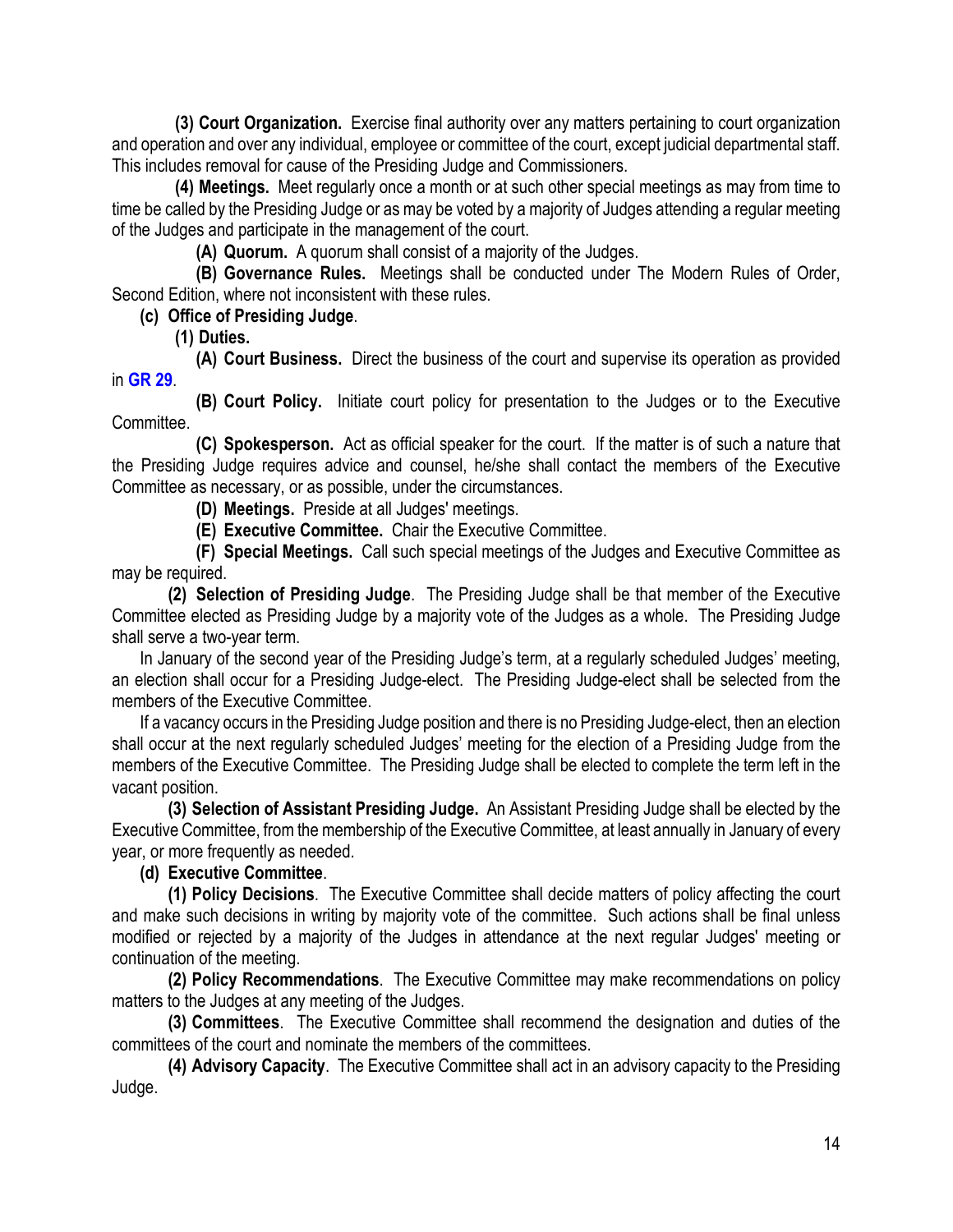**(5) Procedure**. The Executive Committee shall distribute promptly to the Judges written minutes of action taken by the Executive Committee. On request of any Judge, any action taken by the Executive Committee shall be subject to review for final approval or rejection at a meeting of the Judges. Any matter which should be decided by the Judges shall be presented to the next Judges' meeting before action is taken.

**(6) Meetings**. The Executive Committee shall meet at least once a month. Any Judge or Commissioner may attend any Executive Committee meeting and participate but not vote.

**(7) Selection**. The Executive Committee shall consist of five Judges. To ensure continuity, the four regular members of the Executive Committee (not the presiding judge) shall serve staggered two-year terms. Term length adjustments may be implemented as needed to ensure staggered terms. Vacancies shall be filled by election by a majority of the Judges voting at the regularly scheduled December Judges' meeting. Nominations shall be made in writing and delivered to the Presiding Judge one week prior to the December meeting. The Judge(s) receiving the majority of votes shall be elected to the Executive Committee to serve a two-year term beginning January 1.

**(8) Unexpired Term**. If any Judge serving on the Executive Committee is unable or unwilling to continue in office for any reason, the position shall be filled to serve out the balance of the term by the election process provided for in these rules. Provided further that a Presiding Judge-elect who succeeds to the office of the Presiding Judge during the term of another Presiding Judge shall serve the balance of that Judge's term as Presiding Judge and one calendar year as Presiding Judge following that term.

[Amended effective September 1, 2019]

#### <span id="page-14-0"></span>**PCLR 0.4 COMMISSIONERS**

**(a) Duties**. Court Commissioners shall perform duties as assigned by the court. Full-time Court Commissioners have all powers conferred by law, including the authority to accept pleas in criminal matters. The Commissioners preside over and decide matters presented in the following divisions:

**(1) Civil Divisions A, B, C, D, and Ex Parte**. The Commissioners hear and decide all matters brought before these divisions as set forth below. There are five civil divisions: A, B, C, D, and Ex Parte.

**(A) Family Court**. The Commissioners hear and decide matters arising in Family Court as set forth in **[PCLSPR 94.04\(c\)](#page-43-0)**. All cases involving children shall be assigned to a Commissioner at the time of the first motion and all later motions will be heard by that assigned Commissioner while on Family Court rotation, unless exclusive jurisdiction is retained by a specific judicial officer.

**(B) Subject Matter**. The civil divisions hear the following matters:

#### **(i) Family Law Related (Type 3 and 5):**

- Family law motions, including contempt;
- Parentage actions;
- Final orders for uncontested/default dissolutions, separations, invalidity petitions, committed intimate relationships (meretricious relationships), domestic partnerships, and non-parent custody petitions;
- Petitions to modify child support;
- Determination of adequate cause on Petitions to Change Parenting Plans;
- Injunctive relief and immediate restraining orders in family law matters (for nonfamily law matters see **[PCLR 65](#page-39-0)**);
- Temporary relocation hearings; and
- Defaults eligible for presentation in the Ex Parte Division wherein no notice is required (including uncontested finalization of dissolution, legal separation, and invalidity with attorney representation).
- **(ii) Civil Matters (Type 2 and 4):**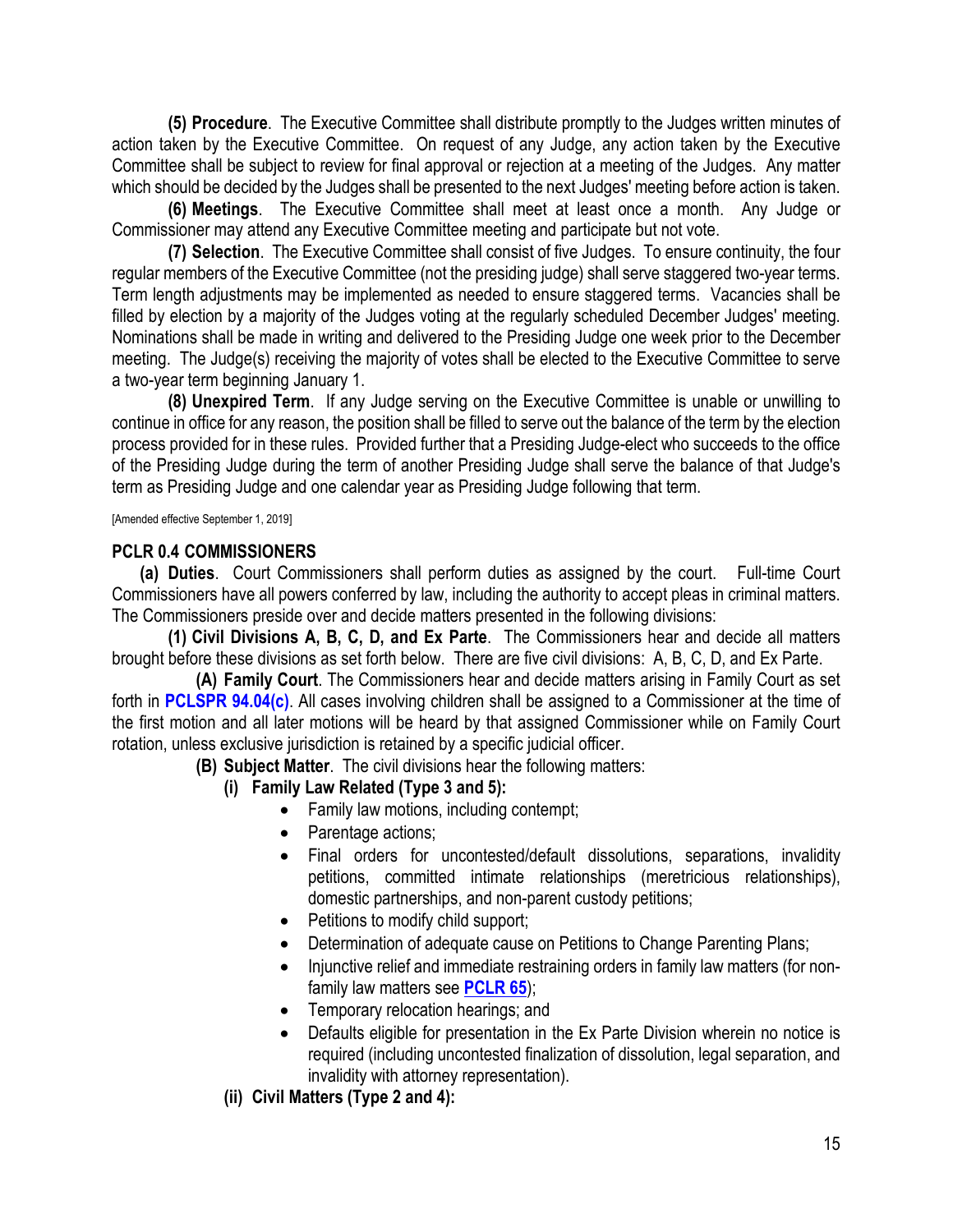- Probate, trust, and guardianship matters (except for annual periodic reviews which are heard by the assigned judicial department on its Friday motion docket);
- Minor settlements:
- Transfer of structured settlement payment rights;
- Unlawful detainer actions:
- Applications for appointment of a receiver;
- Replevin actions;
- Supplemental proceedings;
- Domestic violence protection hearings;
- Anti-harassment and stalking protection hearings;
- Vulnerable adult protection hearings;
- Sexual assault protection hearings; and
- Ex parte matters.

**(C) Schedule.** The **[Schedule of Commissioners' Calendars](#page-105-0)** for each division is contained in Appendix, **[Form Q](#page-105-0)** and at the Pierce County Superior Court website: [www.co.pierce.wa.us/superiorcourt](http://www.co.pierce.wa.us/superiorcourt) and by clicking on "Civil & Family Law".

The Schedule of the Commissioners' Calendars may be changed without formal republication of these rules or appendices. Parties and counsel are advised to verify calendar schedules before noting matters for hearing and by viewing the Pierce County Superior Court website for any revisions to the Commissioners' Calendars.

**(2) Juvenile Division**. The Commissioners hear and decide matters arising under the juvenile laws and other matters at the request of the Presiding Juvenile Court Judge, including finalization of adoptions.

<span id="page-15-1"></span>**(3) Civil Mental Health Division**. The Civil Mental Health Division hears matters relating to the involuntary commitment, treatment, and release of individuals alleged to be suffering from mental disorders or alcoholism. Protocols for presentation of Less Restrictive Orders are found at the Pierce County Superior Court website: <http://www.co.pierce.wa.us/1023/Court-Commissioners> and by clicking on "Protocols Less Restrictive Alternative Orders" under Civil Mental Health. When a jury trial is requested, all jury trials are assigned to one of the judicial departments by the Presiding Judge.

**(4) Criminal Division**. In the event a Commissioner is assigned to this Division, this Commissioner hears and decides matters authorized pursuant to **[Chapter 2.24 RCW](http://apps.leg.wa.gov/rcw/default.aspx?cite=2.24)**.

**(b) Direction**. Commissioners discharge their duties under the general direction of the Presiding Judge, except when serving in the Juvenile Court Division, during which time they are under the general direction of the Presiding Juvenile Court Judge.

**(c) Rotation of Commissioner Duties**. The above duties rotate among the Commissioners in accordance with a schedule adopted by the Executive Committee. Information as to their current duty assignments can be obtained from the Court Administrator's Office.

[Amended effective September 1, 2021]

#### <span id="page-15-0"></span>**PCLR 0.5 COURT ADMINISTRATOR**

**(a) Selection.** The Court Administrator shall be appointed by a majority of all of the Judges and shall serve at the pleasure of the appointing authority under the direction and supervision of the Presiding Judge.

**(b) Powers and Duties.** The general powers and duties of the Court Administrator include but are not limited to:

**(1) Administrative.** Administrative control of all non-judicial activities of the court.

**(2) Policies.** Implement all policies regarding judicial functions of the court.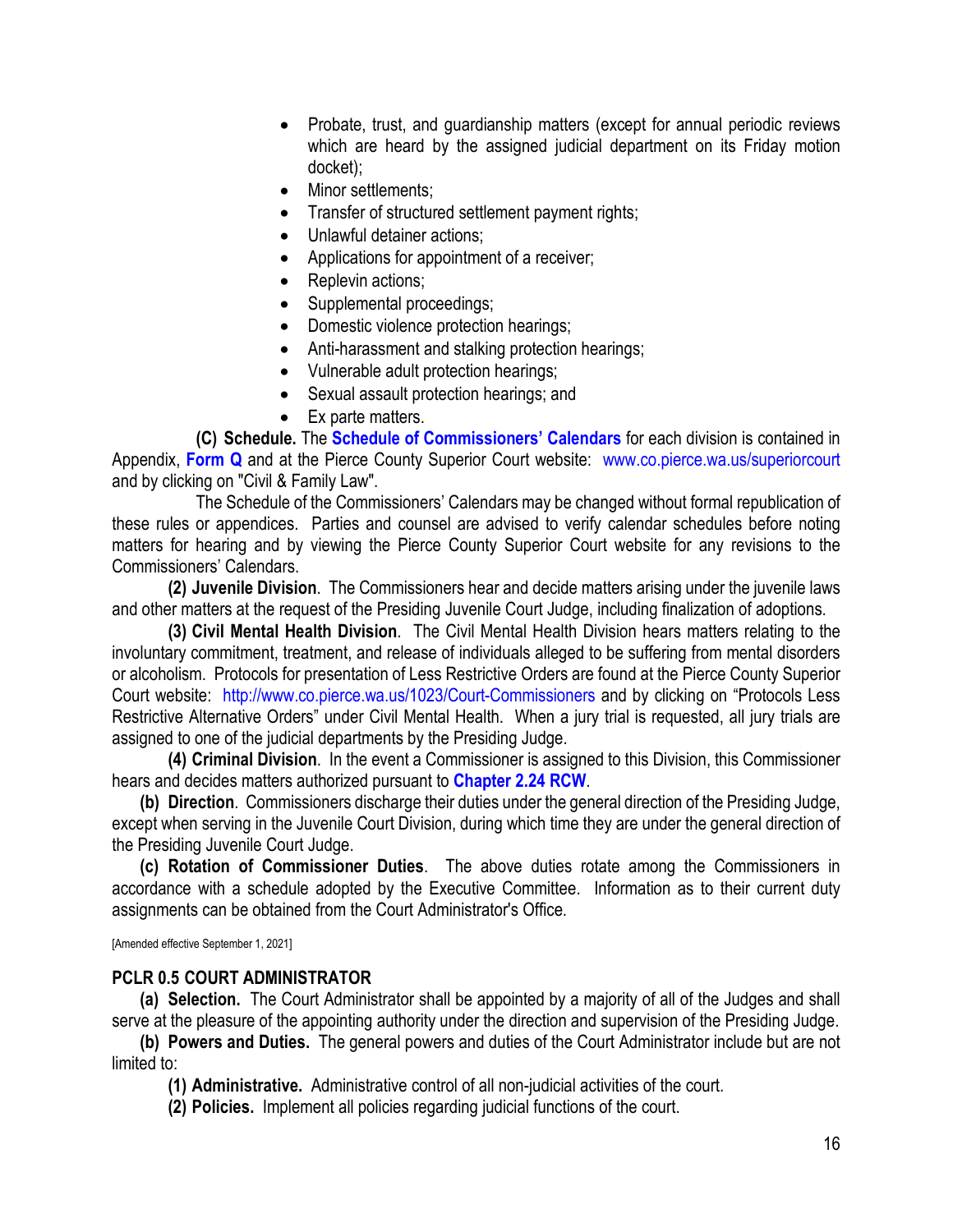**(3) Supervisory**. Supervision of all court employees, except Commissioners, juvenile court employees and judicial departmental employees.

**(4) Budgetary**. Preparation and administration of the budget.

**(5) Representative**. Representation of the court in dealings with the State Court Administrator.

**(6) Assist**. Assist the Presiding Judge in meeting with representatives of governmental bodies, and other public and private groups regarding court management matters.

**(7) Agenda Preparation**. Prepare the agenda for Judges' meetings and act as recording secretary at those meetings and at committee meetings where the Administrator's presence would be reasonable and productive.

**(8) Record Preparation and Maintenance**. Prepare reports and compile statistics as required by the Judges or state court administration and maintain records of informal activities of the court.

**(9) Recommendations**. Make recommendations to the Judges for the improvement of the administration of the court.

[Amended effective September 1, 2010]

#### <span id="page-16-0"></span>**PCLR 0.6 STANDING COMMITTEES**

**(a) Establishment**. The following permanent standing committees of Judges and Commissioners include:

Civil Case Management Committee Local Rules Committee Commissioner Evaluation Committee Family Law Committee Family Law Guardian ad Litem/Parenting Investigator Grievance Committee Guardianship Committee Judicial Education Committee LINX/IT/Statistics Committee Personnel Committee Pro Tem Commissioner and Pro Tem Judge Application and Training Committee Strategic Planning Committee Criminal Justice Committee Criminal Procedures Drug Court Committee Mental Health Court Committee Civil Protection Order Committee

Any additional special committees may be appointed by the Presiding Judge with approval of the Executive Committee.

**(b) Selection of Members**. Committee members shall be selected by the Presiding Judge in the manner provided in **[PCLR 0.3\(d\)\(3\)](#page-13-0)**.

[Amended effective September 1, 2021]

#### <span id="page-16-1"></span>**PCLR 0.7 LEGAL ASSISTANTS**

**(a) Authorized Activity.** Those persons qualifying as a legal assistant pursuant to subpart (b) below are authorized to: (1) check out court files from the Clerk of the Court, subject to the Clerk's rules and regulations; (2) use the Pierce County Law Library and check out materials, subject to the rules and regulations of the Library; and (3) present Agreed Orders and Orders to Show Cause (accompanied by the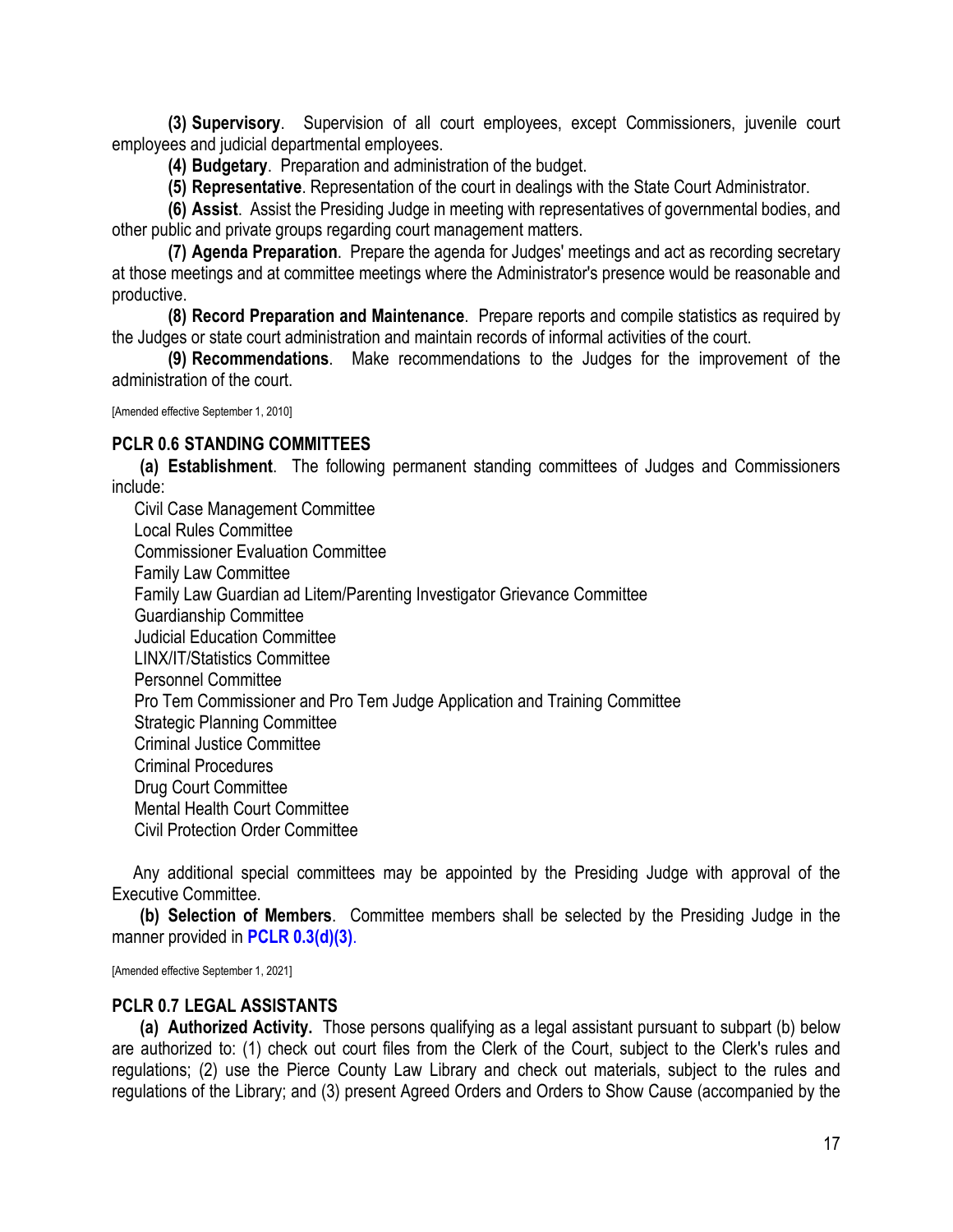clerk's file) to Judges and Commissioners respectively**,** based solely upon the record; provided the same have been signed as presented by the attorney of record for whom said legal assistant is acting.

**(b) Qualifications of Legal Assistant.** For purposes of this rule, a legal assistant is one who has been so designated by the Tacoma-Pierce County Bar Association, and who presents credentials from said association to the Pierce County Clerk, Pierce County Law Library, or Pierce County Superior Court Judge or Commissioner, provided said credentials are based upon the following criteria:

**(1) Supervising Attorney.** Is responsible directly to a supervising attorney, who has at least five (5) years experience and who will be responsible under the Rules of Professional Conduct applicable to that attorney for the performance of the legal assistant sponsored by said attorney. The sponsoring attorney shall supervise the legal assistant and shall have submitted to the Tacoma-Pierce County Bar Association certification that he or she is currently sponsoring no more than one legal assistant; and

**(2) Employment.** Has been currently employed six months or longer by a Pierce County law firm, or by a city, county, or state administrative agency or corporation under the direct supervision of an attorney; and

**(3) Nature of Work.** Seventy-five percent of the legal assistant's work time is devoted to legal assistant (non-clerical) work, consisting of the performance of tasks under the direct supervision of a lawyer, which tasks shall not include the giving of legal advice, the quoting of legal fees, or the appearance in court in contested matters; and

**(4) Education.** Has obtained a degree or certificate of completion of a legal assistant program of no less than two years duration, or has the substantially equivalent college education or work experience in the legal field which equivalency shall be determined by the Legal Assistants' Committee of the Tacoma-Pierce County Bar Association.

**(c) Presentation by Out-of-County Legal Assistants**. Notwithstanding the provisions of paragraph (b) above, legal assistants who are duly registered with a bar association in the state, other than the Tacoma-Pierce County Bar Association, may present Agreed Orders and Orders to Show Cause (accompanied by the Clerk's file) to Judges and Commissioners respectively, based solely upon the documents presented and the records in the file.

[Amended effective September 1, 2010]

# <span id="page-17-0"></span>**■ ADMISSION AND PRACTICE RULES – PCLAPR**

<span id="page-17-2"></span>**PCLAPR 28. Definitions.** For purposes of the Pierce County Local Court Rules, use of the words "lawyer," "attorney," or "counselor" also includes Limited License Legal Technicians who are acting within the scope of their license.

[Effective September 1, 2021]

# <span id="page-17-1"></span>**■ GENERAL RULES - PCLGR**

#### <span id="page-17-3"></span>**PCLGR 11 COURT INTERPRETERS**

The court may appoint qualified interpreters for hearing impaired or non-English speaking persons in accordance with **[RCW 2.42,](http://apps.leg.wa.gov/rcw/default.aspx?cite=2.42) [2.43,](http://apps.leg.wa.gov/rcw/default.aspx?cite=2.43) [GR11](http://www.courts.wa.gov/court_rules/?fa=court_rules.display&group=ga&set=GR&ruleid=gagr11)** and the **[Pierce County Superior Court Language Assistance](http://www.piercecountywa.gov/DocumentCenter/View/68593/2018-Language-Access-Plan---3-26-2018?bidId)  [Plan](http://www.piercecountywa.gov/DocumentCenter/View/68593/2018-Language-Access-Plan---3-26-2018?bidId)** as well as with current applicable court rules and law.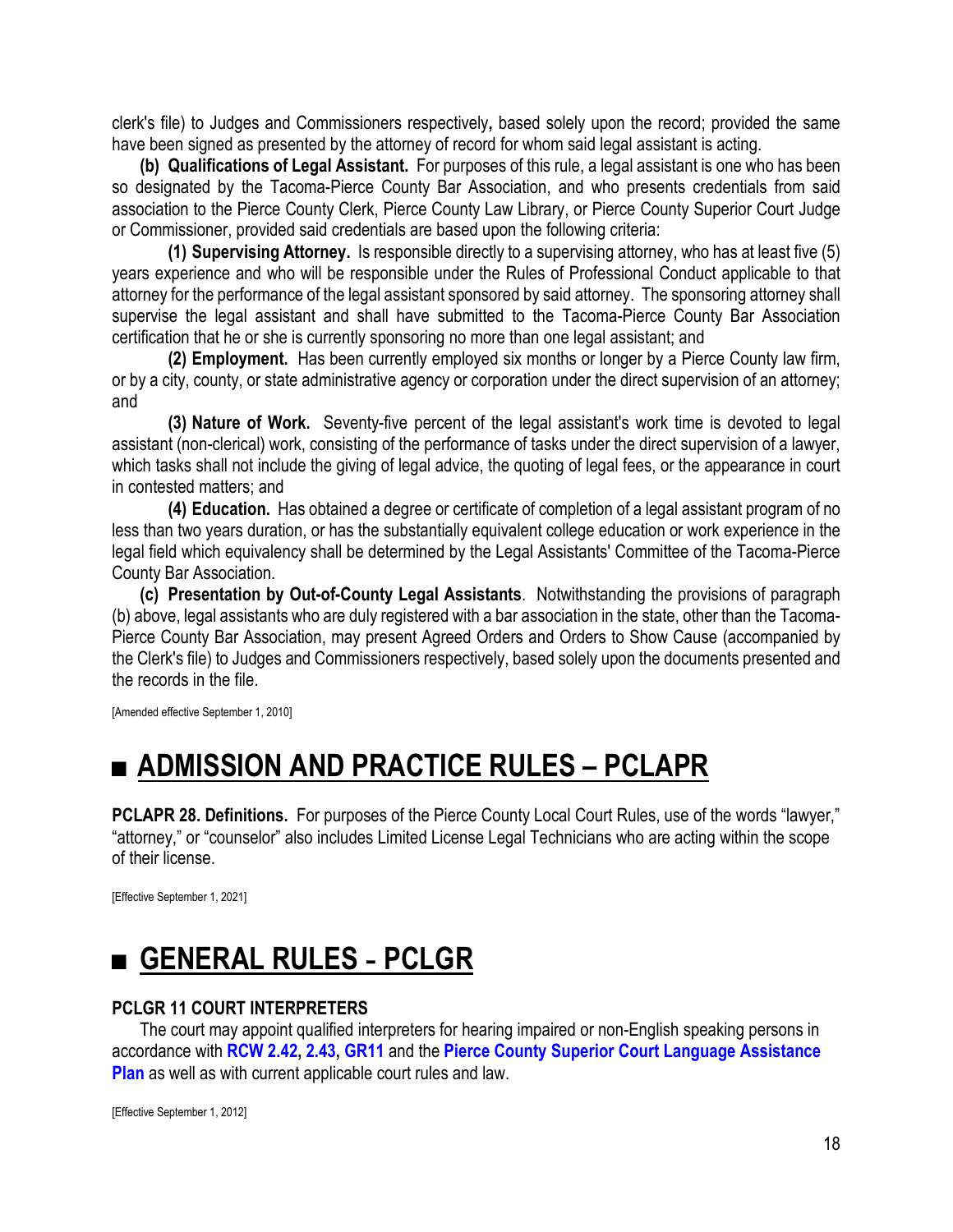#### <span id="page-18-0"></span>**PCLGR 30 MANDATORY ELECTRONIC FILING AND SERVICE**

- **(a) Definitions - Se[e GR 30\(a\)](http://www.courts.wa.gov/court_rules/?fa=court_rules.display&group=ga&set=GR&ruleid=gagr30)**
- **(b) Electronic filing and service authorization - See [GR 30\(b\)\(1\)-\(4\)](http://www.courts.wa.gov/court_rules/?fa=court_rules.display&group=ga&set=GR&ruleid=gagr30)**

**(5) Electronic Filing Is Mandatory for Attorneys and Optional for Self-Represented Parties.** Unless this rule provides otherwise, attorneys are required to electronically file (e-file) all documents with the Clerk using the Clerk's e-filing system or an electronic service provider that uses the Clerk's e-filing system. Self-represented parties are not required to e-file documents but may contact the Clerk's Office to obtain a LINX account and password to enable e-filing and e-service.

**(A) Mandatory Fee on Orders.** Specified ex parte orders requiring a judicial officer's signature shall be submitted electronically using the Pierce County Clerk's e-filing system. Payment of the ex parte fee is mandatory except when presented on the record and in open court to the assigned judicial officer or at the discretion of the court. The list of ex parte orders required to be e-filed is maintained by the Pierce County Clerk and can be found on the Pierce County Clerk's website.

**(B) Documents That Shall Not Be E-Filed.** Exceptions to mandatory e-filing include the following documents:

- **(i)** Original wills and codicils;
- **(ii)** Certified records of proceedings for purposes of appeal;
- **(iii)** Documents of foreign governments under official seal including foreign and out-of-state adoption documents;
- **(iv)** Documents presented for filing during a court hearing or trial including documents submitted for in camera review pursuant to **[GR 15](http://www.courts.wa.gov/court_rules/?fa=court_rules.display&group=ga&set=GR&ruleid=gagr15)**;
- **(v)** Foreign (out-of-state) Judgments;
- **(vi)** New cases or fee-based documents filed with a request for an Order in Forma Pauperis or in accordance with **[GR 34](http://www.courts.wa.gov/court_rules/?fa=court_rules.display&group=ga&set=GR&ruleid=gagr34)**;

The above-excepted documents must be filed in paper form.

<span id="page-18-2"></span>**(C) Working Copies for E-Filed Documents for matters scheduled before a Judge.** Working copies for e-filed documents for matters scheduled before a judge may be electronically delivered to the Clerk using the Clerk's e-filing system. The Clerk may assess a fee for the electronic delivery of working copies. Absent prior authorization of the assigned judge, working copies of documents 200 pages or more in length shall be submitted in paper form only and shall be delivered pursuant to **[PCLR 7\(a\)\(7\)](#page-27-0)**. For a motion that is re-noted, a new set of working copies shall be provided, absent permission of the Court.

<span id="page-18-1"></span>**(D) Waiver of the Requirement to E-File.** If an attorney is unable to e-file documents, the attorney may request a waiver. The attorney must explain why he or she needs to file paper documents in that particular case. The Clerk will make waiver request forms available. The Clerk will consider each application and provide a written approval or denial to the attorney. The waiver may be for a specific case or for a specific period of time determined by the Clerk. Attorneys who receive a waiver shall file a copy of the waiver in each case in which they file documents. Attorneys who have received a waiver shall place the words "Exempt from e-filing per waiver filed on (date)" in the caption of all paper documents they file for the duration of the waiver. An attorney shall have the ability to ask for a review by the Presiding Judge if the request for waiver is denied by the Clerk.

**(E) Non-Compliance with PCLGR 30(b)(5).** If an attorney files a document in paper form and does not have an approved waiver from e-filing, the Clerk is authorized to reject the document and return it to the attorney for e-filing.

**(6) Electronic Service is Mandatory for Attorneys and Optional for Self-Represented Parties.**  Unless there is a waiver as set forth in **[PCLGR 30\(b\)\(5\)\(D\)](#page-18-1)**, attorneys must use electronic service ("eservice") to serve documents on attorneys in that case. E-service is optional for self-represented parties.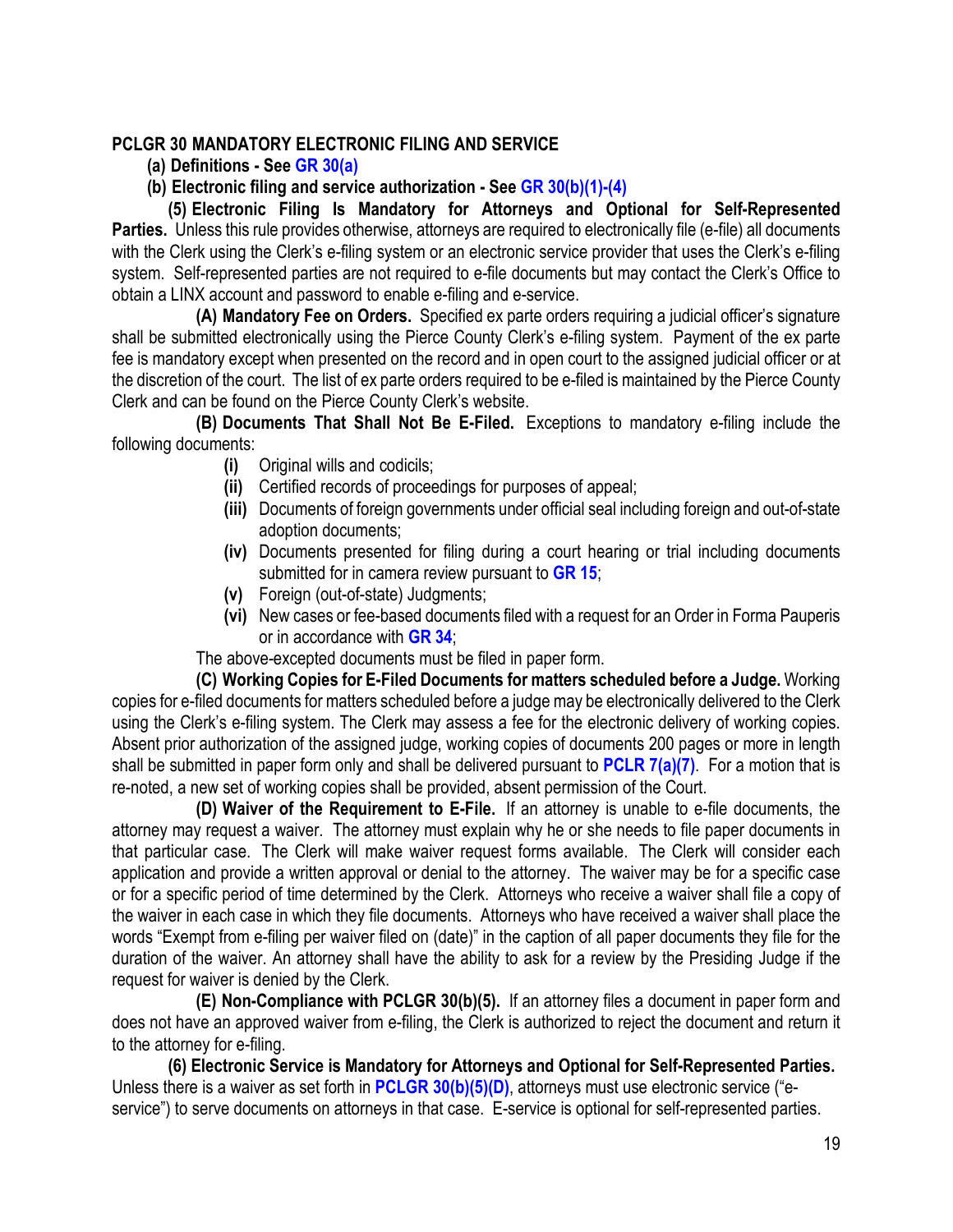#### **(A) Registering for E-Service**

**(i) Attorneys**. Licensed attorneys are automatically registered for e-service when they appear in a case.

**(ii) Self-Represented Parties.** Self-represented parties are not required to e-serve but may opt-in by: 1) obtaining a LINX account from the Pierce County Superior Court Clerk's Office (unless an account has previously been opened); and 2) filing an e-service registration form in each case separately. A self-represented party may not use e-service without filing the e-service registration form in each case.

**(iii) Updating E-Mail Addresses.** It is the responsibility of attorneys and self-represented parties to keep their e-mail address updated. Attorneys must keep their e-mail address updated with the Washington State Bar Association. Self-represented parties must update their e-mail address with the Pierce County Superior Court Clerk's Office by e-filing a notice of change of address in each case. Attorneys and self-represented parties will be considered served if served using the e-mail address currently on file with the Clerk's office.

**(B) Effecting E-Service.** When an attorney or party e-files a document, the attorney or party must e-serve that document using the e-serve function on Pierce County's Legal Information Network Exchange ("LINX") website. E-service under this subsection constitutes service under **[CR 5](http://www.courts.wa.gov/court_rules/?fa=court_rules.display&group=sup&set=CR&ruleid=supcr05)** and is complete as stated in **[CR 5\(b\)\(7\)](http://www.courts.wa.gov/court_rules/?fa=court_rules.display&group=sup&set=CR&ruleid=supcr05)**.

**(C) Exceptions to E-Service**. E-service does not apply: 1) when a self-represented party has not registered for e-service; 2) when a statute or rule requires that a document be personally served on the receiving party; 3) for documents not filed with the court (e.g. discovery); 4) when a waiver has been obtained as set forth in **[PCLGR 30\(b\)\(5\)\(D\)](#page-18-1)**.

**(D) Non-Standard and Color Documents.** If a party files a document that is larger than 8 ½" x 11", or files a color document, other parties can request a hard copy of those documents. When a request is received, the filing party shall provide a hard copy of the non-standard or color document within two business days after receipt of the request.

**(E) Non-Compliance with PCLGR 30(b)(6).** If an attorney or self-represented party serves a document in a manner that does not comply with this section, the document shall be deemed to have not been served pursuant to **[CR 5](http://www.courts.wa.gov/court_rules/?fa=court_rules.display&group=sup&set=CR&ruleid=supcr05)**, and the Court in its discretion can refuse to consider the document.

[Amended effective September 1, 2020]

### <span id="page-19-0"></span>**[PCLGR 31.1](#page-19-0) ACCESS TO ADMINISTRATIVE RECORDS**

See **[GR 31.1](http://www.courts.wa.gov/court_rules/?fa=court_rules.list&group=ga&set=GR)** and **[Policy 6](#page-73-0)**, Pierce County Superior Court Policies and Procedures for Administrative Records Requests.

[Effective September 1, 2017]

### <span id="page-19-1"></span>**PCLGR 35 OFFICIAL CERTIFIED SUPERIOR COURT TRANSCRIPTS**

#### **(a) – (b) Reserved.**

**(c)** The Pierce County Superior Court Clerk has the authority to approve transcribers pursuant to **[GR 35](http://www.courts.wa.gov/court_rules/pdf/GR/GA_GR_35_00_00.pdf)**.

**(d)** The Pierce County Superior Court Clerk will maintain a list of transcribers approved to prepare an official transcript of electronically recorded proceedings conducted in Superior Court. To be included on the Pierce County Superior Court Approved Transcriber list, reporters must complete an affidavit requesting court-approved transcriber status for electronically recorded proceedings provided by the Superior Court Clerk.

**(e)** Arrangements for transcribing the recording must be made with a reporter on the approved transcriber list. Once arrangements have been made and after an attorney or self-represented party has paid the Clerk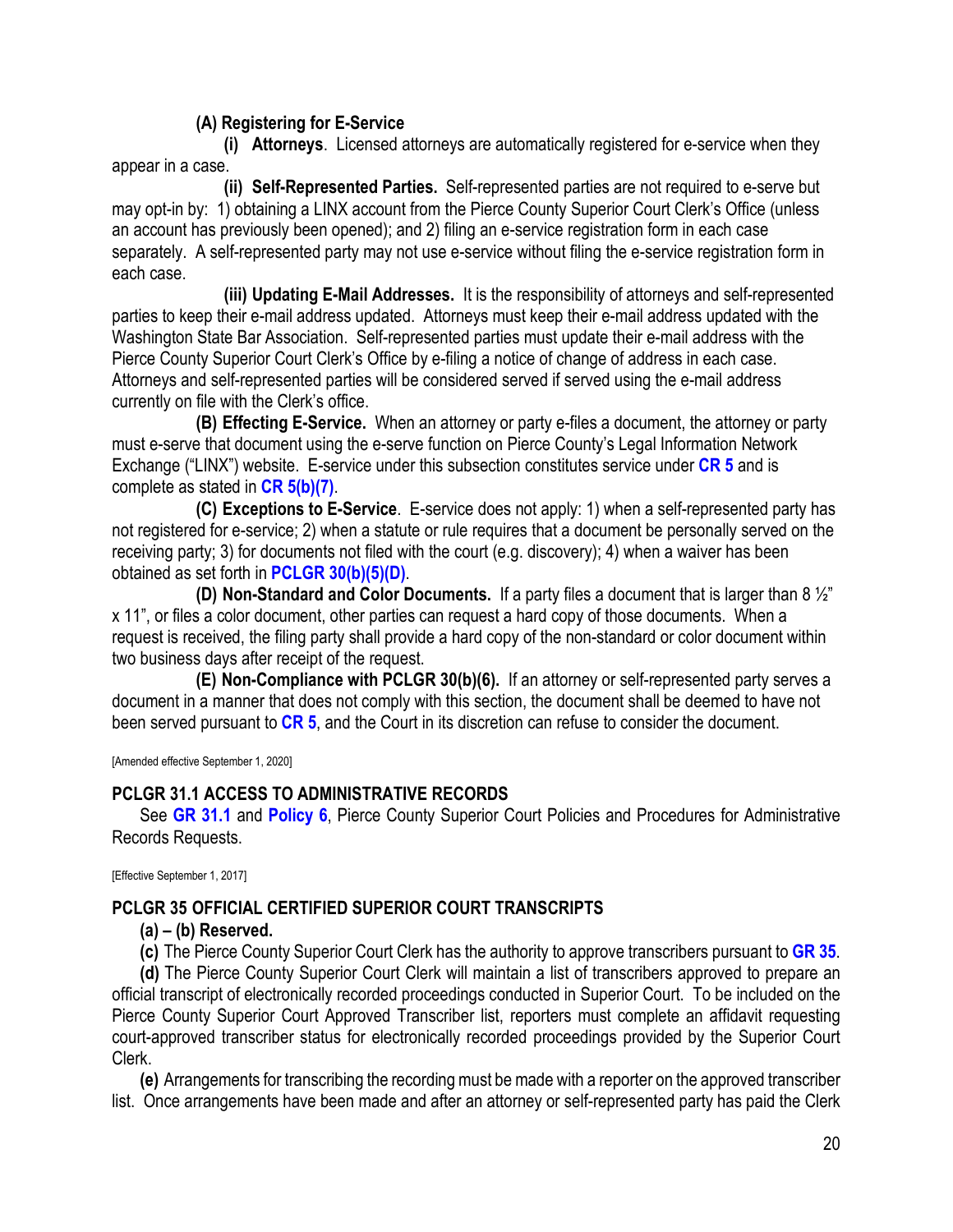for the electronic recording, the approved transcriber shall obtain the electronic recording directly from the clerk's office.

[Adopted effective September 1, 2020]

# <span id="page-20-0"></span>**■ CIVIL RULES - PCLR**

#### <span id="page-20-1"></span>**PCLR 3 COMMENCEMENT OF ACTION/CASE SCHEDULE**

**(a) Civil (Non-Family) Cases Not Receiving a Scheduling Order upon Filing**. The following case types do **NOT** receive either an Order Setting Case Schedule (**[Form A](#page-77-0)** as set forth in the Appendix) or an Order Assigning Case to Judicial Department and Setting Hearing Date (**[Form B1](#page-78-0)[/B2](#page-79-0)**) at filing:

**(1)** Change of name;

**(2)** Domestic violence (**[Chapter 26.50 RCW](http://apps.leg.wa.gov/rcw/default.aspx?cite=26.50)**);

**(3)** Harassment (**[Chapter 10.14 RCW](http://apps.leg.wa.gov/rcw/default.aspx?cite=10.14)**);

**(4)** UIFSA actions (**[Chapter 26.21A](http://apps.leg.wa.gov/rcw/default.aspx?cite=26.21A)**);

**(5)** Foreign judgments;

**(6)** Abstract or transcript of judgment;

**(7)** Civil commitment;

**(8)** Proceedings under **[Chapter 10.77 RCW](http://apps.leg.wa.gov/rcw/default.aspx?cite=10.77)** (Criminally Insane - Procedures);

**(9)** Proceedings under **[Chapter 70.96A RCW](http://apps.leg.wa.gov/rcw/default.aspx?cite=70.96A)** (Treatment for Alcoholism, Intoxication, and Drug Addiction).

**(b) Civil (Non-Family) Cases Receiving a Mandatory Court Review Hearing Date upon Filing.** The following case types are ones for which the Clerk shall issue, at the time of filing, or for estate cases when an order appointing personal representative is filed, an Order Assigning Case to Judicial Department and Setting Hearing Date **[\(Form B1](#page-78-0)**, except as to certain estate matters as set forth in section (b)(4) below). The time frame for the Mandatory Court Review Hearings vary depending on the type of matter, as indicated below:

**(1)** Case types to be reviewed 2 months after filing:

Administrative Law Review

Criminal RALJ Appeal

DOL Revocation – Appeal

Lower Court Appeal – Civil

Lower Court Appeal – Infraction

**(2)** Case types to be reviewed 4 months after filing:

Absentee

Abusive Litigation

Confidential Name Change\*

**Collection** 

**Commercial** 

Compel/Confirm Binding Arbitration

Confidential Intermediary

Deposit of Surplus Funds\*

**Foreclosure** 

Guardianship, Limited Guardianship, Special Needs Trust and Trust**,** except for annual periodic reviews of guardianships and trusts which are heard by the assigned Judicial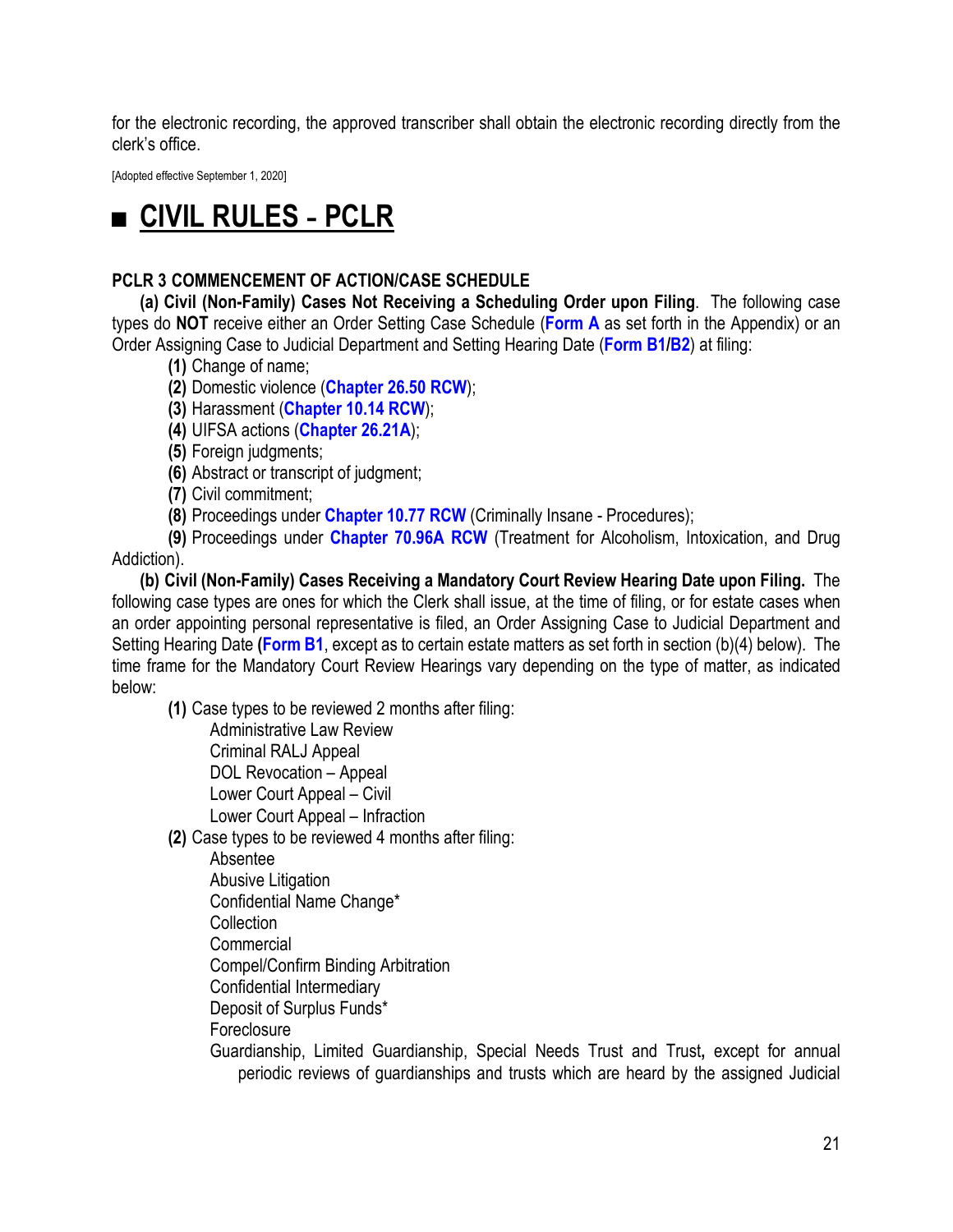Department on its Friday motion docket, and contested guardianships which shall be assigned a Case Schedule when a trial date is requested

Injunction

Interpleader

Minor Settlement with or without guardianship

**Miscellaneous** 

Miscellaneous – Type 3

Petition for Certificate of Rehabilitation\*

Petition for Relief from Duty to Register\*

Petition for Writ\*

Petition to Restore Opportunities\*

Petition to Restore Rights\*

Petition to Restore Rights to Possess Firearms\*

Petition to Restore Voting Rights \*

Proceedings for isolation and quarantine\*

Seizure of Property from Commission of Crime\*

Seizure of Property Resulting from Crime\*

Subpoenas\*

Unlawful Detainer

Writ of Habeas Corpus\*

Writ of Mandamus\*

Writ of Review\*

**(3)** Case types to be reviewed 6 months after filing: [Reserved]

**(4)** Case types to be reviewed 12 months after filing:

Adoption

Child Support or Maintenance Modifications

Estate/probate if court supervision is required (e.g. bond required, either a guardian or guardian ad litem is appointed to represent a minor or incompetent heir, or estate insolvent) or is otherwise governed by **[RCW 11.76.010](http://apps.leg.wa.gov/rcw/default.aspx?cite=11.76.010)**, except any will contest or litigation matter arising in a probate case shall be assigned an Order Setting Case Schedule when the Petition to Contest the Will is filed or the estate is sued (**[Form B2](#page-79-0)**)

Paternity Parent Determination

Trust and Estate Dispute Resolution Act (TEDRA)

**(5)** Case types to be reviewed 60 months after filing:

Estate/probate if full nonintervention powers are granted **[\(Form B1](#page-78-0)**).

The purpose of the mandatory court review hearing in these case types shall be to assess the progress of the case and assure that the matter is being prosecuted diligently to a conclusion. Parties shall file a status report with the court no later than the close of business on the seventh court day before the day set for hearing, except for those matters noted with an \* above. For example, if the hearing is scheduled for a Friday, the status report shall be filed by the close of business on the Wednesday of the week before the hearing date unless there is an intervening court holiday. If necessary and where appropriate, the court may issue an Order Setting Case Schedule (**[Form A](#page-77-0)**) to provide a trial date. If the parties file a status report in accordance with this rule the parties do not need to appear for the mandatory court review hearing unless directed to appear by the court. Failure to attend the hearing or file a status report may result, when appropriate, in dismissal of the case without prejudice or closure of the matter without further notice. In paternity matters, it may result in a resolution of the case without dismissal.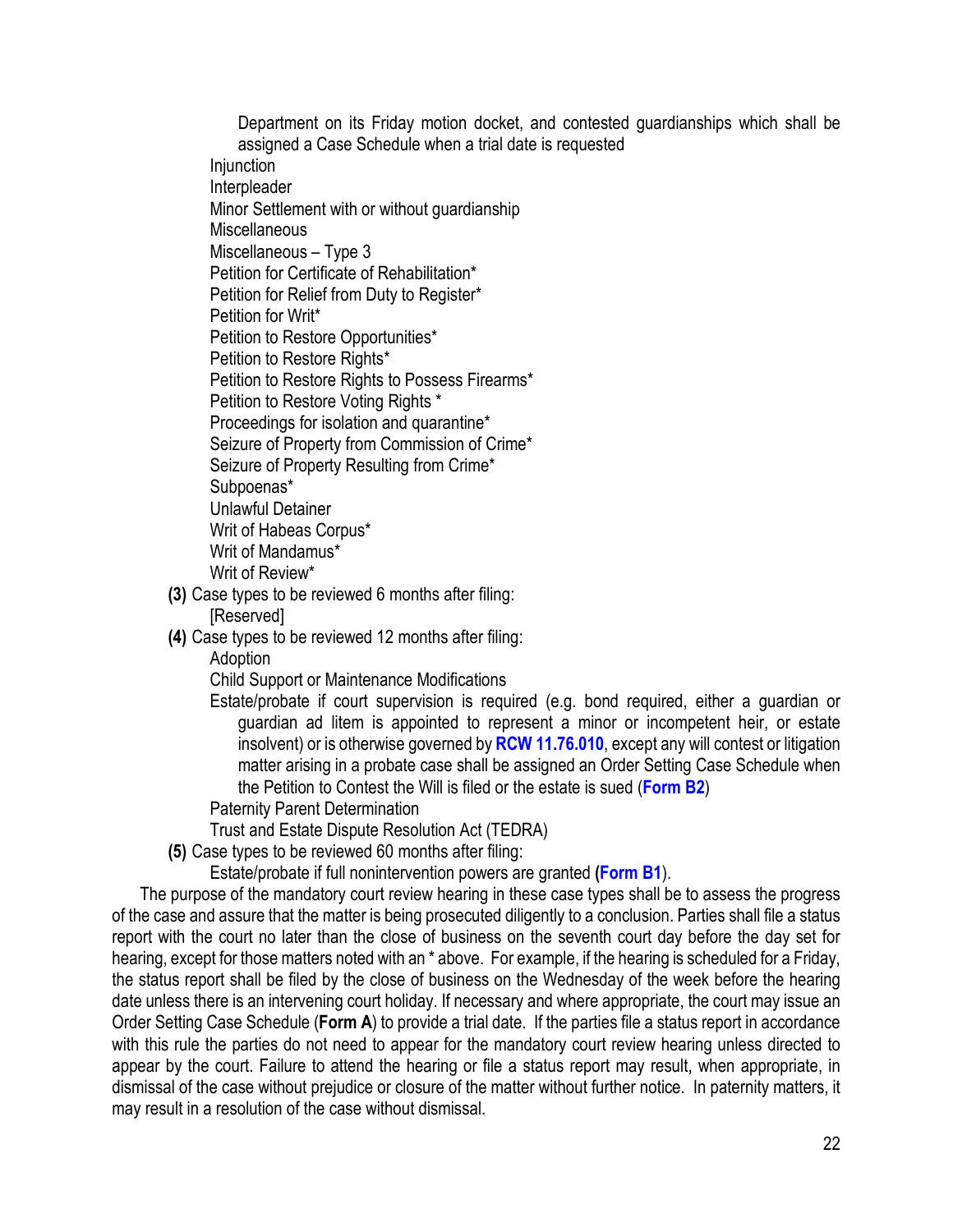**(c) Civil (Non-Family) Cases Receiving an Order Setting Case Schedule at Filing**. When a new civil, non-family case of a type not specifically identified in sections (a) or (b) above is filed, or as otherwise provided in these rules, the clerk shall issue an Order Setting Case Schedule and shall provide one copy to the plaintiff/petitioner. The plaintiff/petitioner shall serve a copy of this Order on the defendant/respondent along with the initial pleadings; provided that if the initial pleading is served prior to filing, the plaintiff/petitioner shall within five (5) court days of filing serve this Order. If the initial pleading is served by publication, the plaintiff/petitioner shall serve this Order within five (5) court days of service of defendant's/respondent's first appearance. When this Order is served pursuant to this section, it may be served by regular mail with proof of mailing/service to be filed promptly in the form required by these rules, see **[PCLR 5](#page-25-0)**. The Order Setting Case Schedule shall contain the case heading and otherwise be as set forth in Appendix, **[Form A](#page-77-0)**.

**(d) Family Law (Type 3) Cases.** These cases are governed by **[PCLR 40\(d\)](#page-36-2)**. As set forth more fully in that rule, it depends on the particular type of family law case whether the matter receives a trial date at the time of filing.

When a new Petition for Dissolution (with or without children) or a Petition to Establish a Residential Schedule/Parenting Plan is initiated, the clerk shall issue an Order Setting Case Schedule – Family Law and shall provide one copy to the petitioner. The Order Setting Case Schedule – Family Law shall contain the case heading and otherwise be as set forth in Appendix, **[Form I](#page-89-0)**. See **[PCLR 40\(d\)](#page-36-2)**.

Certain other types of Family Law Cases such as Petitions to Modify an Existing Parenting Plan shall be issued an Order Setting Case Schedule at filing pursuant to **[PCLSPR 94.04\(f\)](#page-45-0)** and **[\(g\)](#page-45-1)** and assigned to a department or to Family Court in accordance with existing court policy and practice.

In every newly initiated family law case or modification proceeding, the petitioner shall serve a copy of the applicable order on the respondent along with the initial pleadings; provided that if the initial pleading is served prior to filing, the petitioner shall within five (5) court days of filing serve the applicable order. If the initial pleading is served by publication, the petitioner shall serve the applicable order within five (5) court days of service of respondent's first appearance. When the applicable order is served pursuant to this section, it may be served by regular mail with proof of mailing/service to be filed promptly in the form required by these rules, see **[PCLR 5](#page-25-0)**.

**(e) Amendment of Case Schedule**. The court, either on motion of a party or on its own initiative, may modify any date in the Order Setting Case Schedule for good cause, including the track to which the case is assigned, except that the trial date may be changed only as provided in **[PCLR 40\(g\)](#page-37-0)**. If an Order Setting Case Schedule is modified or the track assignment is changed, the court shall prepare and file the Order Amending Case Schedule and promptly mail or provide it to the attorneys and self-represented parties.

Cases which are transferred to arbitration pursuant to **[PCLSCCAR 2.1](#page-55-1)** will have their existing case schedule stricken upon transfer. The assigned judicial department will then set a mandatory court review hearing to monitor the case status. Once a case is resolved, closed or dismissed, the assigned judicial department will cancel any pending mandatory court review hearing. A written request for a trial de novo shall cause a new Order Setting Case Schedule to be issued on an expedited track assignment (per PCLR 3(h) below) by the assigned judicial department when the request for trial de novo is filed pursuant to **[PCLSCCAR 7.1](#page-59-2)**.

**(f) Service on Additional Parties Upon Joinder**. A party who joins an additional party in an action shall be responsible for serving the additional party with the current Order Setting Case Schedule together with the first pleading served on the additional party.

#### **(g) Form of Case Schedule**.

**(1) Original Case Schedule**. The **[Order Setting Case Schedule](#page-77-0)** is set forth in Appendix, **[Form A.](#page-77-0)**

**(2) Amended Case Schedule.** An Order Amending Case Schedule shall be in the same form as the original Order Setting Case Schedule except that an Order Amending Case Schedule shall be entitled Order Amending Case Schedule and it need not include the Notice provisions. An Order Amending Case Schedule issued pursuant to **[PCLR 40\(e\)\(4\)](#page-37-1)** shall only contain the following dates: Joint Statement of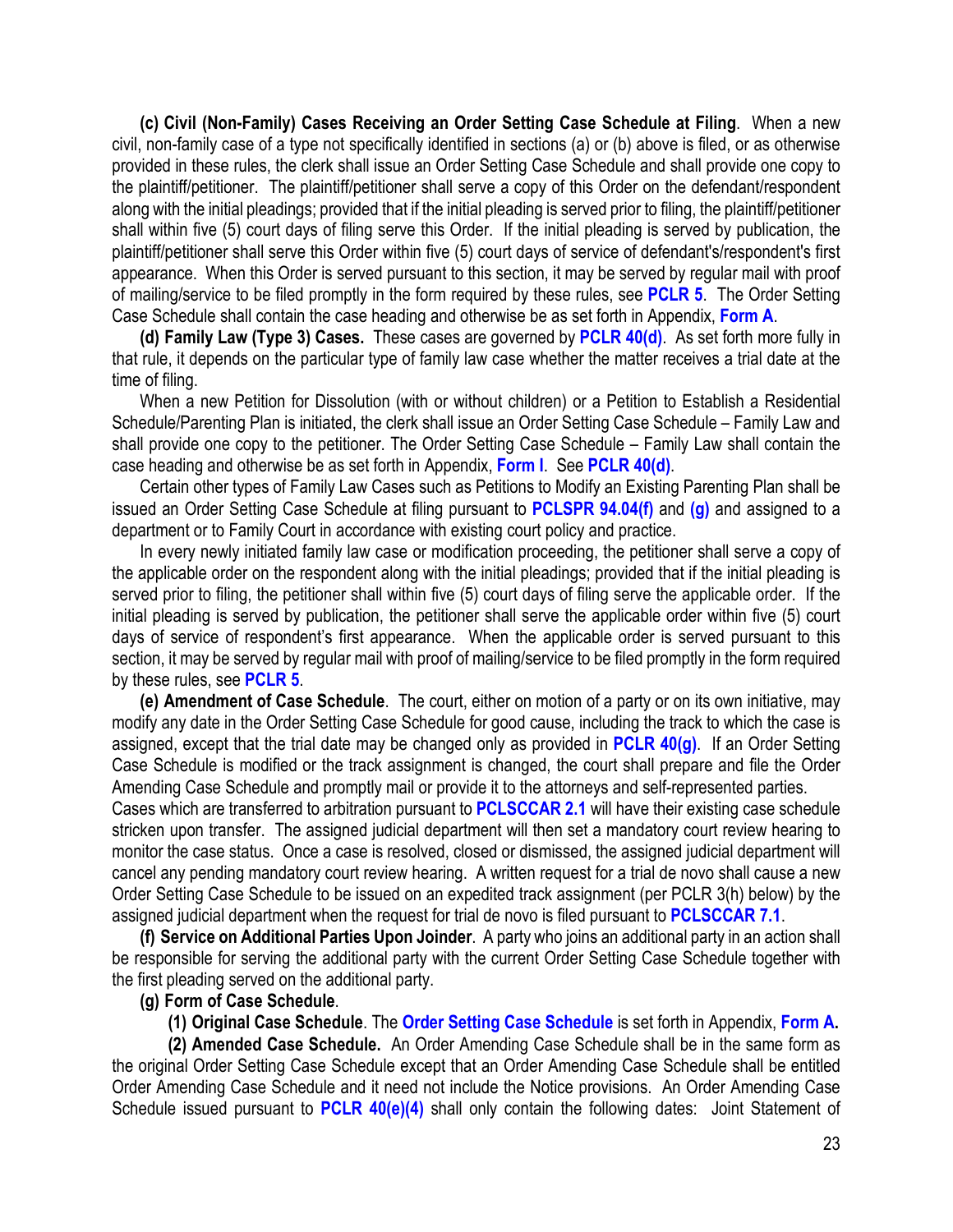Evidence, Pretrial Conference, and Trial date. Additional dates may be added to the Order Amending Case Schedule upon order of the court.

**(h) Track Assignment.** Each case receiving an Order Setting Case Schedule at filing shall be assigned to a track as set forth in this rule.

**(1) Expedited Cases.** Expedited cases shall have a discovery cutoff of 20 weeks and trial in 26 weeks. Discovery shall be completed by the discovery cutoff date. Written discovery shall be propounded to allow for completion prior to the discovery cutoff date. Depositions of persons other than the parties shall require court permission. Interrogatories shall be limited to twenty-five (25) in number and each subpart of an interrogatory shall be counted as a separate interrogatory for purposes of this rule. There shall be no limit on requests for admissions. Any case in which it is expected there will be no more than a total of four (4) witnesses shall be presumptively an expedited track case.

**(2) Standard Cases.** Standard cases shall have a discovery cutoff of 45 weeks and trial in 52 weeks. Discovery shall be completed by the discovery cutoff date. Written discovery shall be propounded to allow for completion prior to the discovery cutoff date. There shall be no limitations with respect to depositions, except as otherwise ordered pursuant to the state civil rules. Interrogatories shall be limited to thirty-five (35) in number and each subpart of an interrogatory shall be counted as a separate interrogatory for purposes of this rule. There shall be no limit on requests for admissions. Actions for breach of contract, personal injury, title to land, construction claims involving questions of workmanship, and discrimination claims shall presumptively be standard track cases. Any case wherein it is expected there will be no more than a total of twelve (12) witnesses shall be presumptively a standard track case.

**(3) Complex Cases.** Complex cases shall have a discovery cutoff of 67 weeks and trial in 78 weeks. Discovery shall be completed by the discovery cutoff date. Written discovery shall be propounded to allow for completion prior to the discovery cutoff date. There shall be no limitations with respect to depositions, except as otherwise ordered pursuant to the state civil rules. Interrogatories shall be limited to thirty-five (35) in number and each subpart of an interrogatory shall be counted as a separate interrogatory for purposes of this rule. There shall be no limit on requests for admission. Medical or professional malpractice, product liability, and class action claims shall presumptively be complex track cases.

**(4) Dissolution Cases.** All dissolutions shall presumptively be a family law track at filing. If not resolved within 122 days of filing, the case will be assigned to the dissolution track by the assigned Judicial Department and an Order Setting Case Schedule will be created. Dissolution cases shall have a discovery cutoff of 30 weeks and a trial in 36 weeks. Discovery shall be completed by the discovery cutoff date. Written discovery shall be propounded to allow for completion prior to the discovery cutoff date. There shall be no limitations with respect to depositions except as otherwise ordered pursuant to the civil rules. Interrogatories shall be limited to one hundred (100) in number and each subpart of an interrogatory shall be counted as a separate interrogatory for purposes of this rule. There shall be no limit on requests for admissions.

**(5) LUPA Cases.** All LUPA cases shall be LUPA track cases.

**(6) Collaborative Law Cases**. In the event that represented parties mutually agree to participate in Collaborative Law, they shall present to the assigned judicial department the Order and Joint Notice of Participation in Collaborative Law as set forth in the Appendix, **[Form P](#page-104-0)**, and obtain a mandatory status conference date. The parties shall no longer have to comply with the Order Setting Case Schedule Requirements of PCLR 3. If the case does not resolve by the mandatory status conference date, the mandatory status conference shall be held to advise the Court of the progress. Counsel and the court may agree to continue the status conference if participation in the Collaborative Law process is ongoing. Failure to comply may lead to dismissal of the case.

**(i) Time Intervals for Cases Receiving an Order Setting Case Schedule**. The events and time intervals included in the original Order Setting Case Schedule shall be measured in weeks from the date of filing or assignment of a Case Schedule as follows: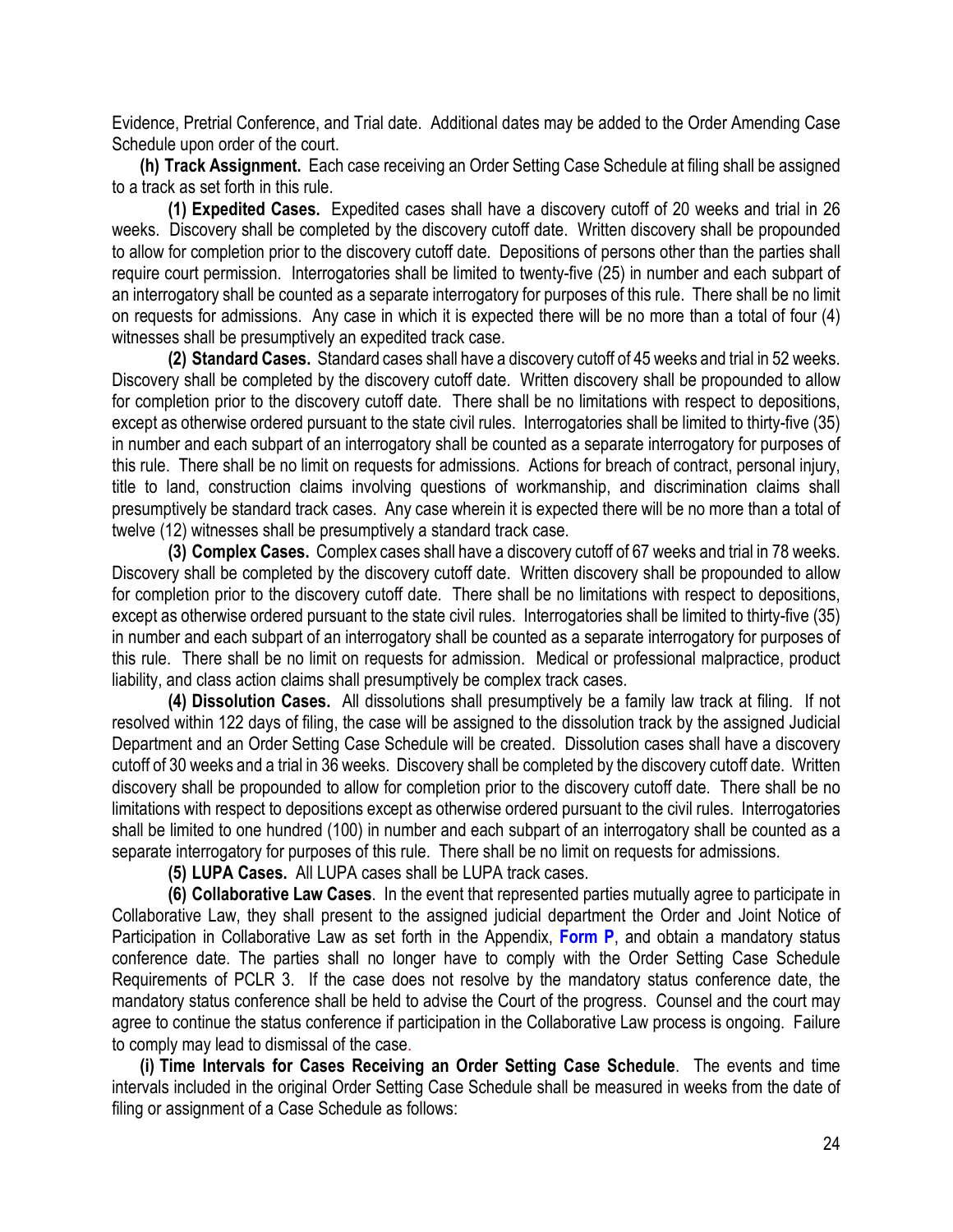|                                                     | <b>EXPEDITED</b> | <b>STANDARD</b> | COMPLEX | <b>DISSOLUTION</b> |
|-----------------------------------------------------|------------------|-----------------|---------|--------------------|
| <b>Confirmation of Service</b>                      | $\overline{2}$   | 4               | 6       | 3                  |
| Confirmation of Joinder of Parties, Claims          |                  |                 |         |                    |
| and Defenses *                                      | 8                | 17              | 26      |                    |
| Jury Demand*                                        | 9                | 18              | 27      |                    |
| Status Conference (contact court for                |                  |                 |         |                    |
| specific date)                                      | 10               | 21              | 32      | $28**$             |
| **Mandatory appearance date set                     |                  |                 |         |                    |
| when case schedule is issued.                       |                  |                 |         |                    |
| of<br>Plaintiff's/Petitioner's<br><b>Disclosure</b> |                  |                 |         |                    |
| <b>Primary Witnesses</b>                            | 12               | 25              | 38      | 18                 |
| Defendant's/Respondent's Disclosure of              |                  |                 |         |                    |
| <b>Primary Witnesses</b>                            | 15               | 29              | 42      | 21                 |
| Disclosure of Rebuttal Witnesses                    | 17               | 36              | 57      | 23                 |
| Deadline for filing motion to Adjust Trial          |                  |                 |         |                    |
| Date                                                | 19               | 40              | 60      | 25                 |
| <b>Discovery Cutoff</b>                             | 20               | 45              | 67      | 30                 |
| Exchange of Witness and Exhibit Lists               |                  |                 |         |                    |
| and Documentary Exhibits                            | 21               | 47              | 70      | 32                 |
| Deadline for Hearing Dispositive Pretrial           |                  |                 |         |                    |
| Motions <sup>*</sup>                                | 22               | 48              | 72      |                    |
| Joint Statement of Evidence                         | 22               | 48              | 72      | 32                 |
| Alternative Dispute Resolution to be held           | 23               | 48              | 72      | 32                 |
| before                                              |                  |                 |         |                    |
| Pretrial Conference (contact Court for              | 25               | 50              | 75      | 35                 |
| specific date)                                      |                  |                 |         |                    |
| Trial                                               | 26               | 52              | 78      | 36                 |

# **CASE SCHEDULE AND TRACK ASSIGNMENT-Measured in Weeks:**

**\*** Does not apply to dissolution cases.

## **LUPA CASE SCHEDULE:**

| <b>CASE EVENT</b>                                                                                                                   | <b>DEADLINE</b>                 |
|-------------------------------------------------------------------------------------------------------------------------------------|---------------------------------|
| Petition for Review of Land Use Decision Filed and Schedule<br><b>Issued (RCW 36.70C.040)</b>                                       |                                 |
| DEADLINE to contact assigned Judge to confirm initial hearing<br>(RCW 36.70C.080)                                                   | 7 days after Petition is filed  |
| DEADLINE to Stipulate or File Motion for Change of Hearing Date<br>or Adjustment of Schedule (RCW 36.70C.080(1); RCW<br>36.70C.090) | 28 days after Petition is filed |
| Initial<br>Hearing on Jurisdictional and Preliminary Matters<br>(FRIDAYS ONLY) (RCW 36.70C.080)                                     | 40 days after Petition is filed |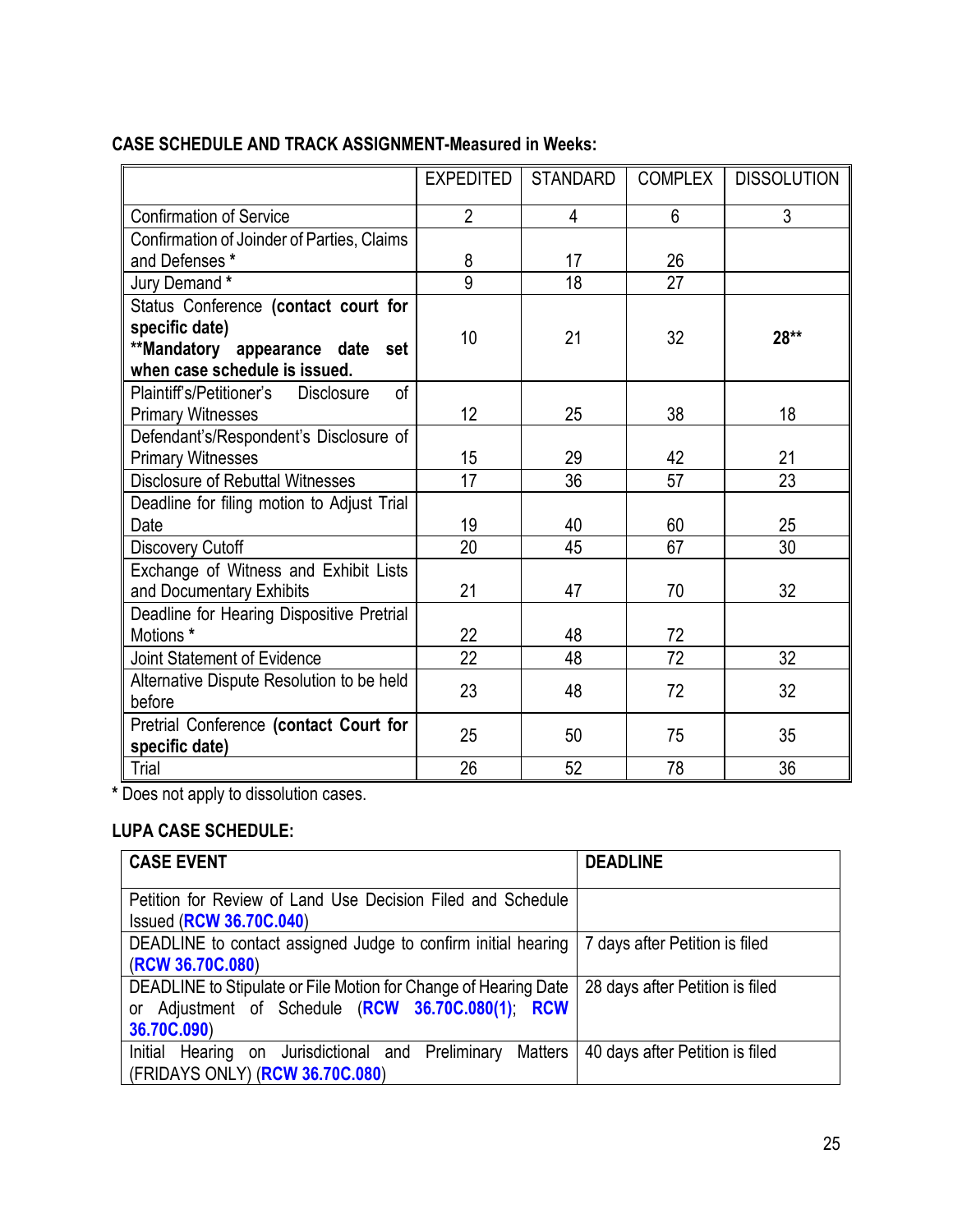| DEADLINE to file Certified Copy of Local Jurisdiction Record   45 days after Initial Hearing |                                       |
|----------------------------------------------------------------------------------------------|---------------------------------------|
| (RCW 36.70C.110)                                                                             |                                       |
| DEADLINE to file Brief of Petitioner (RCW 36.70C.080(4))                                     | 20 days after deadline to file Record |
| DEADLINE to file Brief of Respondent (RCW 36.70C.080(4))                                     | 40 days after deadline to file Record |
| DEADLINE to file Reply Briefs (RCW 36.70C.080(4))                                            | 50 days after deadline to file Record |
| Review Hearing/Trial Date - (RCW 36.70C.090)                                                 | Within 60 days of the date set for    |
|                                                                                              | submitting the Record                 |

#### **(j) Trial by Affidavit**.

**(1) Affidavit.** Parties may agree to submit unresolved issues to the assigned judicial department by affidavit. This shall be determined at the discretion of the assigned judicial department at the status conference or as determined by agreement of the parties and approval of the assigned judicial department. If the request for trial by affidavit is granted the self-represented parties or their attorneys shall file and serve a form entitled **Trial By Affidavit Certificate**, as set forth in Appendix, **Form C**. The assigned judicial department shall issue an Order Amending Case Schedule.

**(2) Trial and Notice.** If the matter is to be submitted on affidavit, the parties shall be given a trial date approximately 20 weeks from filing. Fourteen (14) days prior to the trial date the parties shall serve and file their affidavits. Rebuttal affidavits, if any, shall be served and filed no later than seven (7) days prior to trial. Surrebuttal affidavits, if any, shall be filed and served two (2) days before the trial. Working copies of all affidavits shall be provided to the assigned judicial department. Affidavits filed beyond these deadlines shall not be considered.

**(3) Priority.** Matters set for trial by affidavit may take priority over other matters set for the same day. On the day of trial, unless otherwise ordered, each side shall have one-half hour to argue their respective positions to the court.

**(4) Case Schedule.** Once a matter is set for trial by affidavit, the self-represented parties and attorneys shall no longer be bound by the Order Setting Case Schedule, except for the new trial date in the Order Amending Case Schedule issued by the Judicial Assistant.

**(k) Monitoring**. Each judicial department of the Superior Court, the Superior Court Administrator's Office, and at such time as the Presiding Judge may direct, the Clerk of the Court shall monitor cases to determine compliance with these rules.

<span id="page-25-1"></span>**(l) Enforcement**. The assigned judicial department, on its own initiative or on motion of a party, may impose sanctions or terms for failure to comply with the Order Setting Case Schedule established by these rules. If the court finds that an attorney or self-represented party has failed to comply with the Order Setting Case Schedule and has no reasonable excuse, the court may order the attorney or party to pay monetary sanctions to the court, or terms to any other party who has incurred expense as a result of the failure to comply, or both; in addition, the court may impose such other sanctions as justice requires. As used in this rule, "terms" means costs, attorney fees, and other expenses incurred or to be incurred as a result of the failure to comply; the term "monetary sanctions" means a financial penalty payable to the court; the term "other sanctions" includes but is not limited to the exclusion of evidence.

[Amended effective September 1, 2021]

#### <span id="page-25-0"></span>**PCLR 5 SERVICE**

**(a) Scope**. This rule shall apply to all cases governed by an Order Setting Case Schedule pursuant to **[PCLR 3](#page-20-1)**.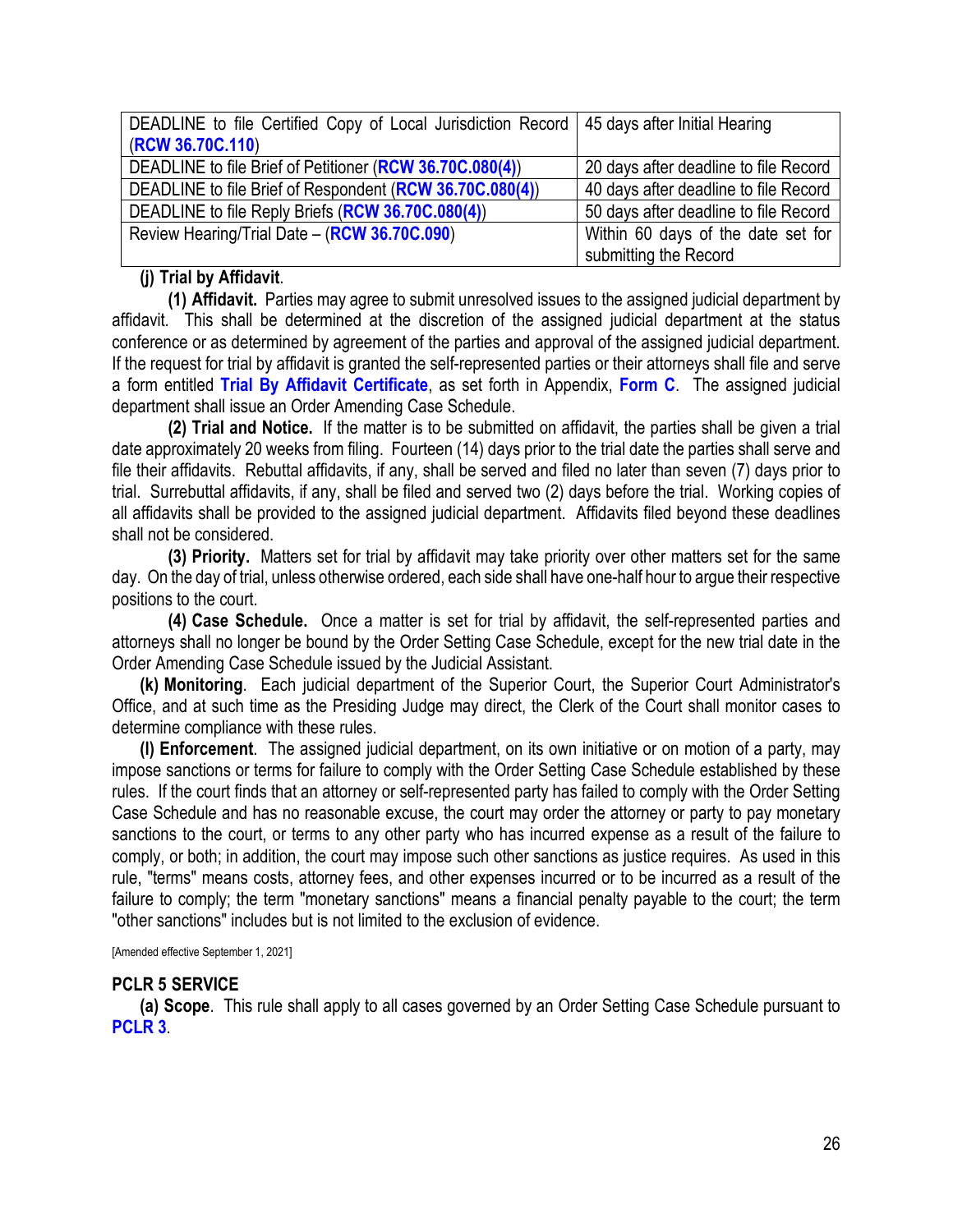**(b) Confirmation of Service**. No later than the date designated in the Order Setting Case Schedule, the plaintiff/petitioner shall file a Confirmation of Service. The original Confirmation of Service shall be filed with the Pierce County Clerk, with a copy delivered to the judicial department to which the case is assigned. The **[Confirmation of Service](#page-81-0)** shall contain the case heading, cause number and shall otherwise be as set forth in Appendix, **[Form D](#page-81-0)**.

[Amended effective September 1, 2011]

#### <span id="page-26-0"></span>**PCLR 6 TIME**

For shortening or enlarging the time for filing of motions and briefs for the motions:

**(a) Civil Motions. [PCLR 7](#page-26-1)** for motions generally;

**(b) Restraining Orders. [PCLR 65](#page-39-0)** for applications for temporary restraining orders and injunctive relief; and

**(c) Family Law. [PCLSPR 94.04](#page-41-0)** for family law proceedings.

[Amended effective September 1, 2010]

#### <span id="page-26-1"></span>**PCLR 7 MOTIONS: JUDGES AND COMMISSIONERS**

#### **(a) Judges' Motions and Trial Assignments**

**(1) When Heard.** All motions, except motions during trial or those motions heard by the Commissioners as set forth below, shall be heard on the assigned judicial department's motion calendar. All contested motions to change venue and all discovery motions shall be heard before the assigned judicial department. Any agreed orders regarding motions to change venue may be presented to the Ex Parte Division. No contested summary judgment motions, motions to dismiss, or other such motions which might effectively terminate a case shall be heard except by the assigned judicial department, unless otherwise directed by the Presiding Judge or by the assigned judicial department. Motions are heard on Friday mornings at 9:00 a.m., unless specially set by the assigned judicial department. In the event a Friday is a non-judicial day, motions shall be heard on the judicial day immediately preceding the Friday.

**(2) Recess Schedule.** Motions and assignments regularly scheduled for a time when a judicial department is at recess shall be heard in the manner and in accordance with the schedule determined by the Judges.

#### **(3) Scheduling Motions and Trial Assignments.**

<span id="page-26-2"></span>**(A) Motions.** Motions shall be scheduled for hearing by filing a Note for Motion Docket, in a form approved by the court, and containing all information required by such form. The Note for Motion Docket shall be filed with the motion and supporting documents and served upon the opposing party at the same time. The Note for Motion Docket, motion, and supporting documents shall be filed with the Clerk and served on the opposing party no later than the close of business on the seventh court day before the day set for hearing. For example, if the motion is scheduled for a Friday, it shall be filed by the close of business on the Wednesday of the week before the hearing date unless there is an intervening court holiday. This rule shall not relieve the moving party from any greater notice or filing requirements established by law or court rule. See **[PCLR 7\(c\)\(1\)\(2\) & \(3\)](#page-30-0)** regarding Motions for Reconsideration to be heard before a judge. See also **[PCLSPR 98.20](#page-51-0)** regarding periodic guardianship hearings.

**(B) Trial Assignments.** If the attorneys or any self-represented party fails to appear on the date set for assignment of a trial date, the case shall be dismissed without prejudice unless the assignment of a trial date has been previously obtained or the case has been fully resolved with the entry of all final documents.

**(4) Failure to File or Serve - Sanctions.** If the motion, supporting documents, and Note for Motion Docket are not all filed with the clerk, the court may strike the motion. No motion shall be heard unless proof of service upon the opposing party is filed no later than the time set forth for confirmation of motions under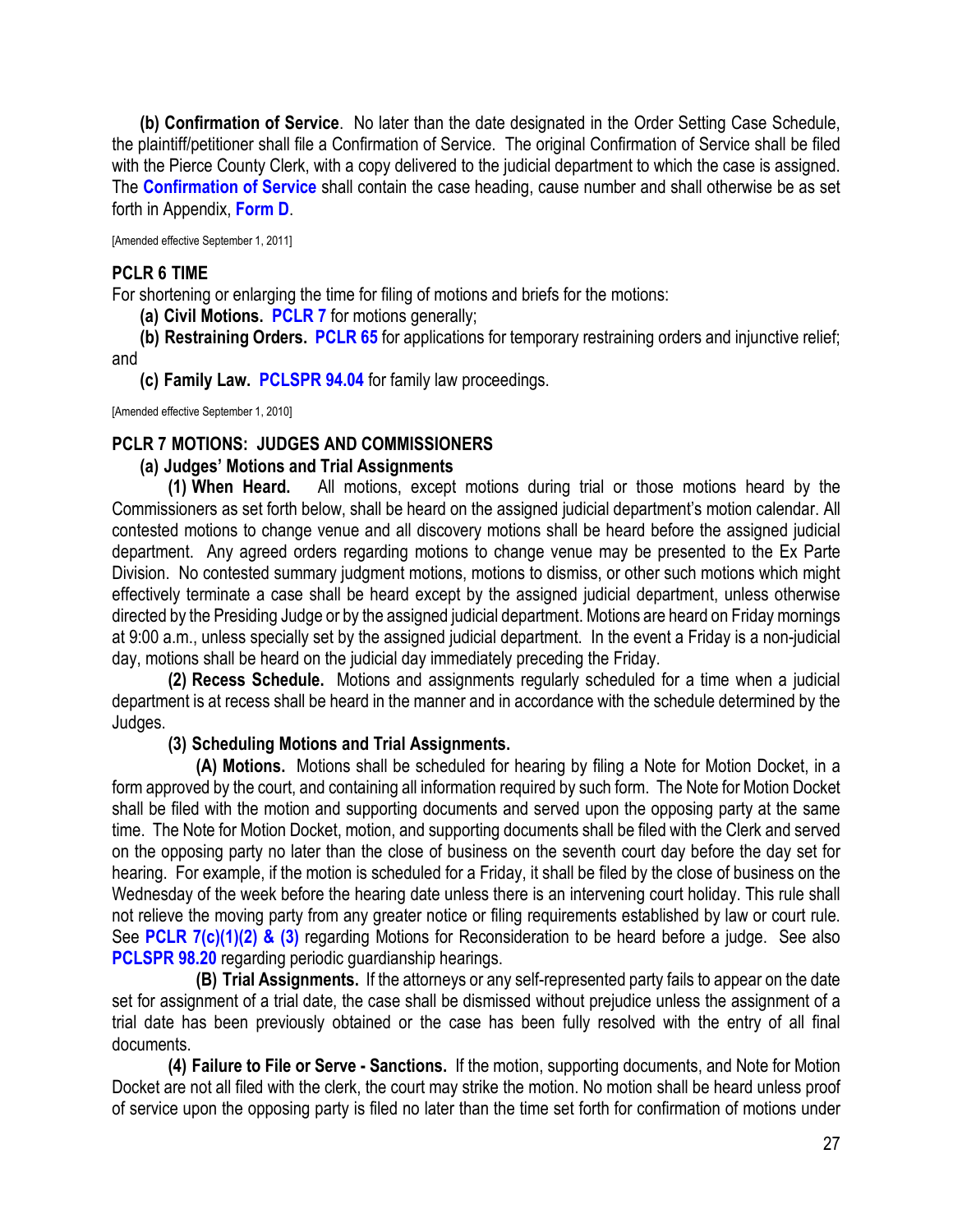**[PCLR 7\(a\)\(9\)](#page-27-1)** or there is an admission of such service by the opposing party. Electronic service under **[PCLGR 30](#page-18-0)** does not excuse this requirement to file proof of service. The court may also, in its discretion, impose terms upon the offending party.

**(5) Opposing Papers.** Any party opposing a motion shall file and serve responsive papers in opposition to a motion not later than 12:00 noon three (3) court days before the date the motion is scheduled for hearing.

<span id="page-27-0"></span>**(6) Reply.** Any papers in strict reply shall be served no later than 12:00 noon two (2) court days before the date the motion is scheduled for hearing.

**(7) Working Copies.** The assigned judicial department shall be furnished with a working copy of all motion papers. The working copies shall be delivered either directly to the judicial department or to the Court Administrator's office. Anyone e-filing motion papers shall be responsible for ensuring working copies are timely provided to the assigned judicial department. All working copies are to be delivered no later than the date and time they are required to be served on opposing parties. The working copies of papers in support or opposition shall be marked on the upper right corner of the first page with the date of hearing and the name of the Judge. A fax or email transmittal of working copies shall not be acceptable delivery. For a motion that is re-noted, a new set of working copies shall be provided, absent permission of the Court.

<span id="page-27-2"></span>**(8) Page Limits.** The initial motion and opposing memorandum shall not exceed twelve (12) pages without authorization of the court; reply memoranda shall not exceed five (5) pages without the authority of the court. Provided, however, for Motions for Summary Judgment pursuant to **[CR 56](http://www.courts.wa.gov/court_rules/?fa=court_rules.display&group=sup&set=CR&ruleid=supcr56)** the parties' moving and opposing memoranda shall not exceed twenty-four (24) pages without authorization of the court; reply memoranda shall not exceed twelve (12) pages without authority of the court.

<span id="page-27-1"></span>**(9) Confirmation of Motions.** All motions shall be confirmed by the moving party no earlier than five (5) court days prior to the motion, but no later than 12:00 noon three (3) court days prior to the hearing (e.g. for a Friday motion without any intervening holidays, no earlier than the Friday the week before, and no later than the Tuesday the week of the hearing by 12:00 noon). Attorneys and any self-represented party shall confirm motions by contacting the judicial assistant of the assigned judicial department or electronically, through the internet by those with LINX accounts and PIN (Personal Identification Numbers), in accordance with the procedures adopted by the Pierce County Superior Court Clerk's Office. Motions filed by those persons physically confined under a court order shall be deemed confirmed at filing. The court may strike motions that are not timely confirmed. For information regarding confirmation of motions before a Court Commissioner, please refer to **[PCLR 7\(b\)\(1\)\(D\)\(iii\)](#page-29-0)** for show cause calendar motions or **[PCLSPR 94.04\(c\)\(6\)](#page-44-0)** for family law motions.

**(10) Procedures for Hearing**. The cases on the motion docket for each motion day shall be called and oral argument may be presented. Motions may be continued by the court, at the court's discretion, for hearing at other specified times. The trial court may, in its discretion or for good cause shown, waive oral argument for civil motions. Motions requiring more than ten (10) minutes for argument may be placed at the end of the calendar.

#### **(11) Motions for Summary Judgment**

**(A) Scheduling the Motion**. The Note for Motion Docket shall be filed with the motion and supporting documents and served upon the opposing party at the same time. The Note for Motion Docket, motion, and supporting documents shall be filed with the Clerk and served on the opposing party no later than the close of business on the 28<sup>th</sup> day before the day set for hearing. For example, if the motion is scheduled for a Friday, it shall be filed by the close of business on the fourth Friday before the hearing date.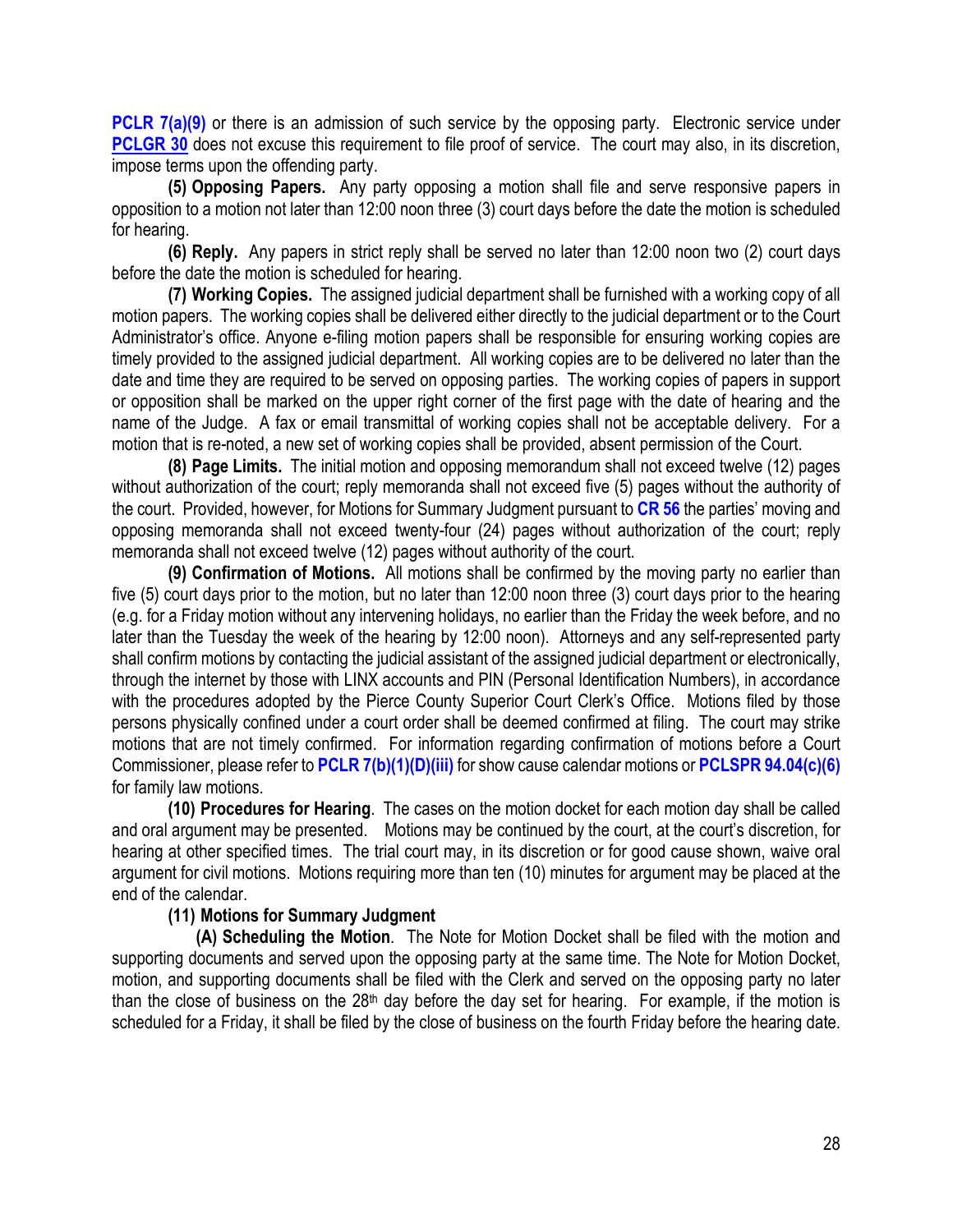**(B) Confirmation of Motions**. All motions for summary judgment shall be confirmed in the manner prescribed by **[PCLR 7\(a\)\(9\)](#page-27-1)** above. Any motion for summary judgment not confirmed shall be stricken. No hearing upon a motion for summary judgment shall be continued except upon the explicit permission of the assigned Judge. Any summary judgment motion that is continued shall be reconfirmed as set forth above.

**(C) Testimony**. If testimony transcribed at any pretrial deposition is used in support of or in opposition to a motion for summary judgment, such testimony shall be presented by affidavit containing excerpts of the testimony relied upon by the party using such testimony, with reference to the line and the page of source.

**(D) Page Limits.** See **[PCLR 7\(a\)\(8\)](#page-27-2)** regarding Motion for Summary Judgment page limits.

**(12) Motions for Revision of a Commissioner's Order or Judgment** (this rule does not apply to **[CR 54\(b\)](http://www.courts.wa.gov/court_rules/?fa=court_rules.display&group=sup&set=CR&ruleid=supcr54)** revision motions). At the time a motion for revision is filed, the moving party shall provide the reviewing court copies of all documents submitted by all parties that were considered by the Court Commissioner in making the decision sought to be revised.

**(A) Timing.** Within ten (10) days of the entry of a written order or judgment by a Court Commissioner, either party may file a motion for revision pursuant to **[PCLR 7\(a\)\(3\)\(A\)](#page-26-2)**, absent an order shortening time. The transcript, if required, shall be filed as per subsection (**[E](#page-28-0)**) of this rule. Such motion shall be scheduled for argument on the assigned judicial department's calendar no later than 30 days from the Commissioner's written order or judgment sought to be revised except for good cause shown.

**(B) Validity of Commissioner's Orders.** All orders granted by a Court Commissioner shall remain valid and in effect pending the outcome of the motion for revision, unless stayed pending the outcome of a motion for revision by the Court Commissioner granting the order, the Presiding Judge, or the assigned Judicial Department to whom the motion for revision has been assigned.

**(C) Content of Motion**. All motions and cross-motions shall state with specificity any portion of the Commissioner's order or judgment sought to be revised, identifying those portions by paragraph or page and line numbers. Any portion not so specified shall be binding as if no revision motion has been made.

**(D) Costs and Fees**. The judicial department has the right to award reasonable costs or attorneys fees where allowed on all motions for revision without the necessity of a written motion.

<span id="page-28-0"></span>**(E) Transcript Required**. When seeking revision of a ruling of a Court Commissioner which was based upon sworn testimony, such testimony shall be transcribed in accordance with **[RAP 9.2\(e\) and](http://www.courts.wa.gov/court_rules/?fa=court_rules.display&group=app&set=RAP&ruleid=apprap09.02)  [\(f\),](http://www.courts.wa.gov/court_rules/?fa=court_rules.display&group=app&set=RAP&ruleid=apprap09.02) [GR 35,](http://www.courts.wa.gov/court_rules/pdf/GR/GA_GR_35_00_00.pdf) and [PCLGR 35](#page-19-1)**. The transcript shall be filed no later than six (6) court days prior to the scheduled hearing date.

**(13) Juvenile Court Orders and Judgments.** Revision of orders and judgments made by a Court Commissioner sitting in the Juvenile Court Division shall be heard by a Judge sitting in the Juvenile Court Division.

### **(b) Commissioners' Motions**

**(1) Civil Divisions A, B, C, D, and Ex Parte**. Court Commissioners hear and decide all matters brought before these divisions as set forth below.

**(A) Working Copies No Longer Required.** For all Civil Divisions, working copies shall no longer be submitted. Except as provided in (**[F](#page-30-1)**) below, every attorney and self-represented party shall submit in advance a Hearing Information Form; family law cases shall use the Family Law Hearing Information Form (**[Form T](#page-109-0)**) described in (**[E](#page-30-2)**) below; other civil matters shall use the Civil Hearing Information Form (**[Form U](#page-111-0)**) described in (**[F](#page-30-1)**) below. Failure to timely provide the appropriate Hearing Information Form may result in the hearing being stricken or continued.

**(B) Subject Matter**. The function of these Civil Divisions is to hear applications for show cause orders, motions for temporary orders, petitions to modify child support, initial determination of adequate cause and show cause hearings on Petitions to Modify Parenting Plans and Non-parental Custody Petitions,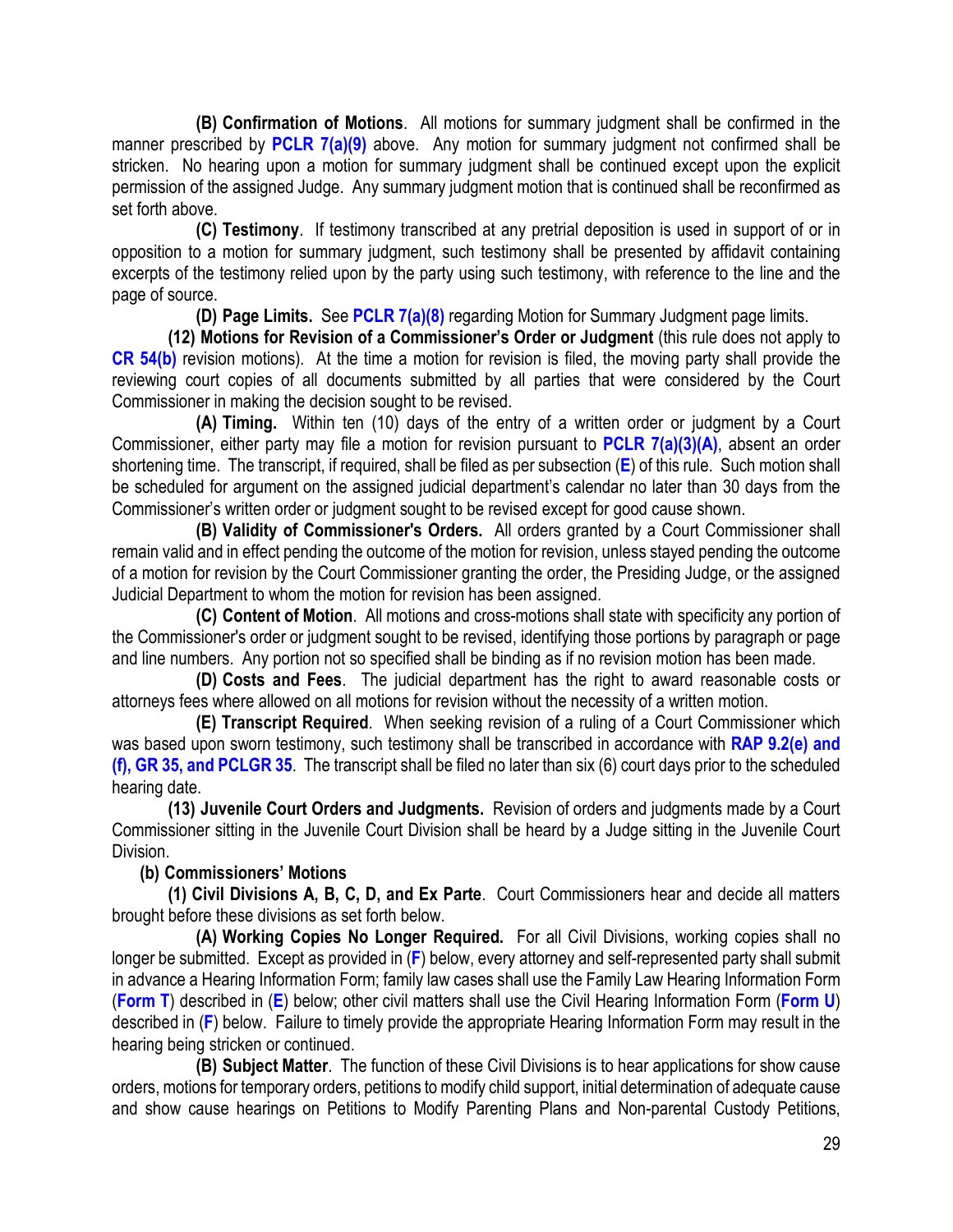temporary relocation hearings, probates, trust and guardianship matters (except for annual periodic reviews and initial hearings under TEDRA if live testimony is to be presented or the hearing will likely last longer than twenty minutes, which are heard by the assigned Judicial Department on its Friday motion docket), minor settlements, unlawful detainer actions, applications for appointment of a receiver, restraining orders, defaults eligible for presentation in the Ex Parte Division wherein no notice is required, supplemental proceedings, paternity actions, contested show cause proceedings, domestic violence, vulnerable adult protection hearings, initial and uncontested sexual assault protection hearings, anti-harassment and anti-stalking protection hearings, uncontested/default dissolutions, committed intimate relationships (meretricious relationships), domestic partnerships, parenting plans, and ex parte matters. Court Commissioners do not hear discovery motions.

**(C) Schedule.** The **[Schedule of Commissioners' Calendars](#page-105-0)** for each division is contained in Appendix, **[Form Q,](#page-105-0)** and at the Pierce County Superior Court website: [http://www.co.pierce.wa.us/1024/Commissioner-Calendars-by-Division.](http://www.co.pierce.wa.us/1024/Commissioner-Calendars-by-Division) The Schedule of the Commissioners' Calendars may be changed without formal republication of these rules or appendices. Parties and counsel are advised to verify calendar schedules before noting matters for hearing and by viewing the Pierce County Superior Court website for any revisions to the Commissioners' Calendars. Incorrectly scheduled matters shall be stricken.

<span id="page-29-0"></span>**(D) How Motions Initiated.** Attorneys shall electronically file a Note for Commissioners Calendar by using the electronic filing and scheduling process provided by LINX via the public website [\(https://linxonline.co.pierce.wa.us/linxweb/Main.cfm\)](https://linxonline.co.pierce.wa.us/linxweb/Main.cfm) or from a public kiosk in the Clerk's Office for all Commissioners' dockets held at the County-City Building, 930 Tacoma Avenue South, Tacoma, WA 98402, except for the self-represented dissolution docket, domestic violence, vulnerable adult protection orders, and sexual assault protection orders. See also **[PCLSPR 94.04](#page-41-0)** regarding family law motions, **[PCLSPR 98.04](#page-46-1)** regarding Estates and Probates, **[PCLSPR 98.16W](#page-47-0)** regarding Settlements of Minors and Incapacitated Persons, **[PCLSPR 98.18](#page-49-0)** regarding Court Created Trusts, and **[PCLSPR 98.20](#page-51-0)** regarding Guardianships for specific procedures about these types of motions on the Commissioners' dockets. Self-represented parties may contact the Clerk's Office for a LINX e-filing account or use the Clerk's Office kiosk to file and schedule a Note for Commissioners Calendar. **Waiver of Requirement to E-file**. See **[PCLGR 30\(b\)\(5\)\(C\)](#page-18-2)**.

**(i) Docketing for Morning Show Cause Calendars.** Matters heard on the show cause calendar at 9:00 a.m. shall be docketed by electronically filing and scheduling in accordance with **[PCLR](#page-29-0)  [7\(b\)\(1\)\(D\)](#page-29-0)** a Note for Commissioner's Calendar at least fourteen (14) calendar days before the hearing, simultaneously with a motion and/or notice of hearing and any supporting pleadings, unless this is a renote of a motion or notice of hearing previously filed in which event only the Note for Commissioner's Calendar shall be e-filed. The morning show cause cases heard shall be limited in number. Case caps shall be calculated in LINX based on the number of cases rather than the Note for Commissioner's Calendar. Leave may be granted by a duly appointed Commissioner, not a Commissioner Pro Tem, to exceed the number of cases heard on any given day in that Commissioner's Division.

**(ii) Counter Motions for Morning Show Cause Calendars.** In the event there is an existing motion and the responding party wishes to file a counter motion to be heard the same date they may do so without leave of the court by electronically filing and scheduling in accordance with **[PCLR 7\(b\)\(1\)\(D\)](#page-29-0)** a Note for Commissioner's Calendar, as long as the counter motion and all supporting pleadings are filed and served at least fourteen (14) calendar days before the hearing. Any necessary Order to Show Cause for the counter motion shall be signed by the Ex Parte Division.

**(iii) Confirmation of Show Cause Calendar Motions.** All motions docketed for the morning show cause calendars shall be confirmed by the moving party not later than 12:00 noon two (2) court days prior to the hearing. Attorneys and any self-represented party shall confirm motions by contacting the Commissioner Services Department or electronically, through the internet by those with LINX accounts and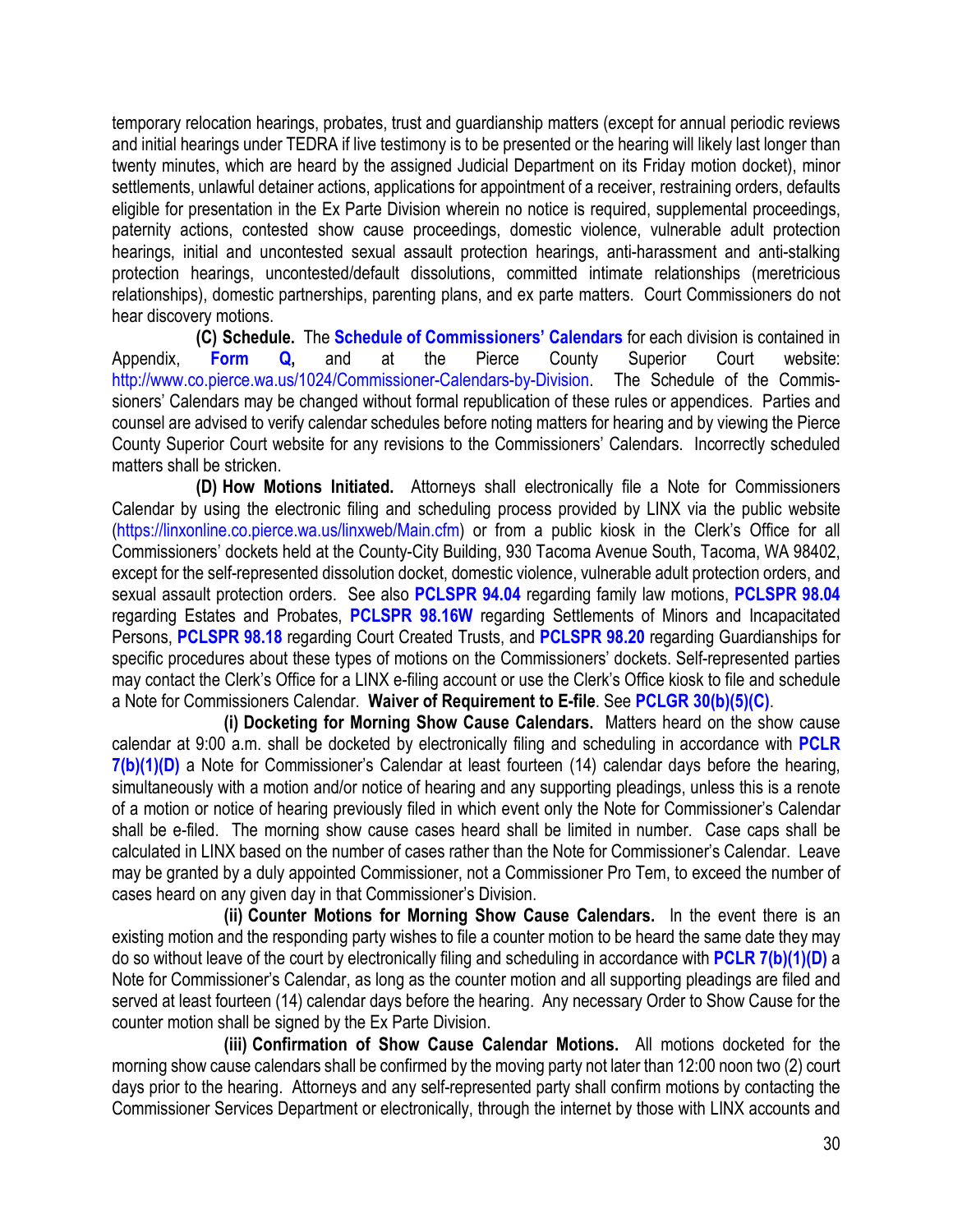PIN (Personal Identification Numbers), in accordance with the procedures adopted by the Pierce County Superior Court Clerk's Office. Motions filed by those persons physically confined under a court order shall be deemed confirmed at filing. The court may strike motions that are not timely confirmed.

<span id="page-30-2"></span>**(E) Family Law Hearing Information Form [\(Form T\)](#page-109-0).** For matters docketed on the morning show cause calendars in Civil Divisions A, B, and C, whether by Note for Commissioner's Calendar or by the Order Setting Case Schedule, a Family Law Hearing Information Form (Form T) shall be filed and served listing all motions, petitions, and supporting documents, including affidavits, declarations, certified statements, Guardian ad litem reports, sealed financial source documents, sealed confidential reports, and responsive and reply documents the attorneys or self-represented parties want the court to review for the hearing. Pleadings for the morning show cause calendars are subject to page limits pursuant to **[PCLSPR](#page-43-1)  [94.04\(c\)\(5\)](#page-43-1)**.

Both the moving party and the responding party shall file their Family Law Hearing Information Forms (Form T) by using the Clerk's electronic filing process as defined in **[PCLGR 30\(b\)\(5\)\(C\)](#page-18-2)** no later than 12:00 noon two (2) court days prior to the scheduled hearing. Proposed orders are addressed in (G) below.

<span id="page-30-1"></span>**(F) Civil Hearing Information Form [\(Form U\)](#page-111-0)**. For matters docketed on the afternoon probate/trust, guardianship, sale of structured settlement, and minor settlement calendars in Civil Division A, a Civil Hearing Information Form (Form U) shall be filed and served listing all motions, petitions, and supporting documents, including affidavits, declarations, certified statements, Guardian ad litem reports, and responsive and reply documents the attorneys or self-represented parties want the court to review for the hearing. Both the moving party and the responding party shall file their Civil Hearing Information Forms (Form U) by using the Clerk's electronic filing process as defined in **[PCLGR 30\(b\)\(5\)\(C\)](#page-18-2)** no later than 12:00 noon two (2) court days prior to the scheduled hearing. Proposed orders are addressed in (G) below.

**(G) Proposed Orders.** In all family law and unlawful detainer matters, attorneys and selfrepresented parties shall have proposed orders prepared for presentation to the court at the time of the hearing. For probate/trust, guardianship, and minor settlement cases, proposed orders shall be provided when submitting the Civil Hearing Information Form (Form U).

**(2) Juvenile Division Calendars**. Court Commissioners hear and decide matters arising under the juvenile laws and other matters at the request of the Presiding Juvenile Court Judge, including finalization of adoptions.

**(3) Civil Mental Health Division**. Court Commissioners hear matters arising in this division as set forth in **[PCLR 0.4\(a\)\(3\)](#page-15-1)**, except where a trial by jury is requested. Jury trials are assigned to one of the judicial departments by the Court Administrator.

#### **(c) Motions held before Judges or Commissioners**

<span id="page-30-0"></span>**(1) Motions for Reconsideration.** A Motion for Reconsideration shall be heard by the Judge or Commissioner who initially ruled on the motion or to the Presiding Judge or his/her designee upon a showing of good cause. Temporary assignment of the Judge or Commissioner to a location other than the courthouse shall not be considered good cause. No Motions for Reconsideration of Pro Tem Commissioners' rulings are permitted.

**(2) Time for Motions for Reconsideration.** A Motion for Reconsideration shall be filed within 10 days and noted for hearing within 30 days after entry of the judgment, decree, or order. The motion shall be noted on the civil motion docket of the Judge or Commissioner that heard the original motion. Though noted on the civil motion docket, no hearing on the motion will be held unless specifically requested by the Court, as per PCLR 7(c)(3). A proposed order shall be delivered along with working copies in accordance wit[h](#page-27-0) **[PCLR 7\(a\)\(7\)](#page-27-0)** or **[7\(b\)\(1\)\(E\)](#page-30-2)**.

**(3) Disposition of Motion for Reconsideration.** No response to a motion for reconsideration shall be filed unless requested by the Court. No motion for reconsideration will be granted without such a request. If a response is called for, a reply may be filed within two days of service of the response. Motions for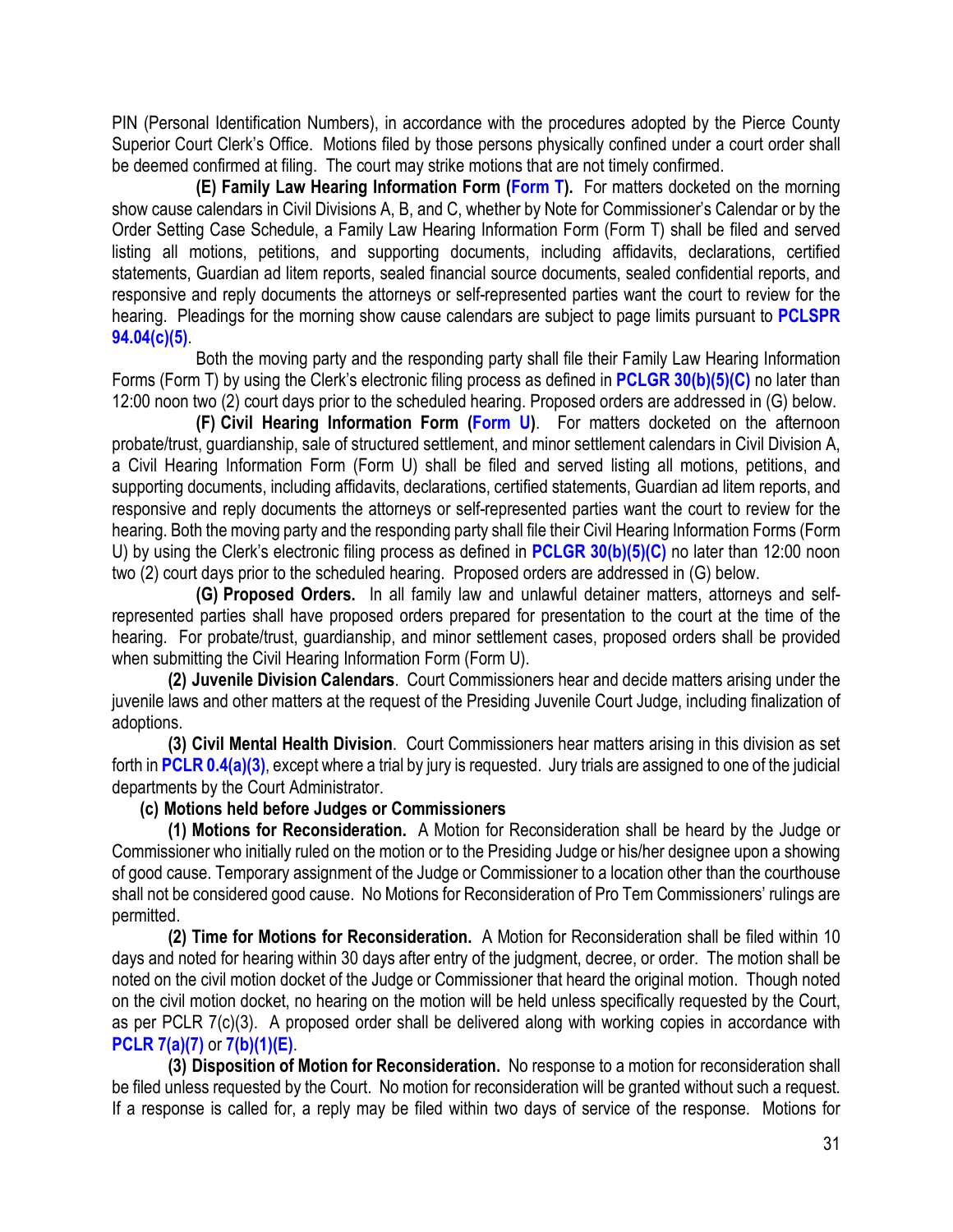Reconsideration will be decided on briefs and affidavits only, unless the Court requests oral argument. In that event, the Court will contact the parties to set a hearing date.

#### **(4) Motion and Order to Shorten Time.**

**(A) Motions to Shorten Time.** All Motions to Shorten Time shall be in writing and supported by declaration or affidavit that (a) states the reasons why the matter should be heard on shortened time and (b) sets forth the manner and method by which notice, or attempted notice, was provided to all other parties regarding presentation of the Motion to Shorten Time. If the moving party has been unable to notify all parties of the Motion to Shorten Time, it is within the judicial officer's discretion to proceed with the Motion to Shorten Time.

**(B) Judicial Department Motions.** If the underlying motion is to be heard by a Judge, the moving party shall contact that department's judicial assistant to obtain a date and time for the hearing on the Motion to Shorten Time. The moving party shall make a good-faith effort to notify all other parties of the date, time, and place of the hearing. The Motion to Shorten Time and the underlying motion shall be filed and served pursuant to **[PCLGR 30](#page-18-0)**, except that hard copies shall also be delivered to the assigned judicial department. If the assigned judicial department is not available to hear the Motion to Shorten Time, the matter shall be heard by the Presiding Judge. If the Presiding Judge is not available, the moving party shall contact Superior Court Administration for additional information as to which Judge can hear the Motion to Shorten Time.

**(C) Commissioner Motions.** If the underlying motion is to be heard by a Commissioner, the Motion to Shorten Time and the underlying motion shall be presented to the Ex Parte Division. The Motion to Shorten Time shall be heard by a duly appointed Court Commissioner and not a Commissioner Pro Tem. If granted, a copy of the Order Shortening Time and Note for Commissioner Docket shall be given to the Commissioner Services Department.

**(D) Notice.** The party requesting the Order to Shorten Time shall notify all other parties of the Motion to Shorten Time and the date, time, and place of the hearing on the motion. Any party opposing the Motion to Shorten Time shall appear or respond by declaration or affidavit setting forth the basis of the opposition. Failure to appear or respond to the Motion to Shorten Time does not preclude a party from requesting terms.

**(E) Service.** If the Motion to Shorten Time is heard without notice to other parties and granted by the appropriate judicial officer, the moving party shall provide a copy of the pleadings relating to the Motion to Shorten Time as well as to the underlying motion to all other parties as soon as possible or as otherwise directed by the Court.

**(5) Reapplication.** No party shall reargue the same motion to a different judicial officer without showing by affidavit what motion was previously made, when and to which judicial officer, what the order or decision was, and any new facts or other circumstances that would justify seeking a different ruling from another judicial officer.

**(6) Temporary Restraining Orders and Injunctive Relief.** See **[PCLR 65](#page-39-0)**.

[Amended effective September 1, 2021]

### <span id="page-31-0"></span>**PCLR 10 FORM OF PLEADINGS**

### **(d) Format Requirements**.

**(1) Handwritten Documents**. To ensure access to the courts for any self-represented party, pleadings may be submitted that are legibly handwritten in black or blue ink, double spaced (unless a mandatory form authorizes the use of single spacing) using only one side of each page. Declarations shall be appropriately verified and formatted.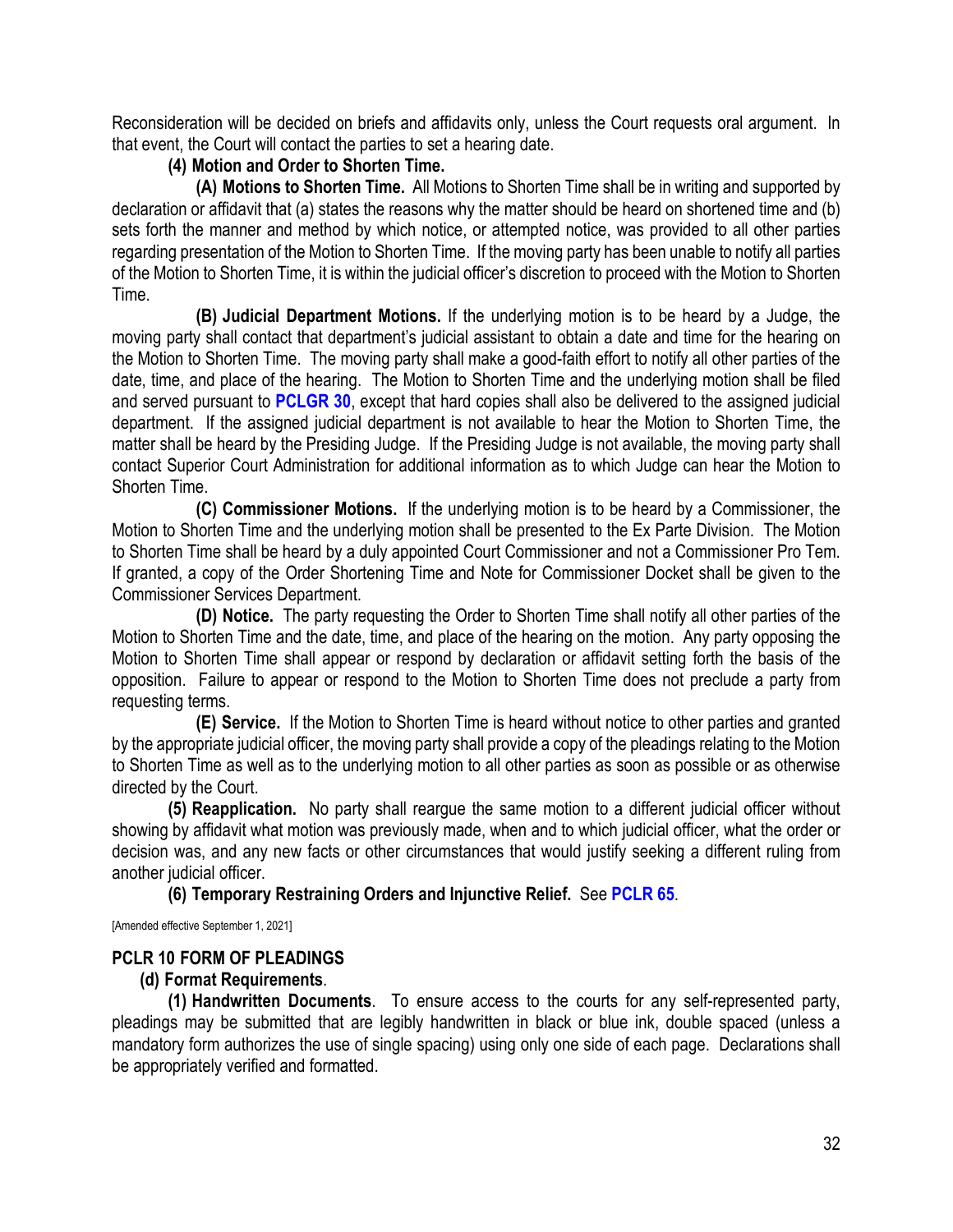**(2) Font Size for Typed or Computer Generated Documents**. Except for footnotes, all typed or computer generated documents shall be prepared using a minimum of 12 point font and shall be double spaced, unless a mandatory form authorizes the use of single spacing.

**(3) Paper color**. All pleadings and working copies shall be only on white paper.

**(4) Mandatory Forms**. The Washington State Mandatory Forms shall be used except where a mandatory form is designated "optional," and local forms have been promulgated by the Court or no mandatory form exists for the particular matter.

Local forms may be obtained from the Pierce County Superior Court Clerk, the Pierce County Law Library or by accessing: <https://linxonline.co.pierce.wa.us/linxweb/Forms.cfm>*.* State forms may be obtained by accessing: [www.courts.wa.gov/forms](http://www.courts.wa.gov/forms).

**(5) Preparation of Transcript from Electronic/Mechanical Recorder or Videotape**.All report of proceedings produced from use of any electronic/mechanical recorder or videotaped proceedings shall be in the same form as a verbatim report as provided in **[RAP 9.2\(e\) and \(f\)](http://www.courts.wa.gov/court_rules/?fa=court_rules.display&group=app&set=RAP&ruleid=apprap09.02)**. This rule applies to all transcripts prepared from hearings before any judicial officer. This rule shall not apply to appeals on small claims cases.

**(e) Briefs/Memoranda**. Briefs/Memoranda shall be submitted for all hearings involving disputed questions of law. A copy shall be served on opposing counsel, and a separate copy shall be delivered to the Judge/Commissioner and marked "Working Copy." The original shall be filed with the Pierce County Clerk and the working copy shall be delivered to the Court Administrator's Office or Commissioners Service Department, whichever is applicable, at the time the working copies are due. A fax or email transmittal of working copies shall not be acceptable delivery.

**(f) Required Language in Pleadings Relating to Supplemental Proceedings and Show Cause Hearings for Contempt**. In all supplemental proceedings wherein a show cause order is to be issued requiring the personal attendance of a party to be examined in open court, and in orders to show cause for contempt, the order shall include the following words in capital letters:

> YOUR FAILURE TO APPEAR AS SET FORTH AT THE TIME, DATE AND PLACE DESIGNATED SHALL CAUSE THE COURT TO ISSUE A BENCH WARRANT FOR YOUR APPREHENSION AND CONFINEMENT IN JAIL UNTIL SUCH TIME AS THE MATTER CAN BE HEARD.

No bench warrant shall be issued for the apprehension of the cited person if such language has been omitted. All orders directing the issuance of a warrant and all warrants in such matters shall provide that the cited person shall be brought before the presiding officer of the division or department signing the order.

[Amended effective September 1, 2010]

#### <span id="page-32-0"></span>**PCLR 11 SIGNING AND DRAFTING OF PLEADINGS, MOTIONS AND LEGAL MEMORANDA; SANCTIONS**

**(c) Address of Self Represented Party**. A self-represented party shall state the following information on the pleadings, notice of appearance, and other documents filed: the person's mailing address and street address where service of process and other papers may be served unless that information is made confidential by statute; the person's telephone number; and an email address.

**(d) Change of Address.** Any self-represented party or attorney changing their address, including an email address, shall immediately serve all parties and file, in each case, a Notice of Change of Address. The **Notice of Change of Address** shall contain the case heading and otherwise be as set forth in Appendix, **Form J**.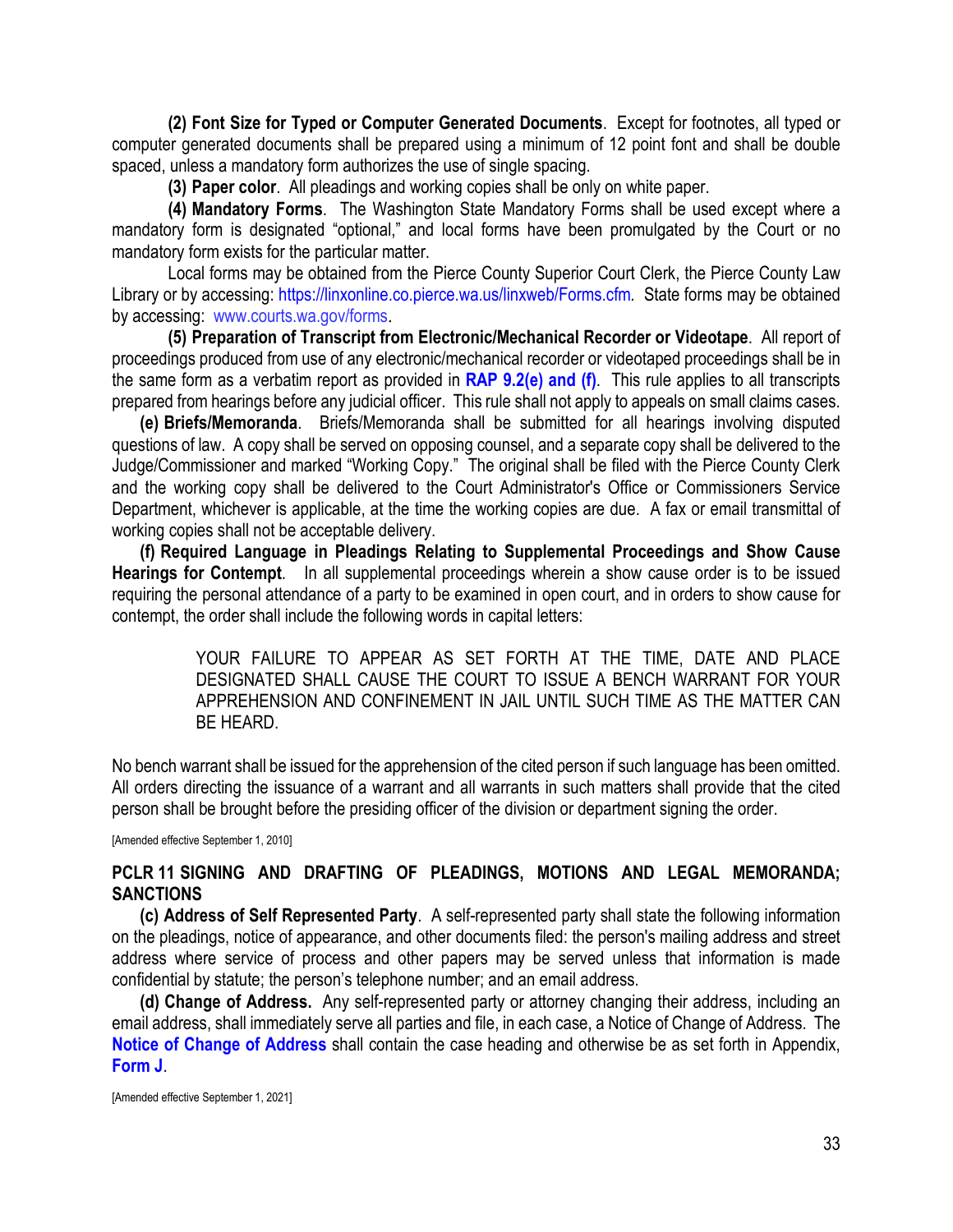#### <span id="page-33-0"></span>**PCLR 15 AMENDED AND SUPPLEMENTAL PLEADINGS**

**(e) Interlineations**. No interlineations, corrections or deletions shall be made in any paper after it is signed by the judicial officer or filed with the clerk. Any such mark made prior to filing shall be initialed and dated by all persons signing the document.

[Amended effective September 1, 2010]

#### <span id="page-33-1"></span>**PCLR 16 PRETRIAL AND SETTLEMENT PROCEDURES**

**(a) Designated Judge**. Except in the case of family law matters or unless otherwise provided for herein, the judicial department to whom the case is assigned at the time of filing shall hear all pretrial matters.

#### **(b) Pretrial Procedure**.

**(1) Pretrial Conferences.** The lead trial attorney of each party represented by an attorney and each self-represented party shall attend the pretrial conference. The conference shall include those matters set forth in **[CR 16](http://www.courts.wa.gov/court_rules/?fa=court_rules.display&group=sup&set=CR&ruleid=supcr16)** as well as any other matters that might result in a speedy, just and economical resolution of the case.

**(2) Exchange of Exhibit and Witness Lists.** In cases governed by an Order Setting Case Schedule pursuant to **[PCLR 3](#page-20-1)**, the parties shall exchange: (A) lists of the witnesses whom each party expects to call at trial; (B) lists of the exhibits that each party expects to offer at trial, except for exhibits to be used only for impeachment; and (C) copies of all documentary exhibits except for those items agreed to by counsel and self-represented parties, such as identical copies of items already produced to avoid unnecessary duplication. Counsel and self-represented parties are encouraged to ascertain that each has full and complete copies of any document to be presented at trial to avoid unnecessary duplication expenses. In addition, non-documentary exhibits shall be made available for inspection by all other parties no later than fourteen (l4) days before trial. Failure to comply with this rule shall be subject to the provisions of **[PCLR\(3\)\(l\)](#page-25-1)**.

**(3) Pretrial Motions.** All such motions shall be served, filed and heard pursuant to **[PCLR 7](#page-26-1)**; provided that no pretrial dispositive motions shall be heard after the cutoff date provided in the Order Setting Case Schedule except by order of the court and for good cause shown.

**(4) Joint Statement of Evidence.** In cases governed by an Order Setting Case Schedule pursuant to **[PCLR 3](#page-20-1)** the parties shall file a Joint Statement of Evidence containing (A) a list of the witnesses whom each party expects to call at trial and (B) a list of the exhibits that each party expects to offer at trial. The Joint Statement of Evidence shall contain a notation for each exhibit as to whether all parties agrees as to the exhibit's authenticity and admissibility.

**(5) Trial Briefs.** The following procedures and restrictions shall be followed regarding the filing of trial briefs. Nothing in this rule requires the filing of a trial brief.

**(A) Time of filing.** The parties shall file trial briefs with the court no later than noon three court days before the scheduled start of the trial. For example, if trial is scheduled for a Monday start, the trial brief shall be filed with the court no later than Wednesday at 12 noon the preceding week. The parties shall also contemporaneously deliver a working copy of the brief to the judicial department to which the case is assigned for trial, and to opposing counsel or pro se litigant.

**(B) Length of brief.** Trial briefs shall not exceed 24 pages in length, including attachments, absent prior authority of the court.

**(6) Failure to comply.** Failure to comply with the terms of this section may result in the court striking all or a portion of the trial brief or other appropriate sanctions.

<span id="page-33-2"></span>**(c) Alternative Dispute Resolution.** Some form of Alternative Dispute Resolution ("ADR") is required in all cases prior to trial except as noted otherwise below.

**(1) Non-Family Law Cases and Family Law Cases Without Children.** At least 30 days prior to trial the parties shall each submit a certification or declaration that they have participated in one or more types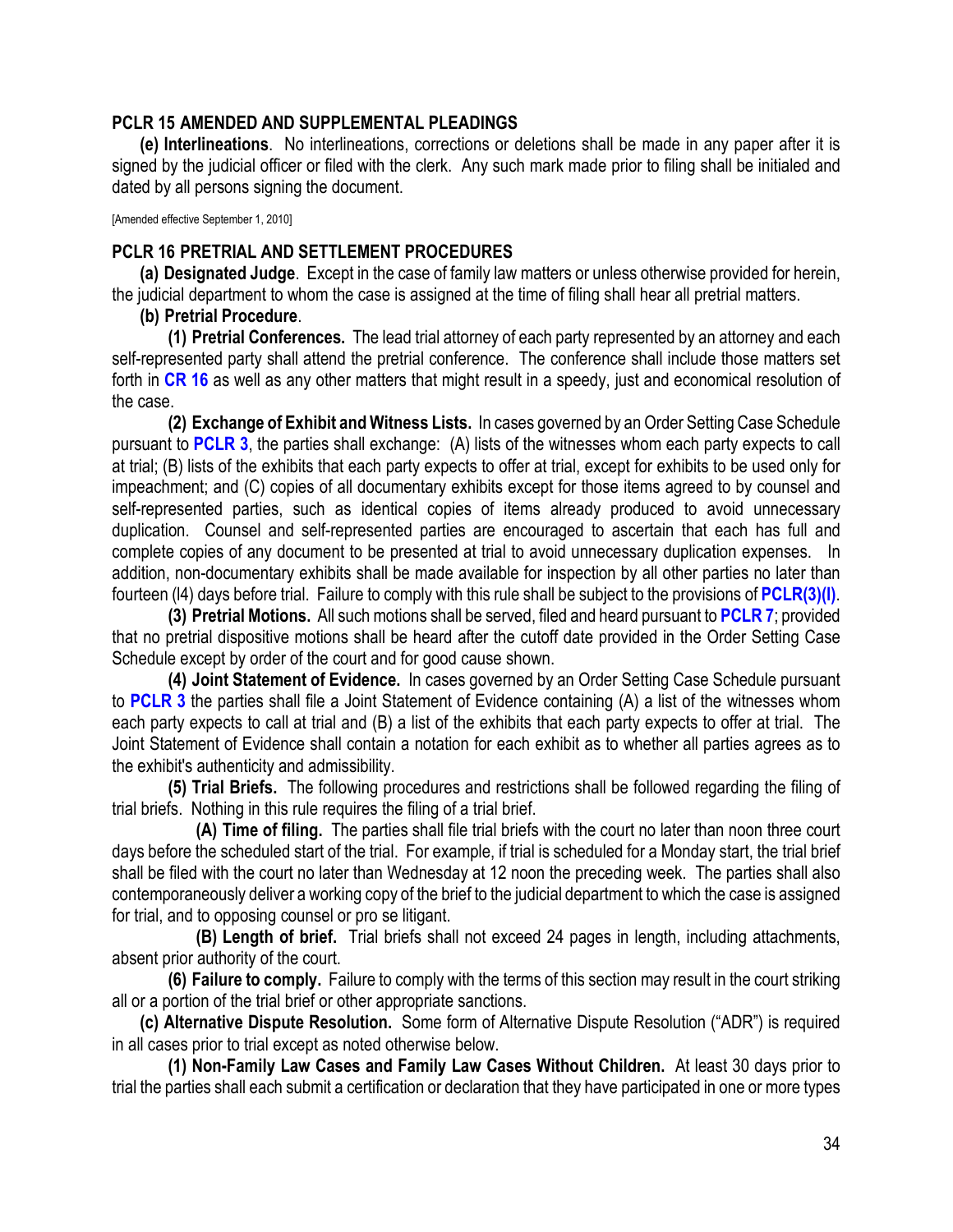of ADR, including, but not limited to: formal negotiations that included an exchange of written proposals; private settlement conference; arbitration; or mediation.

**(2) Family Law Cases Involving Children.** Judicial Officers shall make themselves available for settlement conferences in dissolutions, paternity cases involving petition/motion for establishment of residential schedule or parenting plan, post-dissolution petitions for modification of custody and related Family Law matters which are exempt from mandatory ADR unless ordered by the Assigned Judge for the purpose of resolving the parenting plan/residential schedule. The attorney or self-represented party may utilize an alternative dispute resolution process to satisfy the settlement conference requirement.

**(A) Status Conference**. A mandatory status conference will be scheduled by LINX at 8:45 am 8 weeks prior to the trial date. The court will conduct the status conference to determine the issues that remain to be tried. A settlement conference will be scheduled up to two weeks prior to trial only if the parenting plan/residential schedule remains at issue. The court will issue an order on status conference and setting settlement conference at the status conference. Cases that have settled the parenting plan/residential schedule but have not settled property distribution must submit a certification or declaration that the parties participated in ADR as required in **[PCLR 16\(c\)\(1\)](#page-33-2)**.

**(B) Scheduling and Submission of Materials**. The settlement conference date and time shall be set by the assigned trial judge at the time of the mandatory status conference. Superior Court Administration shall assign judicial officers and pro tem judges to the settlement conference dockets.

Each attorney and/or self-represented party shall prepare a proposed parenting plan/residential schedule and a **[Domestic Relations](#page-82-0) Information Form** and submit the same to Superior Court Administration and opposing counsel or opposing self-represented party not later than two (2) court days prior to the settlement conference. See Appendix, **[Form E](#page-82-0)**. A fax or email transmittal of working copies shall not be acceptable delivery. This form may be supplemented.

**(C) Attendance.** Parties shall attend the settlement conference. Attendance may be excused, in advance, by the settlement judicial officer for good cause. Failure to attend may result in the imposition of terms and sanctions as the judicial officer deems appropriate.

**(D) Proceedings Privileged.** Proceedings of the settlement conferences shall, in all respects, be privileged and not reported or recorded. Without disclosing any communications made at the settlement conference, the settlement conference Judicial Officer may advise the assigned judicial department in writing as to whether the use of further or alternative dispute resolution procedures, or the appointment of additional investigators or the development of additional evidence would be advisable prior to trial.

**(E) Settlement of Case.** When a settlement has been reached, the settlement agreement or partial agreement shall be placed on the record or reduced to writing.

**(F) Disqualification.** A Judicial Officer presiding over a settlement conference shall be disqualified from acting as the trial Judge in that matter, unless all parties agree in writing.

<span id="page-34-0"></span>**(G) Withdrawal of Attorney.** If any attorney withdraws and a settlement conference has been scheduled or is required to be scheduled by the existing case schedule, the withdrawing attorney shall inform his/her client of the date, time and location of the settlement conference, as well as a brief explanation of the process, including how to schedule a settlement conference and expectations.

**(H) Waivers of ADR in Family Law Matters for DV, Child Abuse or other Good Cause.** Upon motion and approval of the Assigned Judge [not the settlement conference judge], ADR, including settlement conferences, may be waived in Family Law cases involving domestic violence and/or child abuse or for other good cause shown:

**(i)** Where a Domestic Violence Restraining Order or Protection Order (excluding Ex-Parte orders) involving the parties has been entered by a court at any time within the previous twelve (12) months; or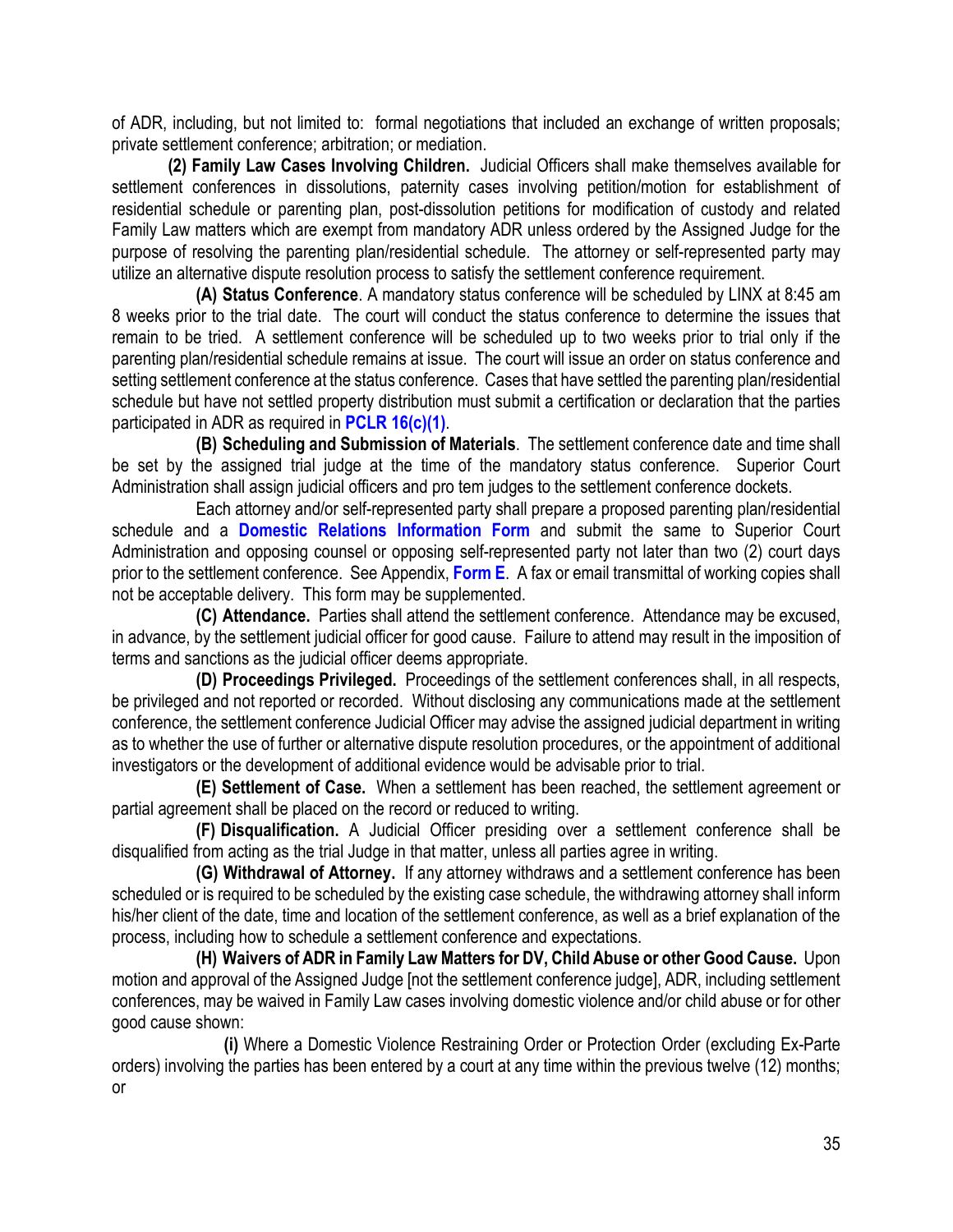**(ii)** Where a Domestic Violence or other No Contact order involving the parties exists pursuant to **[RCW 10.99](http://apps.leg.wa.gov/rcw/default.aspx?cite=10.99)**, or has been in effect within the past twelve (12) months; or

**(iii)** Where the court upon motion finds that allegations of domestic violence or other abuse between the parties are such that it would not be appropriate to mandate alternative dispute resolution; or

**(iv)** Where the court upon motion finds that allegations of child abuse involving at least one of the parties are such that it would not be appropriate to mandate alternative dispute resolution; or

**(v)** For other good cause shown.

Motions for Waivers of ADR in Family Law must be brought in accordance with the provisions of **[PCLR 7](#page-26-1)**. The Motion to Waive Mandatory Settlement Conference shall contain the case heading and otherwise be as set forth in Appendix, Form R.

**(3) Cases Exempt from Alternative Dispute Resolution.** The following cases are exempt from participating in an alternative dispute resolution process: LUPA, RALJ, ALR, child support cases, trials de novo after arbitration and family law cases in which a waiver was granted pursuant to **[PCLR 16\(c\)\(2\)\(G\)](#page-34-0)**.

[Amended effective September 1, 2021]

#### <span id="page-35-0"></span>**PCLR 19 JOINDER**

**(a) Scope**. This rule shall apply to all cases governed by an Order Setting Case Schedule pursuant to **[PCLR](#page-20-1) 3**.

**(b) Additional Parties, Claims, and Defenses**. No additional parties may be joined, and no additional claims or defenses may be raised, after the date designated in the Order Setting Case Schedule for Confirmation of Joinder of Additional Parties, Claims and Defenses, unless the court orders otherwise for good cause and subject to such conditions as justice requires.

**(c) Confirmation of Joinder; Form**. No later than the designated deadline for joining additional parties and raising additional claims and defenses, as described in section (b) above, the plaintiff shall, after conferring with all other attorneys or any self-represented party pursuant to paragraph (d) of this rule, file with the Pierce County Clerk and with the assigned judicial department, and serve by mail upon the opposing counsel or any self-represented party, a report entitled **[Confirmation of Joinder of](#page-86-0) Parties, Claims, and [Defenses](#page-86-0)**, which will contain the case heading and otherwise be as set forth in Appendix, **[Form F](#page-86-0)**.

**(d) Parties to Confer in Completing Form**. The plaintiff shall confer with all other parties in completing the form. This may be in person or by telephone but requires actual contact with the attorney of record or self-represented party.

**(e) Cases Subject to Arbitration**. If a statement of arbitrability pursuant to **[PCLSCCAR 2.1](#page-55-1)** is filed on or before the deadline for filing the Confirmation of Joinder of Parties, Claims and Defenses, the Confirmation of Joinder need not be filed and no status conference will be held.

[Amended effective September 1, 2020]

#### <span id="page-35-1"></span>**PCLR 26 DISCOVERY: DISCLOSURE OF POSSIBLE LAY AND EXPERT WITNESSES**

**(a) Scope**. This rule shall apply to all cases governed by an Order Setting Case Schedule pursuant to **[PCLR](#page-20-1) 3**.

**(b) Disclosure of Primary Witnesses**. Each party shall, no later than the date for disclosure designated in the Order Setting Case Schedule, disclose all persons with relevant factual or expert knowledge whom the party reserves the option to call as witnesses at trial.

**(c) Disclosure of Rebuttal Witnesses**. Each party shall, no later than the date for disclosure designated in the Order Setting Case Schedule, disclose all persons whose knowledge did not appear relevant until the primary witnesses were disclosed and whom the party reserves the option to call as witnesses at trial.

**(d) Scope of Disclosure**. Disclosure of witnesses under this rule shall include the following information: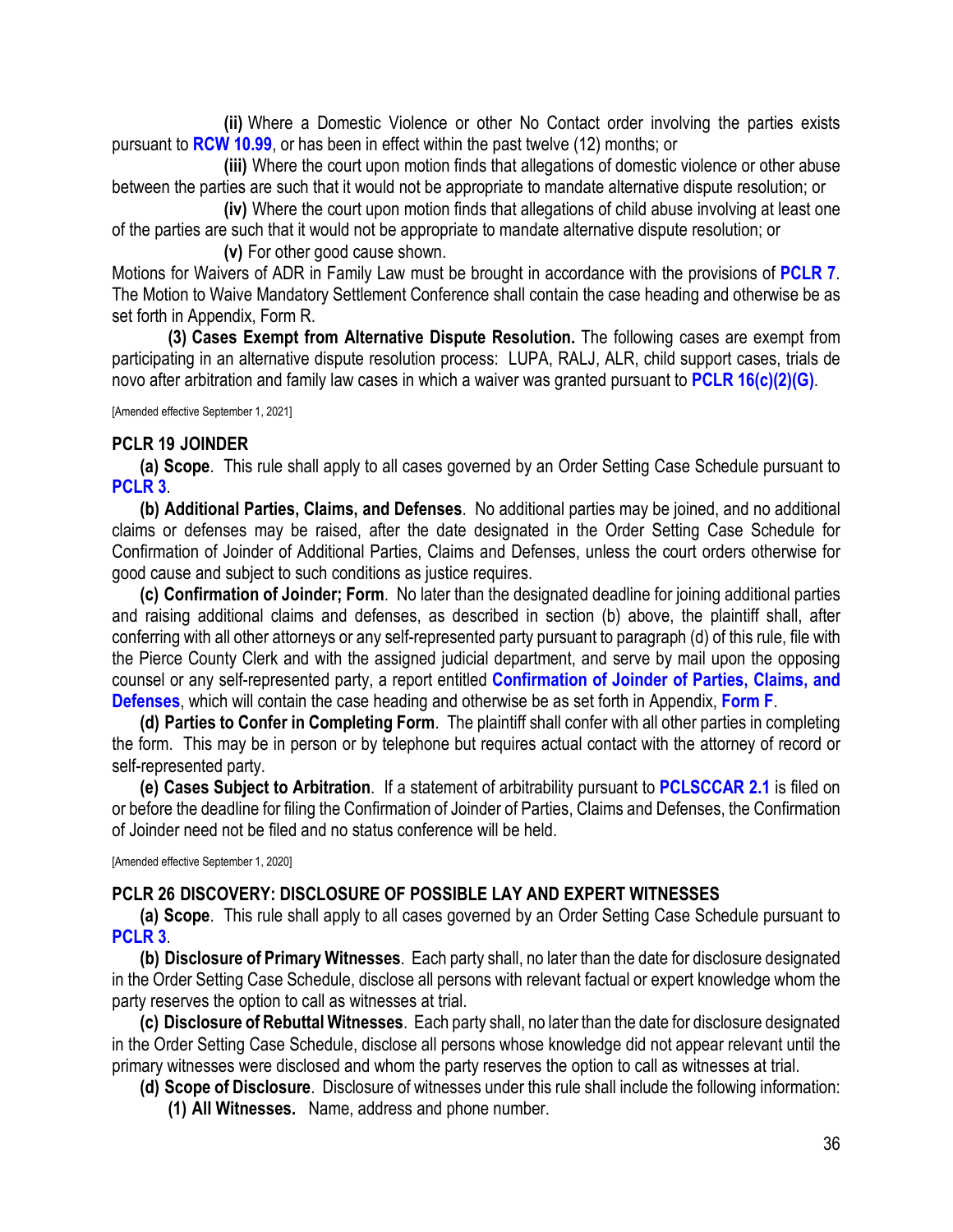**(2) Lay Witnesses.** A brief description of the witness's relevant knowledge.

**(3) Experts.** A summary of the expert's anticipated opinions and the basis therefore and a brief description of the expert's qualifications or a copy of curriculum vitae if available. For the purposes of this rule, treating physicians shall be considered expert as well as fact witnesses.

**(e) Discovery Not Limited/Additional Witness Identified**. This rule does not modify a party's responsibility to timely supplement responses to discovery requests or otherwise to comply with discovery before the deadlines set by this rule or by other civil rules.

**(f) Interrogatories**. The number of interrogatories is limited depending on track assignment. See **[PCLR](#page-23-0)  [3\(h\)](#page-23-0)**.

[Amended effective September 1, 2014]

#### **PCLR 38 JURY TRIALS**

**(a) Jury Trials**. No case will be set for trial by jury unless the jury fee has been paid or waived by court order and all other requirements of statutes or court rules have been satisfied.

**(b) Demand for Jury**. In cases governed by an Order Setting Case Schedule pursuant to **[PCLR](#page-20-0) 3**, a jury demand must be filed and served no later than the date set in the Order Setting Case Schedule, which shall be deemed the date on which the case is called to be set for trial within the meaning of **[CR 38\(b\)](http://www.courts.wa.gov/court_rules/?fa=court_rules.display&group=sup&set=CR&ruleid=supcr38)**.

[Amended effective September 1, 2011]

#### **PCLR 40 ASSIGNMENTS OF CASES TO JUDICIAL DEPARTMENTS**

**(a) Presiding Judge in Charge**. Assignment of cases shall be the responsibility of the Court Administrator under the supervision of the Presiding Judge.

**(b) Authority of Judicial Departments**. The case shall be assigned to a judicial department at the time of filing and once so assigned shall remain in such judicial department for all future proceedings unless returned to the Court Administrator by the judicial department for reassignment. The assigned judicial department will hear such pretrial motions as are subsequently noted. Each judicial department maintains its own hearing and trial docket.

**(c) Trial Dates**. Except in those cases governed by an Order Setting Case Schedule pursuant to **[PCLR](#page-20-0)  [3](#page-20-0)**, following the filing of a lawsuit or appeal from a court of limited jurisdiction, the matter shall be set for trial upon request of counsel. A **[Note for Trial Setting](https://linxonline.co.pierce.wa.us/linxweb/Forms.cfm)** shall be filed at least seven (7) court days prior to the date fixed for assignment to bring the matter before the court. In cases governed by an Order Setting Case Schedule pursuant to **[PCLR 3](#page-20-0)**, the trial date shall be listed in the Order Setting Case Schedule. The trial date may be changed only as provided in section **[\(g\)](#page-37-0)** of this rule.

**(d) Trial Dates - Family Law Cases**. When a new family law case is filed, except for petitions to modify a parenting plan or petition for parenting plan/child support, a petitioner in a family law case shall be provided with an Order Setting Case Schedule – Family Law by the clerk. This order shall (1) assign the case to a trial judicial department and (2) set a date by which a trial date shall be obtained. The **[Order Setting](#page-89-0) Case Schedule – Family Law** shall contain the case heading and otherwise be as set forth in Appendix, **[Form I](#page-89-0)**.

On the assignment for trial date, either party may appear before the assigned judicial department to obtain an Order Setting Case Schedule. Whichever party obtains the Order Setting Case Schedule shall serve a copy of the Case Schedule on all other parties. Pursuant to **[PCLR 5](#page-25-0)**, the original of the **[Confirmation](#page-81-0)  [of Service](#page-81-0)**, in Appendix, **[Form D](#page-81-0)** shall be filed with the Pierce County Clerk no later than the date designated in the Order Setting Case Schedule, with a copy delivered to the judicial department to which the case is assigned. Assignment of the trial date shall conform to the dissolution track, **[PCLR 3\(g\)](#page-22-0)**.

If neither party appears on the date set for assignment for trial date, the case shall be dismissed without prejudice.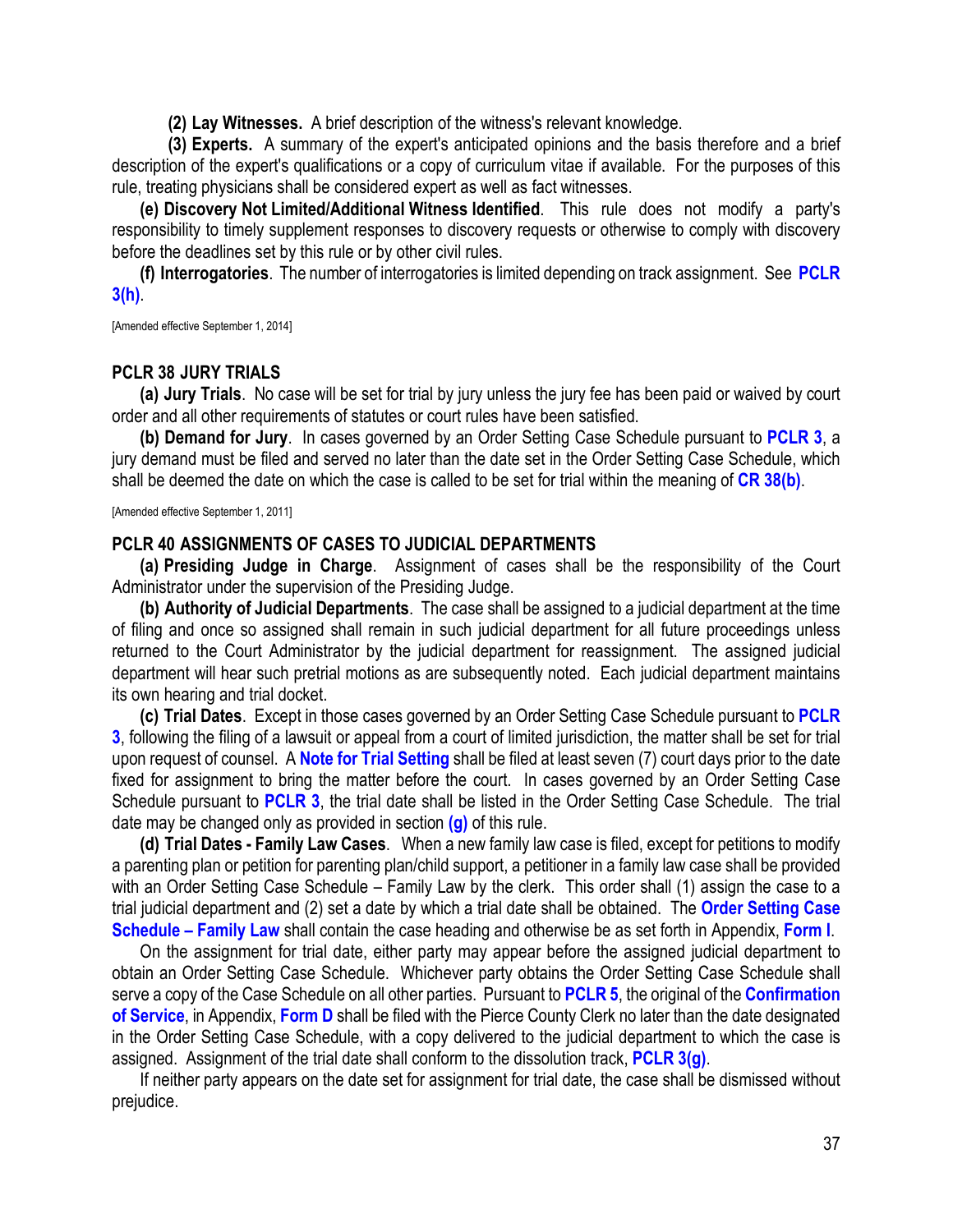Once a response to the petition has been filed, any party may request the assignment of a trial date by filing a note for assignment at least seven (7) court days prior to the date fixed for assignment to bring the matter before the court.

Petitions to Modify Parenting Plan shall be assigned to Family Court and issued an Order Setting Case Schedule at filing pursuant to **[PCLSPR 94.04\(f\)](#page-45-0)** and **[\(g\)](#page-45-1)**.

#### **(e) Reassignment for Inability to Hear.**

<span id="page-37-1"></span>**(1) Preassigned Matter.** If the assigned judicial department is unable to hear a preassigned matter, the Court may transfer that case to the Court Administrator for reassignment.

**(2) Trial Date.** In the event the judicial department is unable to hear a case on the date set because of a conflicting schedule, the case may be transferred to the Court Administrator for reassignment.

**(3) Remain Available.** While awaiting such reassignment, litigants and their witnesses shall remain available until such time as they are excused by the Court Administrator or designee.

**(4) No Available Judicial Department.** If it is not possible for the Court Administrator to reassign a case due to the lack of an available judicial department, the case shall be returned to the previously assigned trial department. The court shall issue an Order Amending Case Schedule which shall only contain the following dates: Joint Statement of Evidence, Pretrial Conference and Trial Date. Additional dates may be added to the Order Amending Case Schedule upon order of the court.

#### **(f) Change of Judge (Notice of Disqualification)**.

**(1) Judges.** To seek disqualification of a judge, a Notice and Order on Request of Disqualification of Judge (**[Form V](#page-113-0)**) shall be presented to the Judge against whom the notice of disqualification is made. It shall be in conformity with **[RCW 4.12.040](http://apps.leg.wa.gov/rcw/default.aspx?cite=4.12.040)** and **[4.12.050](http://apps.leg.wa.gov/rcw/default.aspx?cite=4.12.050)**, and be presented pursuant to **[RCW 4.12.050](http://app.leg.wa.gov/RCW/default.aspx?cite=4.12.050)** and **[CR 40\(f\)](http://www.courts.wa.gov/court_rules/?fa=court_rules.display&group=sup&set=CR&ruleid=supcr40)**. Upon being presented with a timely notice of disqualification, the Judge shall sign the notice and order on request of disqualification of judge and, if necessary, transfer the action to a different judicial department.

**(2) Commissioners.** A notice of disqualification with reference to Court Commissioners shall not be recognized, the remedy of a party being a motion for revision under **[RCW 2.24.050](http://apps.leg.wa.gov/rcw/default.aspx?cite=2.24.050)**.

#### **(g) Change of Trial Date**.

**(1) Cases Not Governed by an Order Setting Case Schedule.** In cases not governed by an Order Setting Case Schedule pursuant to **[PCLR 3](#page-20-0)**, a motion to continue a case already on the trial calendar shall be in writing, supported by an affidavit or declaration under penalty of perjury showing sufficient grounds therefore. If a motion for continuance is granted, the court may impose terms and conditions on the moving party and may set a new trial date. The moving party shall present a written order for entry.

#### <span id="page-37-0"></span>**(2) Cases Governed by an Order Setting Case Schedule.**

**(A) Limited Adjustment of Trial Date to Resolve Schedule Conflict.** In cases that are governed by an Order Setting Case Schedule pursuant to **[PCLR 3](#page-20-0)**, the trial date may be adjusted, prior to the Deadline for Filing Motions to Adjust Trial Date, by written agreement of counsel and the parties and the court or by court order upon motion by a party, but only to a date no more than 30 days before or 30 days after the trial date listed in the original Order Setting Case Schedule, or as otherwise ordered by the court. The new trial date shall not be selected without first consulting with the judicial department's judicial assistant in order to accommodate the court's calendar. On the court's own motion prior to the Deadline for Filing Motions to Adjust Trial Date the trial date may be adjusted to a date no more than 120 days before or 120 days after the trial date listed in the original Order Setting Case Schedule to accommodate the court's civil and criminal calendars and to attempt to insure trial on the day scheduled.

**(B) Continuance of Trial Date.** A request to change the trial date to a date more than 30 days before or after the original trial date shall be made by motion and will not be granted unless the motion is supported by a showing of good cause. The new trial date shall not be selected without first consulting with the judicial department's judicial assistant in order to accommodate the Court's calendar. If a motion to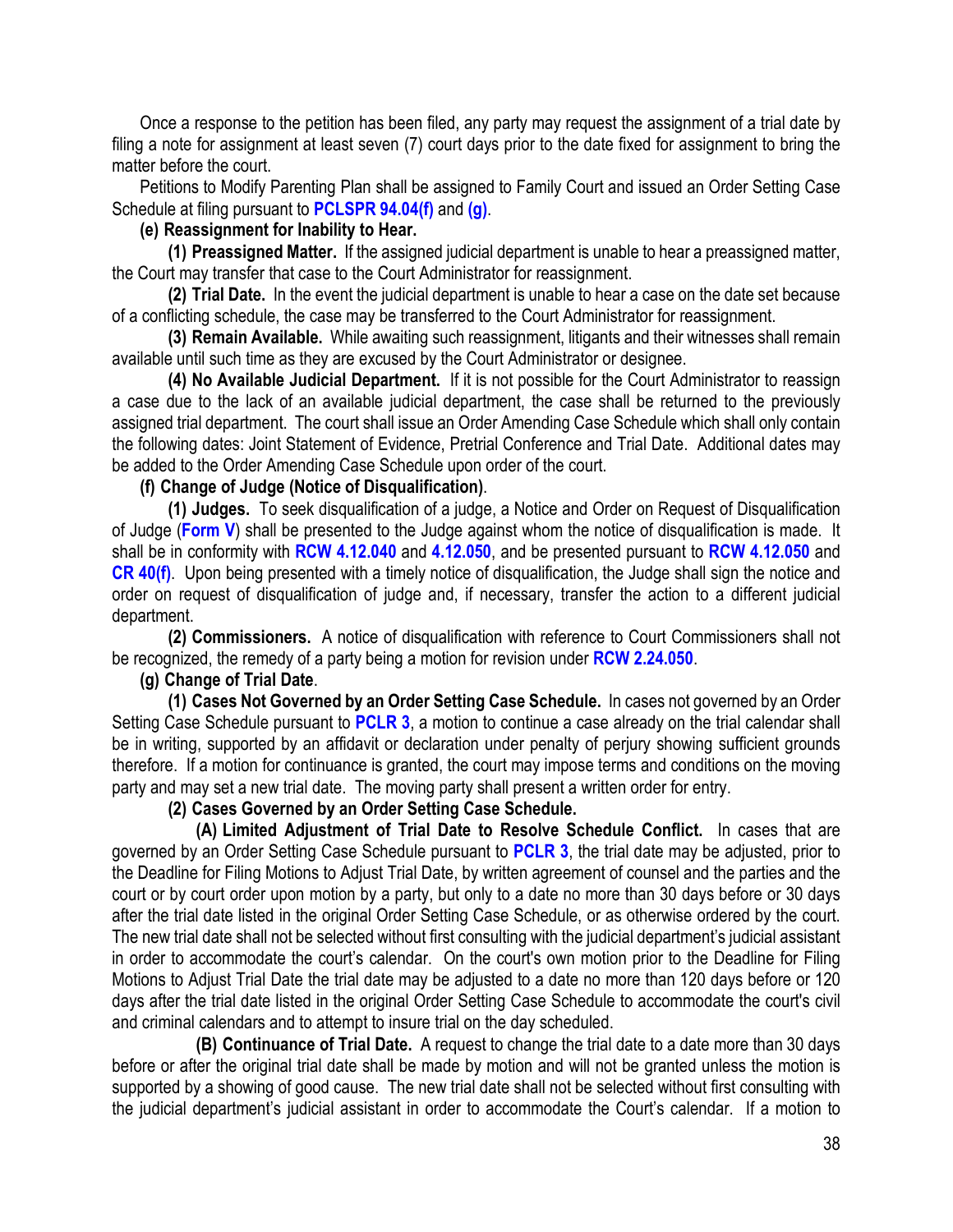change the trial date is made after the Deadline to Adjust Trial Date, the motion will not be granted except under extraordinary circumstances where there is no alternative means of preventing a substantial injustice. A continuance may be granted subject to such conditions as justice requires. If an attorney moves for a continuance of the trial date under this subsection, the motion shall not be considered unless it is signed by both the attorney and the client or it contains a certification from the attorney that the client has been advised of the motion to continue the trial date as well as the basis for the motion and that the client agrees with the motion to continue.

**(C) Notice of Change of Trial Date.** In the event a party is not present at the time of hearing the motion to change the trial date, the party or parties requesting the change shall serve the absent party or parties with a conformed copy of the Order Amending Case Schedule within five (5) days.

[Amended effective September 1, 2021]

#### **PCLR 41 DISMISSAL OF ACTIONS**

- **(a) – (d) Reserved.**
- **(e) Notice of Settlements.**

**(1) Notice of Settlement**. After any settlement that fully resolves all claims against all parties, the parties shall jointly file, within five (5) days or before the next scheduled court hearing, whichever is sooner, a written notice of settlement. Where such written notice cannot be filed before the trial date, the assigned judicial department shall be notified of the settlement by telephone, or orally in open court, to be confirmed by filing and serving the written notice of settlement within five (5) days.

**(2) Form of Notice**. The **[Notice of Settlement of All Claims Against All Parties](#page-87-0)** shall contain the case heading and otherwise be as set forth in Appendix, **[Form G](#page-87-0)**.

**(3) Dismissal on Court's Motion**. If an order disposing of all claims against all parties is not entered within 90 days after the written notice of settlement is filed, the court shall dismiss the matter unless good cause is shown upon motion and order.

**(4) Agreement by Stipulation**. If the parties have reached agreement and file a stipulation with the court, and the completion or execution of the agreement will take more than 90 days to complete, the requirements of paragraph (3) are waived.

[Amended effective September 1, 2021]

#### **PCLR 42 CONSOLIDATION**

**(a) Consolidation.** Motions for consolidation must be brought in the judicial department assigned to the cause number filed first in time. If there is no judge currently assigned to the case, the motion shall be brought in front of the presiding judge. Motions for consolidation shall clearly identify the other cause numbers involved and the judicial department currently assigned to those cases. Cases of different case types may not be consolidated, but may be linked and have a joint trial on some or all issues with other cause numbers at the discretion of the court.

[Effective September 1, 2021]

**PCLR 56 SUMMARY JUDGMENT.** See **[PCLR 7\(a\)\(8\)](#page-27-0)** regarding Summary Judgment page limits.

[Effective September 1, 2014]

**PCLR 59 MOTIONS FOR RECONSIDERATION**. See **[PCLR 7\(c\)](#page-30-0)** regarding time for filing, responsive pleadings and oral argument requirements on reconsideration.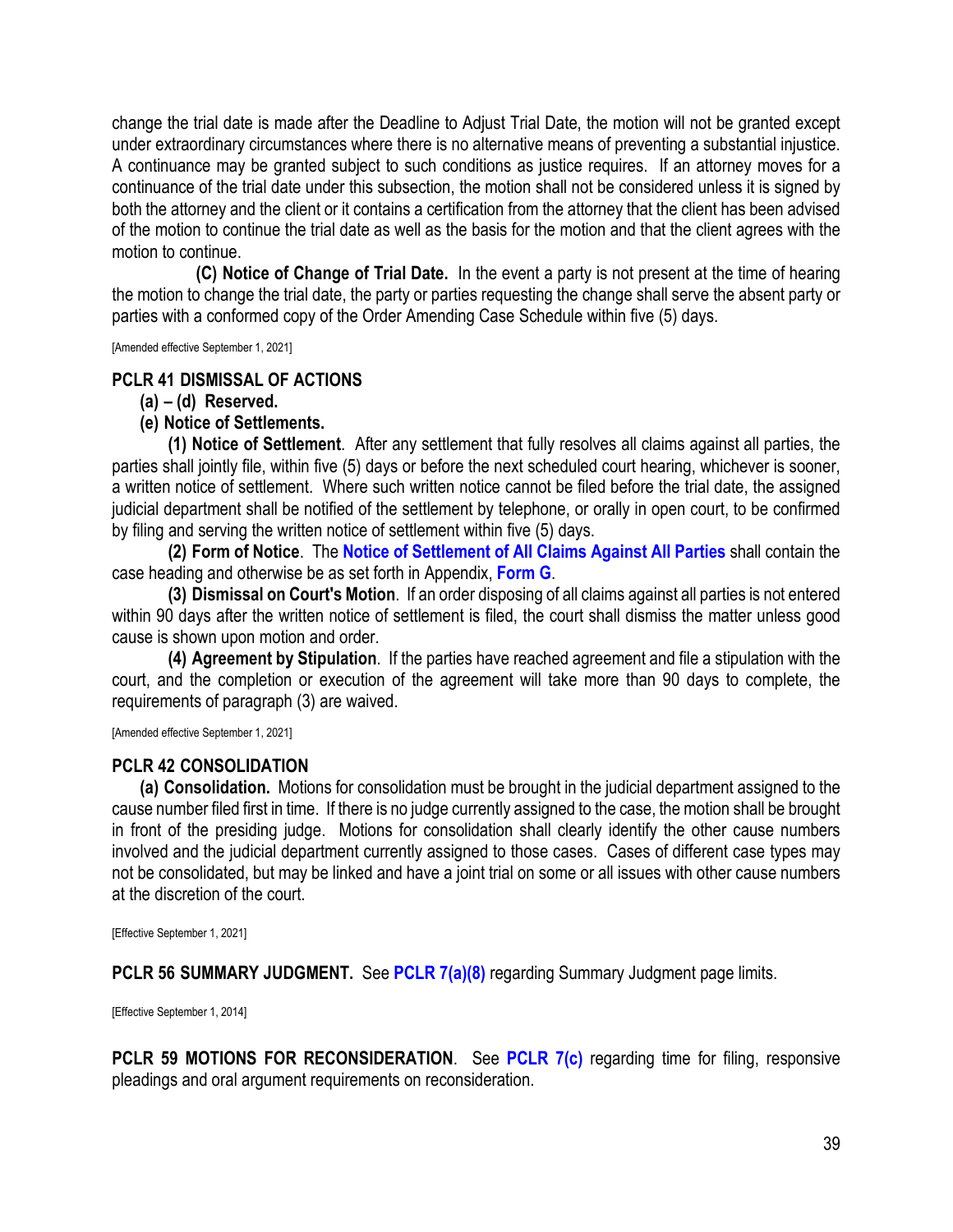#### **PCLR 65 TEMPORARY RESTRAINING ORDERS AND INJUNCTIVE RELIEF**

**Family law matters.** A party requesting an Ex Parte Temporary Restraining Order/Order to Show Cause or other temporary injunctive relief under **[CR 65](http://www.courts.wa.gov/court_rules/?fa=court_rules.display&group=sup&set=CR&ruleid=supcr65)** in a family law matter shall present the proposed order to the Ex Parte Division. Notice shall be given pursuant to **[CR 65\(b\)](http://www.courts.wa.gov/court_rules/?fa=court_rules.display&group=sup&set=CR&ruleid=supcr65)**. If the injunctive relief or temporary restraining order is granted, the hearing shall be set in accordance with the timing requirements of **[CR 65\(b\)](http://www.courts.wa.gov/court_rules/?fa=court_rules.display&group=sup&set=CR&ruleid=supcr65)** and shall be heard in Civil Division A, B or C as assigned by the Ex Parte Division or by the judicial department which ruled on the initial request for relief. In the interim, the adverse party may move to have the order set aside prior to the hearing in accordance with the time limits set forth in **[CR 65\(b\)](http://www.courts.wa.gov/court_rules/?fa=court_rules.display&group=sup&set=CR&ruleid=supcr65)**. Such motion shall be heard in Civil Division A, B or C as assigned by the Ex Parte Division or by the judicial department which ruled on the initial request for relief.

**Non-family law matters.** In non-family law matters, a party requesting a temporary restraining order/preliminary injunctive relief under **[CR 65](http://www.courts.wa.gov/court_rules/?fa=court_rules.display&group=sup&set=CR&ruleid=supcr65)** shall present the proposed order to the Superior Court Presiding Judge. Notice shall be given pursuant to **[CR 65\(b\)](http://www.courts.wa.gov/court_rules/?fa=court_rules.display&group=sup&set=CR&ruleid=supcr65)**. The Presiding Judge shall grant, deny, refer the matter to the assigned judicial department, or if not assigned to a department, refer the matter to court administration for assignment to a judicial department. If the injunctive relief or temporary restraining order is granted, the hearing shall be set in accordance with the timing requirements of **[CR 65\(b\)](http://www.courts.wa.gov/court_rules/?fa=court_rules.display&group=sup&set=CR&ruleid=supcr65)** and may be heard before the judicial officer who ruled on the requested order, referred to the judicial department to which the case has already been assigned, or if not assigned to a judicial department, then referred to administration for assignment to a judicial department. In the interim, the adverse party may move to have the order set aside prior to the hearing in accordance with the time limits set forth in **[CR 65\(b\)](http://www.courts.wa.gov/court_rules/?fa=court_rules.display&group=sup&set=CR&ruleid=supcr65)**. Such motion shall be heard by the judicial department which ruled in the initial request for relief.

In all cases, the time period for hearing the preliminary injunction or temporary restraining order may be extended in accordance with **[CR 65\(b\)](http://www.courts.wa.gov/court_rules/?fa=court_rules.display&group=sup&set=CR&ruleid=supcr65)**.

[Amended effective September 1, 2016]

#### **PCLR 71 WITHDRAWAL BY ATTORNEY**

**(a) – (b) Reserved.**

**(c) Withdrawal by Notice.** Except as provided in **[CR 71\(b\)](http://www.courts.wa.gov/court_rules/?fa=court_rules.display&group=sup&set=CR&ruleid=supcr71)** and **[71\(d\)](http://www.courts.wa.gov/court_rules/?fa=court_rules.display&group=sup&set=CR&ruleid=supcr71)**, an attorney may withdraw by notice in the manner provided in this section.

**(1) Notice of Intent To Withdraw.** The attorney shall file and serve a Notice of Intent to Withdraw on all other parties in the proceeding. The notice shall specify a date when the attorney intends to withdraw, which date shall be at least 10 days after the service of the Notice of Intent To Withdraw. The notice shall include a statement that the withdrawal shall be effective without order of court unless an objection to the withdrawal is served upon the withdrawing attorney prior to the date set forth in the notice. If notice is given before trial, the notice shall include the date set for trial. If trial is not yet set, the notice shall include the date(s) of any mandatory future proceeding dates, including any mandatory court review, under **[PCLR 3](#page-20-0)**. The notice shall include the names and last known addresses of the persons represented by the withdrawing attorney, unless disclosure of the address would violate the Rules of Professional Conduct, in which case the address may be omitted. If the address is omitted, the notice must contain a statement that after the attorney withdraws, and so long as the address of the withdrawing attorney's client remains undisclosed and no new attorney is substituted, the client may be served by leaving papers with the clerk of the court pursuant to **[CR 5\(b\)\(1\)](http://www.courts.wa.gov/court_rules/?fa=court_rules.display&group=sup&set=CR&ruleid=supcr05)**.

#### **(d) Reserved.**

[Effective September 1, 2012]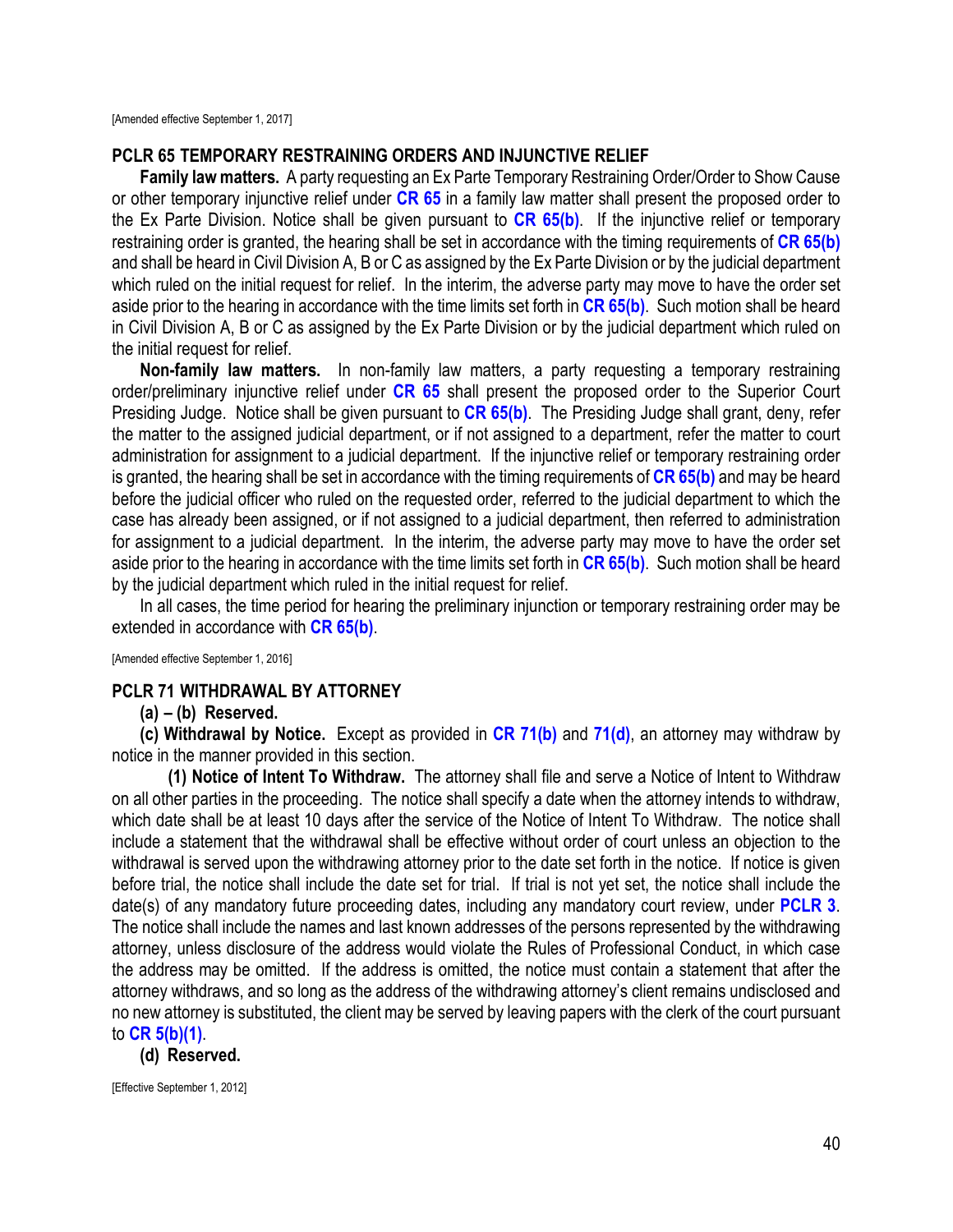#### **PCLR 83 LOCAL RULES OF COURT – CIVIL**

#### **(a) Adoption/Amendment of Local Rules**

**(1) Local Rules Committee.** The Local Rules Committee (see **[PCLR 0.6\(a\)](#page-16-0)**), shall be responsible for promulgation and/or review of all proposed local rules or amendments thereto.

**(2) Changes to Rules.** Substantive changes to local rules proposed by any other committee of the Bench or Bar shall be referred to the Local Rules Committee for review and initial approval.

**(3) Submission to County Bar Association.** Upon initial approval by the Local Rules Committee, that Committee shall forward the text of the proposed rule/amendment to the Tacoma-Pierce County Bar Association for dissemination to the members of the Tacoma-Pierce County Bar Association for comments, criticisms or objections.

**(4) Comments.** The Local Rules Committee shall consider all comments, criticisms and objections. It shall then make any changes to the proposed rules that it deems necessary. It shall then present any proposed rules/amendments to a meeting of the Judges for their consideration.

[Amended effective September 1, 2010]

**PCLR 85 TITLE OF RULES.** These rules shall be known and cited as the Pierce County Superior Court Local Court Civil Rules. PCLR is the official abbreviation.

#### [Amended effective September 1, 2010]

**PCLR 86 Effective Dates.** These rules shall become effective June 1, 1990. The effective date of the amendments is September 1, 1995; July 1, 1996; July 2, 1996; July 1, 1997; September 1, 1998; September 1, 1999; May 15, 2000 on an emergency basis; September 1, 2000; September 1, 2001, September 1, 2002; December 2, 2002 on an emergency basis; September 1, 2003; September 1, 2004; September 4, 2004; September 24, 2004 on an emergency basis; September 1, 2005; September 1, 2006; September 1, 2007; July 1, 2008 and September 1, 2008; June 1, 2009 on an emergency basis; September 1, 2009; September 1, 2010; September 1, 2011; September 4, 2012; September 3, 2013; September 2, 2014; September 1, 2015; September 1, 2016; December 1, 2016 on an emergency basis; September 1, 2017; September 1, 2018; September 1, 2019; and September 1, 2020; and September 1, 2021.

# **■ SPECIAL PROCEEDINGS RULES – PCLSPR**

#### **PCLSPR 93.04 ADOPTIONS**

**(a) Where and When Heard**. All adoption hearings and motions shall be heard every Friday morning commencing at 9:00 a.m. at Pierce County Superior Court, Juvenile Division, located at Remann Hall. Ex Parte and emergency motions can be heard at such dates and times pursuant to procedures promulgated by Juvenile Court and available at the Clerk's Office, Building A, Remann Hall.

**(b) How Initiated.** The moving party shall docket these matters by filing a Note for Juvenile Court Calendar at least six (6) court days in advance of the hearing date unless otherwise required for the hearing by law.

**(c) Appointment and Notice to Adoption Investigator.** Upon the filing of any initial pleadings for adoption of a minor child, including any preplacement reports, the Pierce County Superior Court Clerk shall generate the Order Appointing the Pierce County Adoption Investigator. Copies of all initial pleadings, including any preplacement reports, shall be immediately delivered to the Adoption Investigator. Copies of all Notes for Juvenile Court Calendar, motions for temporary custody, termination or relinquishment of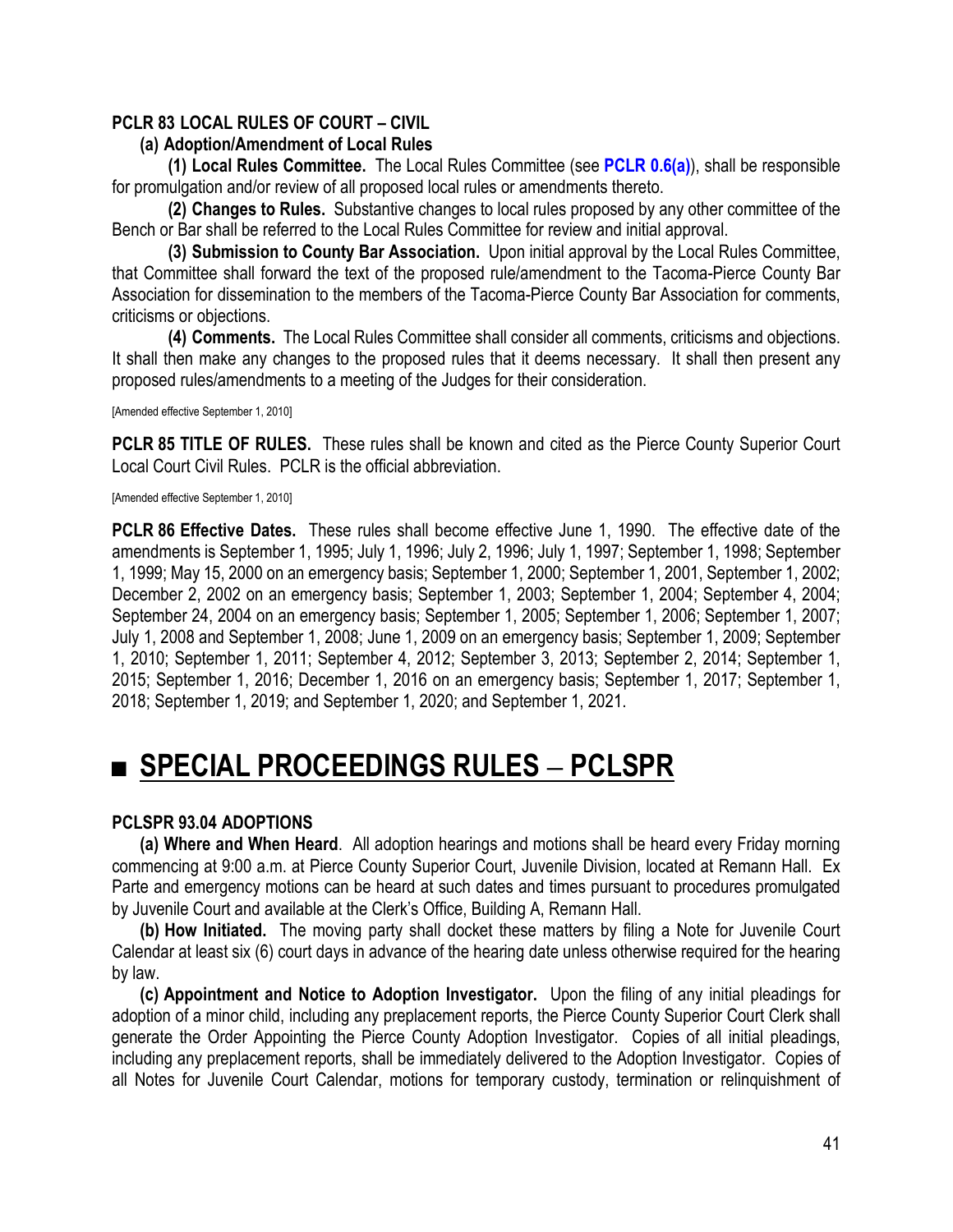parental rights or for the entry of a Decree of Adoption of a minor child shall be served upon the Adoption Investigator in conformity with paragraph (b) above.

**(d) Preplacement Reports**. No order approving voluntary relinquishment of parental rights shall be considered unless a preplacement report has been filed pursuant to statute. Said preplacement report shall be prepared by those authorized by statute.

**(e) Postplacement Reports**. The Pierce County Adoption Investigator shall provide a postplacement report to the court prior to any adoption of a minor child being finalized, unless the court authorizes an alternate person or adoption agency. No person shall provide postplacement services in a private or independent adoption until authorized by the court. Unless otherwise ordered by the court, the adoption agency having legal custody of the child may be appointed to prepare the postplacement report required by statute. In the event the court authorizes an alternate person or adoption agency to prepare the postplacement report, said report shall be immediately delivered to the Pierce County Adoption Investigator for his/her review and approval.

**(f) Disclosure of Fees and Costs.** A completed financial disclosure declaration shall be filed by the petitioner and considered by the court at any hearing that may result in the termination of parental rights, award of temporary custody or entry of an adoption decree.

[Amended effective September 1, 2010]

#### **PCLSPR 94.04 FAMILY LAW PROCEEDINGS**

**(a) Uncontested Applications for Marital Dissolution, Decree of Invalidity or Legal Separation, Committed Intimate Relationships (Meretricious Relationships) or Domestic Partnerships.**

**(1) Presentation of Final Documents.** At the time of final hearing upon any uncontested dissolution, invalidity, legal separation, committed intimate relationship (meretricious relationship), or domestic partnership, the attorney for the applicant or the self-represented party shall present to the court for signature appropriate Findings and Conclusions about a Marriage, Final Divorce Order (Dissolution Decree), Child Support Order, Child Support Worksheets, Residential Time Summary, and Parenting Plan/Residential Schedule, if applicable.

**(2) Hearings to Finalize with Attorneys**. For parties represented by counsel, all of these types of proceedings are conducted Monday through Friday in the Ex Parte Division. The location of this calendar is contained in the Schedule of Commissioners' Calendars, Appendix, **[Form Q](#page-105-0)**, attached to these rules. The Commissioners' Calendars may be changed without formal republication of these rules or appendices.

At the time of hearing, if the Findings and Conclusions about a Marriage are signed under penalty of perjury by the Petitioner in the form set forth below and there has been no appearance by the Respondent, no personal appearance by the Petitioner is required. In the event there has been an appearance by the Respondent, but the Respondent agrees to the entry of the final papers as proposed, neither party need personally appear except through his/her attorney, provided that both the Petitioner and Respondent have signed the Findings and Conclusions about a Marriage under penalty of perjury in the form set forth below. If Respondent has previously signed a Joinder, only the verification of Petitioner is required.

Declaration(s) under penalty of perjury shall be as follows:

I declare under penalty of perjury under the laws of the State of Washington that the following is true and correct:

I am the Petitioner in this case and I have read the foregoing Findings and Conclusions about a Marriage, Final Divorce Order (Dissolution Decree), Child Support Order, Child Support Worksheets, and Parenting Plan (if applicable), and they are true and accurate to the best of my knowledge. I am not seeking any relief beyond that specifically requested in the Petition. The support requested, if any, is in compliance with the Child Support Schedule. The wife/other domestic partner is not pregnant and no other children have been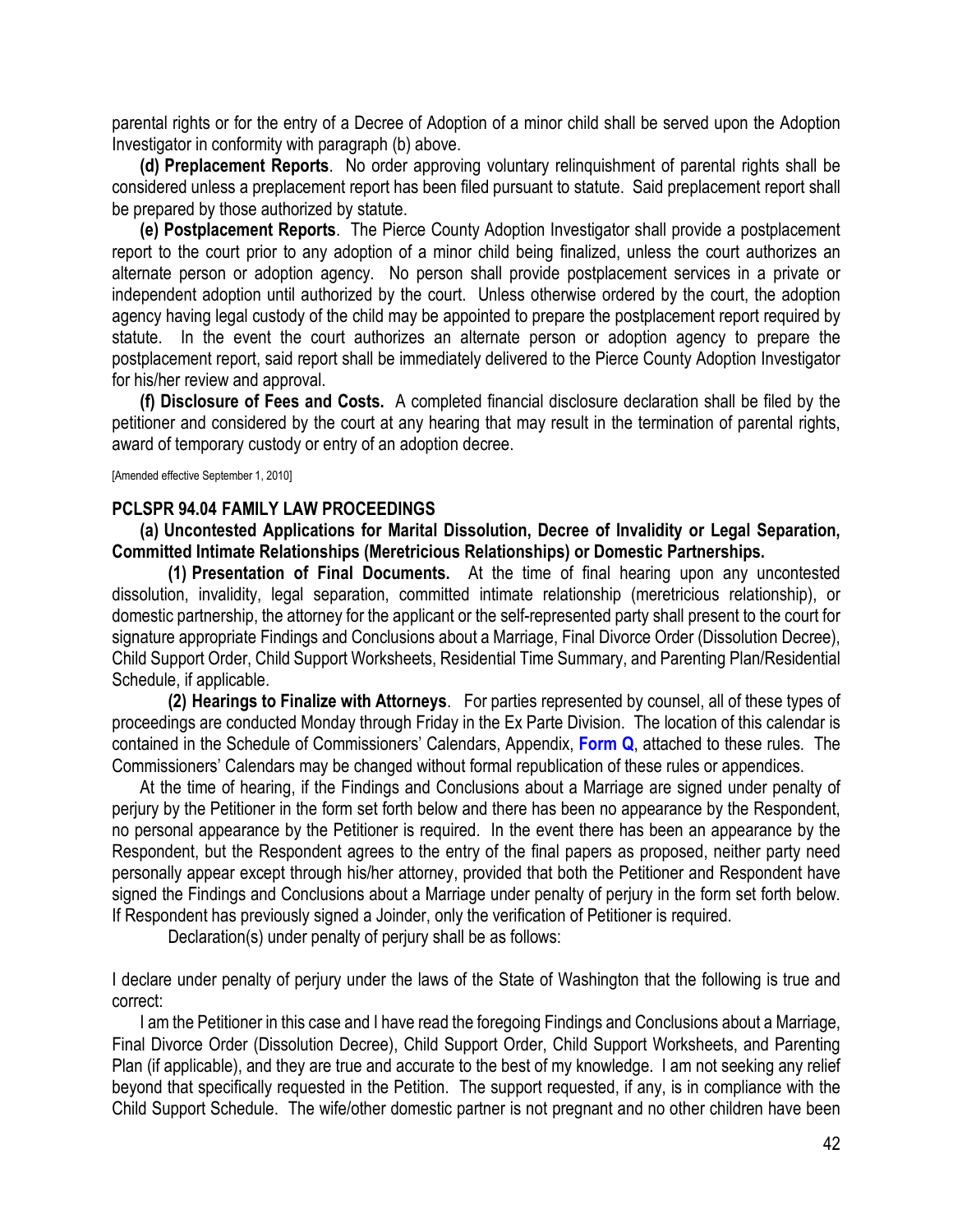born to the wife/other domestic partner since the date of marriage that have not been disclosed in the Findings and Conclusions about a Marriage and Final Parenting Plan. The State of Washington has been notified of this case as required by the court rules if either party or the children are receiving or have ever received state cash assistance or medical public assistance.

 $Signed at \underline{\hspace{1.5cm}}_{City}$  .  $\frac{\hspace{1.5cm}}{State}$  on  $\underline{\hspace{1.5cm}}$  . Date

 $\frac{1}{2}$  ,  $\frac{1}{2}$  ,  $\frac{1}{2}$  ,  $\frac{1}{2}$  ,  $\frac{1}{2}$  ,  $\frac{1}{2}$  ,  $\frac{1}{2}$  ,  $\frac{1}{2}$  ,  $\frac{1}{2}$  ,  $\frac{1}{2}$  ,  $\frac{1}{2}$  ,  $\frac{1}{2}$  ,  $\frac{1}{2}$  ,  $\frac{1}{2}$  ,  $\frac{1}{2}$  ,  $\frac{1}{2}$  ,  $\frac{1}{2}$  ,  $\frac{1}{2}$  ,  $\frac{1$ Petitioner's Signature

And if agreed by Respondent, add the following declaration:

I declare under penalty of perjury under the laws of the State of Washington that the following is true and correct:

I am the Respondent in this case and I have read the foregoing Findings and Conclusions about a Marriage, Final Divorce Order (Dissolution Decree), Child Support Order, Child Support Worksheets, and Parenting Plan (if applicable,) and they are true and accurate to the best of my knowledge. I am not seeking any relief beyond that specifically requested in the petition. The support requested, if any, is in compliance with the Child Support Schedule. The wife/other domestic partner is not pregnant and no other children have been born to the wife/other domestic partner since the date of marriage that have not been disclosed in the Findings and Conclusions about a Marriage and Final Parenting Plan. The State of Washington has been notified of this case as required by the court rules if either party or the children are receiving or have ever received state cash assistance or medical public assistance.

| Signed at |      | on |       |  |      |  |  |  |
|-----------|------|----|-------|--|------|--|--|--|
|           | City |    | State |  | Date |  |  |  |
|           |      |    |       |  |      |  |  |  |
|           |      |    |       |  |      |  |  |  |

**(3) Hearings to Finalize without Attorney Representation.** Uncontested/default dissolutions, invalidity, legal separation, committed intimate relationships (meretricious relationships), or domestic partnerships for self-represented parties are conducted every Friday morning. The moving party shall docket these matters by filing a Note for Commissioner's Calendar - Uncontested Docket seven (7) court days before the hearing date, subject to case limits. The location and exact time of this calendar is contained in the Schedule of Commissioners' Calendars, Appendix, **[Form Q](#page-105-0)**, attached to these rules. The Commissioners' Calendars may be changed without formal republication of these rules or appendices.

**(4) Reconciliation**

**(A) Notice of Reconciliation**. In the event the parties reconcile or mutually agree they wish to attempt a reconciliation, they shall jointly file in the Clerk's Office a Joint Notice of Reconciliation as set forth in Appendix, **Form H**, and the parties shall no longer have to comply with the Order Setting Case Schedule requirements of **[PCLR 3](#page-20-0)**; provided that the matter shall automatically be dismissed by the court six months from the date of the notice unless an amended petition has been filed.

**(B) Amended Petition.** In all dissolution, invalidity, legal separation, committed intimate relationship (meretricious relationship), or domestic partnership actions where the parties have reconciled, and the reconciliation fails, an amended petition shall be filed and personally served unless otherwise authorized.

Respondent's Signature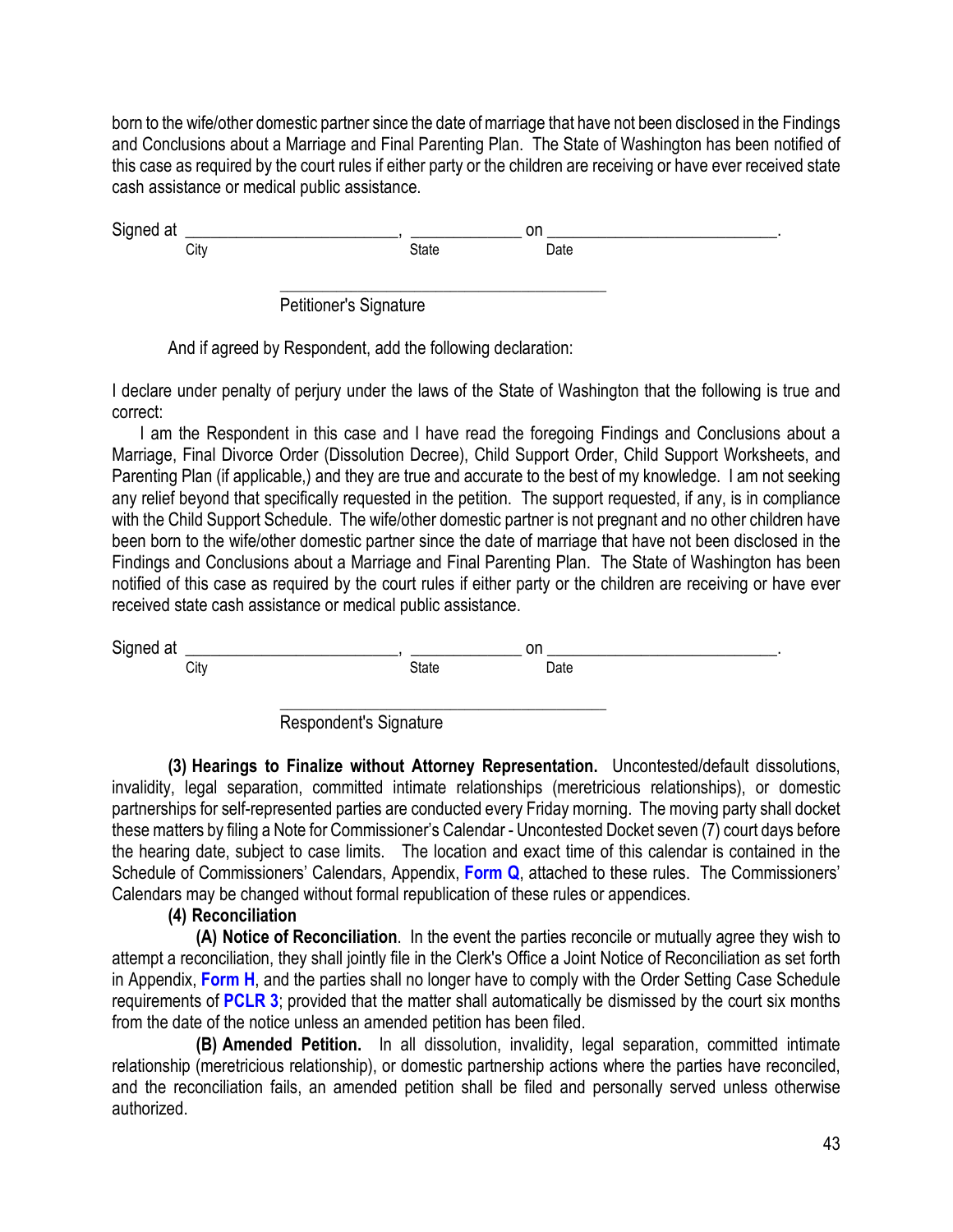**(b) Contested Matters.** Before all final hearings or trials in contested dissolution, invalidity, legal separation, committed intimate relationship (meretricious relationship), or domestic partnership cases, each party shall file and serve on the opposing party a Domestic Relations Information Form approved by the Court. See Appendix, **[Form E](#page-82-0)**. The Domestic Relations Information Form shall be filed and served two (2) court days prior to the scheduled final hearing or trial. Such information shall be verified under oath.

#### **(c) Family Law Motions.**

<span id="page-43-0"></span>**(1) How Initiated.** All motions (except discovery motions which are heard on the Judges' motion docket) shall be docketed by filing a Note for Commissioner's Calendar at least fourteen (14) calendar days before the hearing, simultaneously with a Motion and Notice of Hearing and any supporting pleadings, unless this is a re-note of a motion or notice for hearing previously filed, in which event only the Note for Commissioner's Calendar shall be filed. The hearing shall be heard on the basis of affidavit and/or declaration. All parties and attorneys shall electronically file a Note for Commissioners Calendar by using the electronic filing and scheduling process provided by LINX via the public website [\(https://linxonline.co.pierce.wa.us/linxweb/Main.cfm\)](https://linxonline.co.pierce.wa.us/linxweb/Main.cfm) or from a public kiosk in the Clerk's Office. Cases heard shall be limited in number. Case caps shall be calculated in LINX based on the number of cases rather than the Note for Commissioner's Calendar. Leave may be granted by a duly appointed Commissioner, not a Commissioner Pro Tem, to exceed the number of cases heard on any given day in that Commissioner's Division. Self-represented parties may contact the Clerk's Office for a LINX e-filing account or use the Clerk's Office kiosk to file and schedule a Note for Commissioners Calendar.

**(2) Counter Motions.** In the event there is an existing motion or adequate cause hearing and the responding party wishes to file a counter motion to be heard the same date they may do so without leave of the court by e-filing a Note for Commissioner's Calendar, as long as the counter motion and all supporting pleadings are filed and served a minimum of fourteen (14) calendar days before the hearing. Any necessary Order to Show Cause shall be timely presented to the Ex Parte Division. The Note for Commissioner's Calendar shall be electronically filed and scheduled in accordance with **[PCLSPR 94.04\(c\)\(1\)](#page-43-0)**.

**(3) Notice and Hearing.** Copies of the motion, counter motion, e-filed Note for Commissioner's Calendar, Notice of Adequate Cause, if applicable, together with all supporting documents including affidavits, declarations, certified statements, exhibits, and any other materials to be considered by the court, shall be served on all counsel and any self-represented party at least fourteen (14) calendar days before the hearing. Response documents, including briefs or memoranda, if any, shall be filed with the Clerk and copies served on all parties and attorneys no later than 12:00 noon four (4) court days prior to the hearing time; and documents in strict reply to the motion shall be similarly filed and served no later than 12:00 noon two (2) court days prior to the hearing.

**(4) Family Law Hearing Information Form [\(Form T\)](#page-109-0).** For matters docketed on the morning show cause calendars in Civil Divisions A, B, and C whether by Note for Commissioner's Calendar or by the Order Setting Case Schedule, a Family Law Hearing Information Form (Form T) shall be filed and served listing all motions, petitions, and supporting documents, including affidavits, declarations, certified statements, guardian ad litem reports, and responsive reply documents the attorneys or self-represented parties want the court to review for the hearing. Failure to timely provide the appropriate Hearing Information Form T may result in the hearing being stricken or continued. Working copies no longer shall be delivered or furnished for any Commissioner's docket.

Both the moving party and the responding party shall file their Family Law Hearing Information Forms (Form T) by using the Clerk's electronic filing process as defined in **[PCLGR 30\(b\)\(5\)\(C\).](#page-18-0)** no later than 12:00 noon two (2) court days prior to the scheduled hearing. Proposed orders are addressed in (8) below.

#### **(5) Page Limits**

<span id="page-43-1"></span>**(A) Generally**. Absent prior authorization from the court, the entirety of all declarations and affidavits from the parties and any non-expert witness in support of motions (except financial declarations),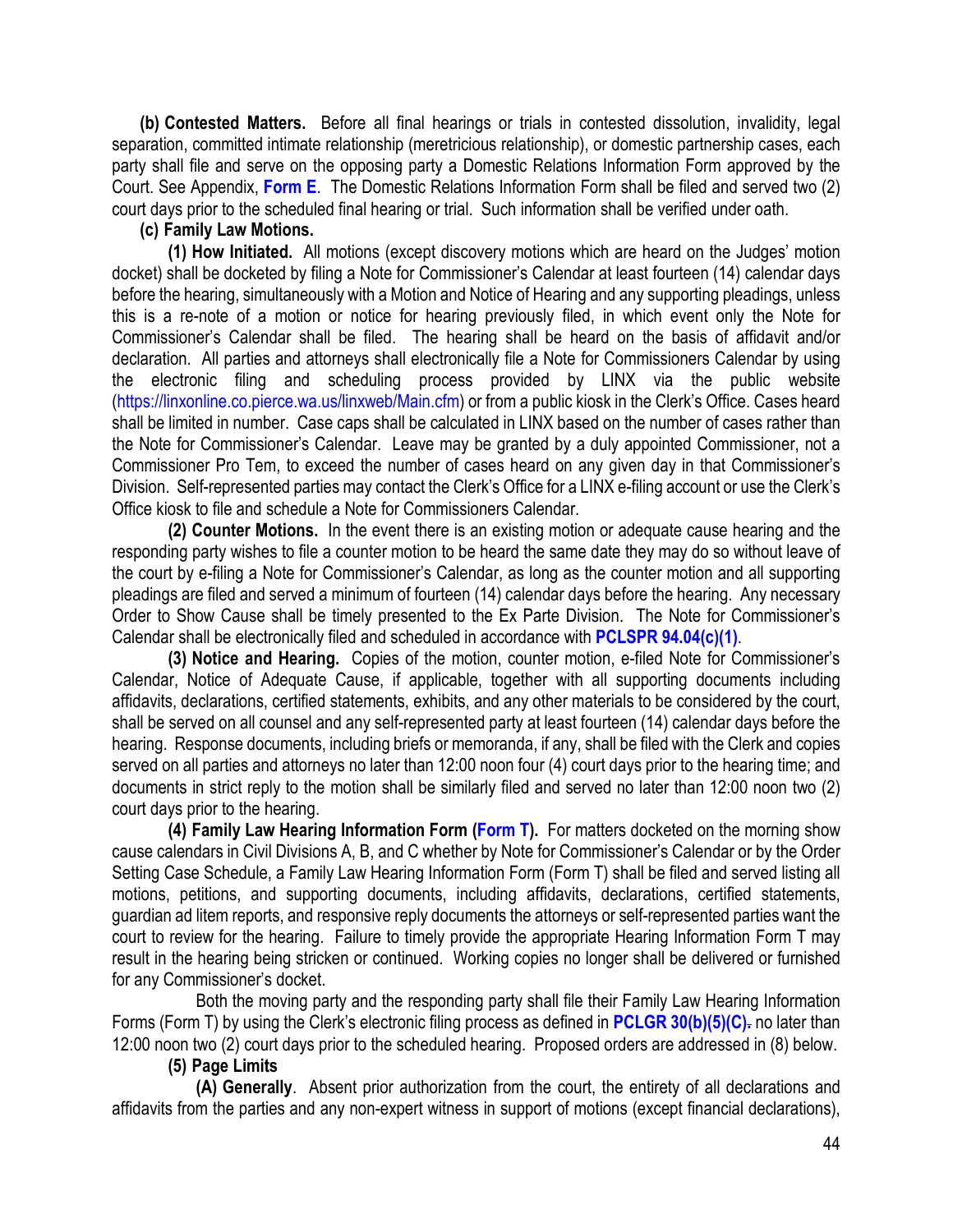including any reply, shall be limited to a sum total of 20 pages for all motions scheduled for the same date. Prior authorization to exceed page limits under **[PCLSPR 94.04\(c\)\(5\)](#page-43-1)** shall initially be presented to the Ex Parte Division and that Division shall determine whether the matter needs to be referred to the assigned Commissioner. The entirety of all declarations and affidavits submitted in response to motions shall be limited to a sum total of 20 pages for all motions scheduled for the same date. In those cases having more than one moving party, the entirety of all declarations and affidavits from each party in support of their respective motions (except financial declarations), shall be limited to a sum total of 20 pages per side.

**(B) Exhibits**. Exhibits that consist of declarations or affidavits of party's witnesses shall count towards the above page limits. All other exhibits attached to a declaration or affidavit shall be limited to 10 pages.

**(C) Financial Declarations**. Financial declarations and financial documents do not count toward the page limit.

**(D) Expert Reports and Evaluations**. Declarations, affidavits, and reports from Court Appointed Special Advocates (CASA), Parenting Investigators, Guardians ad Litem, Family Court Services (FCS), expert witnesses, police reports, and out-of-state backgrounds checks do not count toward the page limit.

**(E) Miscellaneous Exceptions**. The following do not count towards the page limit:

- **(i)** Copies of orders, declarations, or affidavits previously filed for a motion already ruled upon and supplied only as a convenience to the court in lieu of the court file;
- **(ii)** Copies of orders, declarations, or affidavits previously filed in other cases, or from cases in other counties;
- **(iii)** Deposition excerpts;
- **(iv) [GR 17](http://www.courts.wa.gov/court_rules/?fa=court_rules.display&group=ga&set=GR&ruleid=gagr17)** affidavits/declarations regarding fax signature; and
- **(v)** Cover sheets setting forth a caption for an attached document or declaration, however, the attached document or declaration shall count in accordance with this rule.

**(6) Confirmations.** The moving party shall confirm the motion with the Commissioner Services Department in person or by telephone no later than by 12:00 noon two (2) court days prior to the hearing; otherwise the matter shall be stricken. Motions may also be confirmed and stricken electronically, in accordance with the time deadlines set forth herein, by those with LINX accounts and PIN (Personal Identification Numbers) in accordance with the procedures adopted by the Pierce County Superior Court Clerk's Office. Motions filed by persons physically confined under a court order shall be deemed confirmed at filing.

**(7) Courtroom Assigned.** The monitors located on the first and second floor lobbies of the County City Building list which court has been assigned to hear confirmed motions. Attorneys and self-represented parties may also check the assigned courtroom by accessing the Pierce County Superior Court website: <https://linxonline.co.pierce.wa.us/linxweb/Main.cfm> and viewing the calendar of proceedings.

**(8) Presentation of Court Orders.** In all family law matters, attorneys and self-represented parties shall have proposed orders prepared for presentation to the court at the time of the hearing (using mandatory Family Law pattern forms if applicable) at the conclusion of the motion and shall remain in attendance in the court until the appropriate order(s) has been signed by counsel, all parties, and the court.

**(9) Limits of Argument.** The court may direct counsel or self-represented parties to appropriate issues set forth in the motion and may place strict limits on the time for argument.

**(d) Settlement Conferences.** See **[PCLR 16\(c\)](#page-33-0)**. Settlement conferences are mandatory in dissolution cases, paternity cases, other family law cases and post-dissolution petitions for modification (petition to change a parenting plan, residential schedule or custody order) when the parenting plan or residential schedule is at issue. Settlement conferences are not mandatory for cases addressing only child support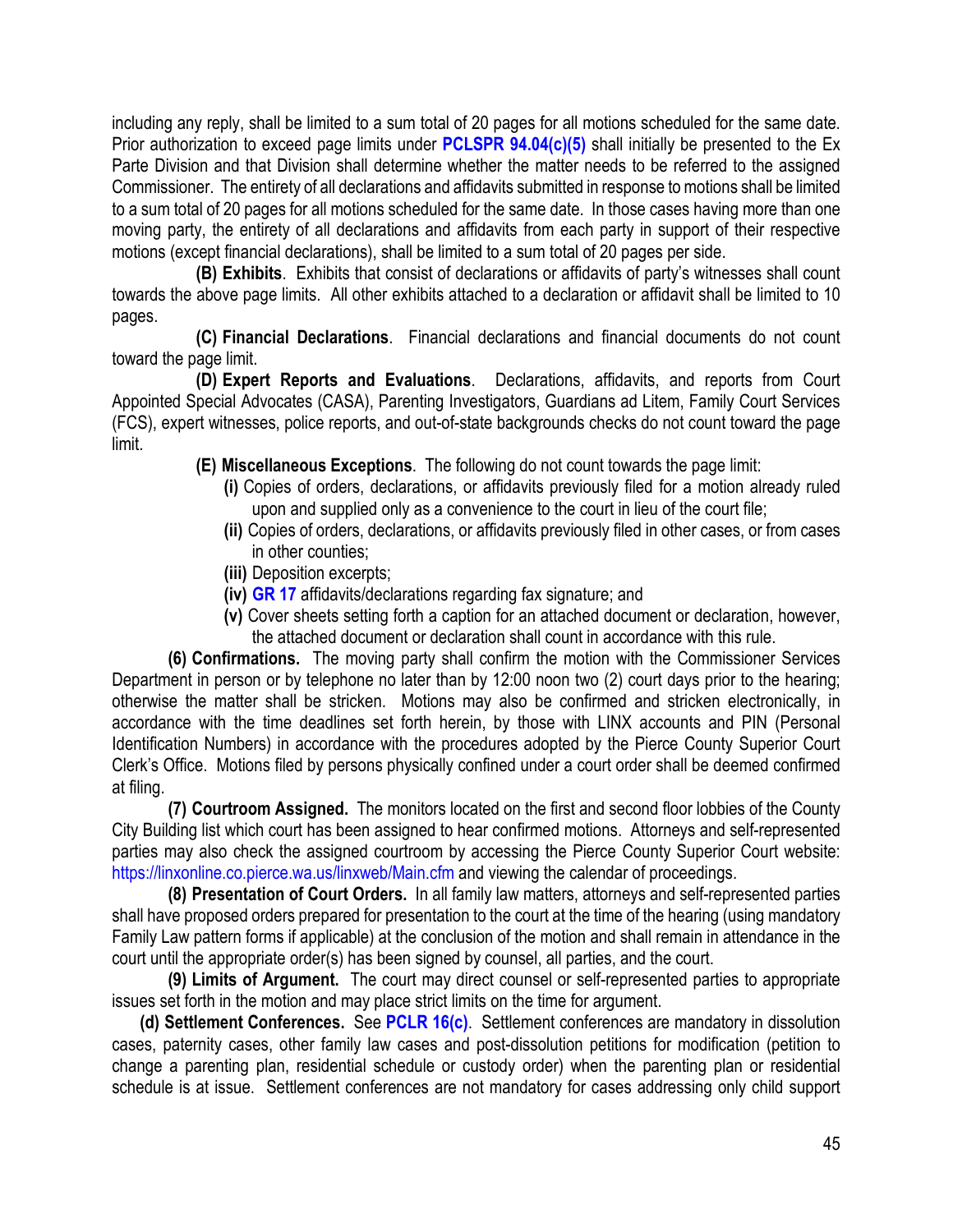and/or division of property and assets and family law cases in which a waiver was granted pursuant to **[PCLR](#page-34-0)  [16\(c\)\(2\)\(H\)](#page-34-0)** or is exempt under **[PCLR 16](#page-33-1)**.

#### **(e) Guardian ad Litem in Parenting/Custody Cases: Limitations on Appointments, Hours, and Fees.**

**(1) Appointment of Guardian ad Litem.** The appointment of a guardian ad litem in cases involving the residential placement of minor children shall be made by court order. The guardian ad litem shall be provided a copy of the Order Setting Case Schedule, and any amendments thereto entered throughout the course of the case. If there are less than 90 days to the date of trial, any Order for Appointment of a Guardian ad Litem shall include the trial date and shall only be signed by the assigned judicial department.

#### **(2) Hours and Fees.**

**(A) Retainer/Additional Fees.** When an order authorizing appointment of a guardian ad litem from the **[RCW 26.09](http://apps.leg.wa.gov/rcw/default.aspx?cite=26.09)** Certified Registry is signed, an \$1,875.00 initial retainer fee shall be paid to the Clerk of the Court, unless for good cause shown a greater amount is ordered by the Court at the time of the appointment of a guardian ad litem and is reflected in the order.

The guardian ad litem's time shall be paid from this retainer at the rate of \$125.00 per hour. When the retainer is exhausted, it is the responsibility of the parties, not the guardian ad litem, to properly file, serve, and note a motion requesting additional fees before the assigned Family Court Judge. No additional fees shall be allowed without prior authorization of the assigned Family Court Judge.

**(B) State Parentage Actions.** Section (2)(A) does not apply to State-initiated parentage contract cases.

**(3) Administrative Policy.** Pierce County Superior Court's current Administrative Policy re: **[Guardian ad Litem Registry for Pierce County Family Law Proceedings](#page-61-0)** and **[Code of Conduct](#page-66-0)** are set forth in Part VI, Administrative Policies, **[Policies 1](#page-61-0)** and **[2](#page-66-0)**. Found at: [www.co.pierce.wa.us/superiorcourt](http://www.co.pierce.wa.us/superiorcourt) and by clicking on "Local Rules."

**(4) Case Assignment**. Upon the court authorizing the appointment of a guardian ad litem, the case shall be reassigned to Family Court, except for those cases where the guardian ad litem (GAL) is only appointed for the purpose of parentage or minority.

#### <span id="page-45-0"></span>**(f) Reserved.**

#### **(g) Petition to Modify Parenting Plan/Residential Schedule**

<span id="page-45-1"></span>**(1) How Initiated.** An action for modification of a final parenting plan/residential schedule is commenced by the filing of a Summons, Petition to Change a Parenting Plan, Proposed Parenting Plan/Residential Schedule, and Petitioner's Motion for Adequate Cause on the mandatory forms under an existing or new domestic case (type 3) filing.

**(2) Case Schedule.** Upon filing, the Clerk's Office shall issue an Order Setting Case Schedule. Refer to Appendix, **[Form A](#page-77-0)**.

**(3) Requirements.** The petitioner(s) shall obtain an Order on Adequate Cause on the Commissioners' dockets on or before the court hearing date specified in the Order Setting Case Schedule or the petition will be dismissed without further notice. The petitioner(s) and respondent(s) shall attend the mandatory Impact on Children seminar. A settlement conference, or other dispute resolution process, is required prior to trial, unless waived by the Court; see **[PLCR 16\(c\)](#page-33-0)**.

**(4) Case Assignment.** All Petitions to Change a Parenting Plan/Residential Schedule shall be assigned to Family Court.

#### **(h) Relocation of Children**

**(1) How Initiated.** An action for Relocation of Children is commenced by the filing of an Objection about Moving with Child under an existing or new domestic case (type 3) filing. Prior to the trial, any hearing regarding the Objection about Moving with Child or temporary relocation shall be heard on the Commissioners' Show Cause/Motion docket.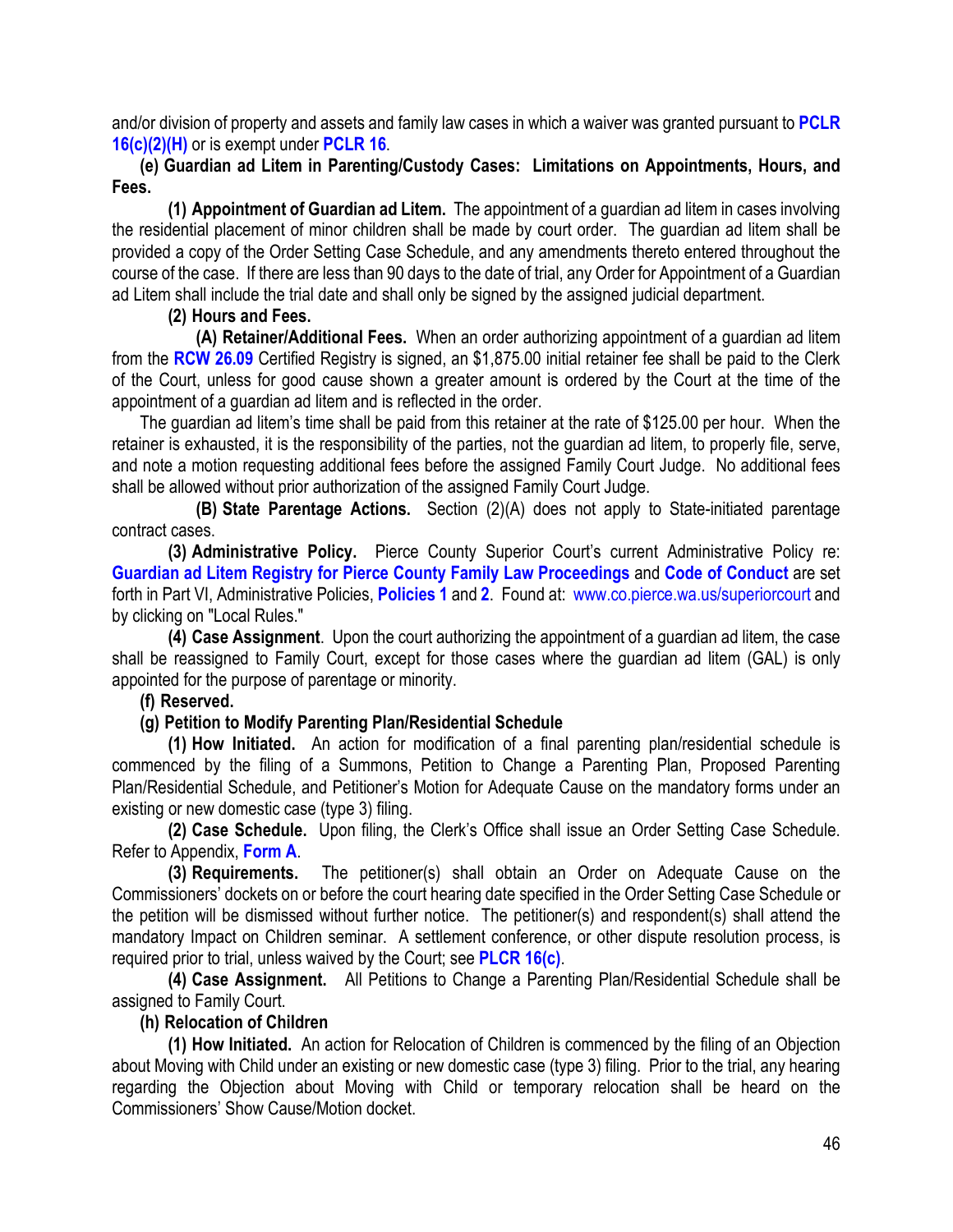**(2) Case Schedule**. The Clerk's office shall issue an Order Assigning Case to Family Court and set a date on the assigned Family Court's next available motion calendar (not less than six days from filing) for an assignment for trial date.

**(3) Case Assignment.** All Objections to Relocation shall be assigned to Family Court.

[Amended effective September 1, 2021]

#### **PCLSPR 94.05 MANDATORY SEMINAR: IMPACT ON CHILDREN**

**(a) Applicable Cases.** This rule shall apply to all cases filed under **[Ch. 26.09,](http://apps.leg.wa.gov/rcw/default.aspx?cite=26.09) [Ch. 26.10,](http://apps.leg.wa.gov/rcw/default.aspx?cite=26.10)** or **[Ch. 26.26](http://apps.leg.wa.gov/rcw/default.aspx?cite=26.26)  [RCW](http://apps.leg.wa.gov/rcw/default.aspx?cite=26.26)** which require a parenting plan or residential schedule for minor children. This rule does not apply to modification cases based solely upon relocation.

**(b) Mandatory Attendance.** In all cases governed by this rule, all parties shall complete an approved parenting seminar. Each party shall attach a copy of the Certificate of Completion to the final parenting plan. Standards for parenting seminars shall be established by the court and providers shall be approved by the court. The court may approve a seminar upon a showing of functional equivalency regarding course content and instructor qualifications. In no case shall opposing parties be required to attend a seminar together.

**(c) Timing.** Parties required by this rule to participate in a parenting seminar shall complete an approved parenting seminar within 60 days after service of the petition or motion initiating the action which is subject to this rule. In the case of paternity actions, the parenting seminar shall be required only when paternity is established or acknowledged and a residential schedule is requested.

**(d) Fees.** Each party attending a seminar shall pay a fee charged by the approved providers and sanctioned by the court. The court or an approved provider may waive the fee for indigent parties.

**(e) Seminar Content/Instructor Qualifications**. The Impact on Children Seminar shall provide information concerning the impact family restructuring has on children. Superior Court (or a committee designated by the Judges) shall adopt guidelines governing the content of the seminar, the number of approved providers and the minimum credentials and experience required of seminar instructors. The provider shall e-file each attendee's Certificate of Completion with the court. The provider shall give each attendee a Certificate of Completion.

**(f) Waiver.** The court may waive the seminar requirement for good cause shown.

**(g) Failure to Comply**. Willful refusal to participate in a parenting seminar or willful delay in completion of a parenting seminar by any party may constitute contempt of court and result in sanctions, including, but not limited to, imposition of monetary terms, striking of pleadings or denial of affirmative parenting plan relief, to a party not in compliance with this rule. Non-participation, or default, by one party does not excuse participation by the other.

**(h) Administrative Policy. [Pierce County Superior Court's current Administrative Policy re:](#page-71-0)  [Impact on Children Seminar](#page-71-0)** is set forth in Part VI, Administrative Policies. It may also be found at: [www.co.pierce.wa.us/superiorcourt](http://www.co.pierce.wa.us/superiorcourt) and by clicking on "Local Rules."

[Amended effective September 1, 2010]

#### **PCLSPR 98.04 –- ESTATES – PROBATE – NOTICES**

**(a) Presentation.** The initial presentation of an order appointing a personal representative or administrator in a testate or intestate estate may be presented to the Court Commissioner in the Ex Parte Division. This appointment shall be at the discretion of the court and in the event the court determines that notice shall be given, may direct the petitioner to make said presentation on the Commissioner's Probate calendar conducted in Civil Division A.

**(b) Notice and Hearing.** All hearings shall be scheduled with a Note for Commissioner's Calendar by using the electronic filing and scheduling process provided by LINX via the public website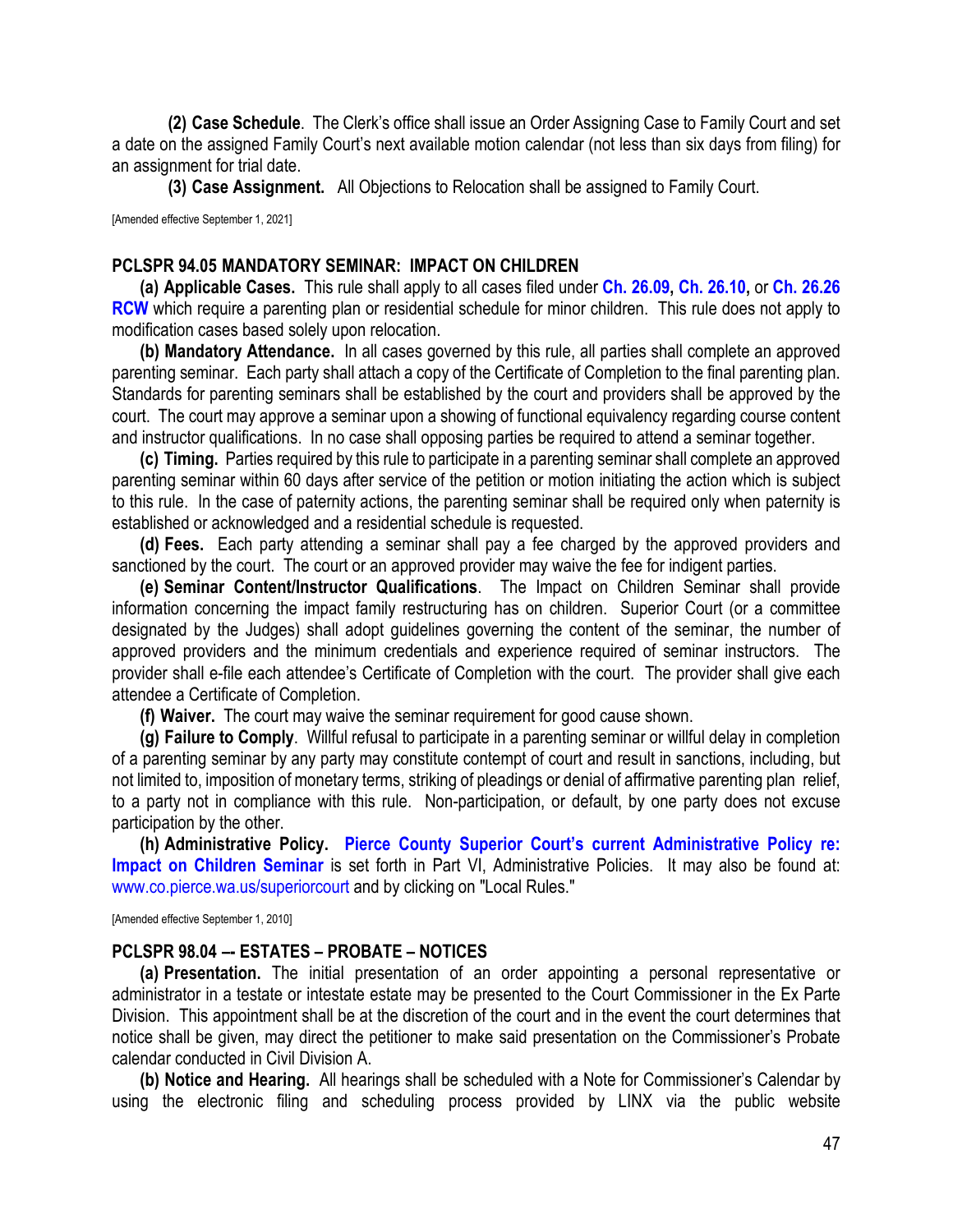[\(https://linxonline.co.pierce.wa.us/linxweb/Main.cfm\)](https://linxonline.co.pierce.wa.us/linxweb/Main.cfm) or from a public kiosk in the Clerk's Office. The Note shall be filed at least seven (7) court days prior to the scheduled hearing date. The Court Commissioner may set special hearings at other times if complex or unusual issues are present. Self-represented parties may contact the Clerk's Office for a LINX e-filing account or use the Clerk's Office kiosk to file and schedule a Note for Commissioners Calendar. Any party opposing a motion shall file and serve responsive papers in opposition to a motion not later than 12:00 noon three (3) court days before the date the motion is scheduled for hearing. Any papers in strict reply shall be served no later than 12:00 noon two (2) court days before the date the motion is scheduled for hearing.

**(c) Civil Hearing Information Form/Proposed Orders [\(Form U\)](#page-111-0)**. For matters docketed on the probate/trust, guardianship, and minor settlement calendar in Civil Division A, a Civil Hearing Information Form (Form U) shall be filed and served listing all motions, petitions, and supporting documents, including affidavits, declarations, certified statements, guardian ad litem reports, and responsive and reply documents the attorneys or self-represented parties want the court to review for the hearing. Failure to timely provide the appropriate Hearing Information Form U may result in the hearing being stricken or continued.

Both the moving party and the responding party shall file their Civil Hearing Information Forms (Form U) by using the Clerk's electronic filing process as defined in **[PCLGR 30\(b\)\(5\)\(C\)](#page-18-0)** no later than 12:00 noon two (2) court days prior to the scheduled hearing. Working copies shall no longer be delivered or furnished for any Commissioner's docket.

For probate, trust, guardianship, and minor settlement cases, proposed orders shall be provided when submitting the Civil Hearing Information Form (Form U). For all other matters, proposed orders shall be presented to the court at the time of the hearing.

**(d) Bonds.** All bonds required of personal representatives/administrators shall be signed by the principal and shall contain the address of the surety.

**(e) Probate Homesteads/Prior Claims.** In all cases where a petition for allowance in lieu of homestead or in addition thereto is filed by the surviving spouse, receipts evidencing the payment of funeral expenses, expenses of last sickness, and of administration, including fees of appraisers, or a signed written statement by the creditor that such payment has been provided for, shall be filed at or before the time of the hearing on said petition.

**(f) Oaths.** The personal representative(s)/administrator(s) name shall be typed or printed on the oath as it appears in the order. The oath shall conform to the requirements as set forth in **[RCW 11.28.170](http://apps.leg.wa.gov/rcw/default.aspx?cite=11.28.170)** and **[RCW](http://apps.leg.wa.gov/rcw/default.aspx?cite=11.36.010)  [11.36.010](http://apps.leg.wa.gov/rcw/default.aspx?cite=11.36.010)**. When a personal representative/administrator changes his or her name, he or she shall obtain an order for new letters and file an oath under the new name in order to receive new letters. The expiration date of the letters shall remain the same unless changed by the new order.

**(g) Order Appointing Personal Representative/Administrator.** The order shall contain the name(s) for the personal representative(s)/administrator(s) as it appears in the oath.

**(h) Notification of Change of Address.** Any person appointed as Personal Representative or Administrator of an estate shall file a notice of change of address with the court within thirty (30) days of the change.

#### **Waiver of Requirement to E-file.** See **[PCLGR 30\(b\)\(5\)\(C\)](#page-18-0)**.

[Amended effective September 1, 2020]

#### <span id="page-47-0"></span>**PCLSPR 98.16W -- SETTLEMENT OF CLAIMS OF MINORS AND INCAPACITATED PERSONS**

**(a) Presentation.** The presentation of an order to appoint an attorney to serve as the proposed Settlement Guardian ad Litem shall be presented to the Court Commissioner in the Ex Parte Division. This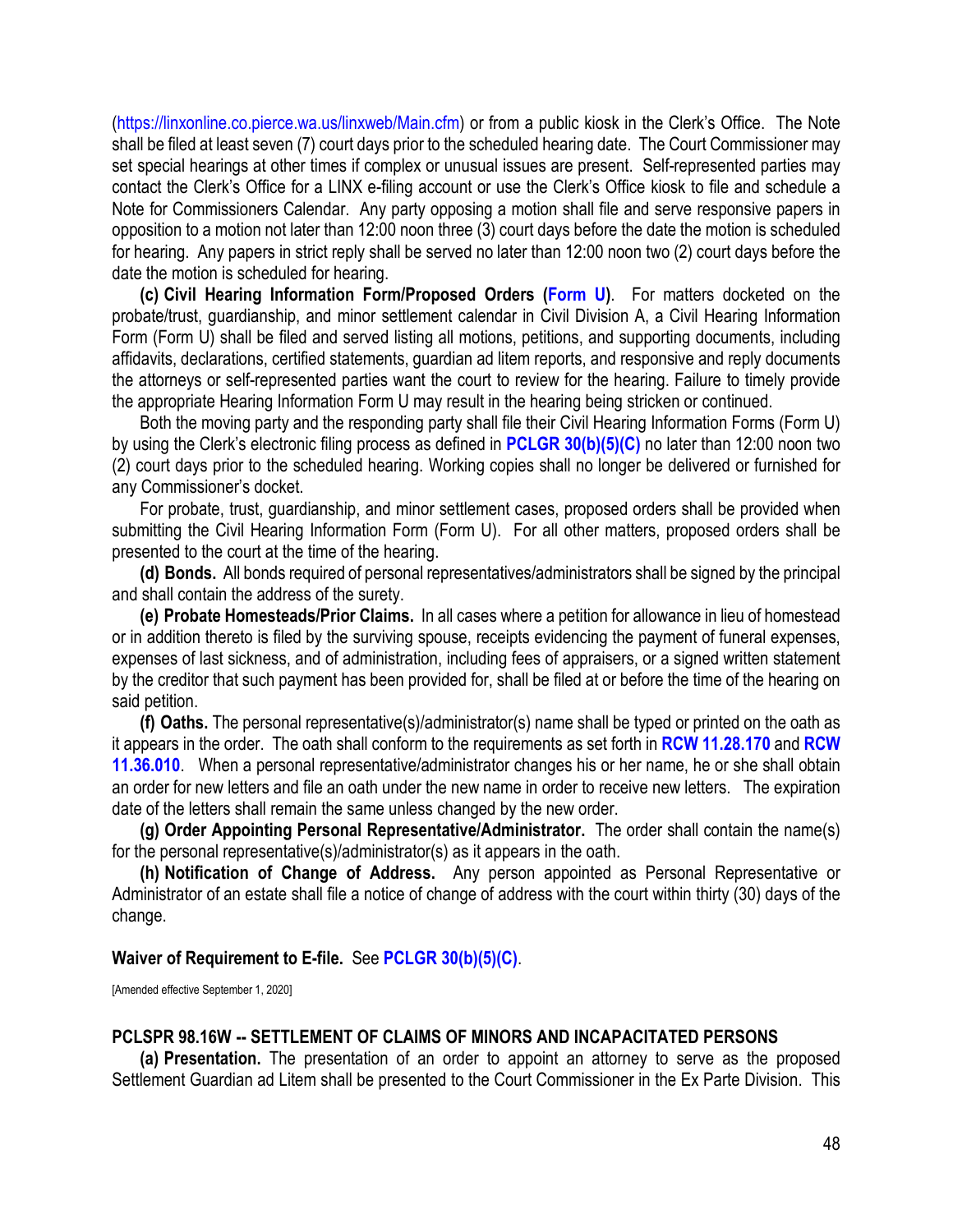appointment shall be at the discretion of the court and no proposed order presented shall include a preselected name nor address the fees/cost of the court appointed Settlement Guardian ad Litem.

**(b) Qualifications.** The qualifications of an attorney to serve as the Settlement Guardian ad Litem shall be in compliance with **[SPR 98.16W\(d\)](#page-48-0)**. The Settlement Guardian ad Litem report shall include the following information:

**(1)** the number of years the attorney has been in practice in the State of WA;

**(2)** a summary of the type of practice of the attorney for at least the last five (5) years;

**(3)** an affirmation that the attorney does not have any conflict of interest as contemplated in **[SPR](#page-48-0)  [98.16.W\(d\)](#page-48-0)**; and whether the attorney is aware of any pending Bar Association disciplinary proceedings or of any criminal charges that have been filed against him/her; and

**(4)** whether the attorney has any relationship with the involved parents, guardians, insurers, or other attorneys in the case; and

**(5)** a statement as to whether or not there has been compliance with **[RCW 4.24.010](http://apps.leg.wa.gov/rcw/default.aspx?cite=4.24.010)**, specifically, the notice requirements to a parent who is not named as a plaintiff.

**(c) Attendance at Hearings.** The presence of the Settlement Guardian ad Litem, custodial parent, or legal custodian, and the affected person is required unless waived by the Court in advance of the hearing for good cause shown, pursuant to an Order obtained in Civil Division A or the Ex Parte Division.

<span id="page-48-0"></span>**(d) Notice and Hearing.** All hearings shall be scheduled with a Note for Commissioner's Calendar by using the electronic filing and scheduling process provided by LINX via the public website [\(https://linxonline.co.pierce.wa.us/linxweb/Main.cfm\)](https://linxonline.co.pierce.wa.us/linxweb/Main.cfm) or from a public kiosk in the Clerk's Office. The Note shall be filed at least seven (7) court days prior to the scheduled hearing date. Consistent with **[RCW 4.24.010](http://apps.leg.wa.gov/rcw/default.aspx?cite=4.24.010)**, notice of said motion shall be given to a parent who was not originally named as a plaintiff or is no longer a custodian of the minor or incapacitated person. Self-represented parties may contact the Clerk's Office for a LINX e-filing account or use the Clerk's Office kiosk to file and schedule a Note for Commissioners Calendar.

The Court Commissioner may set special hearings at other times if complex or unusual issues may be present.

<span id="page-48-1"></span>**(e) Civil Hearing Information Form/Proposed Orders [\(Form U\)](#page-111-0)**. For matters docketed on the probate/trust, guardianship, and minor settlement calendar in Civil Division A, a Civil Hearing Information Form (Form U) shall be filed and served listing all motions, petitions, and supporting documents, including affidavits, declarations, certified statements, Guardian ad litem reports, responsive and reply documents the attorneys or self-represented parties want the court to review for the hearing. Failure to timely provide the appropriate Hearing Information Form may result in the hearing being stricken or continued.

Both the moving party and the responding party shall file their Civil Hearing Information Forms (Form U) by using the Clerk's electronic filing process as defined in **[PCLGR 30\(b\)\(5\)\(C\)](#page-18-0)** no later than 12:00 noon two (2) court days prior to the scheduled hearing. Working copies shall no longer be delivered or furnished for any Commissioner's docket.

For probate, trust, guardianship, and minor settlement cases (model form Order Approving Minor Settlement is found in the Appendix, **[Form W](#page-114-0)**), proposed orders shall be provided when submitting the Civil Hearing Information Form (Form U). For all other matters, proposed orders shall be presented to the court at the time of the hearing.

**(f) Multiple Minors.** In the event the filed claim involves multiple minors, separate proposed court orders shall be presented to the court addressing each individual minor. Each proposed Order shall also include reference to the day, month and year of the minor's eighteenth (18<sup>th</sup>) birthday.

**(g) Structured Annuity Settlements.** Unless waived by the Court for good cause shown, the following language shall be inserted into any court order approving a structured annuity settlement involving a minor or incapacitated person: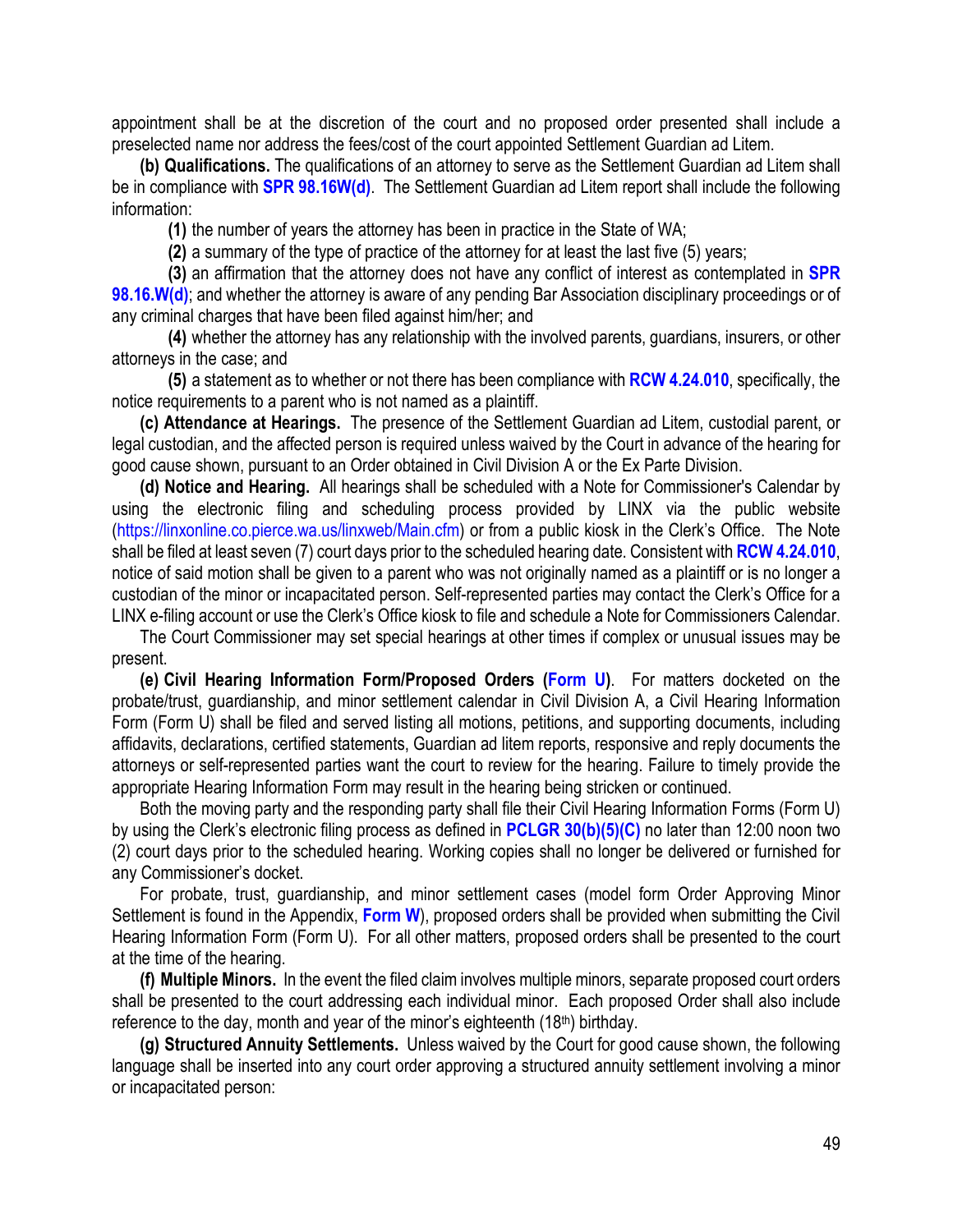"Neither the minor nor incapacitated person, nor his estate, nor any subsequent beneficiary or recipient of any payments or any part of any payments under this structured settlement shall have the right to accelerate, commute, or otherwise reduce to present value or to a lump sum any of the payments or any part of the payments due under this structured annuity settlement or this order unless by later motion good cause has been shown to lift or modify these restrictions.

No payment under the structured settlement annuity contract or this order shall be transferred as defined in **[RCW 19.205.010\(18\)](http://apps.leg.wa.gov/rcw/default.aspx?cite=19.205.010)**, accelerated, deferred, increased or decreased, or anticipated, sold, mortgaged, assigned, or encumbered in any manner by the minor or incapacitated person or any other recipient of the payments unless by later motion good cause has been shown to lift or modify these restrictions."

**(h) Receipt of Deposit of Funds.** Unless waived by the Court for good cause shown, a verification of blocked account and receipt of deposit of funds into either the Registry of the Court or such institution as the court order directs shall be filed within forty-five (45) days by independent counsel for the minor or incapacitated person, counsel for the insurance carrier, or by the court appointed Settlement Guardian ad Litem should there be no independent counsel on behalf of the minor or incapacitated person. In all cases, except where waived for good cause, the form of Receipt used shall be as set forth in Appendix, **[Form X](#page-117-0)**. In the event a party other than the Settlement Guardian ad Litem deposits the funds, they shall provide a copy of the receipt of deposit and verification of blocked account to the Settlement Guardian ad Litem. Failure to comply with this provision may subject the parties to a noncompliance hearing and the assessment of terms.

**(i) Discharge of Settlement Guardian ad Litem.** No court appointed Settlement Guardian ad Litem shall be considered discharged by the court until a receipt of deposit of funds has been filed as set forth above.

**(j) Disbursements**. All motions relating to disbursements from the court approved settlement proceeds of a minor or incapacitated person prior to their eighteenth (18<sup>th</sup>) birthday shall be scheduled by e-filing a Note for Commissioner's Calendar, scheduling the hearing in Civil Division A and the parties shall comply with all requirements set forth in subsection**[\(e\)](#page-48-1)** above.

**(k) Fees/Costs.** All fees and costs requested by the attorney for the minor and/or court appointed Settlement Guardian ad Litem are subject to court approval.

#### **Waiver of Requirement to E-file.** See **[PCLGR 30\(b\)\(5\)\(C\)](#page-18-0)**.

[Amended effective September 1, 2020]

#### **PCLSPR 98.18 – COURT CREATED TRUSTS**

**(a) Scope of Rule.** This rule shall apply to any trust created by the court, including but not limited to trusts created pursuant to **[PCLSPR 98.16W](#page-47-0)**, **[RCW 11.88](http://apps.leg.wa.gov/rcw/default.aspx?cite=11.88)** and **[RCW 11.92](http://apps.leg.wa.gov/rcw/default.aspx?cite=11.92)**, such as special needs trusts and settlement trusts.

**(b) Drafting of Trust Instrument.** A trust instrument shall only be drafted after a written guardian ad litem recommendation and/or a court order that specifies the relevant terms of such trust, unless the requirement of such recommendation or court order is waived by the court for good cause.

**(c) Guardian ad Litem/Guardian.** The court shall only order a court-created trust upon the written recommendation of a qualified guardian ad litem or guardian, unless the requirement of a guardian ad litem or guardian is specifically waived by the court for good cause. Based on the facts and circumstances, the court may authorize the petitioner, the guardian ad litem, or guardian to hire trust counsel to evaluate any proposed trust instrument, to draft a trust instrument, or any other duties as enumerated by the court.

The guardian ad litem's or guardian's report shall: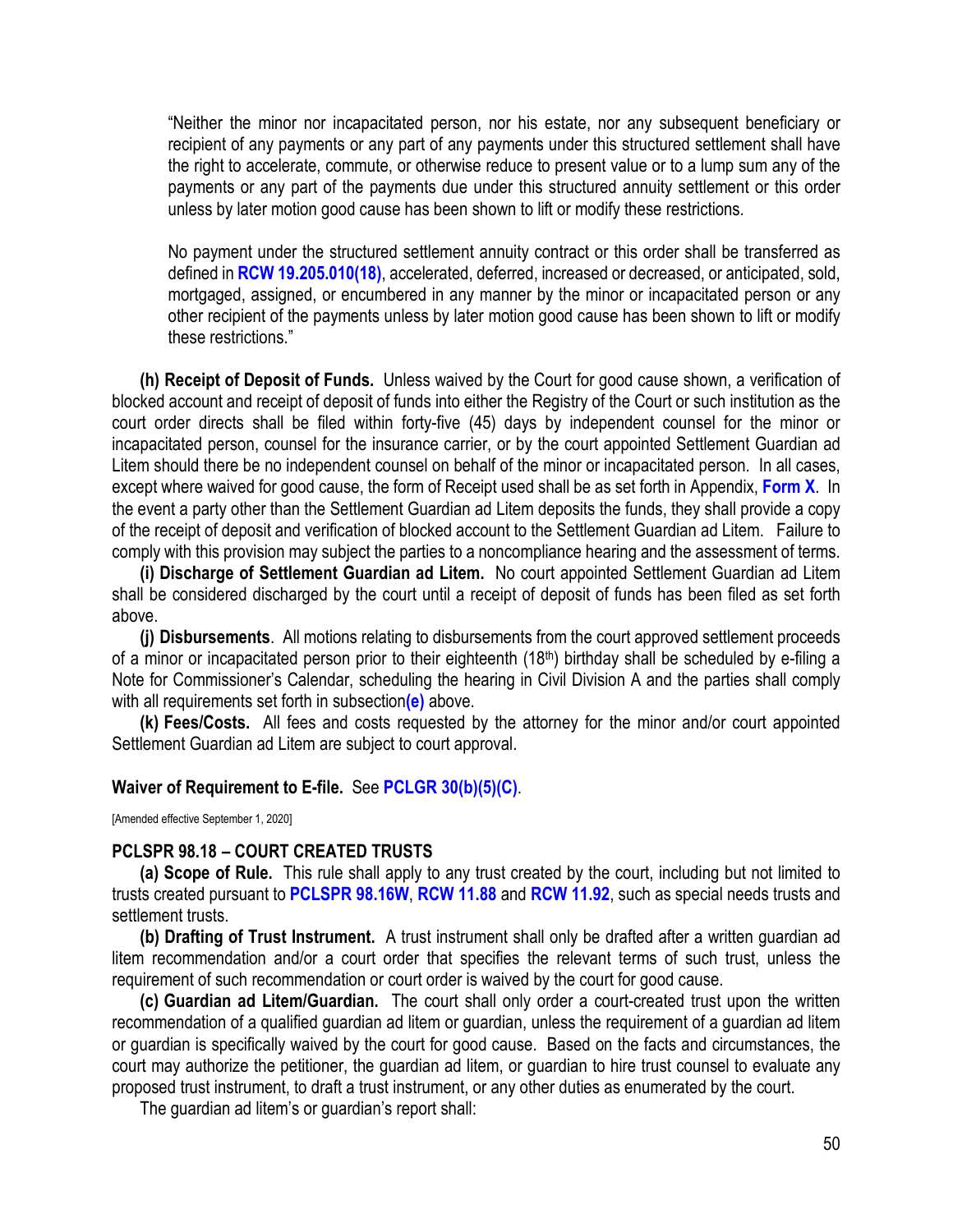**(1)** Identify why a court-created trust is in the best interests of the beneficiary;

**(2)** Specifically identify any other roles expected of a trustee or trust advisory committee member in the life of the beneficiary (e.g. this requirement would include caregivers, professional advisors, family or others who might receive direct or independent economic benefit from trust expenditures); and

**(3)** Specifically recommend why a Trust Advisory Committee is appropriate or not appropriate if proposed by petitioner.

**(d) Special Master.** In its discretion, the court may appoint a Special Master to provide independent analysis to the court with regard to the proposed trust instrument or provide such assistance as ordered by the court.

**(e) Declaration of Proposed Trustee.** Prior to appointment, each trustee shall file with the court a **[Declaration of Proposed Trustee](#page-91-0)** as set forth in Appendix, **[Form K](#page-91-0)** unless waived by the court. If the proposed trustee is a bank or trust company, no Declaration shall be required, except if the court or the guardian ad litem determines that a Declaration shall be filed with the court. At the hearing for appointment, the fee schedule shall be disclosed.

**(f) Notice and Hearing.** All hearings shall be scheduled with a Note for Commissioner's Calendar using the electronic filing and scheduling process provided by LINX via the public website [\(https://linxonline.co.pierce.wa.us/linxweb/Main.cfm\)](https://linxonline.co.pierce.wa.us/linxweb/Main.cfm) or from a public kiosk in the Clerk's Office. The Note shall be filed at least seven (7) court days prior to the scheduled hearing date. The Court Commissioner may set special hearings at other times if complex or unusual issues are present. Self-represented parties may contact the Clerk's Office for a LINX e-filing account or use the Clerk's Office kiosk to file and schedule a Note for Commissioners Calendar. Any party opposing a motion shall file and serve responsive papers in opposition to a motion not later than 12:00 noon, three (3) court days before the date the motion is scheduled for hearing. Any papers in strict reply shall be served no later than 12:00 noon two (2) court days before the date the motion is scheduled for hearing.

**(g) Attendance at Hearings.** The presence of the Guardian ad Litem, Guardian, Special Master and the affected person is required unless waived by the Court pursuant to an Order obtained from the Commissioner in Civil Division A in advance of the hearing for good cause shown.

**(h) Civil Hearing Information Form/Proposed Orders [\(Form U\)](#page-111-0)**. For matters docketed on the probate/trust, guardianship, and minor settlement calendar in Civil Division A, a Civil Hearing Information Form (Form U) shall be filed and served listing all motions, petitions, and supporting documents, including affidavits, declarations, certified statements, guardian ad litem reports, and responsive and reply documents the attorneys or self-represented parties want the court to review for the hearing.

Both the moving party and the responding party shall file their Civil Hearing Information Forms (Form U) by using the Clerk's electronic filing process as defined in **[PCLGR 30\(b\)\(5\)\(C\)](#page-18-0)** no later than 12:00 noon two (2) court days prior to the scheduled hearing. Working copies shall no longer be delivered or furnished for any Commissioner's docket.

For probate, trust, guardianship, and minor settlement cases, proposed orders shall be provided when submitting the Civil Hearing Information Form (Form U). For all other matters, proposed orders shall be presented to the court at the time of the hearing.

**(i) Order Approving/Declaring Trust.** Within thirty (30) days, the Order Approving/Declaring the Trust shall be filed in a court file with a guardianship cause number to allow the court to track the matter. Likewise, the trust instrument shall be filed under the same cause number. Any guardian ad litem shall not be discharged until such filing has occurred.

**(j) Fees/Costs.** All fees and costs requested by the attorney for the minor and/or court appointed Settlement Guardian ad Litem are subject to court approval.

**(k) Review Hearings.** Upon signing the Order Approving/Declaring the Trust, the court shall specify the report interval for the first periodic report and accounting. At the time the Order Approving/Declaring the Trust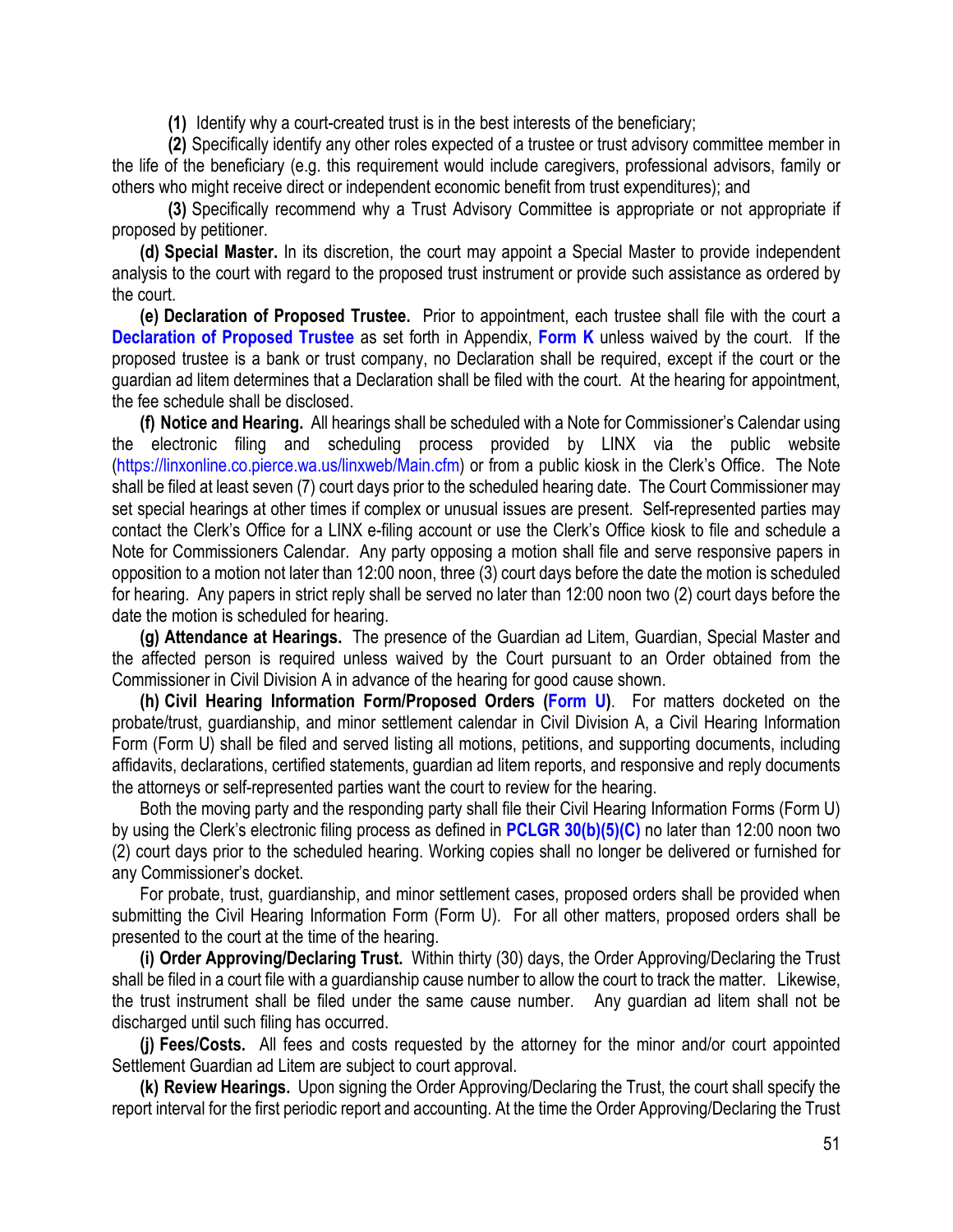is filed with the clerk's office, the clerk shall schedule the date for the initial review hearing on the assigned judicial department's Friday motion docket, not more than 120 days after the anniversary date of the Order. Trusts shall be reviewed at least annually unless the court extends the review period. The periodic reports and accountings shall be filed within 90 days after the anniversary date of the trust's creation.

Review hearings on subsequent periodic reports and accountings shall be automatically scheduled by the court and heard on the assigned judicial department's Friday motion docket not more than 120 days after the anniversary date of the trust's creation. Any change to the scheduled review date shall be noted before the assigned department. Review hearings on final reports and accountings shall be noted and heard on the assigned judicial department's Friday motion docket.

**(l) Trust Summary.** A Trust Summary as set forth in Appendix **[Form L](#page-94-0)** shall be completed and placed directly below the case caption or on a separate cover page on all orders creating a trust and orders approving a trustee's periodic report or accounting.

**(m) Delinquency Calendar.**The assigned judicial department shall track all trust cases which require court review. The department shall notify the trustee and counsel of cases where periodic reports and accountings are delinquent and direct the trustee and counsel to appear at a hearing where sanctions may be imposed or the trustee removed. The department may appoint a guardian ad litem to investigate and report back to the court as to whether the trustee should be removed or other protections put in place for the benefit of the trust beneficiary.

#### **Waiver of Requirement to E-file**. See **[PCLGR 30\(b\)\(5\)\(C\)](#page-18-0)**.

[Amended effective September 1, 2020]

#### **PCLSPR 98.20 – GUARDIANSHIPS**

**(a) Presentation of Order Appointing Guardian ad Litem.** The initial Order appointing a Guardian ad Litem shall be presented to the Court Commissioner in the Ex Parte Division upon the filing of a Petition for Guardianship. The Clerk of the Court in the Ex Parte Division shall maintain the **[RCW 11.88](http://apps.leg.wa.gov/rcw/default.aspx?cite=11.88)** Registry and shall select the next Guardian ad Litem on the list for insertion into the Order Appointing Guardian ad Litem, unless the alleged incapacitated person is indigent in which event the selection shall be made from those Guardians ad Litem who have contracted to serve in this capacity with Pierce County Superior Court.

**(b) Notice and Hearing.** The following matters shall be noted for hearing at least seven (7) court days in advance and heard on the Guardianship docket in Civil Division A:

**(1)** All guardianship matters involving the approval of initial reports, interim accounts, or the expenditure of funds prior to the appointment of a Guardian;

**(2)** All hearings on the appointment of a Guardian of the Person and/or Estate;

**(3)** Motions for confirmation of sale of real estate; or

**(4)** Any other matters in which the court is requested to find that certain procedural steps have been taken.

All hearings shall be scheduled with a Note for Commissioner's Calendar. Attorneys shall electronically file a Note for Commissioners Calendar by using the electronic filing and scheduling process provided by LINX via the public website [\(https://linxonline.co.pierce.wa.us/linxweb/Main.cfm\)](https://linxonline.co.pierce.wa.us/linxweb/Main.cfm) or from a public kiosk in the Clerk's Office. The Note shall be filed at least seven (7) court days prior to the scheduled hearing date. The Court Commissioner may set special hearings at other times if complex or unusual issues are present. Self-represented parties may contact the Clerk's Office for a LINX e-filing account or use the Clerk's Office kiosk to file and schedule a Note for Commissioners Calendar. Any party opposing a motion shall file and serve responsive papers in opposition to a motion not later than 12:00 noon three (3) court days before the date the motion is scheduled for hearing. Any papers in strict reply shall be served no later than 12:00 noon two (2) court days before the date the motion is scheduled for hearing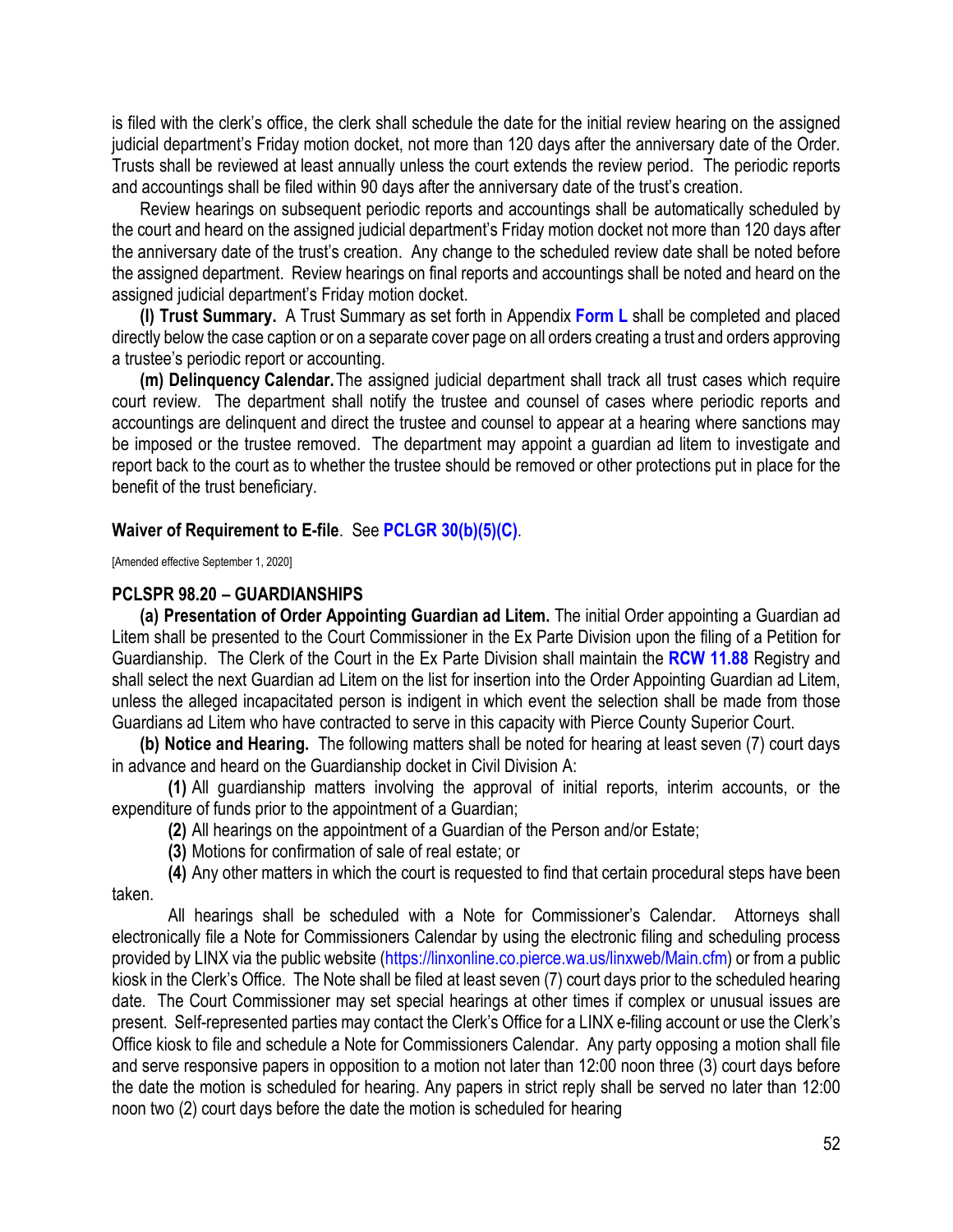**(c) Civil Hearing Information Form/Proposed Orders [\(Form U\)](#page-111-0).** For matters docketed on the probate/trust, guardianship, and minor settlement calendar in Civil Division A, a Civil Hearing Information Form (Form U) shall be filed and served listing all motions, petitions, and supporting documents, including affidavits, declarations, certified statements, guardian ad litem reports, and responsive and reply documents the attorneys or self-represented parties want the court to review for the hearing.

Both the moving party and the responding party shall file their Civil Hearing Information Forms (Form U) by using the Clerk's electronic filing process as defined in **[PCLGR 30\(b\)\(5\)\(C\)](#page-18-0)** no later than 12:00 noon two (2) court days prior to the scheduled hearing. Working copies shall no longer be delivered or furnished for any Commissioner's docket.

For probate, trust, guardianship, and minor settlement cases, proposed orders shall be provided when submitting the Civil Hearing Information Form (Form U). For all other matters, proposed orders shall be presented to the court at the time of the hearing.

**(d) Declaration of Proposed Guardian.** Prior to appointment, a Declaration of Proposed Guardian shall be filed with the Court as set forth in Appendix, **[Forms M](#page-95-0)** or **[N](#page-99-0)**, unless waived by the Court. If the proposed guardian is a bank or trust company, no declaration shall be required, except if the Court or the Guardian ad Litem determines that a Declaration shall be filed with the Court. At the hearing for appointment, the fee schedule for the bank or trust company shall be disclosed.

**(e) Review Hearings.** Upon signing the Order Appointing Guardian the court will specify: (i) the report interval for the first periodic report and accounting, and (ii) whether a review hearing will be required on the Inventory.

At the time the Order Appointing Guardian is filed, the Clerk's Office shall schedule the date for the *initial* review hearing on the assigned judicial department's Friday motion docket, not more than 120 days after the anniversary date of the guardian's appointment. Guardianships shall be reviewed at least annually unless the court extends the review period. The periodic reports and accountings shall be filed and a working copy provided to the assigned judicial department within 90 days after the anniversary date of the guardian's appointment. Anyone e-filing the periodic report and accounting shall be responsible for ensuring the working copies are timely provided to the assigned judicial department.

Review hearings on *subsequent* periodic reports and accountings shall be automatically scheduled by the court and heard on the assigned judicial department's Friday motion docket not more than 120 days after the anniversary date of the guardian's appointment. Any change to the scheduled review date shall be noted before the assigned judicial department. Review hearings on the final report and accounting must be noted and heard on the judicial assigned department's Friday motion docket. Working copies of the final report and accounting shall be provided to the assigned judicial department at the time the final report and accounting are filed. Anyone e-filing the final report and accounting shall be responsible for ensuring the working copies are timely provided to the assigned judicial department. A fax or email transmittal of working copies shall not be acceptable delivery.

**(f) Guardianship Summary.** A Guardianship Summary as set forth in **[Form O](#page-103-0)** shall be completed and placed directly below the case caption or on a separate cover page on all Orders Appointing a Guardian and Orders Approving a Guardian's Periodic Report or Accounting.

**(g) Delinquency Calendar.** The assigned judicial department shall track all guardianship cases which require court review. The department shall notify the guardian and counsel of cases where periodic reports and accountings are delinquent and direct the guardian and counsel to appear at a hearing where sanctions may be imposed and/or the guardian removed. The department may appoint a guardian ad litem to investigate and report back to the court as to whether the guardian should be removed or other protections put in place for the benefit of the incapacitated person.

**(h) Expiring Letters of Guardianship.** The Clerk's Office shall issue Letters of Guardianship to the appointed guardian. The Letters shall expire on the  $120<sup>th</sup>$  day after the anniversary date of the guardian's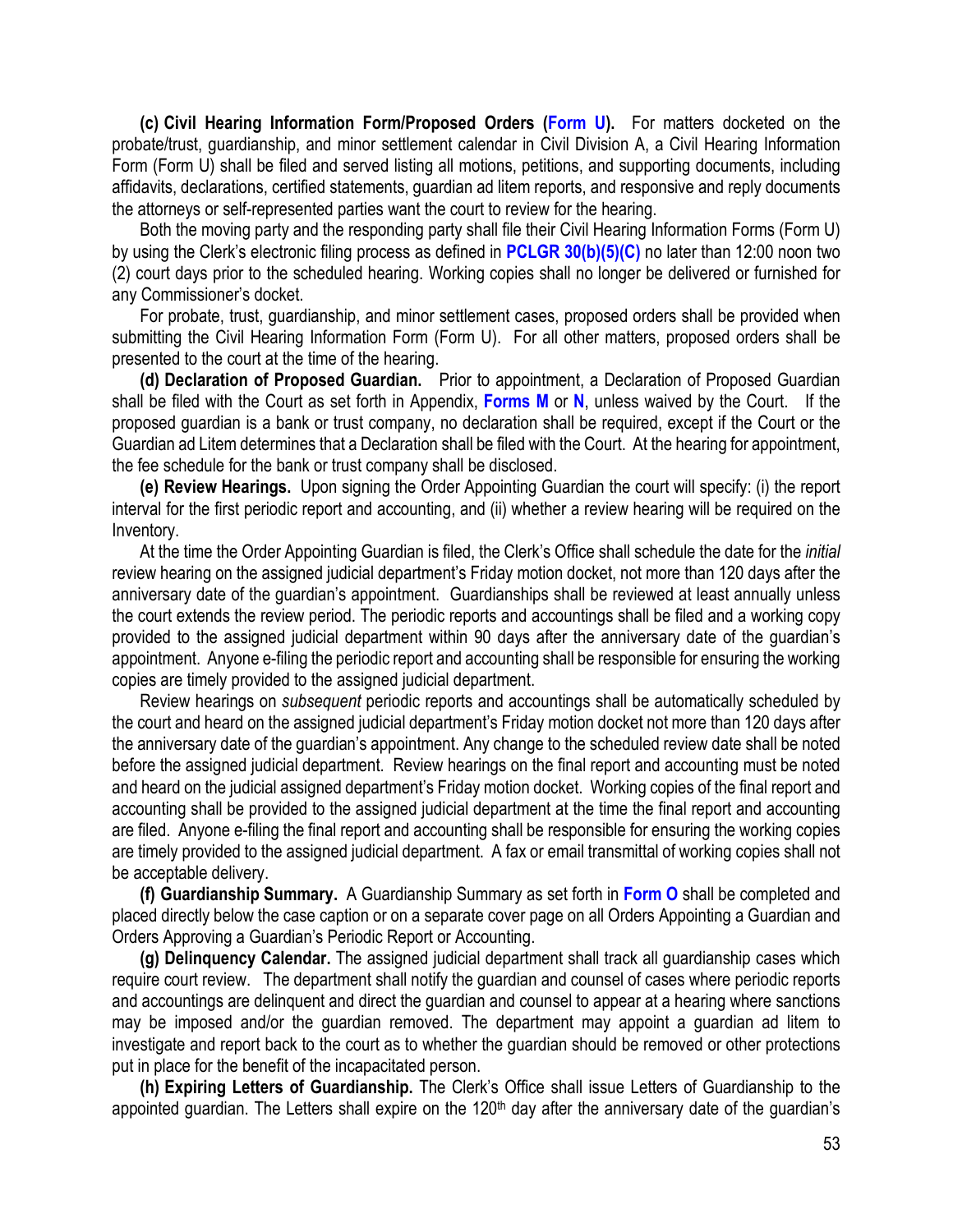appointment, unless a different date is ordered by the court. A guardian has no authority to act on behalf of the incapacitated person without valid Letters of Guardianship.

**(i) Oaths.** The guardian name(s) shall be typed or printed on the oath as it appears in the order. When a guardian changes his or her name he or she shall obtain an order for new letters and file an oath under the new name in order to receive new letters of guardianship. The expiration date of the letters shall remain the same unless changed by new court order.

**(j) Vulnerable Adult Protection Petitions.** Any petition protecting a vulnerable adult shall be filed as a civil matter separate from any guardianship matter. If there is an existing guardianship case when the Vulnerable Adult Petition is filed, a copy of any Protection order shall be placed in that file.

**(k) Loss of Voting Rights.** In accordance with **[RCW 11.88.010\(5\)](http://apps.leg.wa.gov/rcw/default.aspx?cite=11.88.010)**, if an incapacitated person loses the right to vote, the Order Appointing Guardian or Approving Report shall include a specific finding on the loss of the right to vote. The Guardian shall also submit a Notice of Loss of Voting Rights to the court that includes the name, address, and date of birth of the incapacitated person and that directs the Clerk to forward the Notice of Loss of Voting Rights to the County Auditor. In the event the guardianship is terminated by a determination of competency of the individual, the court shall direct the Clerk to send to the County Auditor a certified copy of the Order Restoring Voting Rights including the same personal identifiers as the Notice of Loss of Voting Rights.

**(l) Mandatory Forms.** In the event a statewide mandatory guardianship form exists, these forms shall be utilized. If no state-wide form exists, then the Pierce County Mandatory Guardianship forms shall be utilized. Both the mandatory and pattern guardianship forms can be obtained on Pierce County Superior Court's website[: www.co.pierce.wa.us/superiorcourt](http://www.co.pierce.wa.us/superiorcourt) or the Pierce County Superior Court Law Library. These forms are subject to future updates, corrections, amendments, or other alterations and notice of these changes shall be placed on Superior Court's website and are available at: [www.courts.wa.gov/forms/.](http://www.courts.wa.gov/forms/)

#### **Waiver of Requirement to E-file.** See **[PCLGR 30\(b\)\(5\)\(C\)](#page-18-0)**.

[Amended effective September 1, 2020]

### **PCLSPR 98.30 -- PUBLIC EXPENSE GUARDIANS AD LITEM AND ATTORNEYS FOR ALLEGED INCAPACITATED PERSONS PURSUANT TO [RCW 11.88](http://apps.leg.wa.gov/rcw/default.aspx?cite=11.88)**

**(a) Application and Petition.** All persons asserting a right to the services of an attorney or a guardian ad litem at public expense shall make application to the court at the time of the filing of the Petition for Guardianship, or as soon thereafter as the qualifying financial situation is known, setting forth:

**(1) Financial Condition.** The financial condition of the alleged incapacitated person and of persons responsible for the alleged incapacitated person's obligations, and the resulting substantial hardship, if any, if payment of fees is required.

**(2) Other.** The Petition for Guardianship shall also, whenever possible, indicate:

**(A)** if the assets are expected to be less than \$3,000;

**(B)** whether there is a request that the filing fee be waived; and

**(C)** whether a guardian ad litem at public expense is being sought.

**(b) Guardian ad Litem at Public Expense.** If the court approves an application for the appointment of a guardian ad litem at public expense, the case shall be assigned in the Ex Parte Division to the appropriate guardian ad litem at public expense.

**(1) Mandatory Language in Order.** All orders appointing a guardian ad litem at public expense shall include language that:

"If the estate is found not to qualify for services at public expense, the assigned public expense guardian ad litem shall, before significant work is performed or time elapsed, return the case for reassignment to a regular **[RCW 11.88](http://apps.leg.wa.gov/rcw/default.aspx?cite=11.88)** guardian ad litem from the Certified Registry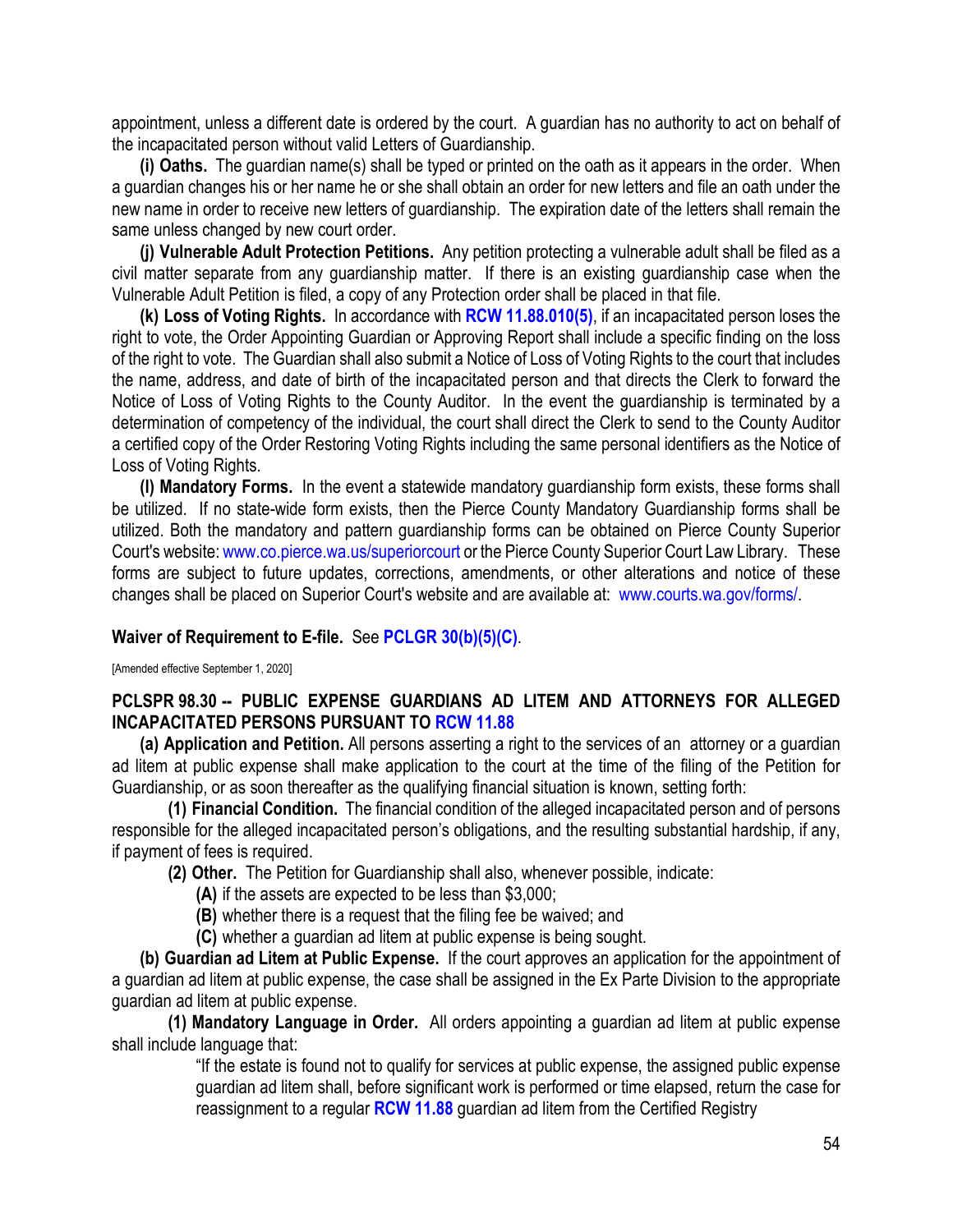If significant work by the public expense guardian ad litem has been performed or time elapsed, the public expense guardian ad litem shall perform all duties and then apply for fees at their private rate from the court."

**(2) Duty of Guardian ad Litem to Advise Court.** The Guardian ad Litem shall immediately advise the court if the guardianship case qualifies for a guardian ad litem at public expense and before significant work is performed or time elapsed and return the case for reassignment to a guardian ad litem at public expense.

**(c) Attorney Assignment and Fees.** When the court appoints an attorney for the alleged incapacitated person which attorney will be paid at public expense, the order shall provide that the hourly rate to be charged by the attorney is \$75.00 per hour or less, and that all fees paid shall be reasonable fees as determined by the judicial officer.

[Amended effective September 1, 2010]

# **■ SUPERIOR COURT CIVIL ARBITRATION RULES – PCLSCCAR**

#### **PCLSCCAR 1 -- SCOPE AND PURPOSE OF RULES**

#### **1.1 Application of Rules - Purpose and Definitions**

**(a) Purpose.** The purpose of arbitration of civil actions under **[RCW 7.06](http://apps.leg.wa.gov/rcw/default.aspx?cite=7.06)**, as implemented by the Superior Court Civil Arbitration Rules, is to provide a simplified and economical procedure for obtaining the prompt and equitable resolution of disputes involving claims of \$100,000.00 or less. The Superior Court Civil Arbitration Rules, as supplemented by these local rules, are not designed to address every question which may arise during the arbitration process, and the rules give considerable discretion to the arbitrator. The arbitrator should not hesitate to exercise that discretion. Arbitration hearings should be informal and expeditious, consistent with the purpose of the statutes and rules.

**(b) "Director" Defined.** In these rules, "Director" means the Clerk of the Pierce County Superior Court.

#### Comment

[1] The increase to \$100,000.00 in Rule 1.1 and the additional discovery in Rules 4.2(b)(6), 4.2(c), and 4.3 will apply to all cases filed on or after September 1, 2018 (the effective date of the legislation) and in which a note for arbitration is filed on or after September 1, 2019 (the effective date of the new local rules).

[Amended effective September 1, 2020]

**1.2 Matters Subject to Arbitration.** The limit for claims subject to arbitration is \$100,000.00. For the purpose of this rule, a "claim" is defined to be the net value of the claim, after all reductions for comparative negligence or set-offs; e.g. if the plaintiff's damages are \$140,000.00 and the plaintiff is 50% comparatively negligent, the plaintiff's claim is for \$70,000.00.

[Amended effective September 1, 2020]

#### <span id="page-54-0"></span>**1.3 Relationship to Superior Court Jurisdiction and Other Rules – Motions**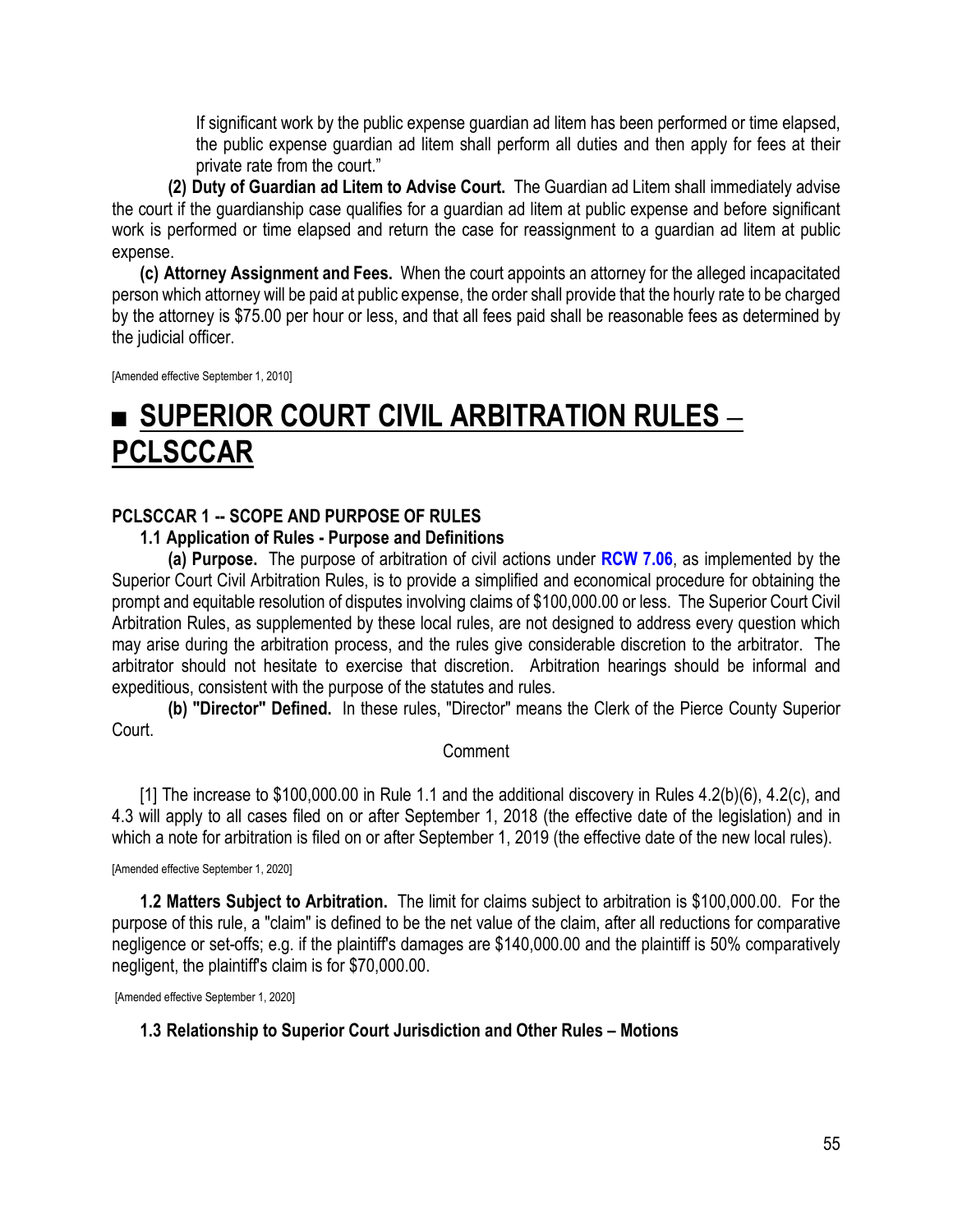**(a) Motions.** All motions before the court relating to arbitration shall be noted on the civil motions calendar in accordance with **[PCLR 7](#page-26-0)**, except as otherwise provided in these arbitration rules.

**(b) Assignment to Arbitrator.** A case is deemed assigned to an arbitrator upon the filing of a Statement of Arbitrability, as set forth in **[PCLSCCAR 2.1\(e\)](#page-55-0)**.

[Amended effective September 1, 2020]

#### **PCLSCCAR 2 -- TRANSFER TO ARBITRATION AND ASSIGNMENT OF ARBITRATOR**

#### **2.1 Transfer to Arbitration**

**(a) Statement of Arbitrability**. A party may file a Statement of Arbitrability [**[Form S](#page-108-0)**] requesting arbitration at any time after all requirements set forth in the certificate of readiness on the Statement of Arbitrability have been met and no later than the discovery cutoff date. After the discovery deadline has passed, the Statement of Arbitrability may be filed only by leave of the court for good cause shown.

<span id="page-55-1"></span>**(b) Response to Statement of Arbitrability**. Any person disagreeing with the Statement of Arbitrability shall serve and file a response to the Statement of Arbitrability on the forms prescribed by the court within 20 days of service of the summons and complaint, or 7 days after the receipt of the Statement of Arbitrability, whichever time is greater.

**(c) Failure to File - Amendments.** A person failing to serve and file an original response within the times prescribed may later do so only upon leave of the court. A party may amend a Statement of Arbitrability or response at any time before assignment of an arbitrator or assignment of a trial date, and thereafter only upon leave of the court for good cause shown.

**(d) By Stipulation.** A case in which all parties file a stipulation to arbitrate under **[SCCAR 8.1](http://www.courts.wa.gov/court_rules/?fa=court_rules.display&group=sup&set=MAR&ruleid=supmar8.1)** will be placed on the arbitration calendar regardless of the nature of the case or amount in controversy.

<span id="page-55-0"></span>**(e) When Transfer to Arbitration Occurs for Purpose of Application of Local Rules**. The case is transferred to arbitration upon the filing of a Statement of Arbitrability indicating that the case is subject to arbitration, unless an objection to arbitration of the case is received within the time limits found in **[PCLSCCAR](#page-55-1)  [2.1\(b\)](#page-55-1)**. This transfer shall also trigger the restriction on discovery contained in **[SCCAR 4.2](http://www.courts.wa.gov/court_rules/?fa=court_rules.display&group=sup&set=MAR&ruleid=supmar4.2)** and **PCLSCCAR 4.2**.

**(f) Trial Date.** Once the Statement of Arbitrability has been filed, the trial date and Case Schedule shall be cancelled. A Mandatory Court Review Hearing shall be set 6 months from the filing of the Statement of Arbitrability.

[Amended effective September 1, 2020]

#### **2.2 Reserved**

#### **2.3 Assignment to Arbitrator**

**(a) Generally; Stipulations**. When a case is set for arbitration, a list of 5 proposed arbitrators will be furnished to the parties. A master list of arbitrators will be made available on request. The parties are encouraged to stipulate to an arbitrator. In the absence of a stipulation, the arbitrator will be chosen from among the five proposed arbitrators in the manner defined by this rule.

**(b) Response by Parties**. Each party may, within 14 days after a list of proposed arbitrators is furnished to the parties, nominate 1 or 2 arbitrators and strike 2 arbitrators from the list. If both parties respond, an arbitrator nominated by both parties will be appointed. If no arbitrator has been nominated by both parties, the presiding Judge or designee will randomly appoint an arbitrator from among those not stricken by either party.

**(c) Response by Only One (1) Party**. If only one party responds within 14 days, the presiding Judge or designee will appoint an arbitrator nominated by that party.

**(d) No Response**. If neither party responds within 14 days, the presiding Judge or designee will randomly appoint 1 of the 5 proposed arbitrators.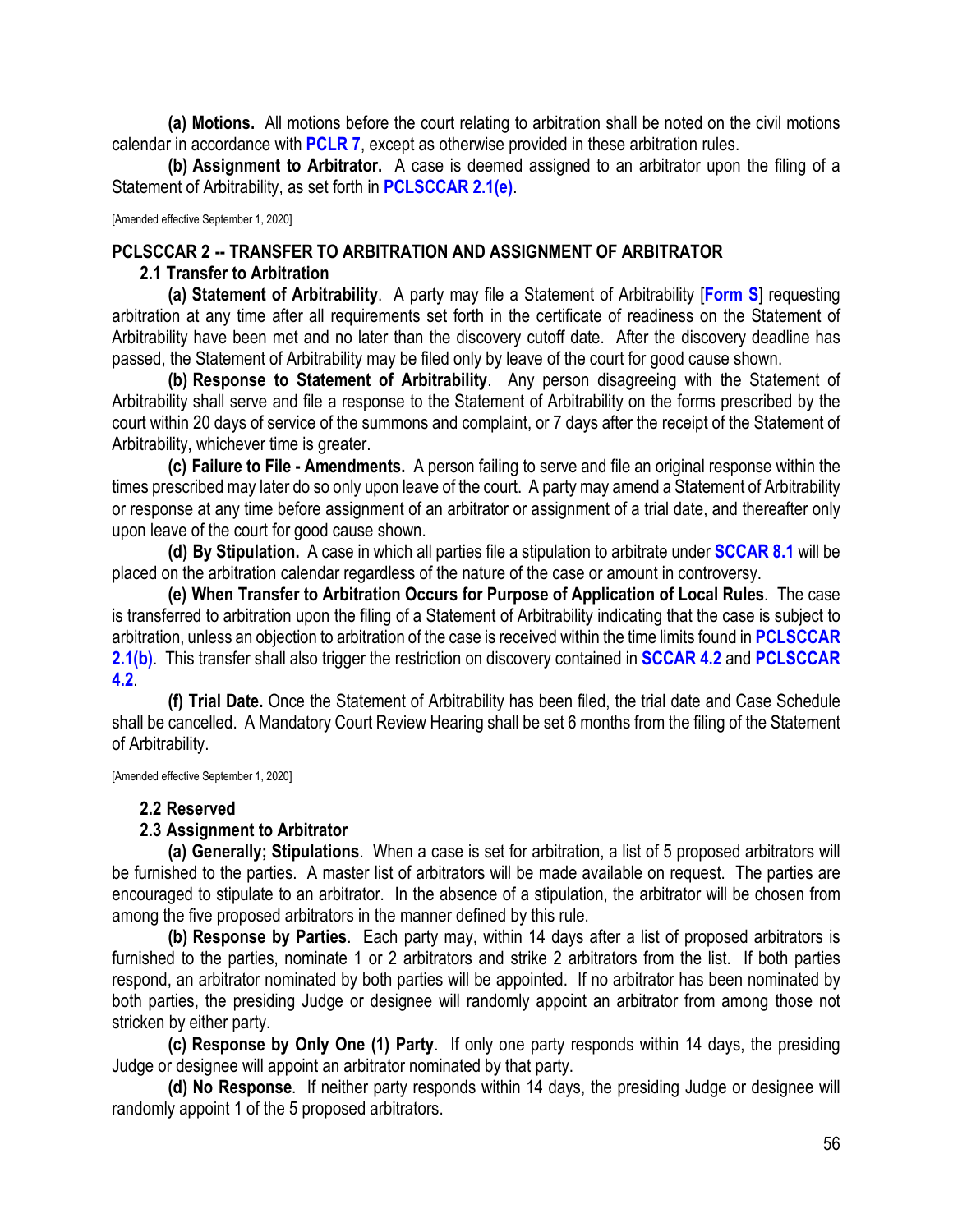**(e) Additional Arbitrators for Additional Parties**. If there are more than 2 adverse parties, all represented by different counsel, 2 additional proposed arbitrators shall be added to the list for each additional party so represented, with the above principles of selection to be applied. The number of adverse parties shall be determined by the presiding Judge or designee.

[Adopted effective June 1, 1990]

#### **PCLSCCAR 3 – ARBITRATORS**

#### **3.1 Qualifications**

<span id="page-56-1"></span>**(a) Arbitration Panel**. There shall be a panel of arbitrators in such numbers as the administrative committee may from time to time determine. A person desiring to serve as an arbitrator shall complete an information sheet on a form prescribed by the court. A copy of said completed sheet is available upon request by any party and will be mailed to a requesting party at the party's own expense. The oath of office on the form prescribed by the court must be completed and filed prior to an applicant being placed on the panel. An arbitrator must be a member of the Washington State Bar Association and have been admitted to the bar for a minimum of 5 years and provide an affidavit or declaration certifying completion of a minimum of three credits of Washington State Bar Association approved continuing legal education credits on the professional and ethical consideration for serving as an arbitrator or an affidavit or declaration certifying that they have acted as an arbitrator five or more times previously. Pierce County Superior Court shall waive the three continuing legal education credits for arbitrators who have acted as an arbitrator five or more times previously.

**(b) Refusal; Disqualification**. The appointment of an arbitrator is subject to the right of that person to refuse to serve. An arbitrator must notify the presiding Judge or designee immediately if refusing to serve or if any cause exists for the arbitrator's disqualification from the case upon any of the grounds of interest, relationship, bias, or prejudice set forth in **[CJC Canon 3\(D\)](http://www.courts.wa.gov/court_rules/?fa=court_rules.display&group=ga&set=CJC&ruleid=gacjc3)**, governing the disqualification of Judges. If disqualified, the arbitrator must immediately return all materials in a case to the presiding Judge or designee.

**3.2 Authority of Arbitrators.** An arbitrator has the authority to:

**(a) Payment of Expense/Attorney Fees.** Require a party or attorney, advising such party, or both, to pay the reasonable expenses, including attorney fees, caused by the failure of such party or attorney, or both, to obey an order of the arbitrator unless the arbitrator finds that the failure was substantially justified or that other circumstances make an award of expenses unjust. The arbitrator shall make a special award for such expenses and shall file such award with the clerk of the superior court, with proof of service of a party on each party. The aggrieved party shall have 10 days thereafter to appeal the award of such expense in accordance with the procedures described in **[RCW 2.24.050](http://apps.leg.wa.gov/rcw/default.aspx?cite=2.24.050)**. If, within 10 days after the award is filed, no party appeals, a judgment shall be entered in a manner described generally under **[SCCAR 6.3](http://www.courts.wa.gov/court_rules/?fa=court_rules.display&group=sup&set=MAR&ruleid=supmar6.3)**;

**(b) Basis of Attorney Fee Award.** Award attorney fees, as authorized by these rules, by a contract or by law.

[Amended effective September 1, 2020]

#### **PCLSCCAR 4 -- PROCEDURES AFTER ASSIGNMENT**

#### <span id="page-56-0"></span>**4.1 Reserved**

**4.2 Discovery**

**(a) Additional Discovery**. In determining when additional discovery beyond that directly authorized by **[SCCAR 4.2](http://www.courts.wa.gov/court_rules/?fa=court_rules.display&group=sup&set=MAR&ruleid=supmar4.2)** and these local rules is reasonably necessary, the arbitrator shall balance the benefits of discovery against the burdens and expenses. The arbitrator shall consider the nature and complexity of the case, the amount in controversy, values at stake, the discovery that has already occurred, the burdens on the party from whom discovery is sought, and the possibility of unfair surprise which may result if discovery is restricted. Authorized discovery shall be conducted in accordance with the civil rules, except that motions concerning discovery shall be determined by the arbitrator.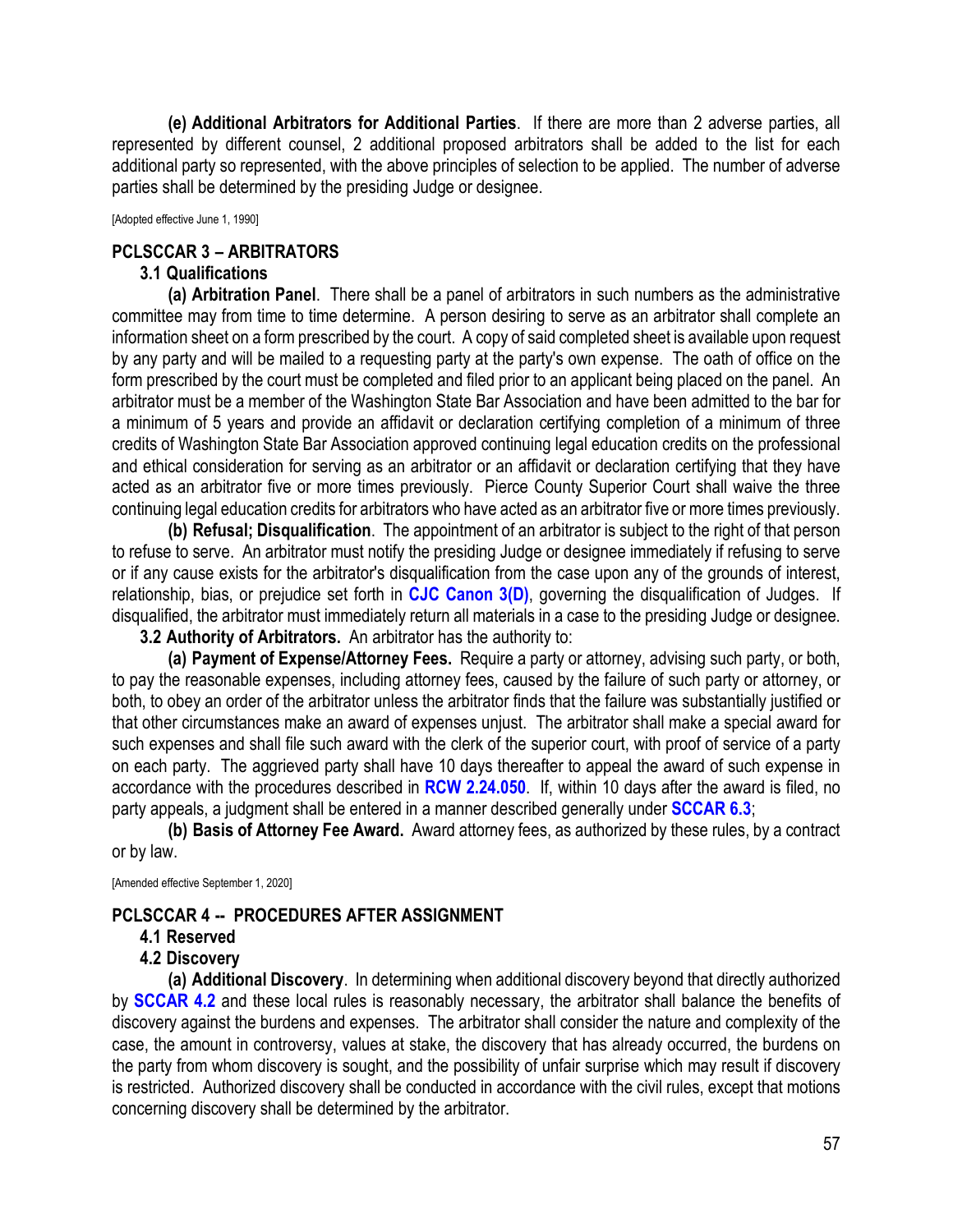**(b) Notwithstanding the Foregoing, the Following Interrogatories May Be Submitted to Any Party:**

**(1) General Damages.** State the amount of general damages being claimed;

**(2) Special Damages.** State each item of special damages being claimed and the amount thereof;

**(3) Knowledge of Liability Witness(es).** List the name, address, and phone number of each person having knowledge of any facts regarding liability;

**(4) Knowledge of Damages Witness(es).** List the name, address, and phone number of each person having knowledge of any facts regarding the damages claimed;

**(5) Expert Witness(es).** List the name, address, and phone number of each expert witness you intend to call at the arbitration. For each such expert, state the subject matter on which the expert is expected to testify, state the substance of the facts and opinions to which the expert is expected to testify, and a summary of the grounds for each opinion.

**(6)** Provide the name, address, and phone number of all health care providers, including physicians, chiropractors, dentists, physical therapists, osteopaths, hospitals, and all others who have treated you in the last seven years and the reason for the treatment.

Only these interrogatories, with the exact language as set out above, are permitted. Interrogatory (6) is permitted only in cases alleging personal injury.

**(c) Additional Depositions.** In addition to party depositions allowed by **[SCCAR 4.2](http://www.courts.wa.gov/court_rules/pdf/SCCAR/SUP_SCCAR_04_02_00.pdf)**, each side (i.e. plaintiff(s) or defendant(s)) may take up to two (2) non-party depositions. These additional depositions are limited to three (3) hours in length each, excluding breaks and questioning by the party defending the deposition.

**(d) Restrictions Upon Discovery.** The restrictions upon discovery set out in **[SCCAR 4.2](http://www.courts.wa.gov/court_rules/?fa=court_rules.display&group=sup&set=MAR&ruleid=supmar4.2)** and **[PCLSCCAR 4.2\(a\)](#page-56-0)** shall take effect upon the filing of a statement of arbitrability as set out in **[PCLSCCAR](#page-54-0)  [1.3](#page-54-0)** and **[2.1\(e\)](#page-55-0)**.

# **4.3 Subpoena**

**(a) CR 45 Subpoenas. [CR 45](http://www.courts.wa.gov/court_rules/?fa=court_rules.list&group=sup&set=CR)** subpoenas are permissible as follows: 1) To obtain discoverable medical records identified in Interrogatory Number 6 above; 2) To obtain records via a subpoena duces tecum from a non-party being deposed under this Rule; 3) Each side (i.e. plaintiff(s) or defendant(s)) may also send up to two additional records subpoenas to third-parties. Beyond the subpoenas allowed under this Rule, any additional subpoenas may only be served by agreement of all parties or as allowed by the arbitrator. A copy of each subpoena shall be served on all parties and all documents obtained by subpoena must be provided to all other parties upon request. Any motion to quash a subpoena under this Rule should be directed to the arbitrator.

# Comment

[1] The increase to \$100,000.00 in Rule 1.1 and the additional discovery in Rules 4.2(b)(6), 4.2(c), and 4.3 will apply to all cases filed on or after September 1, 2018 (the effective date of the legislation) and in which a note for arbitration is filed on or after September 1, 2019 (the effective date of the new local rules).

[Amended effective September 1, 2020]

# **PCLSCCAR 5 -- HEARING**

**5.1 Notice of Hearing - Time and Place – Continuance.** An arbitration hearing shall be scheduled to be heard in Pierce County at any reasonable time and place chosen by the arbitrator. The arbitrator may grant a continuance without court order. The parties may stipulate to a continuance only with the permission of the arbitrator. The arbitrator shall give reasonable notice of the hearing date and any continuance to the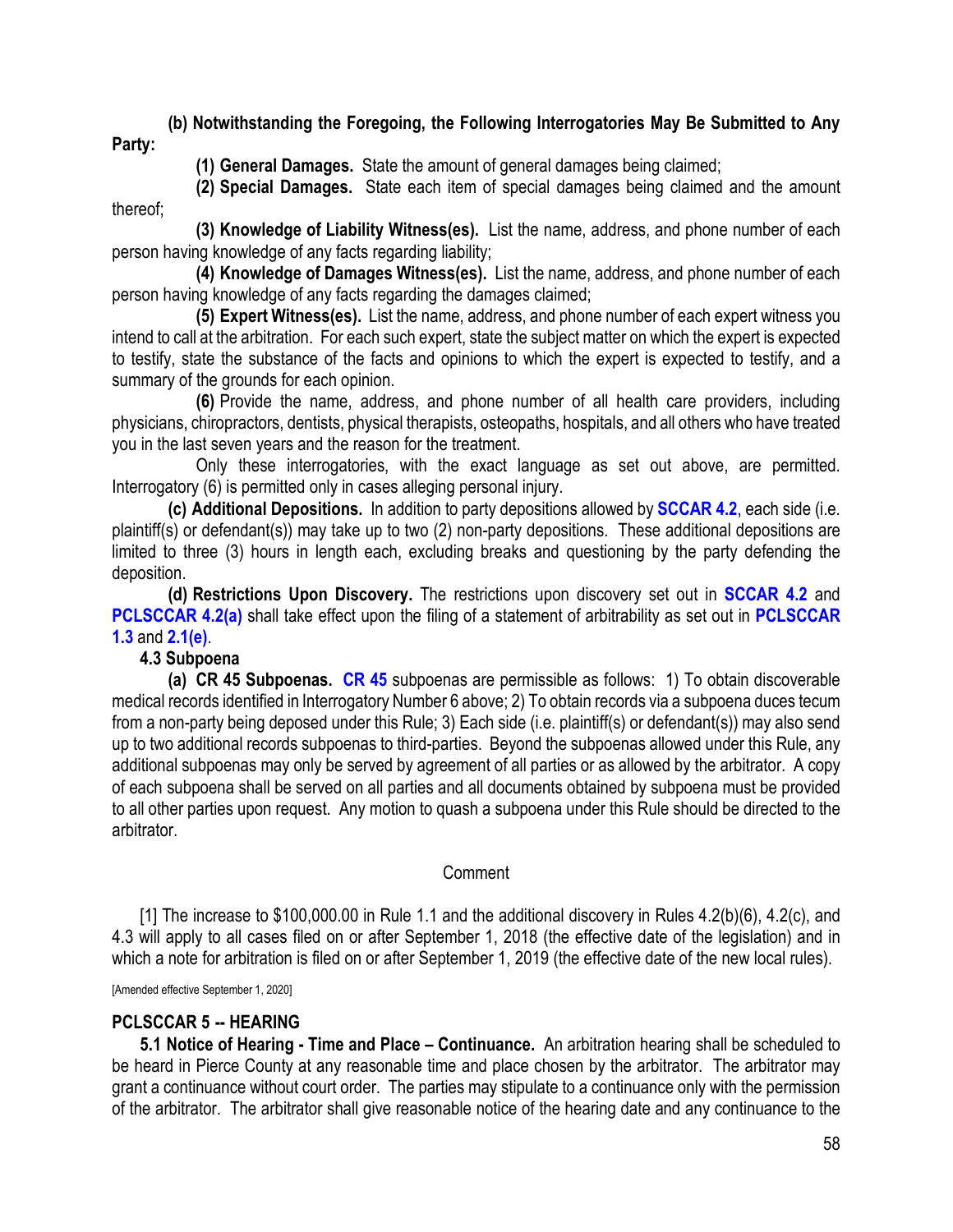Director.

[Amended effective February 19, 1991]

**5.2 Prehearing Statement of Proof** - **Documents Filed with Court.** In addition to the requirements of **[SCCAR 5.2](http://www.courts.wa.gov/court_rules/?fa=court_rules.display&group=sup&set=MAR&ruleid=supmar5.2)**, each party shall also furnish the arbitrator with copies of pleadings and other documents contained in the court file which that party deems relevant. The court file shall remain with the county clerk. The arbitrator shall strictly enforce the provisions of **[SCCAR 5.2](http://www.courts.wa.gov/court_rules/?fa=court_rules.display&group=sup&set=MAR&ruleid=supmar5.2)** and is encouraged to withhold permission to present evidence at time of hearing if the parties have failed to comply with this rule.

[Amended effective September 1, 2020]

#### **PCLSCCAR 6 – AWARD**

#### **6.1 Form and Content of Award**

**(a) Form**. The award shall be prepared on the form prescribed by the court.

**(b) Exhibits**. All exhibits offered during the hearing shall be returned to the offering parties.

<span id="page-58-0"></span>**(c) Attorneys Fees**. Any motion for actual attorney fees, whether pursuant to contract, statute, or recognized ground in equity, must be presented to the arbitrator, as follows:

**(1) Motion.** Any motion for an award of attorney fees must be submitted to the arbitrator and served on opposing counsel within seven calendar days of receipt of the award. There shall be no extension of this time, unless the moving party makes a request for an extension before the seven day period has expired, in writing, served on both the arbitrator and opposing counsel;

**(2) Response.** Any response to the motion for fees must be submitted to the arbitrator and served on opposing counsel within seven calendar days after receipt of the motion;

**(3) Decision.** The arbitrator shall render a decision on the motion, in writing, within 14 days after the motion is made;

**(4) Amended Award.** If the arbitrator awards fees, the arbitrator shall file an amended award. If fees are denied, the decision shall be filed and served on the parties;

**(5) Discretionary Hearing.** It is within the arbitrator's discretion whether to hold a hearing on the issue of fees;

**(6) Appeal.** The time for appeal of the arbitrator's decision in any case where attorney fees have been timely requested, as set forth above, shall not start to run until the service and filing of the amended award, or the denial thereof.

[Adopted effective June 1, 1990]

**6.2 Filing of Award.** A request by an arbitrator for an extension of time for the filing of an award under **[SCCAR 6.2](http://www.courts.wa.gov/court_rules/?fa=court_rules.display&group=sup&set=MAR&ruleid=supmar6.2)** may be presented to the presiding Judge, ex parte. The arbitrator shall give the parties notice of an extension granted.

[Amended effective September 1, 2020]

**6.3 Judgment on Award.** Failure to file a judgment within 90 days of filing the arbitration award shall result in the entry of an order of dismissal, provided no request for trial de novo has been timely filed or upon motion good cause is shown to not dismiss the case.

[Amended effective September 1, 2015]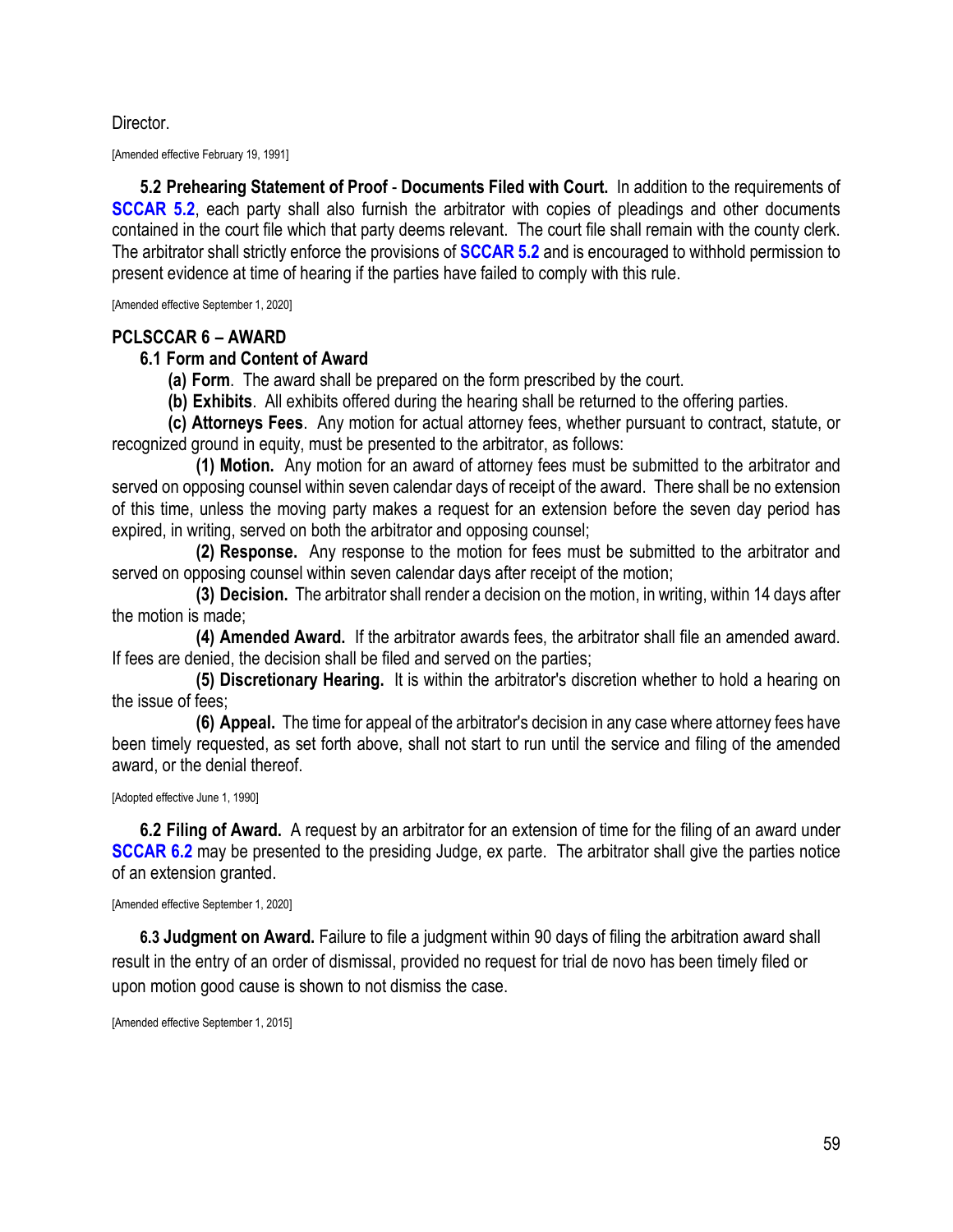#### **PCLSCCAR 7 -- TRIAL DE NOVO**

#### **7.1 Request for Trial de Novo – Calendar**

**(a) Form.** A written request for a trial de novo shall be accompanied by a note of issue placing the matter on the assignment calendar. Failure to submit the note for assignment is not grounds for dismissal; however, the court may impose terms in its discretion.

**(b) Attorney Fees – Time for Appeal.** In any case in which a party makes a motion for attorney fees pursuant to **[PCLSCCAR 6.1\(c\)](#page-58-0)**, the 20 day period for appeal shall not commence until the arbitrator has either filed and served the amended award, or the written denial thereof.

 **(c) Trial Date.** When a request for a trial de novo is timely filed, an expedited case schedule shall be issued setting the trial date in 6 months**.**

[Amended effective September 1, 2020]

#### **PCLSCCAR 8 -- GENERAL PROVISIONS**

**8.1 Stipulation - Effect on Relief Granted.** If a case not otherwise subject to arbitration is transferred to arbitration by stipulation, the arbitrator may grant any relief which could have been granted if the case were determined by a Judge.

[Amended effective September 1, 2020]

**8.3 Effective Date.** These rules, as amended, become effective on the 1st day of January, 1989, subject to amendment thereafter, pursuant to **[GR 7](http://www.courts.wa.gov/court_rules/?fa=court_rules.display&group=ga&set=GR&ruleid=gagr07)**.

[Amended effective September 1, 2000]

**8.4 Title and Citation.** These rules are known and cited as the Pierce County Local Superior Court Civil Arbitration Rules. PCLSCCAR is the official abbreviation.

[Amended effective September 1, 2020]

#### **8.5 Compensation of Arbitrator**

**(a) Generally**. Arbitrators shall be compensated in the same amount and manner as Judges pro tempore of the superior court; provided, however, that said compensation shall not exceed \$1,000.00 for any case unless approval is granted by the presiding Judge. Hearing time and reasonable preparation time are compensable. Arbitrators may be reimbursed a sum not to exceed \$10.00 for costs incurred.

**(b) Form**. When the award is filed, the arbitrator shall submit to the presiding court ex parte a request for payment on a form prescribed by the court. The presiding Judge shall determine the amount of compensation and costs, if any to be paid.

[Amended effective September 1, 2021]

#### **8.6 Administration**

**(a) Supervision.** The director, under the supervision of the superior court Judges shall supervise arbitration under these rules.

**(b) Committee.** There shall be a standing committee of the Tacoma-Pierce County Bar Association, appointed by the president thereof, to assist the court in the formulation and administration of these rules.

**(c) Powers.** The court, assisted by the director and standing committee of the Tacoma-Pierce County Bar Association, shall have the power and duty to:

**(1)** Appoint the panel of arbitrators provided in **[PCLSCCAR 3.1\(a\)](#page-56-1)**;

**(2)** Remove a person from a panel of arbitrators;

**(3)** Establish procedures for selecting an arbitrator not inconsistent with the Superior Court Civil Arbitration Rules;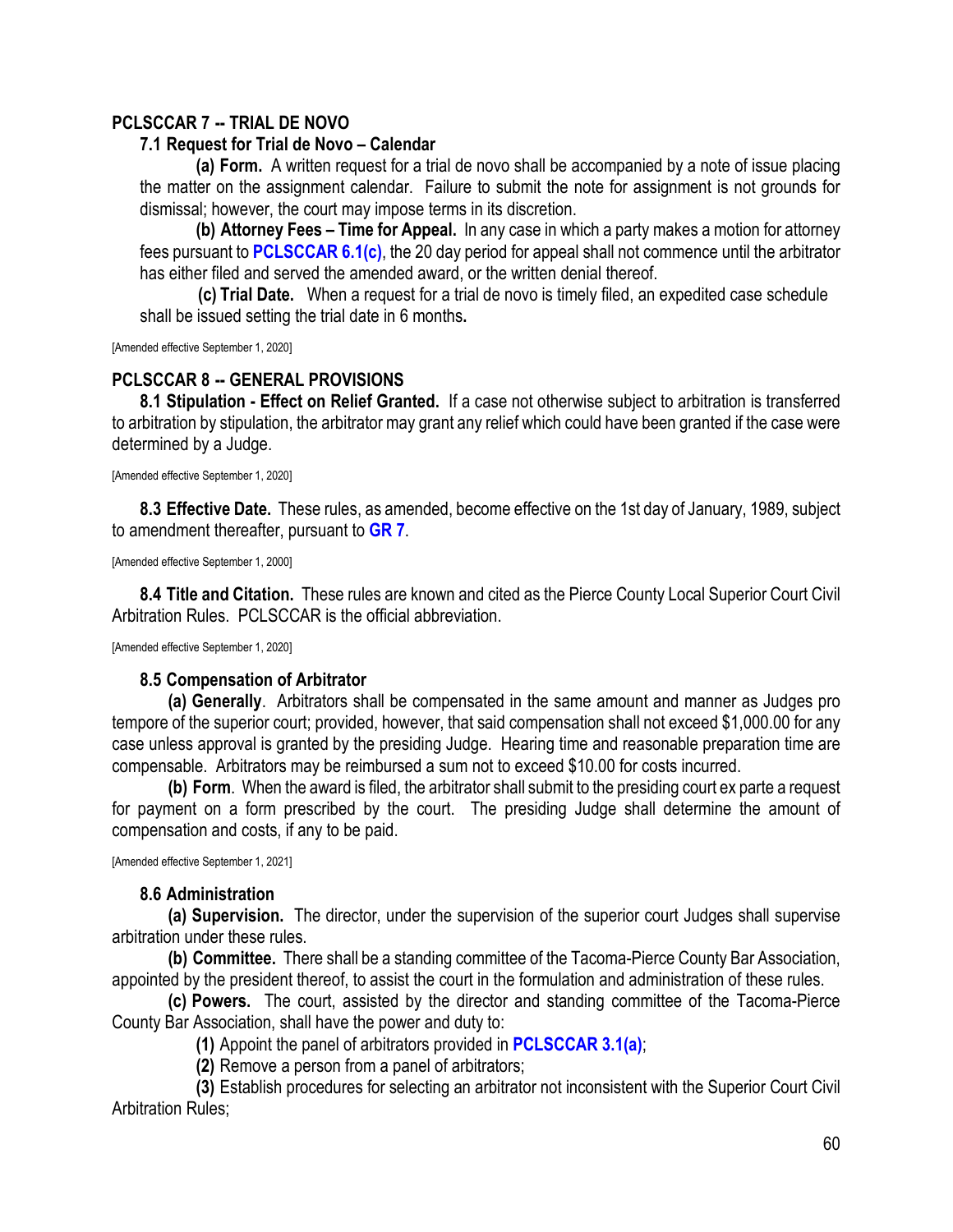**(4)** Review the administration and operation of the arbitration program periodically and make recommendations as it deems appropriate to improve the program.

[Amended effective September 1, 2020]

# **■ CRIMINAL RULES – PCLCRR**

**1. 1 Local Procedures.** Procedures for handling and processing criminal cases in Pierce County Superior Court will be available in the Presiding Department, from the courtroom of the Criminal Division Presiding Judge, in Superior Court Administration and posted on the Superior Court's website at: [www.co.pierce.wa.us/superiorcourt](http://www.co.pierce.wa.us/superiorcourt) and by clicking on "Criminal Law" or "Local Rules".

**1. 2 Scope.** The following Pierce County Local Rules (PCLR) shall apply in Pierce County in criminal cases:

**[PCLR 10](#page-31-0)**

**[PCLR 11](#page-32-0)**

**[PCLR 15](#page-33-2)**

**[PCLR 40\(e\)](#page-37-1)**

[Amended effective September 1, 2010]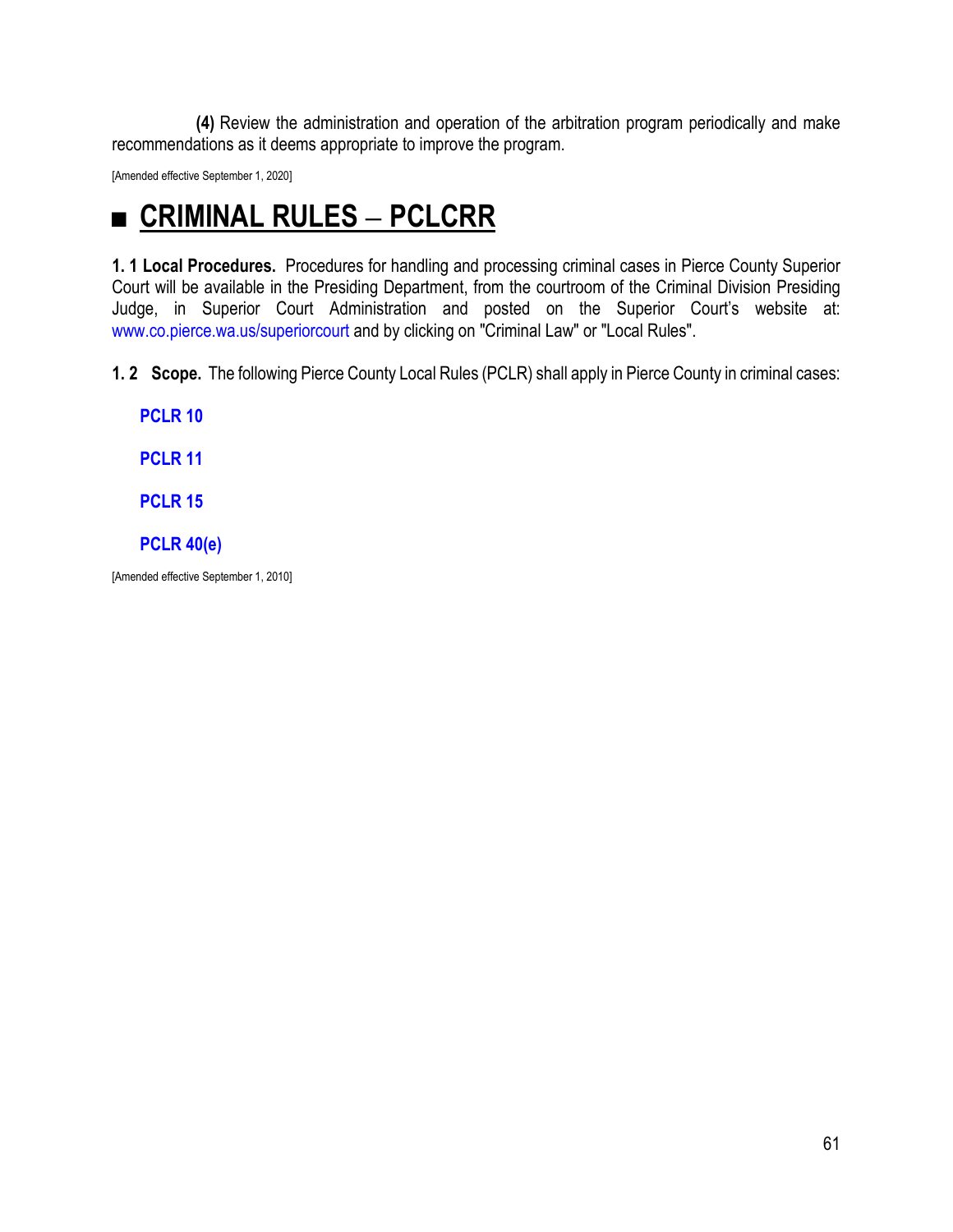# **■ ADMINISTRATIVE POLICIES**

# <span id="page-61-0"></span>**Policy 1: Pierce County Superior Court Administrative Policy Re: Guardian Ad Litem Registry for Pierce County -- FAMILY LAW PROCEEDINGS**

# **1. Authority**

- **1.1** Adopted by the judges in 1997.
- **1.2** Various revisions.
- **1.3** Current revision adopted by the judges on June 6, 2016.

# **2. Application**

**2.1** This policy applies to all Guardians ad Litem appointed to family law matters as a Title 26 GAL to investigate parenting matters.

# **3. Purpose**

**3.1** The purpose of this policy is to detail how individuals are appointed to the GAL Registry, how GALs are authorized and appointed to family law cases, various procedures during the investigation, and how complaints regarding a GAL are handled.

# **4. Policy**

# **4.1 Qualifications: Registry for Guardians Ad Litem in Family Law Proceedings.**

- A. The Pierce County Superior Court Administrator or designee, shall be responsible for maintaining a Registry of those qualified to serve as Guardians ad Litem for parenting matters as provided in **[RCW 26.09.220](http://apps.leg.wa.gov/rcw/default.aspx?cite=26.09.220)** [a](http://apps.leg.wa.gov/rcw/default.aspx?cite=26.09.220)nd **[RCW 26.12.175](http://apps.leg.wa.gov/rcw/default.aspx?cite=26.12.175)**[.](http://apps.leg.wa.gov/rcw/default.aspx?cite=26.12.175)
- B. The Registry shall be open for new applications at least once each year*.* The Judges' Family Law Committee (Committee) shall review applications prior to the creation of the updated Registry. The new Registry shall be created by July 1 of each year.
- C. Applicants to the Pierce County Guardian ad Litem Registry must successfully complete training requirements of the Administrative Office of the Courts (AOC).
	- i. **Attorneys:** Must be a member of the Washington State Bar Association in good standing with five years of family law experience. Other expertise working with children and families in dispute may be considered if applicant has less than the five years family law experience.
	- ii. **Non-Attorneys:** Must have five years' experience working with children and families involved in disputes over parenting issues, dissolution or parentage determinations. A Bachelor's Degree in a related academic discipline is required and a Master's Degree in related academic discipline is preferred.
	- iii. **All Applicants:** Shall be of high moral character, and shall not have any:
		- a) Felony convictions or any convictions involving theft, dishonesty, or moral turpitude.
		- b) Suspension or revocation of professional certification or license.
		- c) Pending investigation or action for either 1 or 2 above.
		- d) Agree to abide by the Guardian ad Litem Code of Conduct, Pierce County Superior Court Administrative Policy, and all applicable statutes and Court Rules.
- D. Persons applying for the Registry for the first time, or after a substantial break in service on the Pierce County Superior Court Registry, shall:
	- i. Complete and file the following documents with the Court Administrator during the open application period as published by Superior Court Administration: a) Application;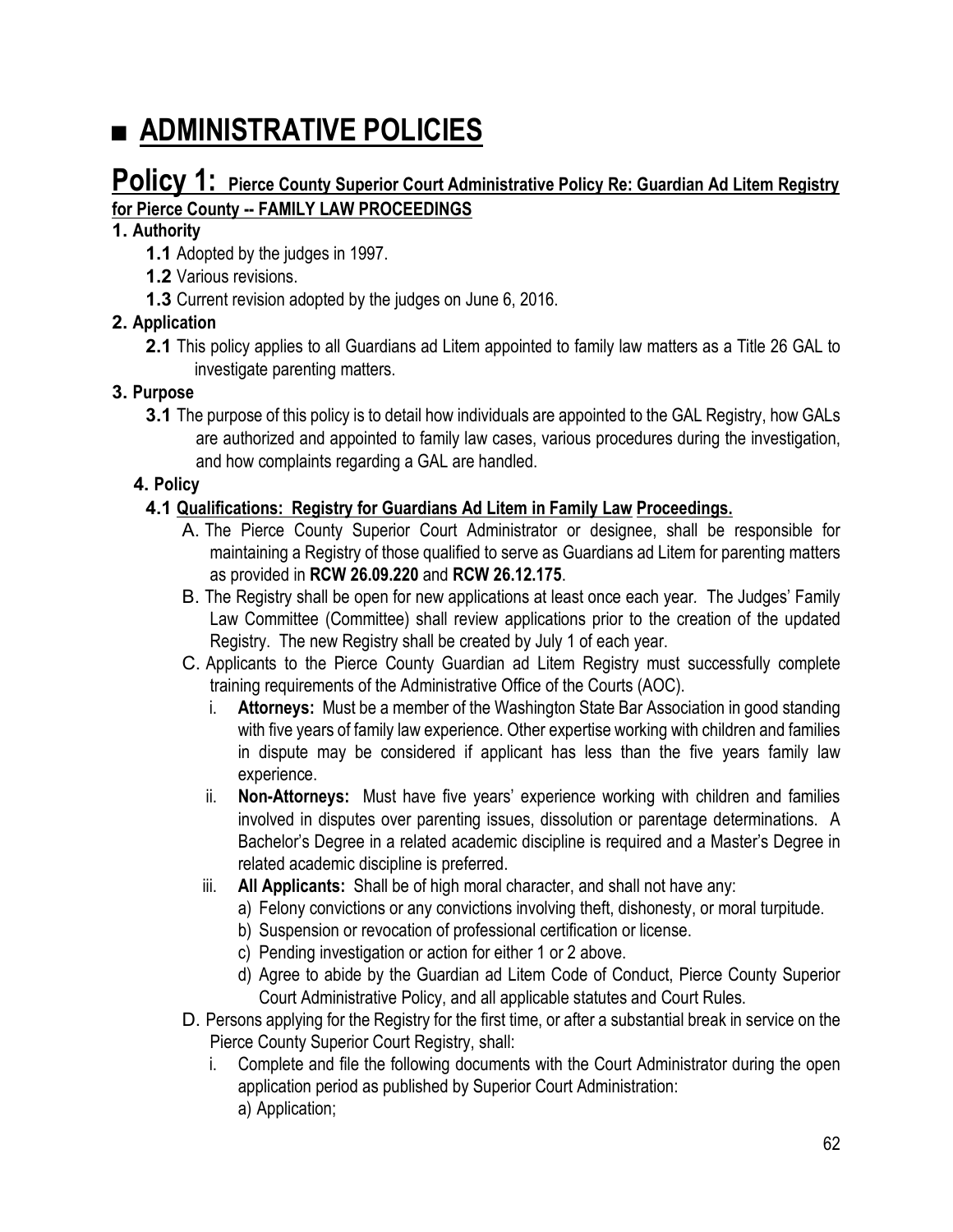- b) Code of Conduct;
- c) Washington State Patrol Request for Conviction Criminal History Record, with the results provided to the Court Administrator as part of the required application materials.
- ii. After review by the Committee the applicant will be notified of their provisional placement on the Registry and shall then be eligible for appointment as a Guardian ad Litem.
- iii. The applicant shall complete their required mentoring and have on file, with Superior Court Administration, the Declaration of Mentoring Completion before they are added to the Registry rotation. This must be done before they may reapply for the following year's Registry. Special authorization to reapply and continue provisional placement in the second year may be granted by the Committee.
- iv. "Substantial break in service" is defined as two (2) or more consecutive years.
- E. Persons currently on the registry must reapply every three years and annually file the following documents with the Court Administrator during the open application period as published by Superior Court Administration:
	- i. Updated Contact information Sheet and Background form as required by RCW 26.12.176  $(3)$  (i);
	- ii. Code of Conduct;
	- iii. Washington State Patrol Request for Conviction Criminal History Record, with the results provided to the Court Administrator as part of the required application materials;
	- iv. Completion of the Application form is required every three years.

# **4.2 Placement on Registry.**

- A. Once placed on the registry, a person shall remain on the registry for three years unless:
	- i. The person fails to maintain current information required by law or PCLR;
	- ii. The person is removed by his or her own request; or
	- iii. The person is removed pursuant to action by the Superior Court Judges under Section 4.7 below.
- B. All registry members shall attend continuing education as required by Pierce County Superior Court, and annually provide proof of compliance as required by Pierce County Superior Court.
- C. The Court Administrator or designee shall maintain a separate file for each person on the registry. Each file shall include an applicant's Certificate of Completion of training. In addition, the file will include all application materials and all formal complaints or grievances related to an applicant's service as a Guardian ad Litem. The information contained in the files shall be open for public review in the office of Superior Court Administration during normal business hours.
- D. Placement on the registry does not guarantee appointment as a guardian.
- E. In the discretion of a majority of the Pierce County Superior Court Judges, a person may be denied admission to the registry or may be removed from the registry for any reason that places the suitability of the person to act as a Guardian ad Litem in question, including but not limited to, failure to comply with the applicable requirements of this Administrative Policy, the Code of Conduct, State law, and Guardian ad Litem Rules (GALR).
- F. A GAL may request to be placed on "Inactive Do Not Select" status by sending written, including email, notice to the Superior Court Administration GAL Program Coordinator. Request should include the expected return date. The GAL will not be included in the rotation selection and cannot be appointed to any new cases, even if their name was on a prior selection list.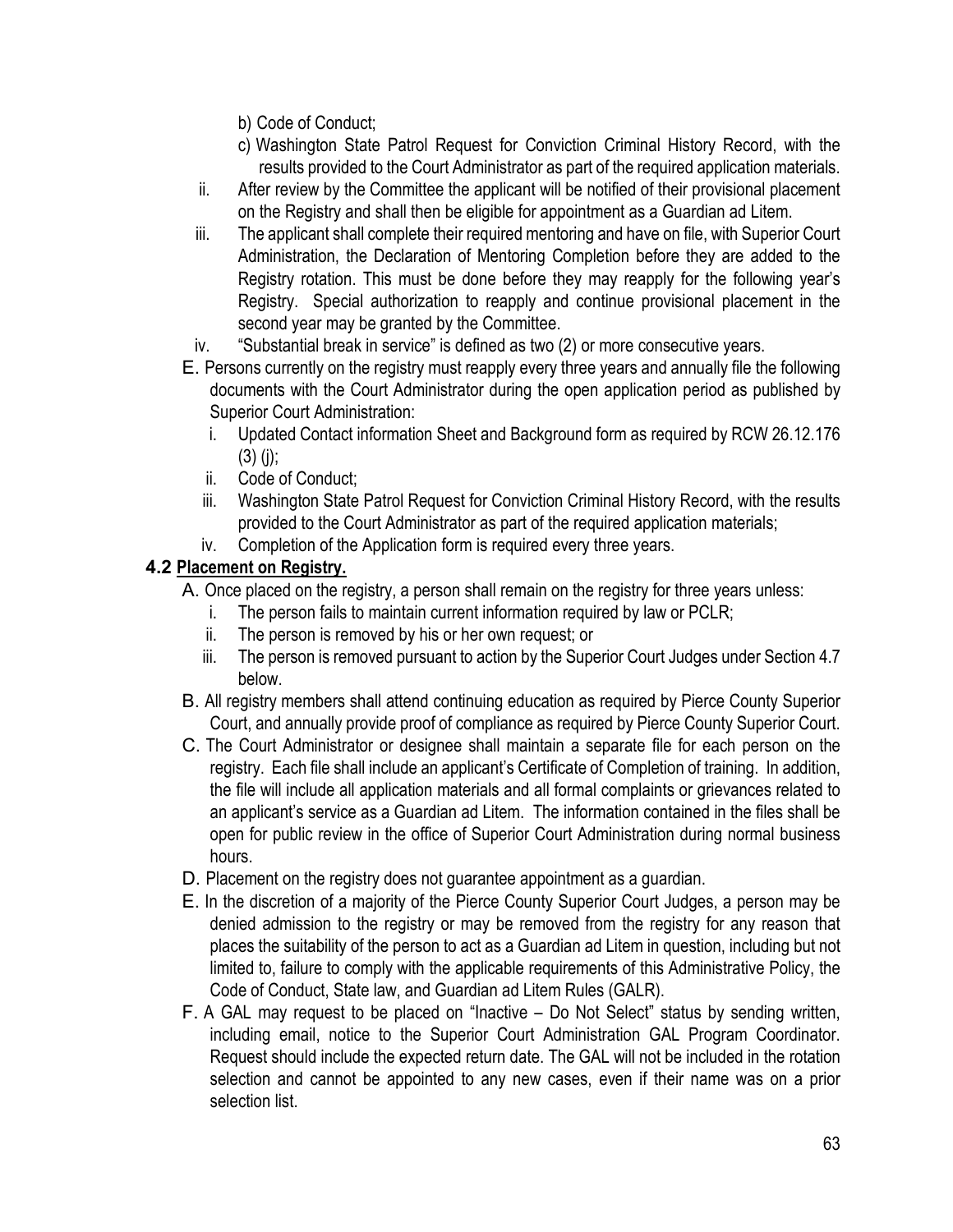# **4.3 Appointment from Registry.**

- A. Request for appointment of a Guardian ad Litem shall be made to a Superior Court Commissioner or Judge, who shall generate an Order for Selection of a Guardian ad Litem. This Order contains randomly selected names from the registry and an apportionment of responsibility for payment of the retainer. Each party shall strike one person from this randomly selected set of names within 3 days. Upon payment of the retainer in full, the Petitioner is responsible for obtaining the Order Appointing Guardian ad Litem and the timely presentation of the Order to the Ex Parte Commissioner for approval and signature. If the judicial officer determines from the financial affidavits that a Staff or County pay Guardian ad Litem is required, the parties will be directed to contact the Family Court Case coordinator for the Staff/County Pay GAL Intake packet. Parties may also properly file, serve and note a motion before the assigned Family Court Judge requesting appointment of a Staff or County Pay GAL. Resources are limited and there is no guarantee a Staff or County pay GAL will be appointed.
- B. In the event the person appointed Guardian ad Litem chooses not to serve, regardless of the reason, the Judicial Officer shall generate a new Order for Selection of a Guardian ad Litem. A new selection list will be provided to the parties if the GAL they selected is in Inactive status at the time appointment order is presented. If an appointment order is filed with an inactive GAL, the Family Court Case Coordinator will send a letter and new selection list to the parties.
- C. If the parties stipulate to recommend the appointment of a particular Guardian ad Litem, who shall be on the registry and "Active" status, but not on the Court generated Selection list, the parties must properly file, serve, and note a motion before the assigned Family Court Judge and must present, prior to appointment, a written stipulation, signed by both parties and their attorneys, and the GAL, which specifies:
	- i. The amount of the retainer charged;
	- ii. The agreement between the parties regarding payment of the retainer and all fees;
	- iii. The hourly rate charged by the recommended Guardian ad Litem; and
	- iv. The statutory reasons for a non-rotational appointment.
- D. Any Judicial Officer who deviates from the statutory rotational order shall make an appropriate written record. The current workload count of registry GALs is to be reviewed prior to deviating from the rotational order.
- E. A stipulation alone is not a basis for a non-rotational appointment if the Judicial Officer finds the statutory factors for a non-rotational appointment are not present.

# **4.4 GAL Retainers and Additional Fees**

- A. All retainers and additional fees shall be paid into the Clerk of the Court and disbursed pursuant to Court Order.
- B. The initial retainer authorized is the maximum the Guardian ad Litem may charge without additional court review and approval.
- C. Any additional time and fees are to be authorized by the Family Court judge prior to the GAL expending the time and fees. If not pre-authorized, anything over the authorized amount may not be paid.
- D. It is the responsibility of the parties, not the Guardian ad litem, to properly file, serve and note a motion requesting additional fees before the assigned Family Court Judge.

# **4.5 GAL Attendance at Hearings and Trial**

A. Parties are required to give the GAL reasonable notice if they want the GAL to attend any court hearings, including trial.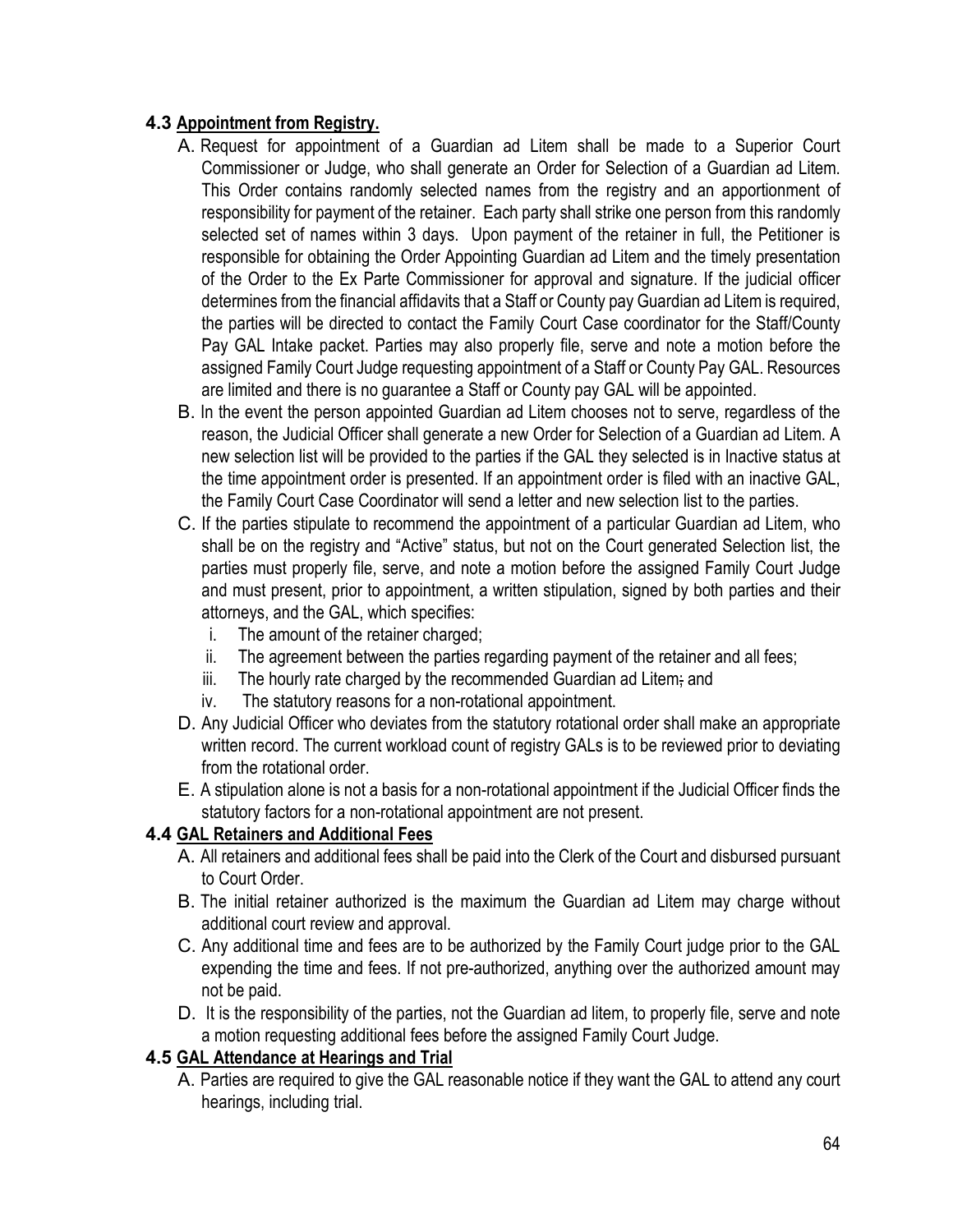- B. If the GAL retainer is expended and additional time and fees have not been pre authorized, parties must deposit into the Court registry a sum sufficient to cover the cost of such Court appearance
- C. The Guardian ad Litem shall be available to testify if called by a party. Reasonable notice is required and funds deposited in the registry for preparation and time at trial.
- D. Deposition of the GAL is not included in the initial retainer and any party requesting deposition of the GAL is required to deposit funds in the registry for the estimated length prior to the scheduled deposition.

# **4.6 Request for Review of GAL Investigative File**

- A. Attorneys of record and parties may review the information contained in the GAL file when a legal action is pending. If there is no legal action pending, the parties cannot review the GAL files unless all parties to the case sign releases, or the Court directs the GAL to release the information.
- B. All records of the Guardian ad Litem, including contemporaneously maintained time and expense records, and excluding information that is confidential by law or sealed by court and as further defined by Superior Court Policy, shall timely be made available to the parties and their attorneys for review with (10) court business days written notice, without formal discovery request(s) being made. Copies of the records may be made by the parties and their attorneys under circumstances that assure that the file remains complete, organized and intact.
- C. GAL has the choice to provide the specifically requested copies or may arrange the location for copying. The GAL may charge their hourly rate for the arrangements made for viewing and copying, and reasonable copy costs if copies are provided.
- D. CONFIDENTIAL INFORMATION: "Confidential Information" in a GAL file includes, but is not limited to, the following:
	- i. Any records related to drug/alcohol treatment or assessment (see RCW 70.96A.150 and CFR 42 Part 2);
	- ii. CPS records;
	- iii. Police records;
	- iv. Medical records (see RCW 70.02 et seq.);
	- v. Counseling/therapy and psychologist records (see RCW 18.19.180 and 18.83.100);
	- vi. Domestic violence treatment records (see RCW 70.123.075);
	- vii. Evaluations and assessments performed by third parties other than the Staff GAL;
	- viii. JIS records;
	- ix. Mental health records;
	- x. Documents sealed by the court;
	- xi. Other documents/records protected by state law;
	- xii. LINX records;
	- xiii. Information deemed by the Staff GAL office to pose a risk of physical, sexual or emotional harm to a child, a party to the dispute, or potential witnesses.
- E. An attorney or party requesting release of confidential information in the GAL file must request the assigned Family Court Judge to enter an Order Releasing the Information.
- F. If directed by the Court, the GAL will release the confidential information to the person(s) as ordered by the Court.

# **4.7 Complaint Procedures**.

A. Complaints against a Guardian ad Litem during the case.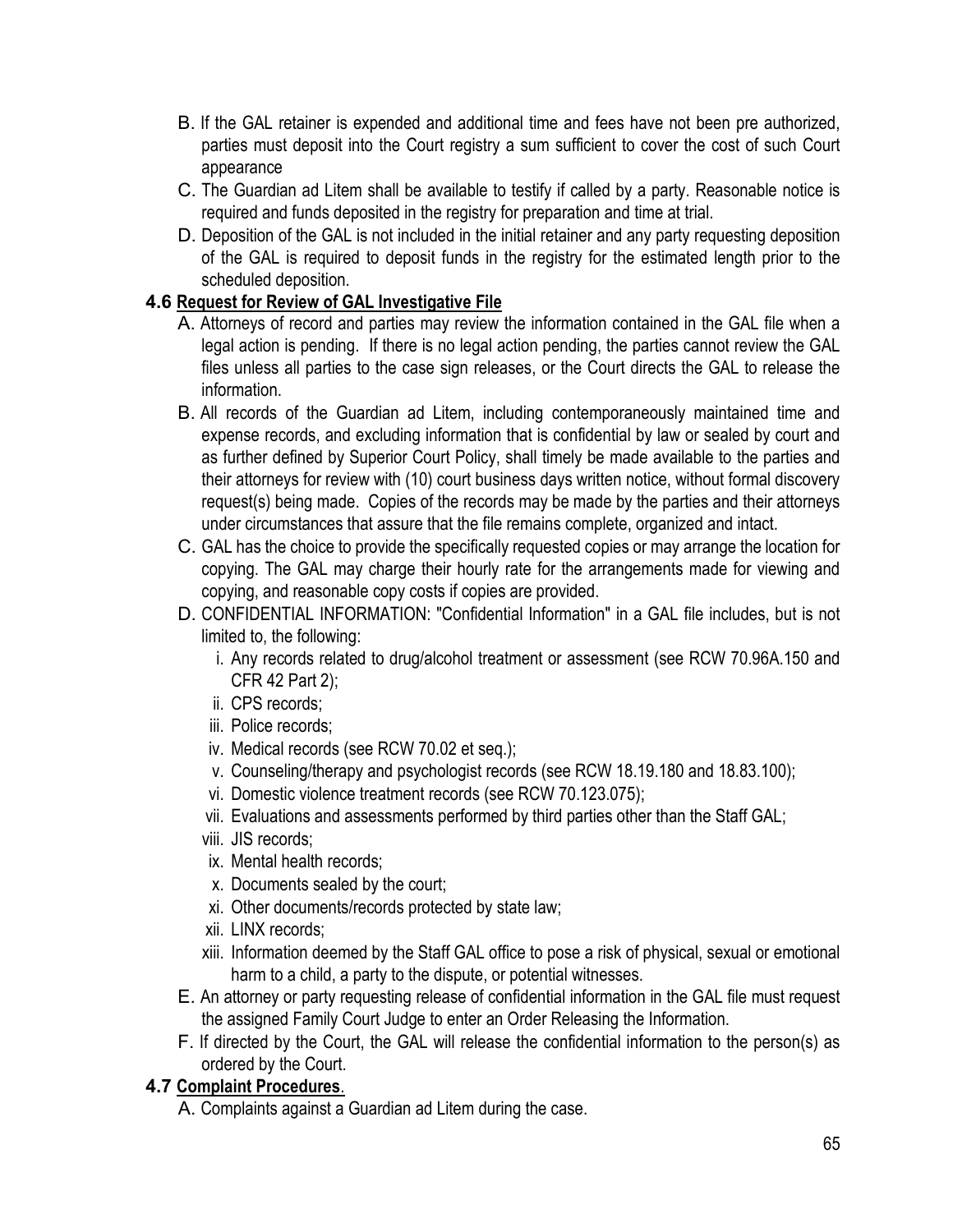- i. Complaints shall be by written motion properly served and noted, pursuant to Pierce County Local Rules. The motion shall be made directly to the assigned trial department or the Presiding Judge. Complaints may be made by any party to the case or his or her attorney.
- ii. The Judge may decide to remove, retain, substitute, or stay the work or appointment of the Guardian ad Litem in the active case. Any such decision shall be documented by a written order. The Grievance Committee shall be notified of any remedial action.
- iii. Complaints by a party to the case or his or her attorney, or the judicial officer, may be referred for remedial action after the completion of the case, and according to the processes specified in section B below.
- B. Complaints against Guardian ad Litem after the case is complete.
	- i. Complaints on cases that are completed shall be referred to and timely addressed by the Grievance Committee appointed, as needed, by Presiding Judge, consisting of three judges, who are not currently serving in Family Court.
	- ii. Complaints shall be delivered to the Court Administrator,
		- a) In writing, based upon personal knowledge, alleging that a Guardian ad Litem:
			- 1. has violated this policy regarding the requirements for participation on the registry; or
			- 2. has misrepresented his or her qualifications to be on the registry; or
			- 3. is not suitable to act as a Guardian ad Litem, or raises questions about the conduct of the Guardian ad Litem in a particular case; **OR**
		- b) In any manner, which makes the Court Administrator aware of a reason that would place the suitability of the Guardian ad Litem in question.
	- iii. The Court Administrator will forward the complaint to the Grievance Committee for review. The Grievance Committee shall seek a written response from the Guardian ad Litem. Such response shall be due within 30 days.
	- iv. All matters/materials shall be submitted in writing only. There shall be no live testimony or oral testimony. A copy of the response from the Guardian ad Litem shall be sent to the person initiating the complaint.
	- v. The Guardian ad Litem may be suspended by the Grievance Committee pending resolution of the complaint. The Guardian ad Litem and complaining person shall be notified in writing of any decision to suspend the Guardian ad Litem, pending resolution or otherwise.
	- vi. The Grievance Committee shall forward any recommendation to remove a Guardian ad Litem from the Registry to the Presiding Judge, who shall present the recommendation to the Superior Court Judges at their next meeting.
	- vii. In addition to recommending removal, the Grievance Committee may order remedial measures, including but not limited to, further education, additional training and mentoring, and/or suspension, as a condition to remain on the registry or receive new cases. The Grievance Committee shall regularly make a report of all such remedial actions.
- viii. Any person filing a complaint against the Guardian ad Litem shall be notified in writing of the final decision of the Superior Court Judges within 60 days of the response to the complaint being received.
- C. Information regarding suitability to serve as a Guardian ad Litem, which does not relate to a particular case, may be directed to the Grievance Committee. The source of the information and its content may be communicated to the Guardian ad Litem for a written response.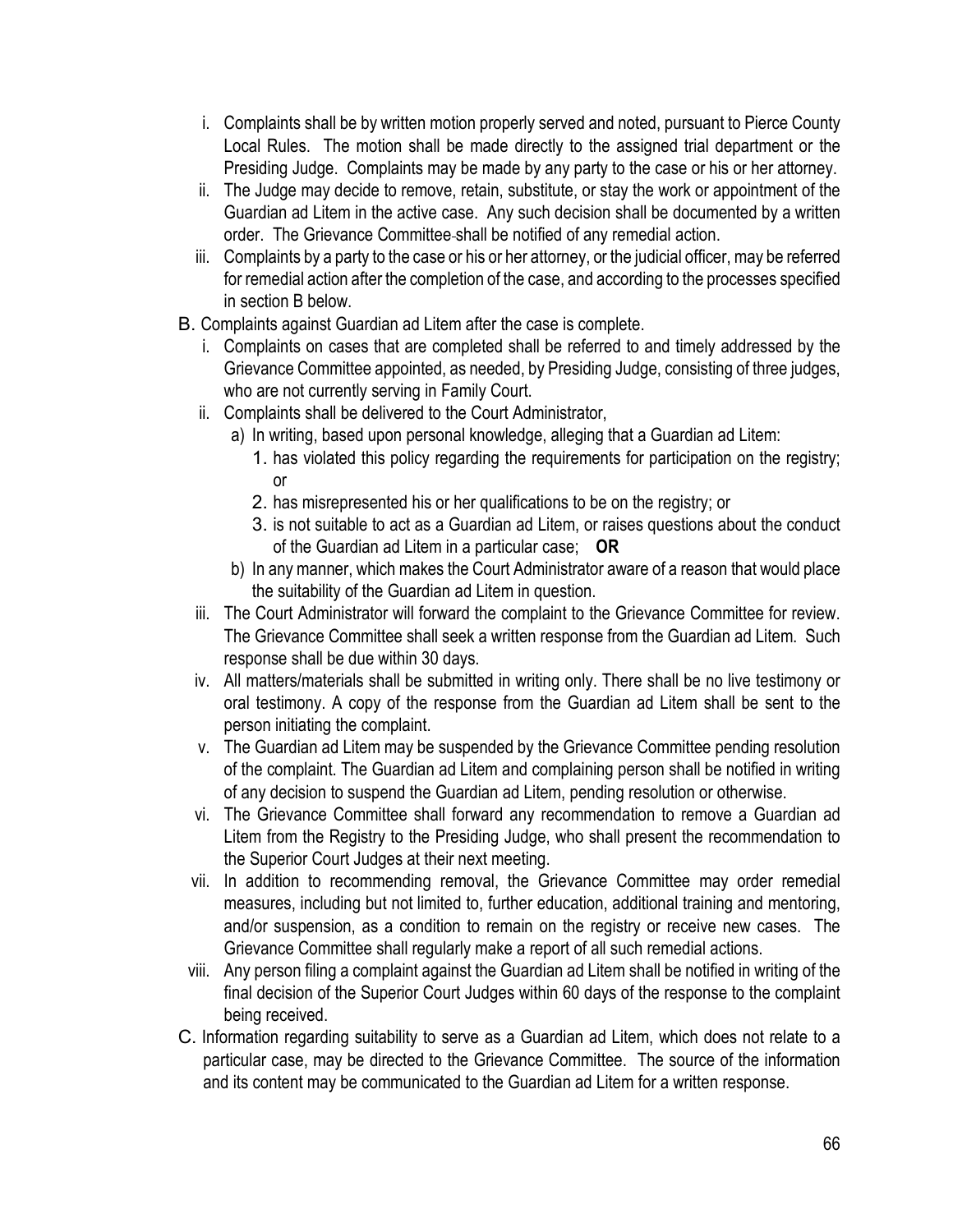D. Administrative Office of the Court Reporting Requirements. As required, the Administrative Office of the Court shall be timely notified of the names on the Guardian ad Litem registry. The Administrative Office of the Court shall be notified immediately of the name of any Guardian ad Litem removed from the rotational registry as a result of a decision of the Superior Court Judges.

[Amended effective June 6, 2016]

# <span id="page-66-0"></span>**Policy 2**: **Pierce County Superior Court [RCW 26.09.220](http://apps.leg.wa.gov/rcw/default.aspx?cite=26.09.220) and [RCW](http://apps.leg.wa.gov/rcw/default.aspx?cite=26.12.175)  [26.12.175](http://apps.leg.wa.gov/rcw/default.aspx?cite=26.12.175) Guardian Ad Litem Code of Conduct**

All Guardians ad Litem shall fully comply with this Code of Conduct and the requirements of Superior Court GALR.

- 1. The appointed Guardian ad Litem shall decline the appointment if he/she is not qualified, competent, or able to complete the matter in a timely manner.
- 2. The Guardian ad Litem shall maintain the ethical principles of his/her own profession in addition to compliance with this Code of Conduct.
- 3. The Guardian ad Litem shall promptly advise the court of any grounds for disqualification or unavailability to serve.
- 4. The Guardian ad Litem shall avoid self-dealing or association from which the Guardian ad Litem might directly or indirectly benefit, other than from compensation as a Guardian ad Litem.
- 5. The Guardian ad Litem shall not guarantee or create the impression that any portion of the investigation will remain confidential, and shall inform all witnesses that the information gathered by the Guardian ad Litem must be reported to the court.
- 6. All records, including contemporaneously maintained time and expense records, and excluding information that is confidential by law or sealed by court and as further defined by Superior Court Policy, of the Guardian ad Litem shall be made available to the parties and their attorneys for review upon request, without formal discovery request(s) being made. Copies of the records may be made by the parties and their attorneys under circumstances that assure that the file remains complete, organized and intact.
- 7. The Guardian ad Litem shall be available to testify if called by a party. Reasonable notice is required and funds deposited in the registry for preparation and time at trial.
- 8. Once admitted to the **[RCW 26.09](http://apps.leg.wa.gov/rcw/default.aspx?cite=26.09)** Certified Registry, all Guardians ad Litem shall fully comply with all continuing education requirements established by Pierce County and GALR.
- 9. The Guardian ad Litem shall report to D.S.H.S. and the court, any child abuse as defined in **[RCW](http://apps.leg.wa.gov/rcw/default.aspx?cite=26.44.030)  [26.44.030,](http://apps.leg.wa.gov/rcw/default.aspx?cite=26.44.030) [RCW 26.12.175](http://apps.leg.wa.gov/rcw/default.aspx?cite=26.12.175)** an[d](http://apps.leg.wa.gov/rcw/default.aspx?cite=26.12.177) **[RCW 26.12.177](http://apps.leg.wa.gov/rcw/default.aspx?cite=26.12.177)**[.](http://apps.leg.wa.gov/rcw/default.aspx?cite=26.12.177)
- 10. The undersigned acknowledges receipt of the foregoing, has read the same and GALR, and agrees to be governed by all.

Date Signature

 $\frac{1}{2}$  ,  $\frac{1}{2}$  ,  $\frac{1}{2}$  ,  $\frac{1}{2}$  ,  $\frac{1}{2}$  ,  $\frac{1}{2}$  ,  $\frac{1}{2}$  ,  $\frac{1}{2}$  ,  $\frac{1}{2}$  ,  $\frac{1}{2}$  ,  $\frac{1}{2}$  ,  $\frac{1}{2}$  ,  $\frac{1}{2}$  ,  $\frac{1}{2}$  ,  $\frac{1}{2}$  ,  $\frac{1}{2}$  ,  $\frac{1}{2}$  ,  $\frac{1}{2}$  ,  $\frac{1$ 

[Amended effective June 6, 2016]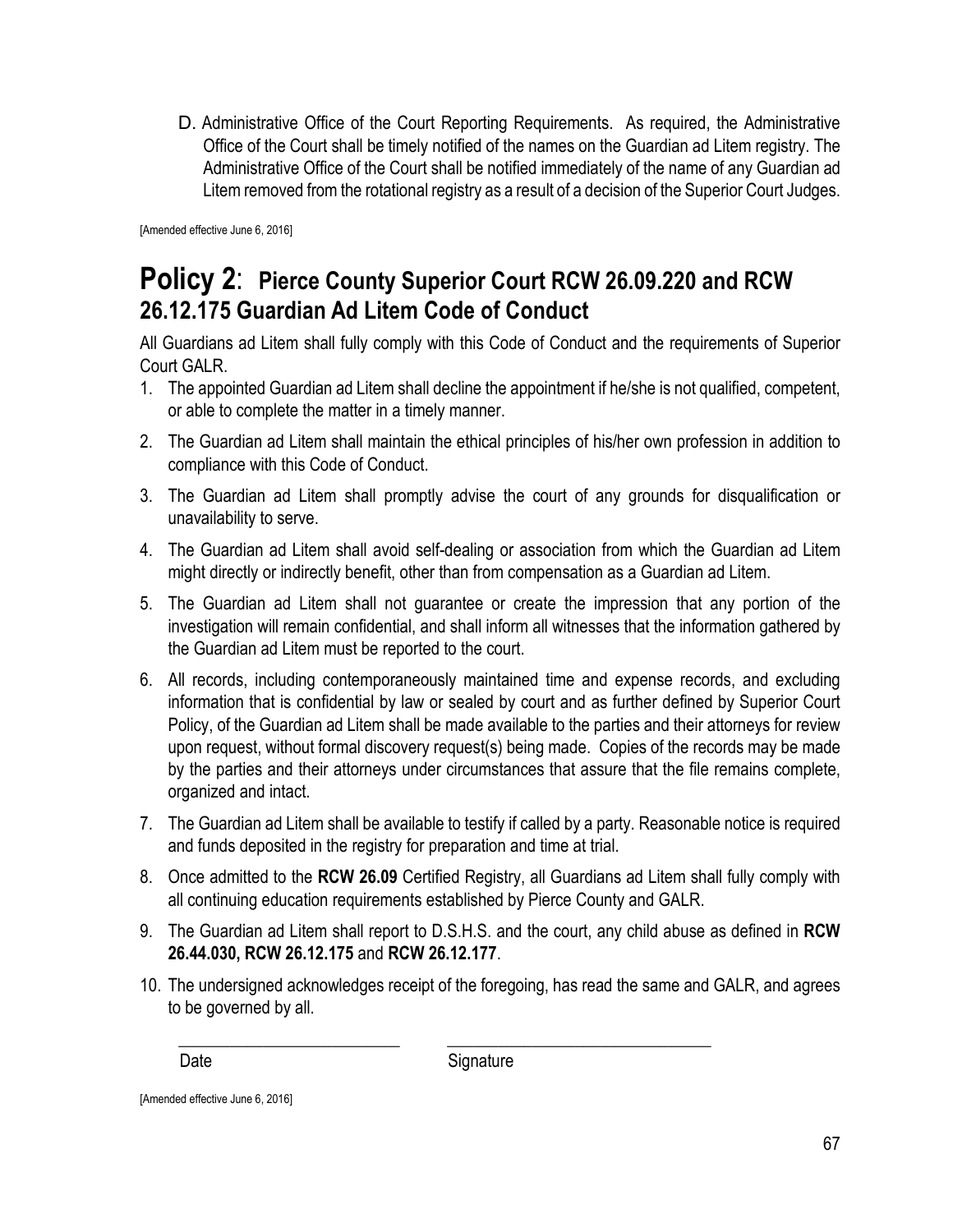# **Policy 3: Pierce County Superior Court Administrative Policy Re: Guardian Ad Litem Registry for Pierce County -- GUARDIANSHIP PROCEEDINGS**

### **1. Authority**

- **1.1** Adopted by the Judges in 2012.
- **1.2** Current revision adopted by the Judges on June 6, 2016.

### **2. Application**

- **2.1** This policy applies to all Guardians ad Litem appointed to guardianship matters as a Title 11 GAL to represent the best interests of an alleged incapacitated person, including conducting interviews and writing reports as outlined in RCW chapter 11.88.
- **2.2** The purpose of this policy is to detail how individuals are appointed to the GAL registry, how GALs are authorized and appointed to guardianship cases, various procedures during the case investigation, and how complaints regarding a GAL are handled.

#### **3. Policy**

#### **3.1 Qualifications: Registry for Guardians Ad Litem in Guardianship Proceedings.**

- A. The Pierce County Superior Court Administrator, or designee, shall be responsible for maintaining a registry of those qualified to serve as Guardians ad Litem for guardianship matters as provided in **RCW 11.88.090.**
- B. The registry shall be open for renewal applications annually*.* The registry shall be open for new applications periodically, as set by the Superior Court Judges. Individuals with a substantial break in service as a Title 11 Guardian ad Litem, shall be required to complete a new application when the registry is open to new applicants. A substantial break in service is defined as two (2) or more consecutive years; however the Judges' Guardianship Committee ("Committee") may waive the requirement to complete a new application for good cause.
- C. The Committee shall review applications prior to the creation of the updated Registry. The new registry shall be created by July 1 of each year.
- D. Applicants to the Pierce County Guardian ad Litem registry must successfully complete training requirements of the Administrative Office of the Courts (AOC).
- E. Minimum Requirements:

**Attorneys:** Must be a member of the Washington State Bar Association in good standing and demonstrate relevant experience working in the needs of impaired elderly people, an understanding of issues surrounding "abuse and neglect" of the elderly, physical disabilities, mental illness, developmental disabilities, and/or other areas relevant to the needs of incapacitated persons, legal procedure, and the Guardian ad Litem requirements of **RCW 11.88**.

**Non-Attorneys:** Must have five years relevant experience working in the needs of impaired elderly people, an understanding of issues surrounding "abuse and neglect" of the elderly, physical disabilities, mental illness, developmental disabilities and/or other areas relevant to the needs of incapacitated persons, legal procedure, and the Guardian ad Litem requirements of **RCW 11.88**.

**All Applicants:** Shall be of high moral character, and shall not have any:

1. Felony convictions or any convictions involving theft, dishonesty, or moral turpitude.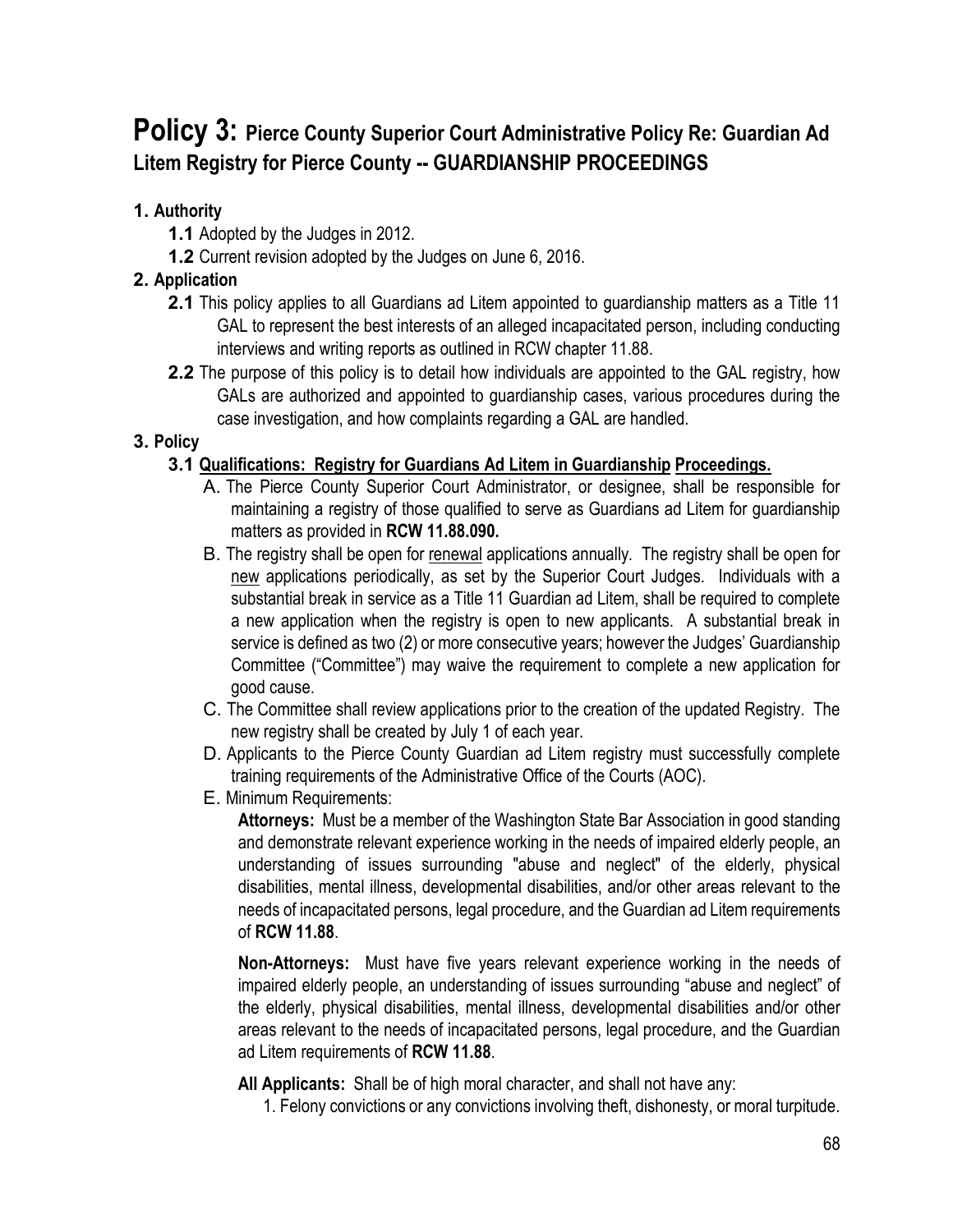- 2. Suspension or revocation of professional certification or license.
- 3. Pending investigation or action for either a) or b) above.
- 4. Agree to abide by the Guardian ad Litem Code of Conduct, Pierce County Superior Court Administrative Policy, and all applicable statutes and Court Rules.
- F. Persons applying for the registry shall complete and file the following documents with the Court Administrator, or designee, during the open application period as published by Superior Court Administration:
	- 1. Application for Pierce County Superior Court Guardian ad Litem registry Title 11 (for all new applicants) or a Renewal Application (for all current registry participants);
	- 2. Code of Conduct;
	- 3. Signed agreement to abide by PCLR Administrative Policy 4, Code of Conduct;
	- 4. Current Certificate of Attendance at applicable mandatory training;
	- 5. Washington State Patrol Request for Conviction Criminal History Record, with the results provided to the Court Administrator as part of the required application materials; and
	- 6. Disciplinary notices and/or findings by Washington State Bar Association and Washington State Certified Professional Guardian Board.
- G. Persons currently on the registry must reapply every year and annually file the following documents with the Court Administrator during the open application period as published by Superior Court Administration.
- H. Each applicant will be notified of the decision regarding placement on the registry. Only those applicants approved for placement on the Registry shall be eligible for appointment as a Guardian ad Litem. Placement on the Registry does not guarantee appointment as a Guardian ad Litem.

# **3.2 Placement on Registry.**

- A. Once placed on the registry, a person shall remain on the registry for the year unless:
	- 1. The person fails to maintain current information required by law or PCLR;
	- 2. The person is removed by his or her own request; or
	- 3. The person is removed pursuant to action by the Superior Court Judges under Section 3.4 below.
- B. All registry members shall attend continuing education as required by Pierce County Superior Court, and annually provide proof of compliance as required by Pierce County Superior Court.
- C. The Court Administrator, or designee, shall maintain a separate file for each person on the registry. Each file shall include all application materials and all formal complaints or grievances related to an applicant's service as a Guardian ad Litem. The information contained in the files shall be open for public review in the office of Superior Court Administration during normal business hours.
- D. As required, the Administrative Office of the Court shall be timely notified of the names on the Guardian ad Litem registry.
- E. In the discretion of a majority of the Pierce County Superior Court Judges, a person may be denied admission to the registry or may be removed from the Registry for any reason that places the suitability of the person to act as a Guardian ad Litem in question, including but not limited to, failure to comply with the applicable requirements of this Administrative Policy, the Code of Conduct, State law, Guardian ad Litem Rules (GALR), and, if applicable,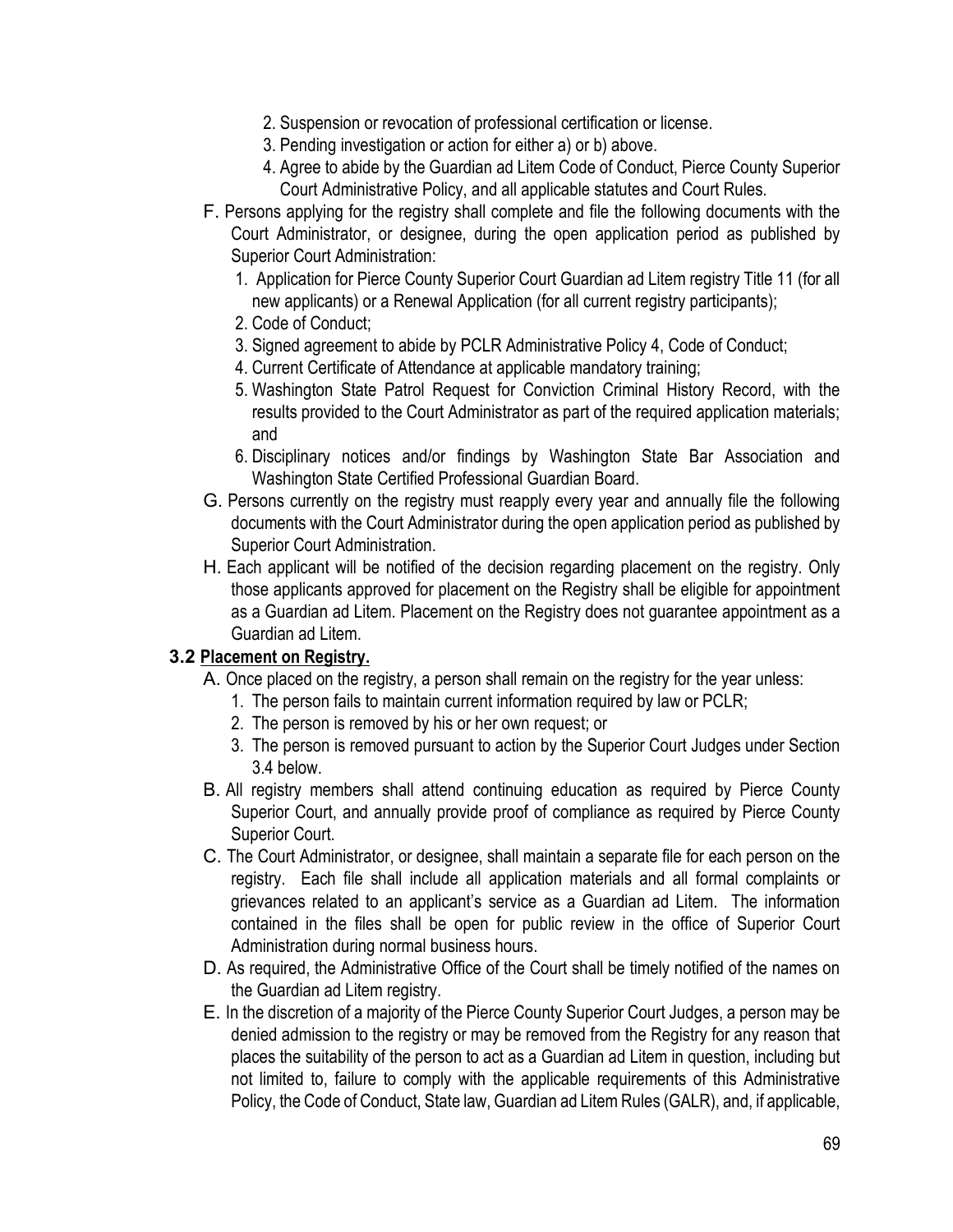the standards of practice established by Washington State Bar Association and Washington State Certified Professional Guardian Board.

F. GAL may request to be placed on "Inactive – Do Not Select" status by sending written, including email, notice to the Superior Court Administration GAL Program Coordinator. Request should include the expected return date.

# **3.3 Appointment from Registry.**

- A. Request for appointment of a Guardian ad Litem in all guardianship proceedings shall be made by submitting an Order Appointing Guardian ad Litem to the Superior Court Ex Parte Commissioner. The clerk on the Ex Parte Commissioner docket shall write in the name which is next on the applicable rotational list and initial the same. The order shall then be submitted to the Ex Parte Commissioner for signature or such other action as may be appropriate. An Order Appointing a Guardian ad Litem for an indigent person shall only be made from the rotational list of contracted **RCW 11.88** Guardians ad Litem for indigent persons.
- B. Any judicial officer who deviates from the rotational order established for the registry shall fully comply with the provisions of **RCW 11.88** for the purposes of making an appropriate written record pursuant to statute for said deviation. In the event a person who is not next on the rotation list is approved by the Court, the appointed person's name shall go to the bottom of the rotation list.
- C. In the event the person appointed Guardian ad Litem chooses not to serve, regardless of the reason, that person's name shall go to the bottom of the rotational list just as if they had served.

# **3.4 Complaint Procedures**.

- A. Complaints against a Guardian ad Litem during the case:
	- 1. Complaints shall be by written motion properly served and noted, pursuant to Pierce County Local Rules. The motion shall be made directly to the assigned trial department, or the Presiding Judge. Complaints may be made by any party to the case or his or her attorney.
	- 2. The Judge may decide, to remove, retain, substitute, or stay the work or appointment of the Guardian ad Litem in the active case. Any such decision shall be documented by a written order. The Committee, shall be notified of any remedial action.
	- 3. Complaints by a party to the case or his or her attorney, or the judicial officer, may be referred for remedial action after the completion of the case, and according to the processes specified in sections C – J below.
- B. Complaints against Guardian ad Litem after the case is complete: If the Court Administrator:
	- 1. Receives a written complaint, based upon personal knowledge, alleging that a Guardian ad Litem:
		- a) has violated this policy regarding the requirements for participation on the registry; or
		- b) has misrepresented his or her qualifications to be on the registry; or
		- c) is not suitable to act as a Guardian ad Litem, or raises questions about the conduct of the Guardian ad Litem in a particular case;
		- d) exceeds the authority of the Order Appointing Guardian ad Litem; or
	- 2. Becomes aware of a reason that would place the suitability of the Guardian ad Litem in question, the matter shall be referred to the Committee. All complaints shall be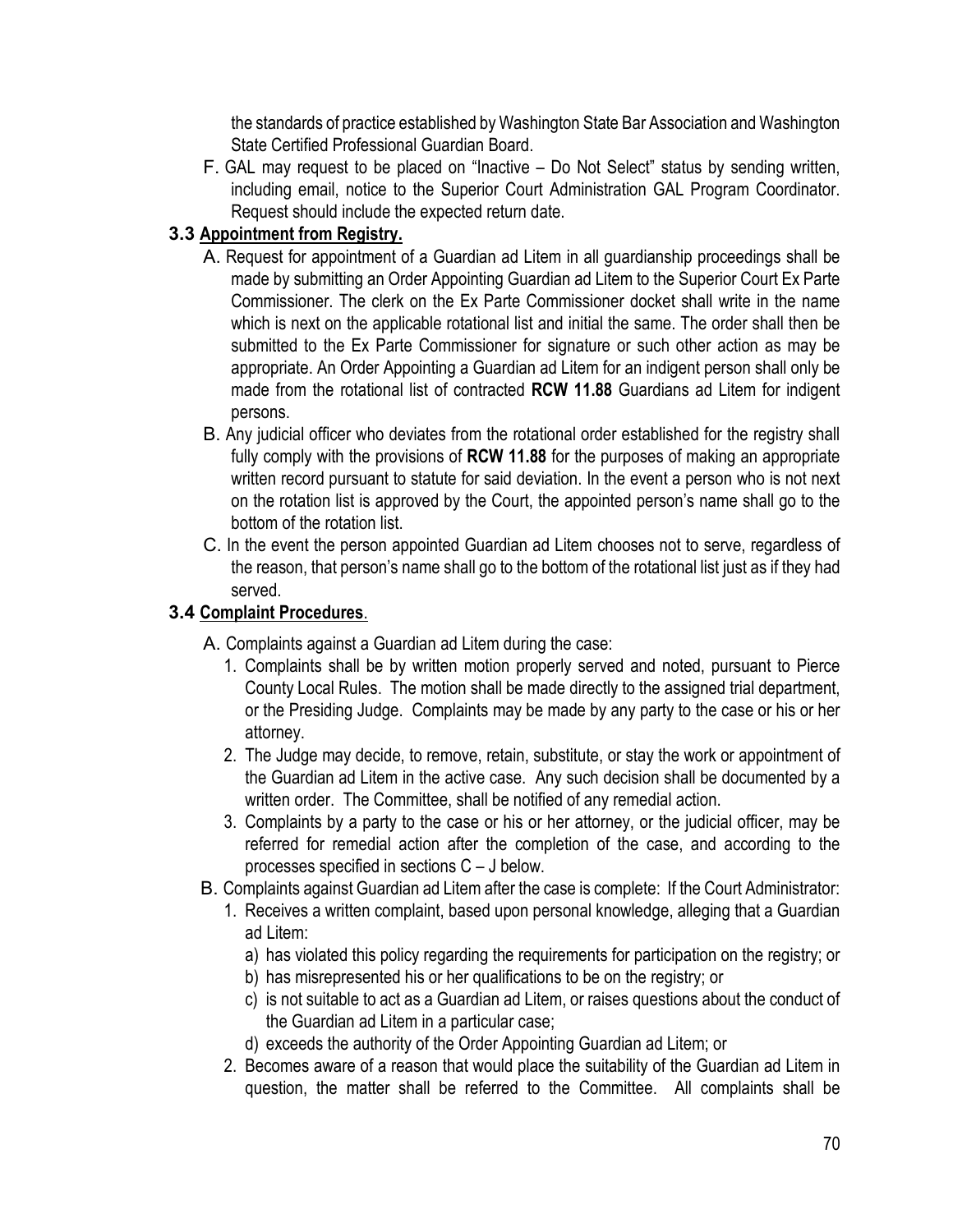investigated by only the judges on the Committee, and any other judges appointed by the Presiding Judge.

- C. If it is determined that the case is completed and that the complaint was submitted upon personal knowledge, the Committee shall seek a written response from the Guardian ad Litem. Such response shall be due within 30 days.
- D. All matters/materials shall be submitted in writing only. There shall be no live testimony or oral testimony. A copy of the response from the Guardian ad Litem shall be sent to the person initiating the complaint.
- E. The Guardian ad Litem may be suspended by the Committee pending resolution of the complaint. The Guardian ad Litem and complaining person shall be notified in writing of any decision to suspend the Guardian ad Litem, pending resolution or otherwise.
- F. Information regarding suitability to serve as a Guardian ad Litem, which does not relate to a particular case, may be directed to the Committee. The source of the information and its content may be communicated to the Guardian ad Litem for a written response.
- G. The Committee shall forward any recommendation to remove a Guardian ad Litem from the registry to the Presiding Judge, who shall present the recommendation to the Superior Court Judges at their next meeting.
- H. In lieu of recommending removal, the Committee may order remedial measures, including but not limited to, further education, additional training and mentoring, and/or suspension, as a condition to remain on the registry or receive new cases. The Committee shall regularly make a report of all such remedial actions.
- I. The Guardian ad Litem and any person filing a complaint shall be notified in writing of the final decision of the Superior Court Judges within 60 days of the response to the complaint being received.
- J. Administrative Office of the Court Reporting Requirements. The Administrative Office of the Court shall be notified immediately of the name of any Guardian ad Litem removed from the rotational registry as a result of a decision of the Superior Court Judges.

[Amended effective June 6, 2016]

# **Policy 4: Pierce County Superior Court RCW 11.88 Guardian Ad Litem Code Of Conduct**

All Guardians ad Litem shall fully comply with this Code of Conduct and the requirements of Superior Court GALR.

- 1. The appointed Guardian ad Litem shall decline the appointment if he/she is not qualified, competent, or able to complete the matter in a timely manner.
- 2. The Guardian ad Litem shall maintain the ethical principles of his/her own profession in addition to compliance with this Code of Conduct.
- 3. The Guardian ad Litem shall promptly advise the court of any grounds for disqualification or unavailability to serve.
- 4. The Guardian ad Litem shall avoid self-dealing or association from which the Guardian ad Litem might directly or indirectly benefit, other than from compensation as a Guardian ad Litem.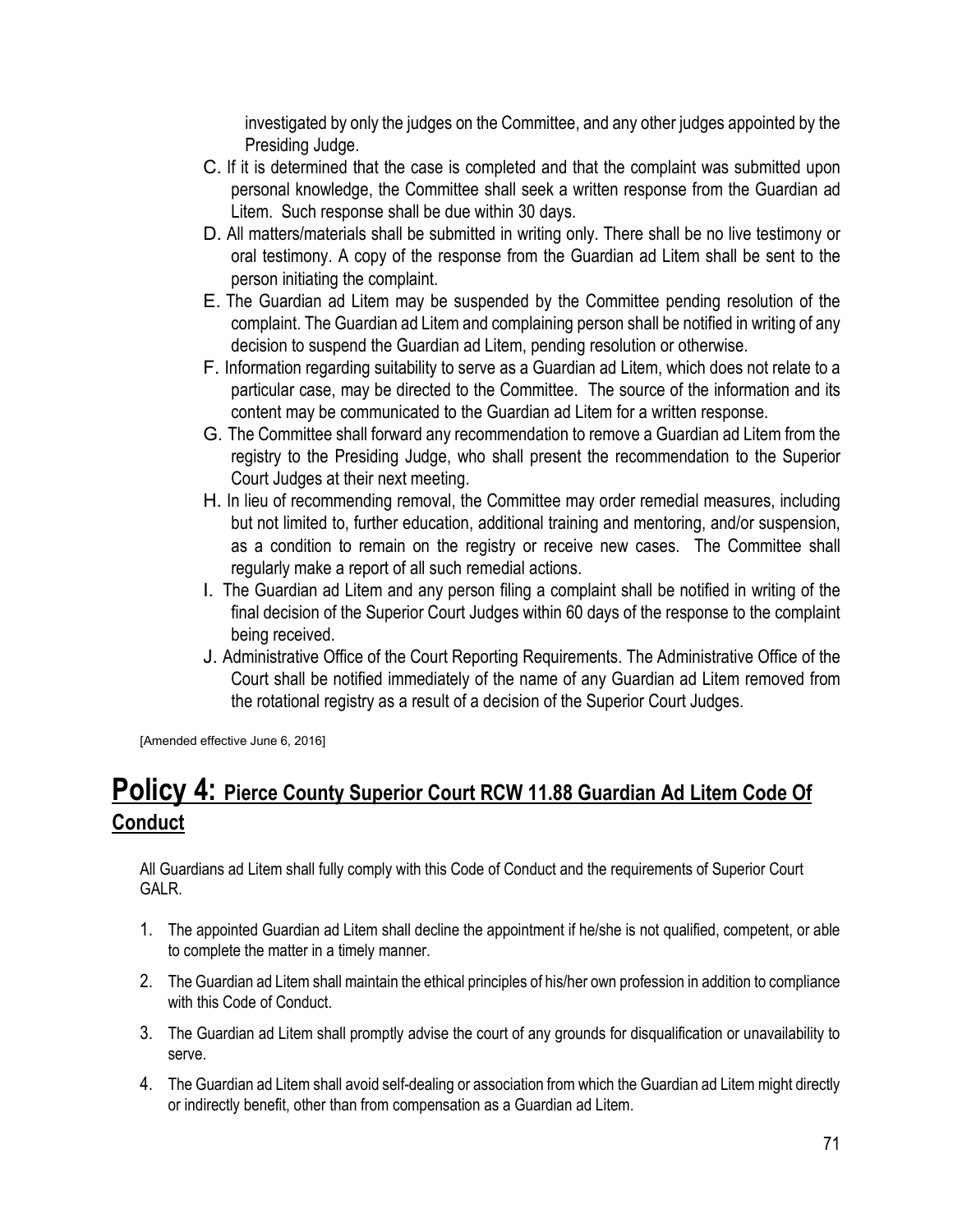- 5. The Guardian ad Litem shall not guarantee or create the impression that any portion of the investigation will remain confidential, and shall inform all witnesses that the information gathered by the Guardian ad Litem must be reported to the court.
- 6. All records, including contemporaneously maintained time and expense records, and excluding information that is confidential by law or sealed by court and as further defined by Superior Court Policy, of the Guardian ad Litem shall be made available to the parties and their attorneys for review upon request, without formal discovery request(s) being made. Copies of the records may be made by the parties and their attorneys under circumstances that assure that the file remains complete, organized and intact.
- 7. Once admitted to the **[RCW 11.88](http://apps.leg.wa.gov/rcw/default.aspx?cite=26.09)** Certified Registry, all Guardians ad Litem shall fully comply with all continuing education requirements established under Pierce County Local Rules and GALR.
- 8. The Guardian ad Litem shall report to D.S.H.S. and the court, any adult abuse as defined in **RCW 74.34.020(2)**[.](http://apps.leg.wa.gov/rcw/default.aspx?cite=26.12.177)
- 9. The Guardian ad Litem shall immediately advise the court if the guardianship case qualifies for a guardian ad litem at public expense. Before significant work is performed or time elapsed the guardian ad litem shall return the case for reassignment.

The undersigned acknowledges receipt of the foregoing, has read the same and GALR, and agrees to be governed by all.

\_\_\_\_\_\_\_\_\_\_\_\_\_\_\_\_\_\_\_\_\_\_\_\_\_\_ \_\_\_\_\_\_\_\_\_\_\_\_\_\_\_\_\_\_\_\_\_\_\_\_\_\_\_\_\_

Date Signature Signature

[Amended effective June 6, 2016]

# <span id="page-71-0"></span>**POLICY 5: Pierce County Superior Court Administrative Policy Re: Impact on Children Seminar**

Pierce County Local Rule for Special Proceedings SPR 94.05 mandates the parties' attendance at a seminar designed to address the impact family restructuring has on children.

This Administrative Policy contains the guidelines governing the content of the seminar, the minimum credentials and experience required of seminar instructors and administrative requirements of an acceptable program. The Superior Court Impact on Children Sub-Committee ("Committee") will review submitted proposals and approve those programs, which meet the outlined criteria.

#### **I. Seminar Content:**

The purpose of the seminar is to try to diffuse conflict between adults who are engaged in a court action regarding custody and visitation of children. The emphasis should be on the "impact" of conflict on children and to describe skills necessary to resolve disputes amicably. It is recommended that portions of the seminar content be interactive with attendees, such as some form of role playing or video clips with discussion to follow.

The seminar must contain these minimum elements:

**(A)** Developmental stages of childhood and age appropriate expectations of children;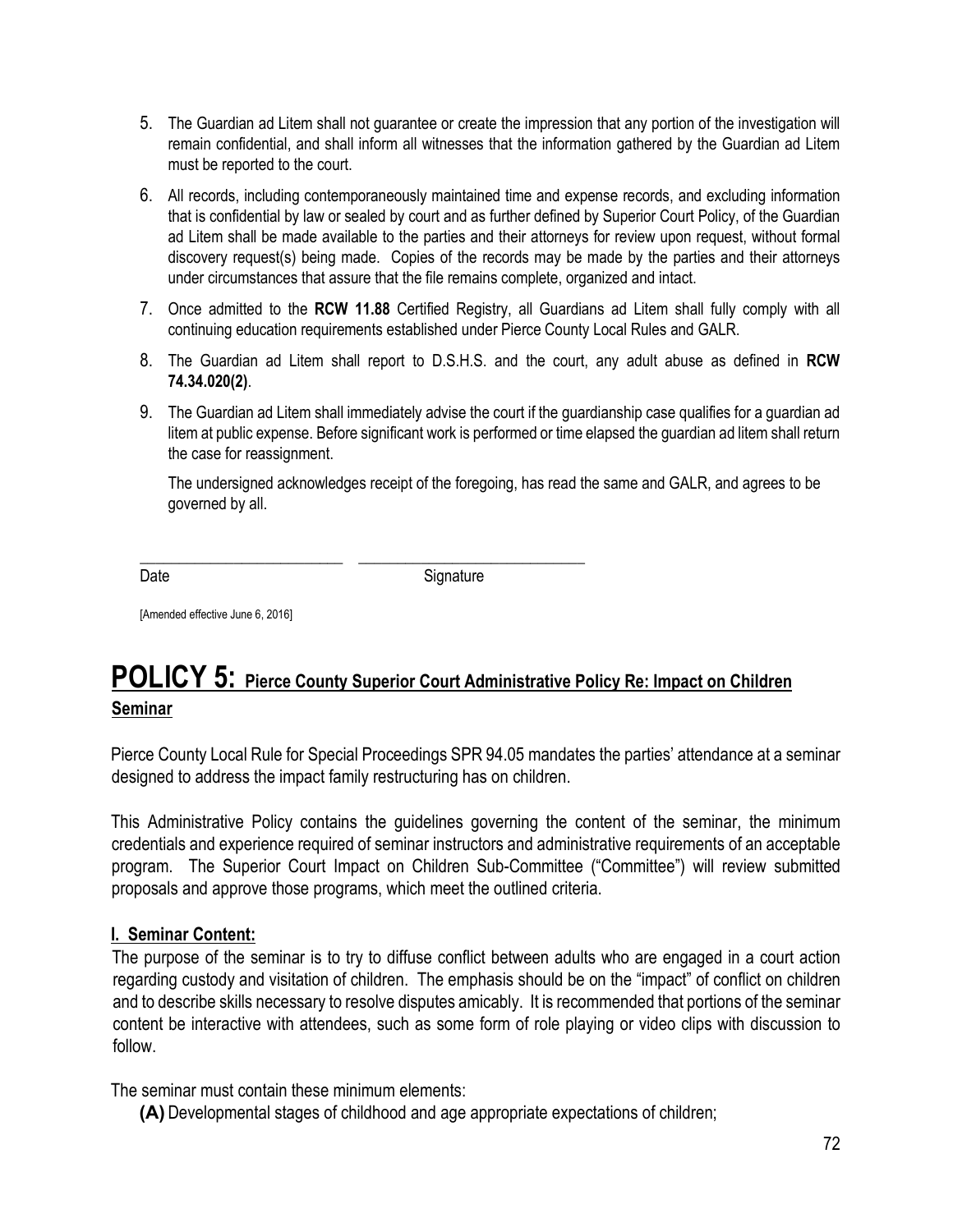**(B)** Stress indicators in children;

- **(C)** The impact of parents not residing together on children;
- **(D)** The long term impact of parental conflict on children;
- **(E)** The impact on children when step-parents and blended families enter their lives;
- **(F)** Reducing stress for children through amicable resolution of disputes;
- **(G)**Communication skills, including proper use of electronic media, for parties caring for children; and
- **(H)** Practical skills for working together.

### **Qualifications of Instructors**

A team of not less than two instructors, one male and one female shall conduct the Impact on Children Seminar. Instructors should be familiar with the required statutory provisions of parenting plans and residential schedules, and have the following minimum credentials and experience:

- **(A)** A Master's Degree in Social Work, Psychology or other related behavioral science;
- **(B)** Supervised experience in treatment of emotionally disturbed children, adolescents and their families;
- **(C)** Significant experience in providing a wide range of mental health services to children and families, with specific experience in the areas of separation/divorce, loss and grief, and blended families;
- **(D)** Extensive and relevant knowledge of child development, age appropriate expectations for children, and positive parenting;
- **(E)** Substantial knowledge of the impact on children of alcohol/drug abuse by family members;
- **(F)** An ability to work with other agencies as part of a collaborative program; and
- **(G)** Strong oral communications skills.

### **Administration of Program**

**(A)Fees:** Each party attending a seminar shall pay a fee charged by the approved provider. The fees charged shall be approved by the Court and shall be no greater than the maximum amount set by the Committee from time to time. Collection of the fees is the responsibility of the approved provider. The seminars shall be conducted at no cost to the county's general revenue allocation to the court.

**(B)Sliding Fee Scale and Waiver:** The Court shall develop a sliding fee scale and waiver for individuals unable to pay.

**(C)Certificate of Completion:** The provider shall e-file each attendee's Certificate of Completion with the court. The provider shall give each attendee a Certificate of Completion. The certificate shall include the name of the person attending the seminar, the location and date of attendance, the Superior Court cause number, and the date of filing with the court. The certificate must be on 8.5 inch, white paper; must have a 3-inch top margin, 1-inch side margins (nothing should be in the top margin area) and the case number should be just below the top margin on the right side of the document.

**(D)Attendance at Seminar:** In no case shall opposing parties be required to attend a seminar together.

**(E) Number of and Length of Seminars:** The provider shall develop a schedule of seminars, including weekends, that will accommodate individuals who work during the day and those who work during the evenings.

**(F) Number of Participants:** The provider shall propose a minimum and maximum number of participants for each seminar.

**(G)Location of Seminars:** The provider shall propose the location(s) of seminars to accommodate seminar attendees who will come from all areas of Pierce County.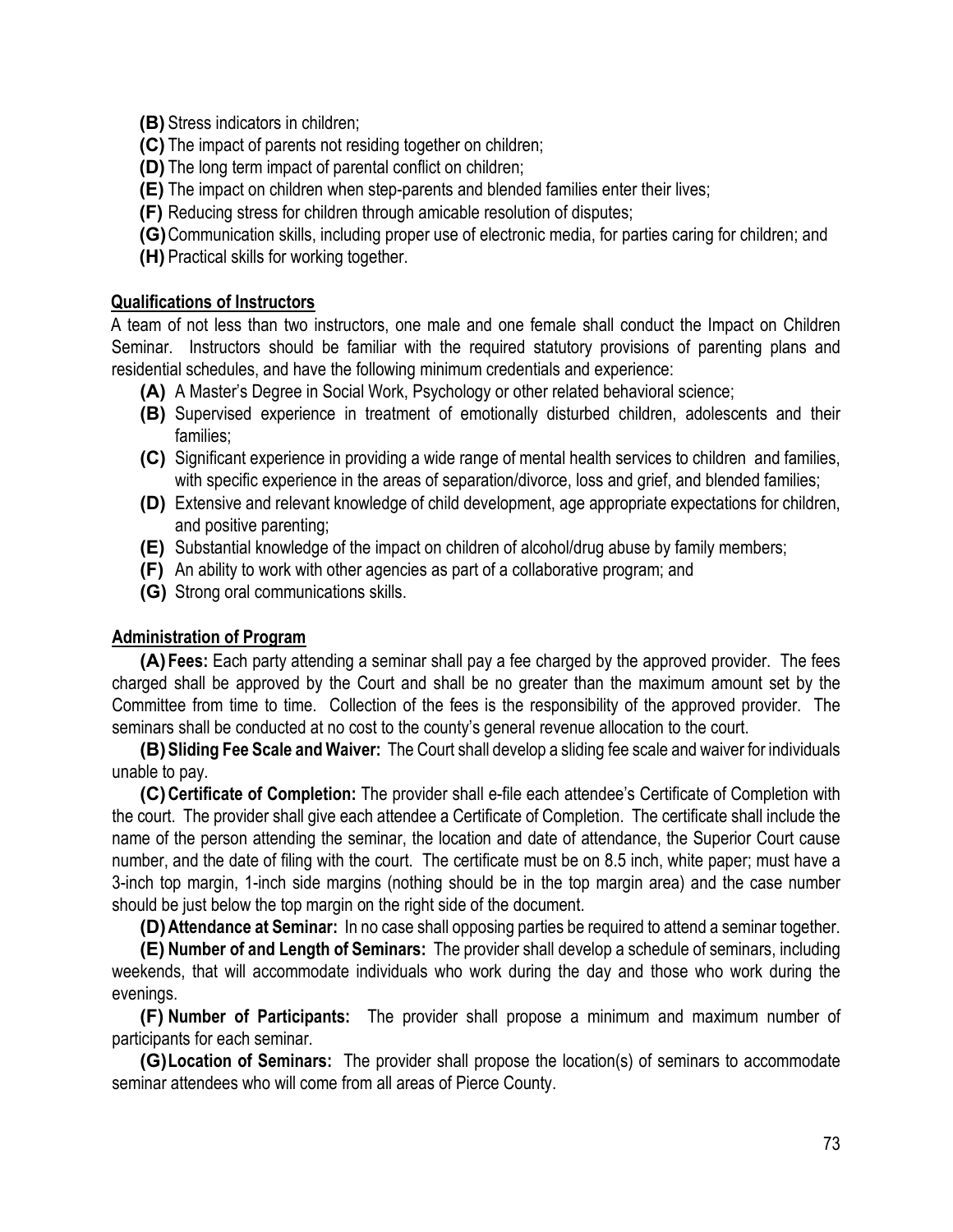**(H)Evaluations:** The provider shall conduct anonymous written evaluations at the end of each seminar. A report, in the format developed by the Court, summarizing the responses shall be given to the Committee monthly.

**(I) Instructors:** Changes in instructors shall not occur without approval by the Committee. Instructors shall not solicit business during the seminar.

[Amended effective June 26, 2017]

## **POLICY 6: Pierce County Superior Court Policies and Procedures for Administrative Records Requests**

### PIERCE COUNTY SUPERIOR COURT

Policies and Procedures for Administrative Records Requests

I. Policy

The Court will respond promptly to all administrative records requests submitted in accordance with this policy. This will be done in accordance with the letter and spirit o[f General Rule 31.1. \(GR 31.1](http://www.courts.wa.gov/court_rules/?fa=court_rules.state&group=ga) Access to Administrative Records) and case law related to the disclosure of judicial records. The Court may from time to time amend this policy governing access to administrative records.

Case files may be obtained from the Clerk of the Court for Pierce County, Room 110 County City Building, 930 Tacoma Avenue South, Tacoma, WA 98402. Most juvenile case files are exempt from public disclosure. *Juvenile Court Services are located at 5501 6th Avenue, Tacoma, WA 98406.*

#### II. Procedures

- A. **[Written Request Form](http://www.co.pierce.wa.us/DocumentCenter/View/39612)**: Requests for inspection or copies of Administrative Records must be submitted to the Public Records Officer on the provided form with all information completed. A copy of the form and related materials are available on the Pierce County Superior Court website.
- B. Submit to the applicable Public Records Officer by US Mail, delivery or facsimile to:

| <b>Public Records Officer</b>       | or | <b>Public Records Officer</b>    |
|-------------------------------------|----|----------------------------------|
| <b>Pierce County Superior Court</b> |    | Pierce County Juvenile Court     |
| 930 Tacoma Avenue South, Suite 334  |    | 5501 6 <sup>th</sup> Avenue      |
| Tacoma, WA 98402                    |    | Tacoma, WA 98406                 |
| (253) 798-2991                      |    | (253) 798-7994                   |
| FAX: 253-798-2361                   |    | FAX: 253-798-7878                |
| Email: PCSup_PRO@co.pierce.wa.us    |    | Email: PCJuv_PRO@co.pierce.wa.us |

C. Response: The Public Records Officer will provide an initial response to a written request for access to an administrative records within five working days (days that the court is open) of receipt. The response will acknowledge receipt of the request and provide a good-faith estimate of the time needed to respond to the request, including time needed to notify affected persons. The estimate may be revised later, if the Public Records Officer deems it necessary.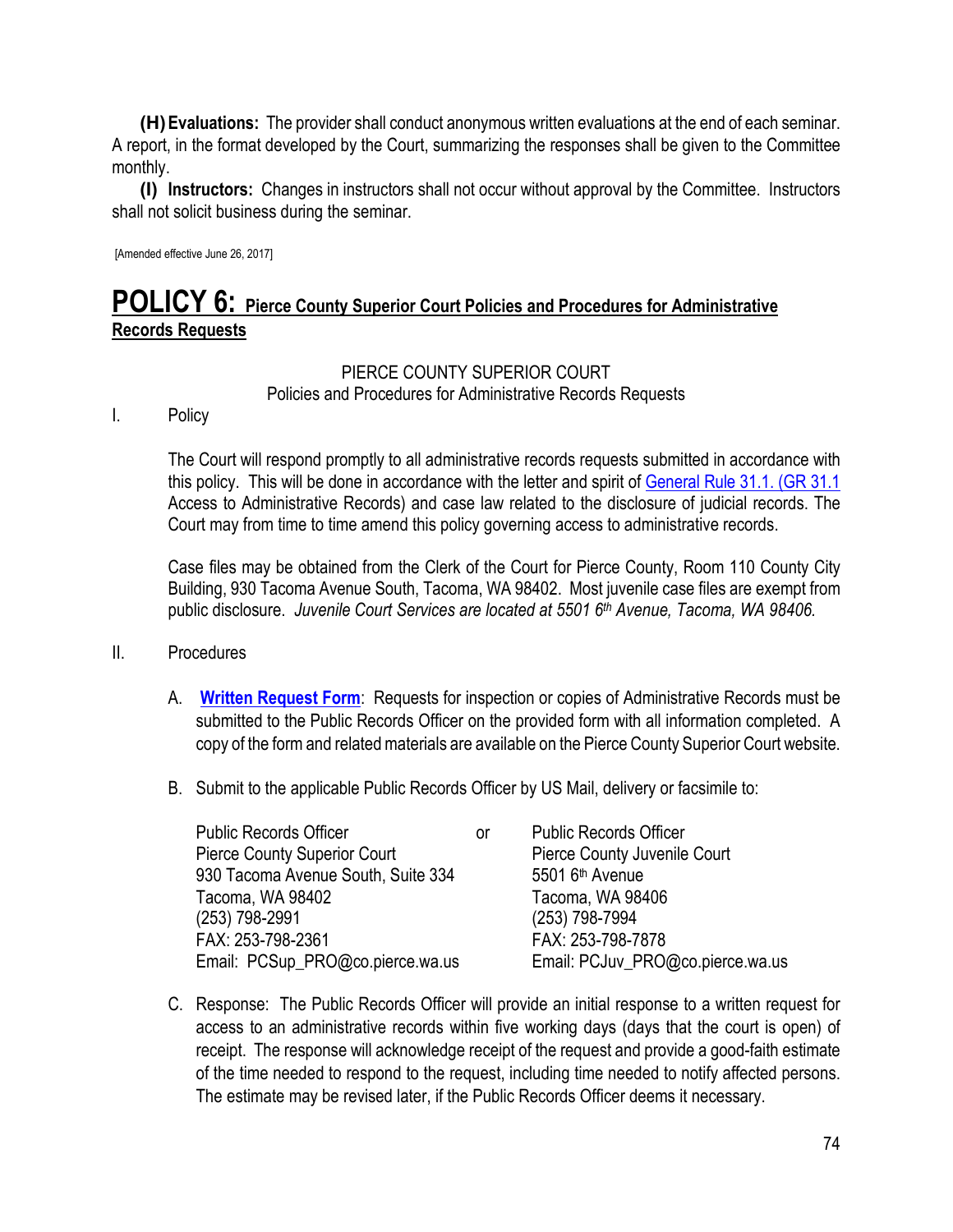- D. Communication: The Public Records Officer will communicate with the requester as necessary to clarify the records being requested. The Public Records Officer may also communicate with the requester in an effort to determine if the requester's need would be better served with a response other than the one actually requested. The requester must engage in an interactive communication process with the Public Records Officer or the response may be delayed or denied.
- E. Substantive Response: The Public Records Officer will respond to the substance of the records request within the timeframe specified in the initial response or any extension, subject to exemptions. If the Public Records Officer is unable to fully comply in this timeframe, then the Public Records Officer will comply to the extent practicable and provide a new good faith estimate for responding to the remainder of the request. If the Public Records Officer does not fully satisfy the records request in the manner requested, a letter will be provided, justifying any deviation from the terms of the request.
- F. Limitations: If a particular request is of a magnitude that the Public Records Officer cannot fully comply within a reasonable time due to constraints on the court's time, resources, and personnel, the Public Records Officer will communicate this information to the requester. The Public Records Officer will attempt to reach agreement with the requester as to narrowing the request to a more manageable scope and as to a timeframe for the court's response, which may include a schedule of installment responses. If the Public Records Officer cannot reach agreement with the requester, s/he shall respond to the extent practicable and inform the requestor that the court has completed its response.
- G. Denials: The Public Records Officer may deny a request if s/he determines that the request was made to harass or intimidate the court or its employees; fulfilling the request would likely threaten the safety or security of the court; fulfilling the request would likely threaten the safety of security of judicial officers, staff, family members, or any other person; fulfilling the request may assist criminal activity; or the requester has failed to communicate with the Public Records Officer as needed, has not paid costs as required, or appears to have abandoned the request.
- III. Review of Records Decision
	- A. Internal Review
		- 1. Deadline: A record requester may petition for internal review of the Public Records Officer's decision by submitting a written request on the provided form within 90 calendar days of the Public Records Officer's decision.
		- 2. Internal Review Form: Requester must complete and submit the provided form by delivery or US Mail to "Public Records Appeal" at the address on the form.
		- 3. Internal Review: Appeals of the Public Records Officer's decision will be reviewed by the Presiding Judge or designee. The Presiding Judge or designee will complete the internal review and provide a written response to the requestor within five business days of the date the request was received.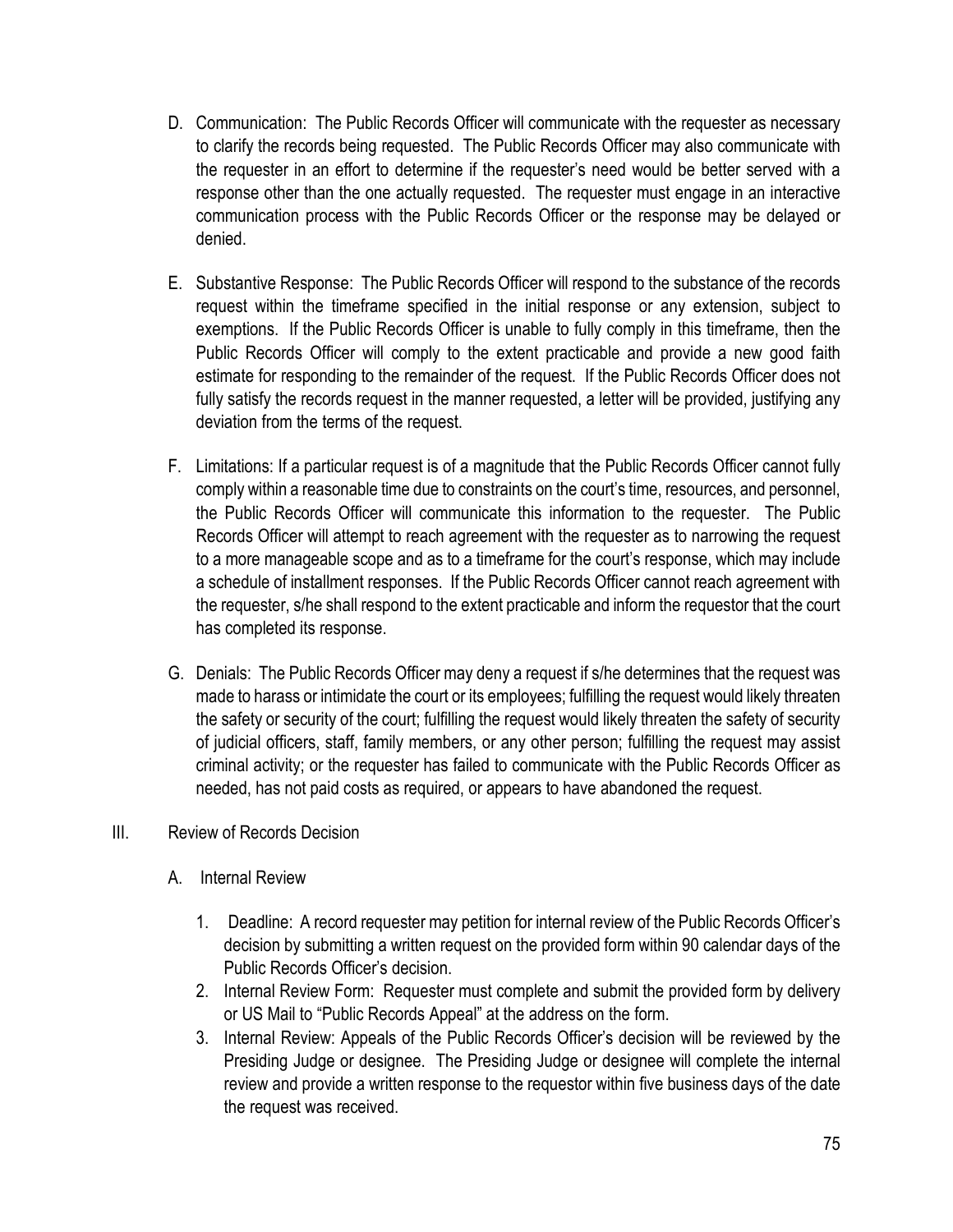- B. External Review If the requester is not satisfied after the Internal Review, there are two alternatives available.
	- 1. Civil Action in Court: After exhaustion of the Internal Review process, the requester may file a civil action in superior court to challenge the records decision. **[GR 31.1](http://www.courts.wa.gov/court_rules/?fa=court_rules.state&group=ga)**.d(4)(i) REVIEW VIA CIVIL ACTION IN COURT.
	- 2. Informal Review by Visiting Judge: Unless objected to pursuant to **[GR 31.1](http://www.courts.wa.gov/court_rules/?fa=court_rules.state&group=ga)**(f)(3), the requester may ask for an informal review by a visiting judge. The review proceeding shall be informal and summary and the visiting judge's decision is part of the judicial function. **[GR](http://www.courts.wa.gov/court_rules/?fa=court_rules.state&group=ga)  [31.1](http://www.courts.wa.gov/court_rules/?fa=court_rules.state&group=ga)**.d(4)(ii).
	- 3. Deadline: A request for external review must be submitted within 30 days of the issuance of the final decision following Internal Review.
- C. Monetary Awards Not Allowed. Attorney fees, costs, civil penalties, or fines may not be awarded.

#### IV. Fees

A. A fee will not be charged to view administrative records, except the court charges for research to locate, obtain, or prepare the records at the rates provided in **[GR 31.1](http://www.courts.wa.gov/court_rules/?fa=court_rules.state&group=ga)**, which are currently the following:

| Photocopying:                                | \$.15 per page                                        |
|----------------------------------------------|-------------------------------------------------------|
| Scanning, <i>including for preparation</i> : | \$.15 per page                                        |
| Staff time:                                  | \$30.00 per hour after the first hour (which is free) |
| Materials (DVDs, USB drives, etc.):          | at cost                                               |
| Mailing:                                     | at cost                                               |
| Fee for particular type of record:           | per specific court rule or statute                    |

- B. Deposits & Installments: If the Public Records Officer expects to incur costs in connection with responding to a records request, the requester will be notified. A deposit in an amount not to exceed the estimated cost of responding to the request will be required. If the request will be responded to on a partial or installment basis, the Public Records Officer will charge for each part of the request as it is provided. If an installment of records is not claimed or reviewed within 30 days, the Public Records Officer is not obligated to fulfill the balance of the request.
- C. Advance Payment: Payment by exact cash, cashier's check, or money order is required before a request or an installment of a request will be completed.

Adopted by Order of Superior Court January 4, 2016.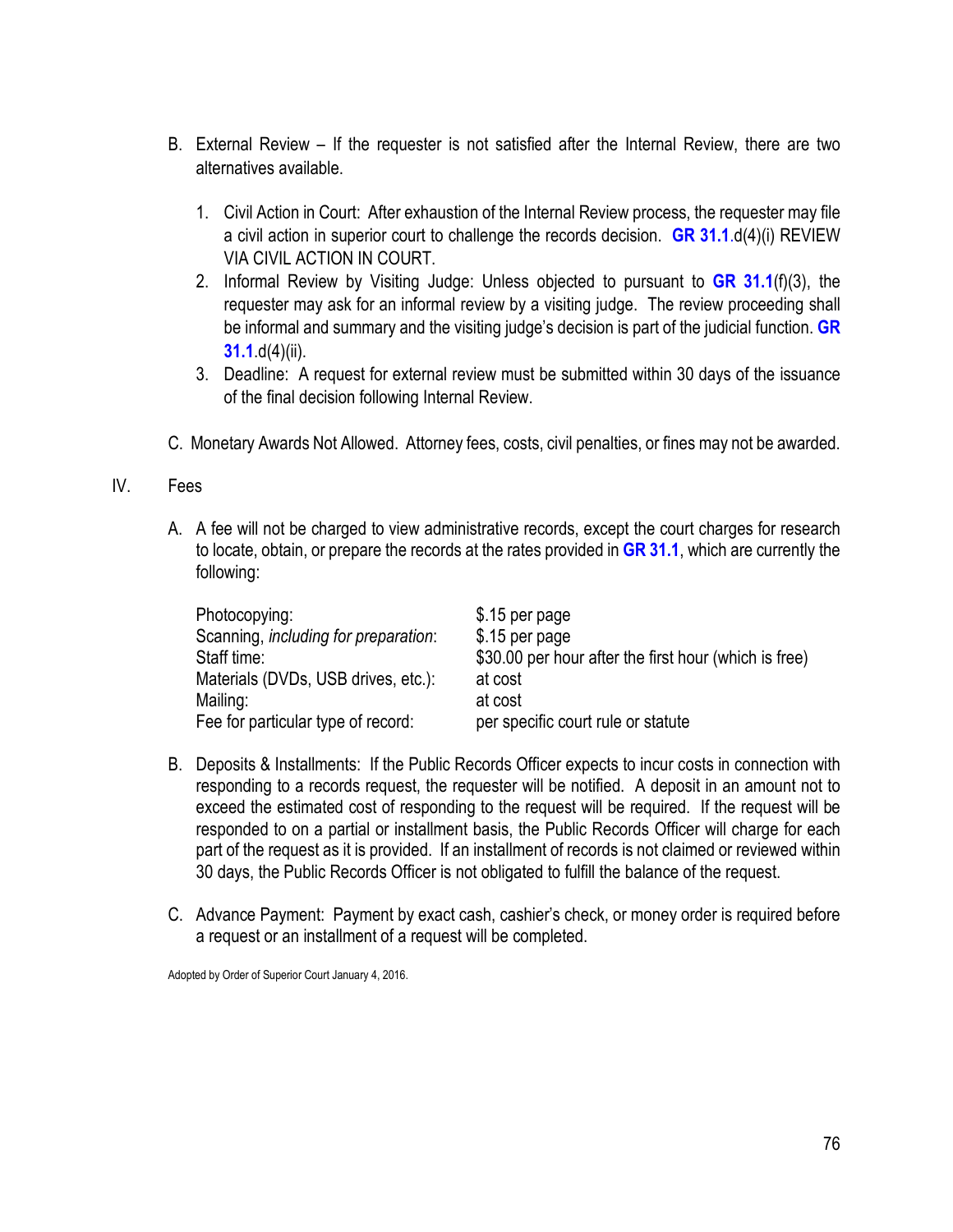# **■ APPENDIX OF CIVIL RULE FORMS**

| <b>FORM A</b>     | <b>Order Setting Case Schedule</b>                                              |
|-------------------|---------------------------------------------------------------------------------|
| <b>FORM B (1)</b> | <b>Order Assigning Case to Judicial Department - Sixty-Month Estate Review</b>  |
| <b>FORM B (2)</b> | <b>Order Assigning Case to Judicial Department - Twelve-Month Estate Review</b> |
| <b>FORM C</b>     | <b>Trial by Affidavit Certificate</b>                                           |
| <b>FORM D</b>     | <b>Confirmation of Service</b>                                                  |
| <b>FORM E</b>     | <b>Domestic Relations Information Form</b>                                      |
| <b>FORM F</b>     | <b>Confirmation of Joinder of Parties, Claims, and Defenses</b>                 |
| <b>FORM G</b>     | <b>Notice of Settlement of All Claims Against All Parties</b>                   |
| <b>FORM H</b>     | <b>Joint Notice of Reconciliation</b>                                           |
| <b>FORM I</b>     | <b>Order Setting Case Schedule - Family Law</b>                                 |
| <b>FORM J</b>     | <b>Notice of Change of Address</b>                                              |
| <b>FORM K</b>     | <b>Declaration of Proposed Trustee</b>                                          |
| <b>FORM L</b>     | <b>Trust Summary</b>                                                            |
| <b>FORM M</b>     | <b>Declaration of Proposed Guardian (non-certified)</b>                         |
| <b>FORM N</b>     | <b>Declaration of Proposed Guardian (certified)</b>                             |
| <b>FORM O</b>     | <b>Guardianship Summary</b>                                                     |
| <b>FORM P</b>     | <b>Order and Joint Notice of Participation in Collaborative Law</b>             |
| <b>FORM Q</b>     | <b>Schedule of Commissioners' Calendars</b>                                     |
| <b>FORM R</b>     | <b>Motion to Waive Mandatory Settlement Conferences</b>                         |
| <b>FORM S</b>     | <b>Statement of Arbitrability</b>                                               |
| <b>FORM T</b>     | <b>Family Law Hearing Information Form</b>                                      |
| <b>FORM U</b>     | <b>Civil Hearing Information Form</b>                                           |
| <b>FORM V</b>     | <b>Notice and Order on Request of Disqualification of Judge</b>                 |
| <b>FORM W</b>     | <b>Order Approving Minor Settlement</b>                                         |
| <b>FORM X</b>     | <b>Receipt of Funds into Blocked Financial Account</b>                          |
|                   |                                                                                 |

(These forms are examples only. All pleadings filed with the court must comply with the format requirements of **[GR 14\(a\)](http://www.courts.wa.gov/court_rules/?fa=court_rules.display&group=ga&set=GR&ruleid=gagr14)**.)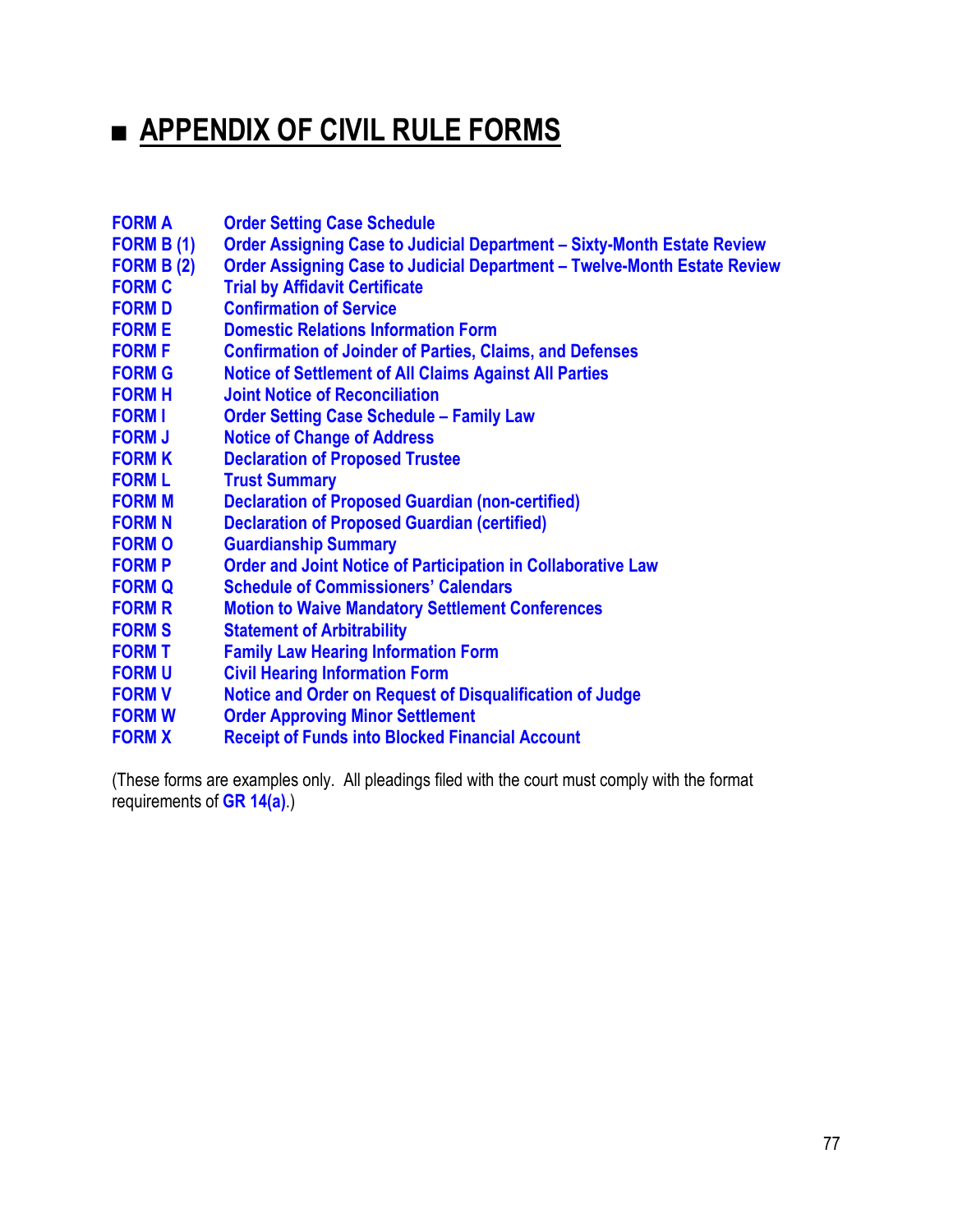## **FORM A**

### **IN THE SUPERIOR COURT OF THE STATE OF WASHINGTON FOR PIERCE COUNTY**

<span id="page-77-0"></span>

| <b>CASE NAME</b> | NO.                                                                                                                                            |  |  |
|------------------|------------------------------------------------------------------------------------------------------------------------------------------------|--|--|
|                  | ORDER SETTING CASE SCHEDULE<br>Type of Case:<br>Track Assignment:<br>Assigned to Judicial Department:<br>Docket Code: ORSCS<br>Length of Trial |  |  |

Confirmation of Service Confirmation of Joinder of Parties, Claims and Defenses Jury Demand Status Conference (Contact Court for Specific Date) Plaintiff's Disclosure of Primary Witnesses Defendant's Disclosure of Primary Witnesses Disclosure of Rebuttal Witnesses Deadline for Filing Motion to Adjust Trial Date Discovery Cutoff Exchange of Witness and Exhibit Lists and Documentary Exhibits Deadline for Hearing Dispositive Pretrial Motions Joint Statement of Evidence Pretrial Conference (Contact Court for Specific Date) **Trial** 

#### **Unless otherwise instructed, ALL Attorneys/Parties shall report to the trial court at 9:00 a.m. on the date of trial.**

#### **NOTICE TO PLAINTIFF/PETITIONER**

If the case has been filed, the plaintiff shall serve a copy of the Case Schedule on the defendant(s) with the summons and complaint/petition: Provided that in those cases where service is by publication the plaintiff shall serve the Case Schedule within five (5) court days of service of the defendant's first response/appearance. If the case has not been filed, but an initial pleading is served, the Case Schedule shall be served within five (5) court days of filing. See PCLR 3.

#### **NOTICE TO ALL PARTIES**

All attorneys and parties shall make themselves familiar with the Pierce County Local Rules, particularly those relating to case scheduling. Compliance with the scheduling rules is mandatory and failure to comply shall result in sanctions appropriate to the violation. If a statement of arbitrability is filed, PCLR 3 does not apply while the case is in arbitration.

DATED: \_\_\_\_\_\_\_\_\_\_\_\_\_\_\_\_\_\_\_\_\_\_\_\_\_ Judge\_\_\_\_\_\_\_\_\_\_\_\_\_\_\_\_\_\_\_\_\_\_\_\_\_\_\_\_\_\_\_\_\_\_\_ Department

Revised 12/1/2016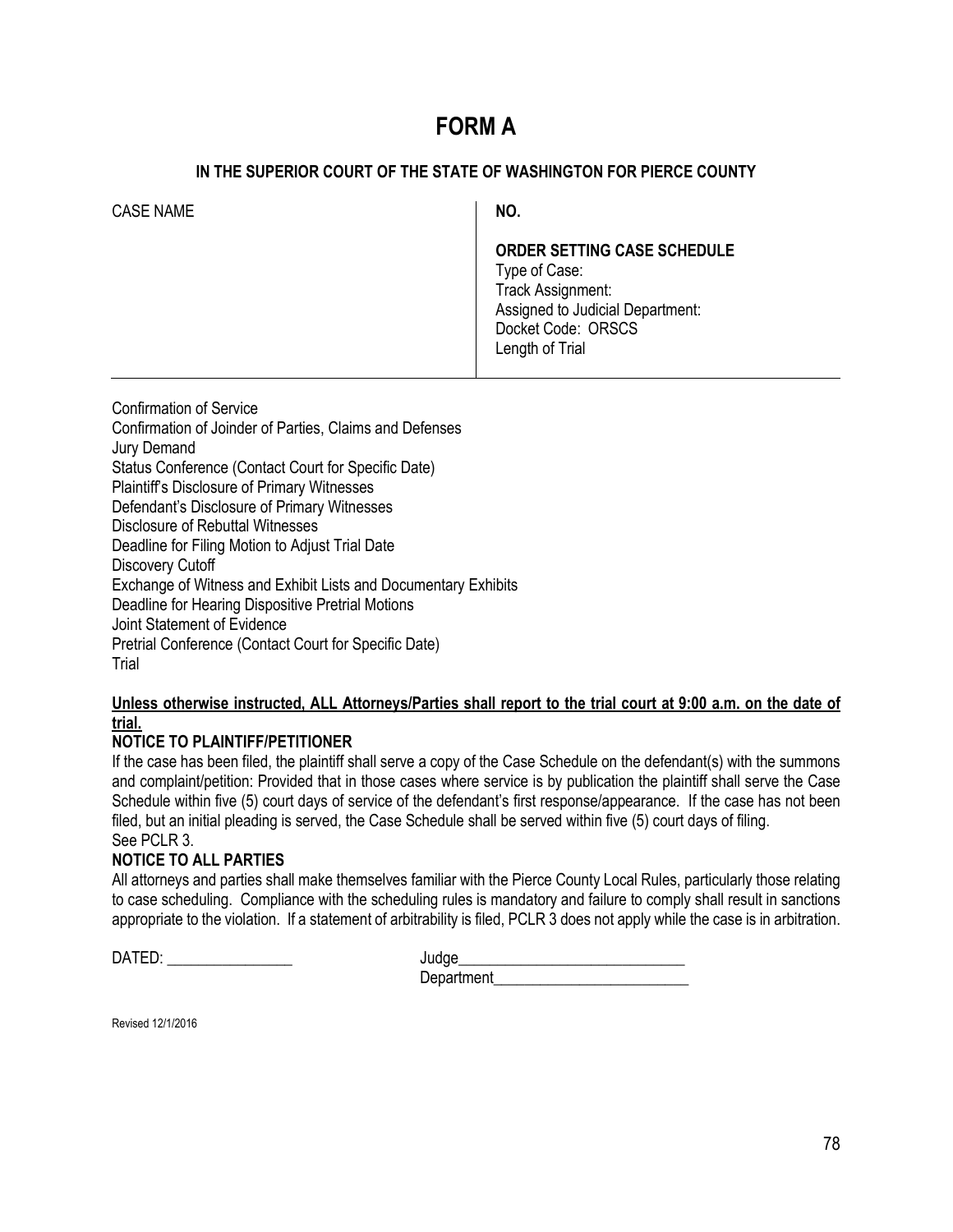## **FORM B (1)**

## <span id="page-78-0"></span>**SUPERIOR COURT OF THE STATE OF WASHINGTON FOR PIERCE COUNTY**

NO. **XX-4-XXXXX-X**

**ORDER ASSIGNING CASE TO JUDICIAL DEPARTMENT AND SETTING REVIEW HEARING DATE [\(PCLR3](#page-20-0)[/PCLR40\)](#page-36-0)**

Judge: **[Name]** Department: **[Dept No.]** Docket Code: **ORACD**

### **Mandatory Hearing Date: Per [PCLR 3\(b\)\(5\)](#page-21-0)**

**Failure to appear on this date may result in closure of the case by the court.**

### **Notice to Petitioner(s):**

- ∗ Petitioner(s) shall serve a copy of this Order Assigning Case to Judicial Department on all parties entitled to notice of this action.
- ∗ The timing of this mandatory review hearing assumes that Non-intervention powers will be/have been granted. The purpose of the mandatory hearing date is to review whether the matter has been completed. If a Declaration of Completion is filed prior to the mandatory review hearing date, that date will be stricken by the court.
- ∗ If non-intervention powers are not granted, a bond is required, a probate Guardian ad Litem is appointed, the personal representative is removed or resigns, or the estate is later declared insolvent, then you are required to immediately bring this issue to the attention of the judicial officer of the department to which it is assigned to obtain a different mandatory hearing date than the one listed above**.**

**Dated:** 

JUDGE Department #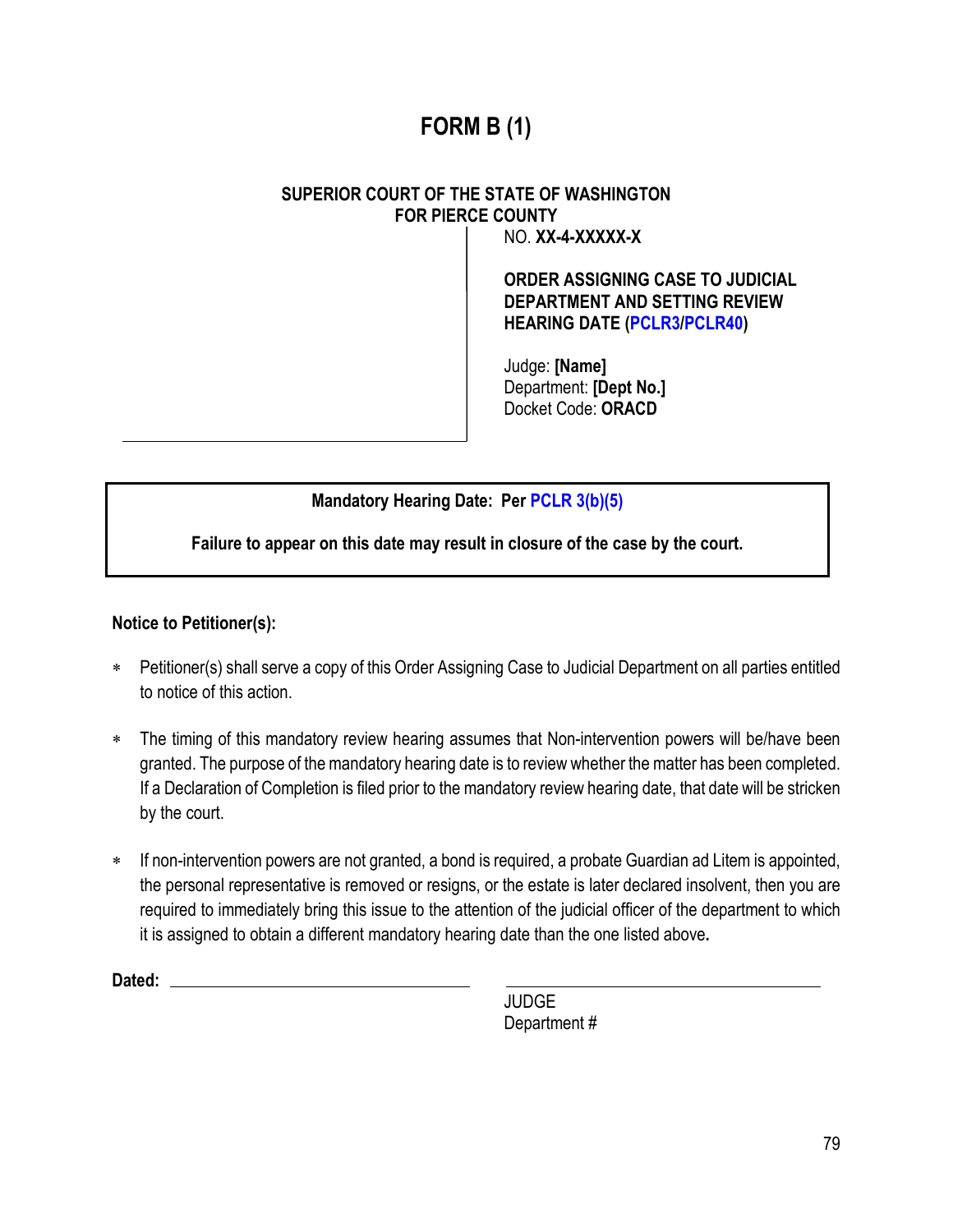## **FORM B (2)**

### <span id="page-79-0"></span>**SUPERIOR COURT OF THE STATE OF WASHINGTON FOR PIERCE COUNTY**

NO. **XX-4-XXXXX-X**

**ORDER ASSIGNING CASE TO JUDICIAL DEPARTMENT AND SETTING REVIEW HEARING DATE [\(PCLR3](#page-20-0)[/PCLR40\)](#page-36-0)**

Judge: **[Name]** Department: **[Dept. No.]** Docket Code: **ORACD**

**Mandatory Hearing Date: Per [PCLR 3\(b\)\(4\)](#page-21-1)**

**Failure to appear on this date may result in closure of the case by the court.**

### **Notice to Petitioner(s):**

- ∗ Petitioner(s) shall serve a copy of this Order Assigning Case to Judicial Department on all parties entitled to notice of this action.
- ∗ Under RCW 11.76.010 the petitioner shall file an annual status report with the court prior to the hearing date.
- ∗ The purpose of the mandatory hearing date is to review whether the matter has been completed. If a Decree of Distribution and/or Order Closing Estate is filed prior to the mandatory review hearing date, that date will be stricken by the court.

| Dated: |  |
|--------|--|
|        |  |

JUDGE Department #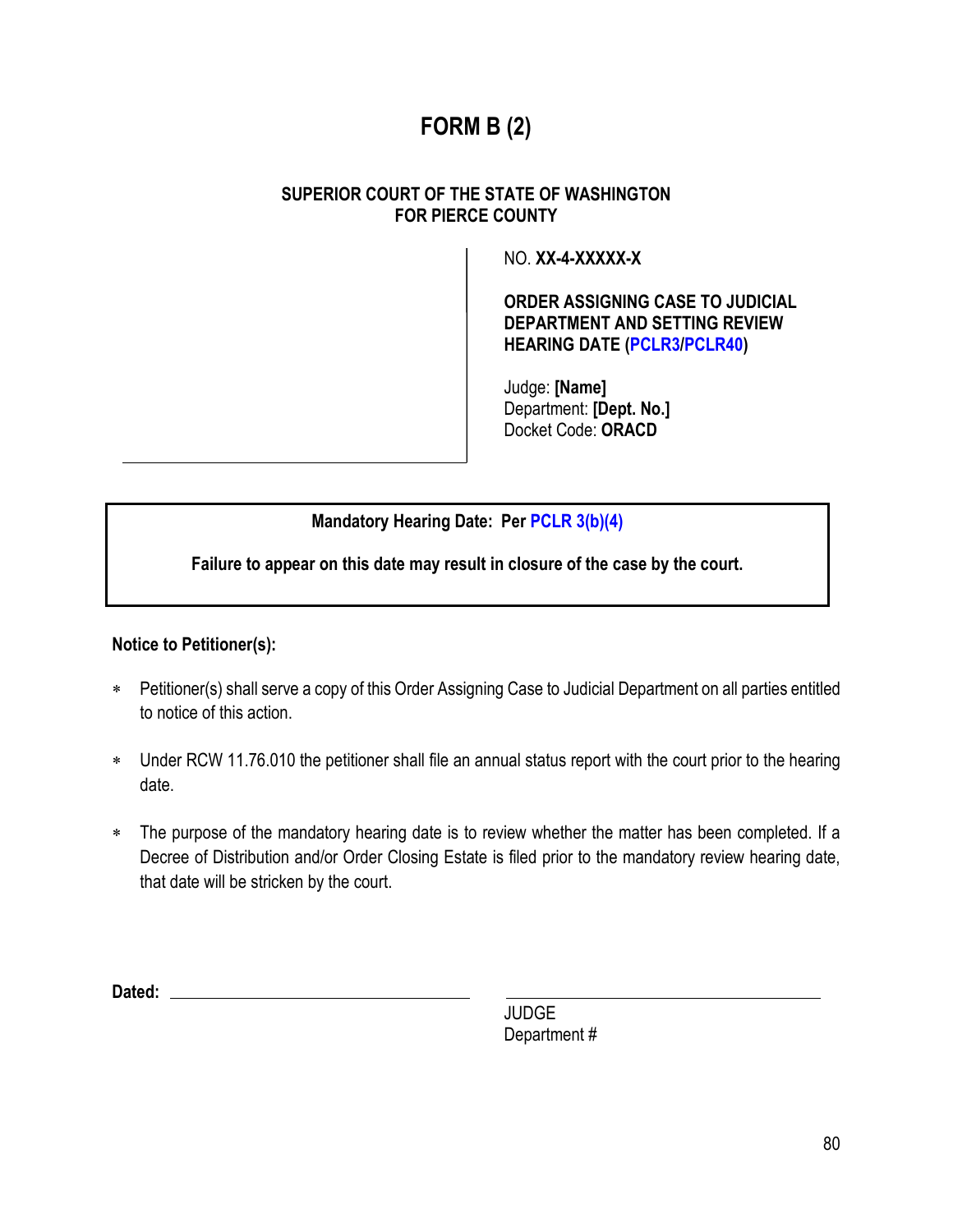## **FORM C**

### **IN THE SUPERIOR COURT OF THE STATE OF WASHINGTON FOR PIERCE COUNTY**

CASE NAME **CAUSE NO.**

 **TRIAL BY AFFIDAVIT CERTIFICATE** Docket Code: CTBA

I understand that I have the right to a trial by presenting oral testimony to the Judge or jury and that by agreeing to this alternative procedure, the trial will be limited to submission of written affidavits only and argument by counsel or a party pro se. The argument is limited to one half hour per side.

By using this alternative procedure, Trial by Affidavit, all information of a factual nature will be submitted in written affidavit form.

I am aware that by agreeing to trial by affidavit, I will receive an accelerated trial date in about twenty (20) weeks rather than the normal trial date (26 - 36 weeks). I am aware this is a voluntary procedure and I am under no obligation to agree to trial by affidavit. I understand these options and have chosen and agreed to trial by affidavit.

DATED: \_\_\_\_\_\_\_\_\_\_\_\_\_\_\_\_\_\_\_\_\_\_\_\_\_\_\_\_\_\_\_

**Client** 

Witness: \_\_\_\_\_\_\_\_\_\_\_\_\_\_\_\_\_\_ \_\_\_\_\_\_\_\_\_\_\_\_\_\_\_\_\_\_\_\_\_\_\_\_\_\_\_\_\_\_\_\_

**Client** 

\_\_\_\_\_\_\_\_\_\_\_\_\_\_\_\_\_\_\_\_\_\_\_ Attorney of Record, WSBA #

Revised 09/09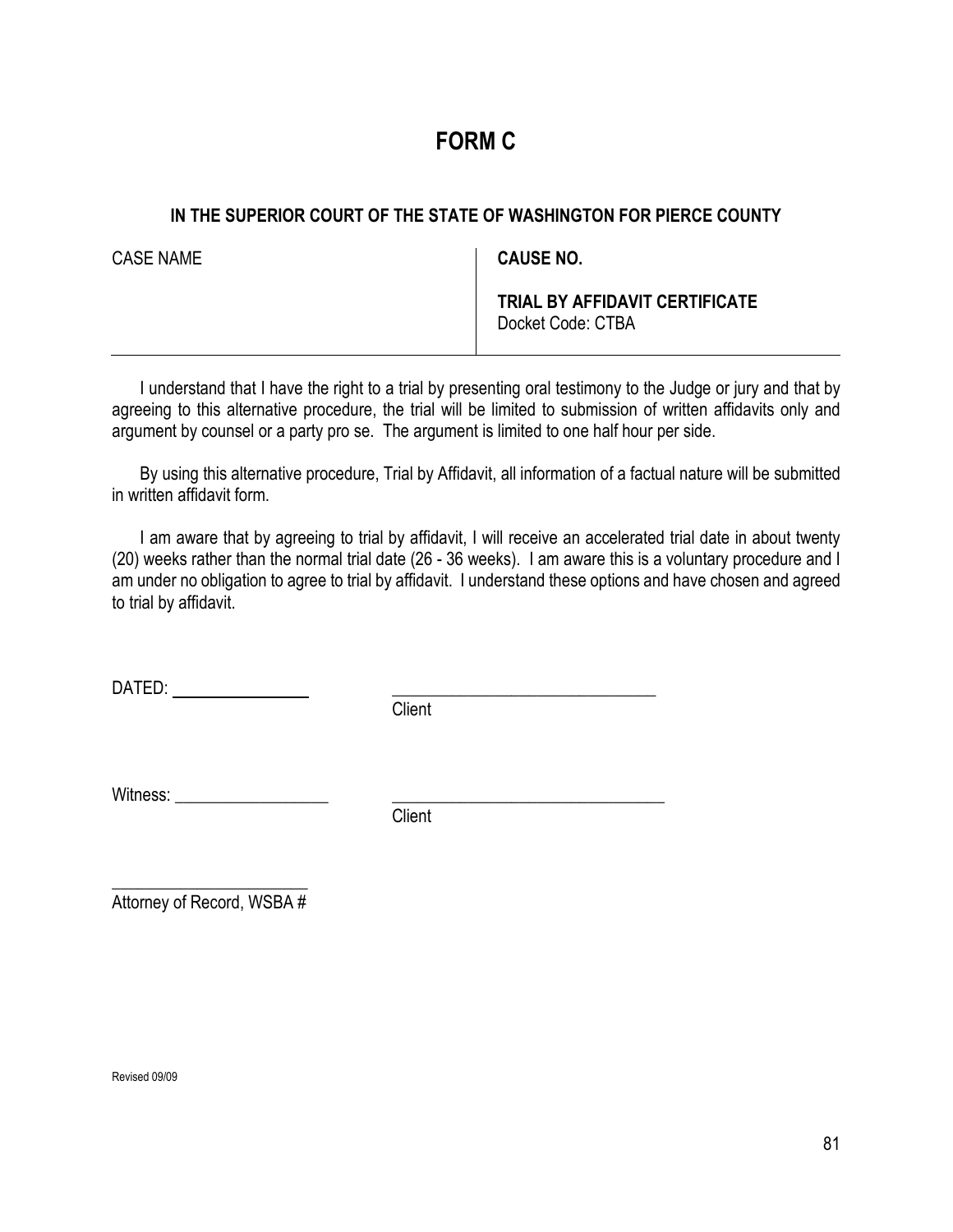## **FORM D**

### **IN THE SUPERIOR COURT OF THE STATE OF WASHINGTON FOR PIERCE COUNTY**

<span id="page-81-0"></span>

| <b>CASE NAME</b>                                 |                                                                                                                                                                                                                                       | <b>CAUSE NO.</b><br><b>CONFIRMATION OF SERVICE</b><br>Docket Code: CS, CSSRV                                                                                                    |  |  |
|--------------------------------------------------|---------------------------------------------------------------------------------------------------------------------------------------------------------------------------------------------------------------------------------------|---------------------------------------------------------------------------------------------------------------------------------------------------------------------------------|--|--|
| <b>CS</b>                                        |                                                                                                                                                                                                                                       | All the named defendants/ petitioners/respondents have been served, have joined or have<br>accepted service in writing. (Check if appropriate; otherwise, check the box below.) |  |  |
| <b>CSSRV</b>                                     | One or more named defendants have not yet been served. (If this box is checked, an<br>additional confirmation of service must be filed pursuant to subsection (b) when service is<br>obtained and the following information provided. |                                                                                                                                                                                 |  |  |
|                                                  |                                                                                                                                                                                                                                       |                                                                                                                                                                                 |  |  |
|                                                  |                                                                                                                                                                                                                                       |                                                                                                                                                                                 |  |  |
|                                                  |                                                                                                                                                                                                                                       |                                                                                                                                                                                 |  |  |
|                                                  |                                                                                                                                                                                                                                       |                                                                                                                                                                                 |  |  |
|                                                  |                                                                                                                                                                                                                                       |                                                                                                                                                                                 |  |  |
| No other named defendants remain to be served.   |                                                                                                                                                                                                                                       |                                                                                                                                                                                 |  |  |
|                                                  |                                                                                                                                                                                                                                       |                                                                                                                                                                                 |  |  |
|                                                  |                                                                                                                                                                                                                                       | Family Law Cases only (PCLR 40(d): The following petitioner/respondent has been served or accepted service of                                                                   |  |  |
|                                                  |                                                                                                                                                                                                                                       | If Service has not been made, state the reasons why and the date by which service will be accomplished:                                                                         |  |  |
| Date__________________<br><b>Revised 09/2020</b> | WSBA # ______________                                                                                                                                                                                                                 |                                                                                                                                                                                 |  |  |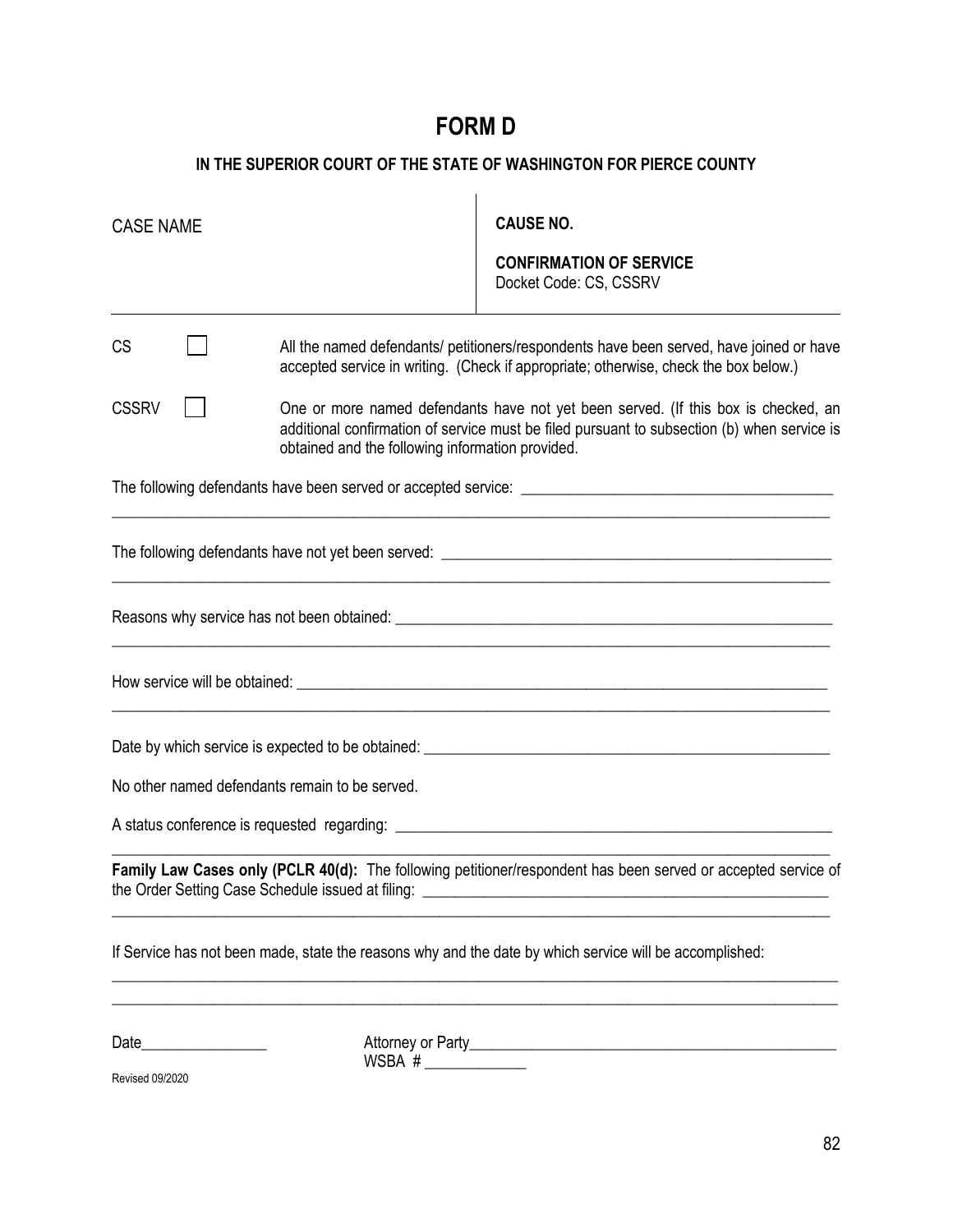## **[FORM](http://www.co.pierce.wa.us/DocumentCenter/View/22828) E (Click above to link to PDF fillable form)**

<span id="page-82-0"></span>**DOMESTIC RELATIONS INFORMATION FORM: Form E (PCLR 16 and PCLSPR 94.04; 9/10)**

| <b>PETITIONER</b> | <b>RESPONDENT</b> |                            |
|-------------------|-------------------|----------------------------|
| <b>PARTIES:</b>   |                   |                            |
| Cause No.:        | Wife<br>- 1       | Respondent<br>$\mathbf{I}$ |
| Date:             | Husband           | Petitioner                 |
|                   |                   |                            |

| PETITIONER |      | <b>RESPONDENI</b> |      |  |
|------------|------|-------------------|------|--|
| Name:      | Age: | Name              | Age: |  |
|            |      |                   |      |  |
|            |      | ddress            |      |  |
|            |      |                   |      |  |
|            |      |                   |      |  |

| Date of Marriage/Domestic Partnership/Cohabitation: | )ate<br>of Separation: |
|-----------------------------------------------------|------------------------|
|                                                     |                        |

#### **DEPENDENT CHILDREN:**

|             |     |                  |                   | <b>Percent Residential Time</b> |                     |       |
|-------------|-----|------------------|-------------------|---------------------------------|---------------------|-------|
| <b>Name</b> | Age | This<br>Marriage | Prior<br>Marriage | <b>Petitioner</b> %             | <b>Respondent %</b> | Since |
|             |     |                  |                   |                                 |                     |       |
|             |     |                  |                   |                                 |                     |       |
|             |     |                  |                   |                                 |                     |       |
|             |     |                  |                   |                                 |                     |       |

**CHILD SUPPORT:**1.

|             | <b>NET INCOME</b> | SUPPORT |
|-------------|-------------------|---------|
| Petitioner: | ∩<br>۰D           |         |
| Respondent: | œ<br>۰D           |         |

2. Tax Exemptions allocated as follows: \_\_\_\_\_\_\_\_\_\_\_\_\_\_\_\_\_\_\_\_\_\_\_\_\_\_\_\_\_\_\_\_\_\_\_\_\_\_\_\_\_\_\_\_\_\_\_\_\_\_\_\_\_\_\_\_\_\_\_\_\_\_\_\_\_\_\_\_\_\_\_\_\_\_\_\_\_

3. Exceptional support considerations: \_\_\_\_\_\_\_\_\_\_\_\_\_\_\_\_\_\_\_\_\_\_\_\_\_\_\_\_\_\_\_\_\_\_\_\_\_\_\_\_\_\_\_\_\_\_\_\_\_\_\_\_\_\_\_\_\_\_\_\_\_\_\_\_\_\_\_\_\_\_\_\_\_\_\_\_\_\_\_

4. Child Support presently being paid \$\_\_\_\_\_\_\_\_\_\_\_\_\_\_ per month; since \_\_\_\_\_\_\_\_\_\_\_\_\_\_\_\_\_\_\_\_\_\_\_\_\_\_\_\_\_\_\_\_\_\_\_\_\_\_\_\_\_\_\_

 $\_$  ,  $\_$  ,  $\_$  ,  $\_$  ,  $\_$  ,  $\_$  ,  $\_$  ,  $\_$  ,  $\_$  ,  $\_$  ,  $\_$  ,  $\_$  ,  $\_$  ,  $\_$  ,  $\_$  ,  $\_$  ,  $\_$  ,  $\_$  ,  $\_$  ,  $\_$  ,  $\_$  ,  $\_$  ,  $\_$  ,  $\_$  ,  $\_$  ,  $\_$  ,  $\_$  ,  $\_$  ,  $\_$  ,  $\_$  ,  $\_$  ,  $\_$  ,  $\_$  ,  $\_$  ,  $\_$  ,  $\_$  ,  $\_$  ,  $\_$  ,  $\_$  ,  $\_$  ,  $\_$  ,  $\_$  ,  $\_$  ,  $\_$  ,  $\_$  ,  $\_$  ,  $\_$  ,  $\_$  ,  $\_$  ,  $\_$  ,  $\_$  ,  $\_$  ,  $\_$  ,  $\_$  ,  $\_$  ,  $\_$  ,  $\_$  ,  $\_$  ,  $\_$  ,  $\_$  ,  $\_$  ,  $\_$  ,  $\_$  ,  $\_$  ,  $\_$  ,  $\_$  ,  $\_$  ,  $\_$  ,  $\_$  ,  $\_$  ,  $\_$  ,  $\_$  ,  $\_$  ,  $\_$  ,  $\_$  ,  $\_$  ,  $\_$  ,  $\_$  ,  $\_$  ,  $\_$  ,  $\_$  ,  $\_$  ,  $\_$  ,  $\_$  ,  $\_$  ,  $\_$  ,  $\_$  ,  $\_$  ,  $\_$  ,  $\_$  ,  $\_$  ,  $\_$  ,  $\_$  ,  $\_$  ,  $\_$  ,  $\_$  ,  $\_$  ,  $\_$  ,  $\_$  ,  $\_$  ,  $\_$  ,  $\_$  ,  $\_$  ,  $\_$  ,  $\_$  ,  $\_$  ,  $\_$  ,  $\_$  ,  $\_$  ,  $\_$  ,  $\_$  ,

5. Summary of proposed residential arrangements for the children:

Domestic Relations Information Form (Rev. 9/04; 9/09)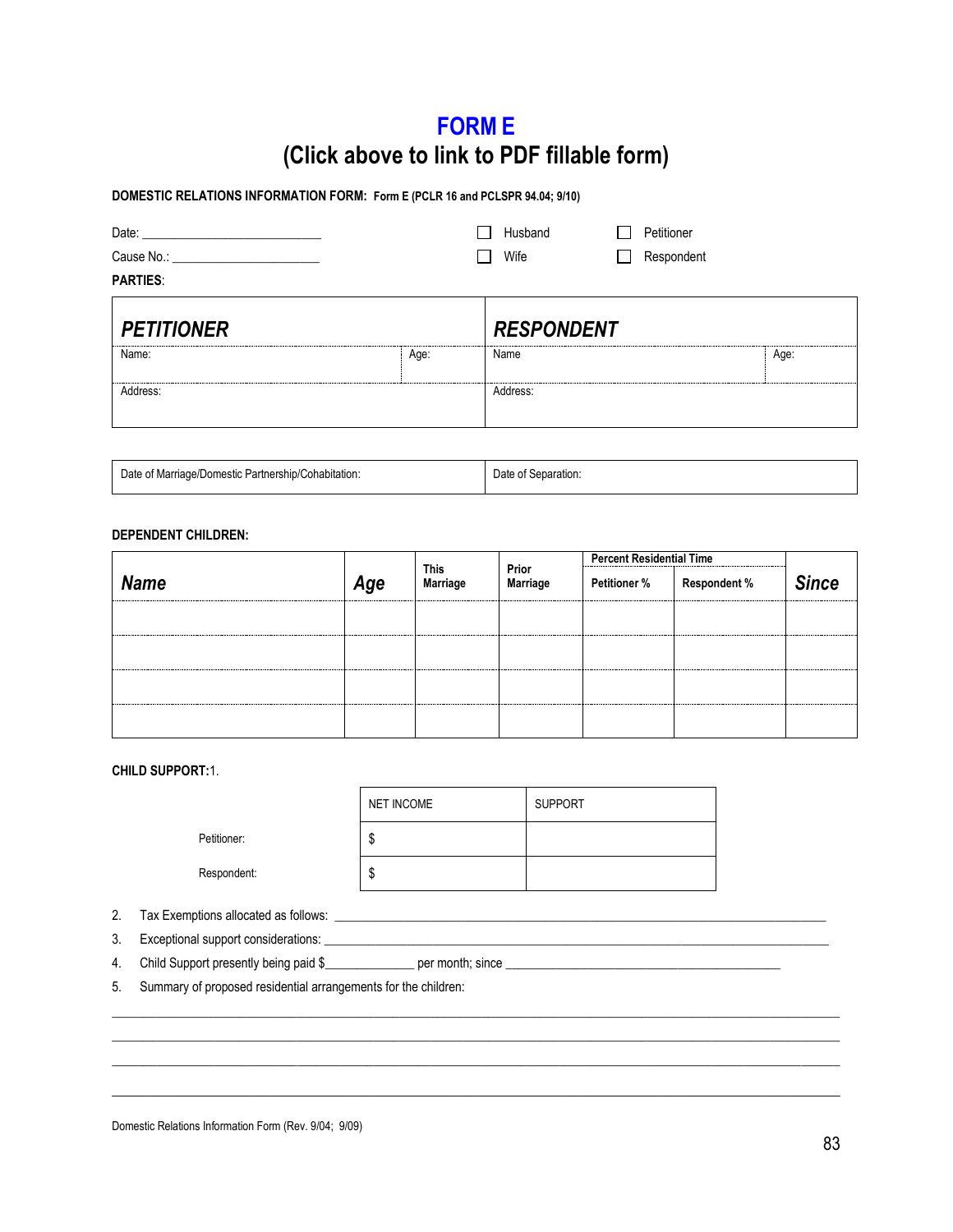Form E (PCLR 16 and PCLSPR 94.04)

#### **MAINTENANCE**:

| . . |                          | per month, duration: |                |         |
|-----|--------------------------|----------------------|----------------|---------|
|     | 2. Presently being paid: |                      | per month, for | months. |

#### **PETITIONER INCOME:**

| Employer/Other Source | Length | Gross Income | Net Income |
|-----------------------|--------|--------------|------------|
|                       |        |              |            |
|                       |        |              |            |
|                       |        | Total Income |            |

#### **RESPONDENT INCOME:**

| Employer/Other Source | Length | Gross Income | Net Income |
|-----------------------|--------|--------------|------------|
|                       |        |              |            |
|                       |        |              |            |
|                       |        | Total Income |            |

 $\mathcal{L}_\mathcal{L} = \{ \mathcal{L}_\mathcal{L} = \{ \mathcal{L}_\mathcal{L} = \{ \mathcal{L}_\mathcal{L} = \{ \mathcal{L}_\mathcal{L} = \{ \mathcal{L}_\mathcal{L} = \{ \mathcal{L}_\mathcal{L} = \{ \mathcal{L}_\mathcal{L} = \{ \mathcal{L}_\mathcal{L} = \{ \mathcal{L}_\mathcal{L} = \{ \mathcal{L}_\mathcal{L} = \{ \mathcal{L}_\mathcal{L} = \{ \mathcal{L}_\mathcal{L} = \{ \mathcal{L}_\mathcal{L} = \{ \mathcal{L}_\mathcal{$ 

 $\mathcal{L}_\mathcal{L} = \{ \mathcal{L}_\mathcal{L} = \{ \mathcal{L}_\mathcal{L} = \{ \mathcal{L}_\mathcal{L} = \{ \mathcal{L}_\mathcal{L} = \{ \mathcal{L}_\mathcal{L} = \{ \mathcal{L}_\mathcal{L} = \{ \mathcal{L}_\mathcal{L} = \{ \mathcal{L}_\mathcal{L} = \{ \mathcal{L}_\mathcal{L} = \{ \mathcal{L}_\mathcal{L} = \{ \mathcal{L}_\mathcal{L} = \{ \mathcal{L}_\mathcal{L} = \{ \mathcal{L}_\mathcal{L} = \{ \mathcal{L}_\mathcal{$  $\mathcal{L}_\mathcal{L} = \{ \mathcal{L}_\mathcal{L} = \{ \mathcal{L}_\mathcal{L} = \{ \mathcal{L}_\mathcal{L} = \{ \mathcal{L}_\mathcal{L} = \{ \mathcal{L}_\mathcal{L} = \{ \mathcal{L}_\mathcal{L} = \{ \mathcal{L}_\mathcal{L} = \{ \mathcal{L}_\mathcal{L} = \{ \mathcal{L}_\mathcal{L} = \{ \mathcal{L}_\mathcal{L} = \{ \mathcal{L}_\mathcal{L} = \{ \mathcal{L}_\mathcal{L} = \{ \mathcal{L}_\mathcal{L} = \{ \mathcal{L}_\mathcal{$  $\_$  ,  $\_$  ,  $\_$  ,  $\_$  ,  $\_$  ,  $\_$  ,  $\_$  ,  $\_$  ,  $\_$  ,  $\_$  ,  $\_$  ,  $\_$  ,  $\_$  ,  $\_$  ,  $\_$  ,  $\_$  ,  $\_$  ,  $\_$  ,  $\_$  ,  $\_$  ,  $\_$  ,  $\_$  ,  $\_$  ,  $\_$  ,  $\_$  ,  $\_$  ,  $\_$  ,  $\_$  ,  $\_$  ,  $\_$  ,  $\_$  ,  $\_$  ,  $\_$  ,  $\_$  ,  $\_$  ,  $\_$  ,  $\_$  ,

#### **FACTORS RELATING TO AWARD OF MAINTENANCE:**

#### **IF ATTORNEY FEES ARE AT ISSUE:**

|          | Incurred to Date  | Paid To Date             |  |
|----------|-------------------|--------------------------|--|
| <u>.</u> | Ordered to Date   | Paid to Date             |  |
| J.       | Requested to Date | <b>Estimate to Trial</b> |  |

Domestic Relations Information Form (Rev. 9/10) Form E (PCLR 16 and PCLSPR 94.04) **PROPERTY DIVISION:**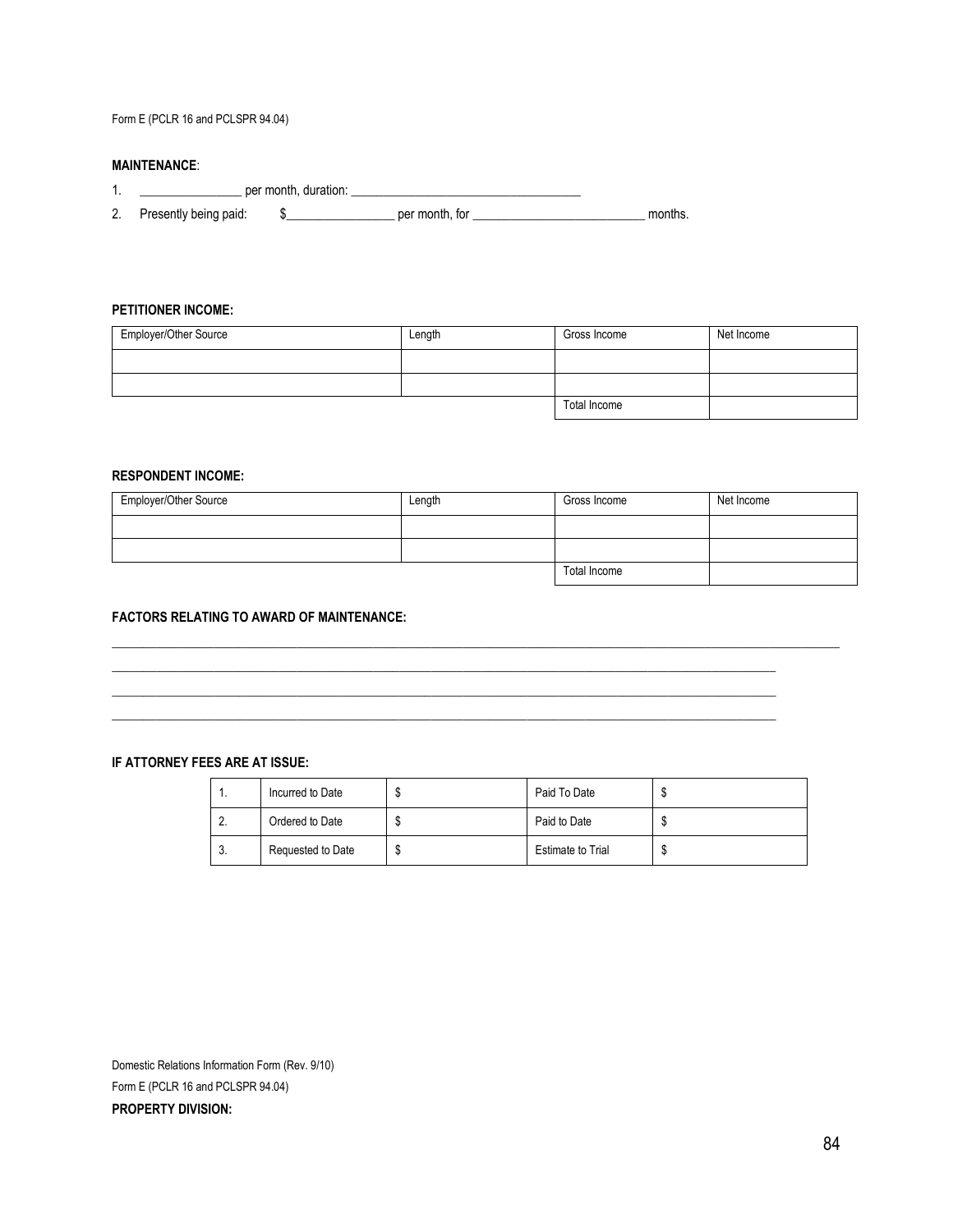| ASSETS:                      | Fair Market Value | Debt Owed        | Net to Petitioner                                 | Net to Respondent |
|------------------------------|-------------------|------------------|---------------------------------------------------|-------------------|
| <b>Real Estate:</b>          |                   |                  |                                                   |                   |
| Home                         | \$                | \$               | \$                                                | \$                |
| Other Real Property          | \$                | \$               | \$                                                | \$                |
|                              | \$                | \$               | \$                                                | \$                |
| Vehicles (Year/Make):        |                   |                  |                                                   |                   |
|                              | $\,$              | \$               | $\,$                                              | \$                |
|                              | \$                | \$               | \$                                                | \$                |
| Household Goods              | \$                | \$               | \$                                                | \$                |
| Tools/Equipment              | \$                | \$               | \$                                                | \$                |
| Recreational/Hobby Equipment | \$                | \$               | \$                                                | \$                |
| Business/Profession:         |                   |                  |                                                   |                   |
| Petitioner                   | \$                | \$               | \$                                                | \$                |
| Respondent                   | \$                | \$               | \$                                                | \$                |
| Investments                  | \$                | \$               | \$                                                | \$                |
| Life Insurance Cash Value    | \$                | \$               | \$                                                | \$                |
| Retirement:                  |                   |                  |                                                   |                   |
| Petitioner                   | \$                | \$               | \$                                                | \$                |
| Respondent                   | \$                | \$               | \$                                                | \$                |
| IRA's, TSP's, 401-K's, etc.: |                   |                  |                                                   |                   |
| Petitioner                   | \$                | \$               | \$                                                | \$                |
| Respondent                   | \$                | \$               | \$                                                | \$                |
| Receivables                  | \$                | \$               | \$                                                | \$                |
| Other Assets:                |                   |                  |                                                   |                   |
|                              | $\boldsymbol{\$}$ | \$               | $\,$                                              | \$                |
|                              | \$                | \$               | $\, \, \raisebox{-1.6pt}{\text{\circle*{1.5}}}\,$ | \$                |
|                              | $\mathbb{S}$      | \$               | $\, \, \raisebox{-1.5pt}{\text{\circle*{1.5}}}\,$ | $\,$              |
| Debts:                       | $(\$$<br>$\big)$  | $(\$$<br>$\big)$ | $(\$$<br>$\big)$                                  | $(\$$<br>$\big)$  |
| <b>TOTALS</b>                | $\,$              | $\,$             | $\,$                                              | $\,$              |
|                              |                   |                  |                                                   |                   |
| Equalization:                | \$                | - $\$            | divided by two (2)                                | $=\$$             |

Domestic Relations Information Form (Rev. 9/10)

Form E (PCLR 16 and PCLSPR 94.04)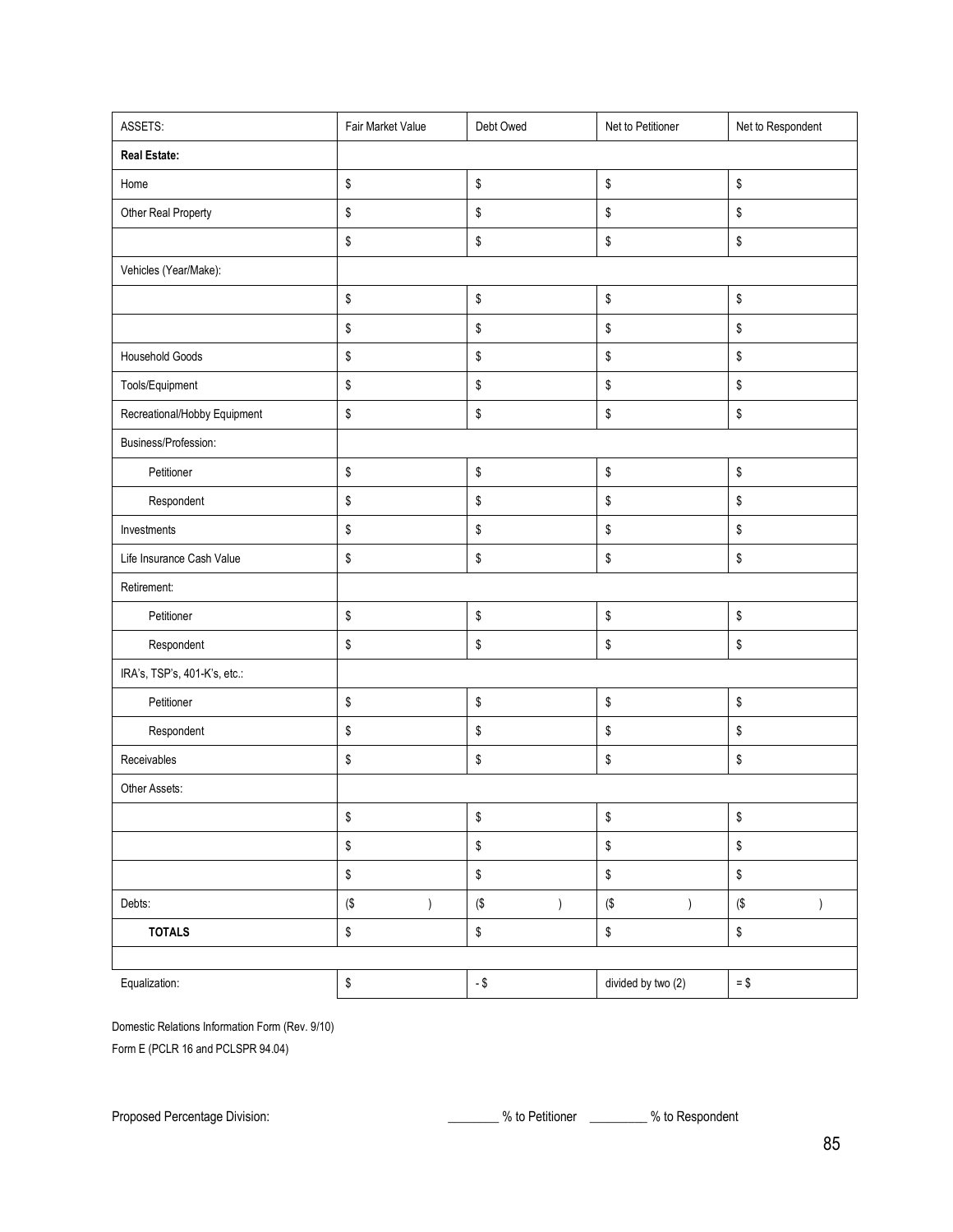A copy of this form shall be served on opposing counsel/party and trial Judge not later than 2 working days prior to trial. The original shall be filed with the Clerk's Office. When this form is used for Settlement Conference purposes under PCLR 16, do not file the original with the Clerk's Office.)

### **YOU MUST ATTACH:**

- **1. Proposed Child Support Order, Support Worksheets and current pay stubs. Form WPF DR 01-050.**
- **2. Completed Financial Declaration. Form WPF DR 01-055**
- **3. Proposed Parenting Plan, if disputed.**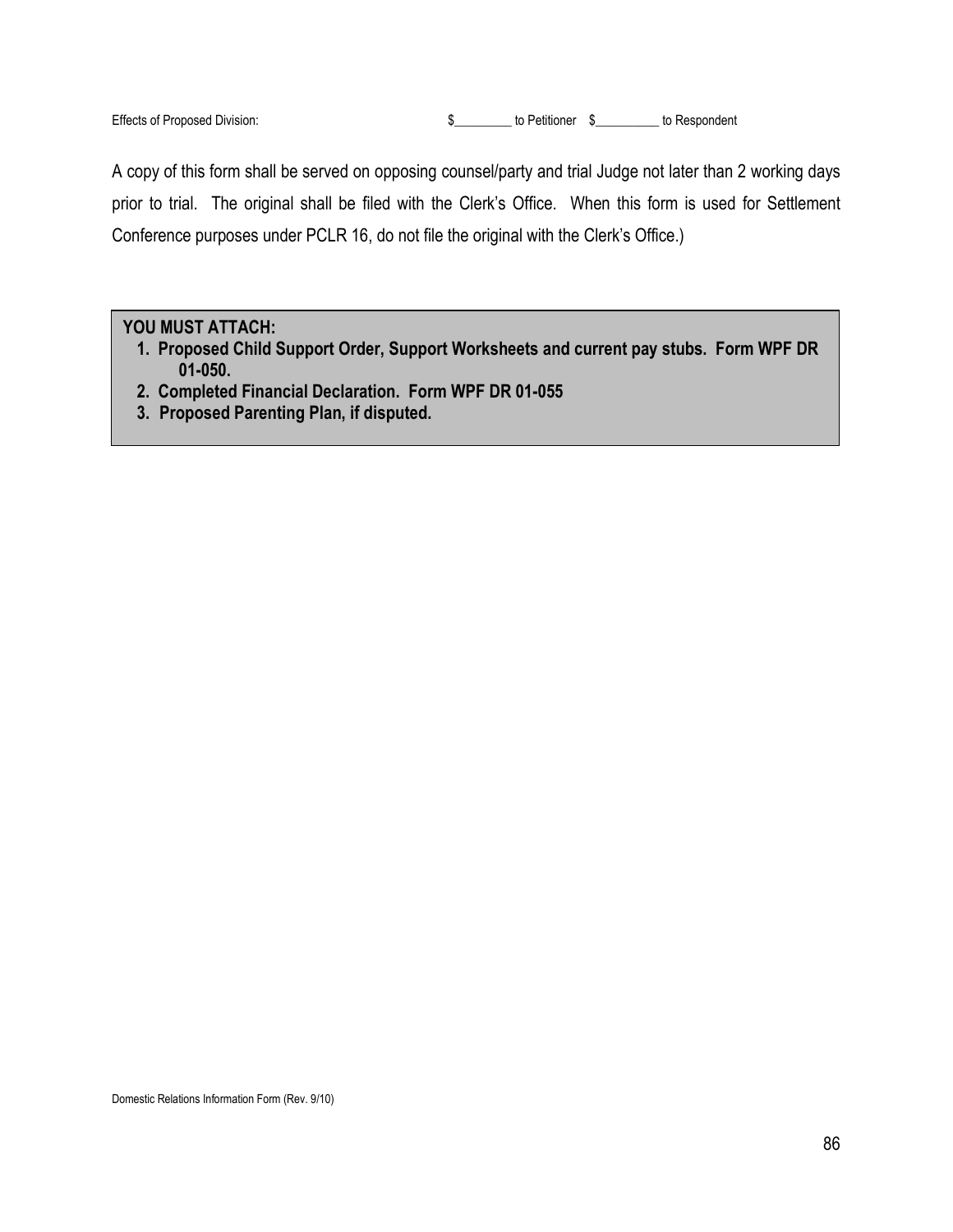## **FORM F**

#### <span id="page-86-0"></span>**IN THE SUPERIOR COURT OF THE STATE OF WASHINGTON FOR PIERCE COUNTY**

| <b>CAUSE NO.</b>                                                                                 |
|--------------------------------------------------------------------------------------------------|
| <b>CONFIRMATION OF JOINDER OF</b><br><b>PARTIES, CLAIMS AND DEFENSES</b><br>Docket Code: CJ, CJN |
|                                                                                                  |

If this case is subject to civil arbitration, please file a Statement of Arbitrability instead of this form. Note that a Statement of Arbitrability may be filed at any time up to the discovery cutoff without leave of court. However, either this form or a Statement of Arbitrability must be filed by the deadline for confirmation of joinder of parties, claims and defenses.

 $CJNSC$   $\Box$  The parties make the following joint representations:

- 1. No additional parties will be joined.
- 2. All parties have been served or have accepted service.
- 3. All mandatory pleadings have been filed.
- 4. No additional claims or defenses will be raised.
- 5. The parties anticipate no problems in meeting the deadlines for disclosing possible witnesses and other subsequent deadlines in the Case Schedule.
- 6. All parties have cooperated in completing this report.
- $CJ$  The parties do not join in making the foregoing representation, as explained below (if appropriate, check both the box at left and every applicable box below);
	- An additional party will be joined.
	- $\Box$  A party remains to be served.
	- $\Box$  A mandatory pleading remains to be filed.
	- An additional claim or defense will be raised.

\_\_\_\_\_\_\_\_\_\_\_\_\_\_\_ \_\_\_\_\_\_\_\_\_\_\_\_\_\_\_\_\_\_\_\_\_\_\_\_\_\_\_\_\_\_\_\_\_\_\_\_\_\_\_\_

One or more parties anticipate a problem in meeting the deadlines for disclosing possible witnesses or other subsequent deadlines in the Case Schedule.

 $\_$  , and the contract of the contract of the contract of the contract of the contract of the contract of the contract of the contract of the contract of the contract of the contract of the contract of the contract of the  $\_$  ,  $\_$  ,  $\_$  ,  $\_$  ,  $\_$  ,  $\_$  ,  $\_$  ,  $\_$  ,  $\_$  ,  $\_$  ,  $\_$  ,  $\_$  ,  $\_$  ,  $\_$  ,  $\_$  ,  $\_$  ,  $\_$  ,  $\_$  ,  $\_$  ,  $\_$  ,  $\_$  ,  $\_$  ,  $\_$  ,  $\_$  ,  $\_$  ,  $\_$  ,  $\_$  ,  $\_$  ,  $\_$  ,  $\_$  ,  $\_$  ,  $\_$  ,  $\_$  ,  $\_$  ,  $\_$  ,  $\_$  ,  $\_$  , \_\_\_\_\_\_\_\_\_\_\_\_\_\_\_\_\_\_\_\_\_\_\_\_\_\_\_\_\_\_\_\_\_\_\_\_\_\_\_\_\_\_\_\_\_\_\_\_\_\_\_\_\_\_\_\_\_\_\_\_\_\_\_\_\_\_\_\_\_\_\_\_

Other explanation:

Date **Date** Attorney for Plaintiff/Self-Represented Party WSBA #\_\_\_\_\_\_\_\_\_\_\_\_\_\_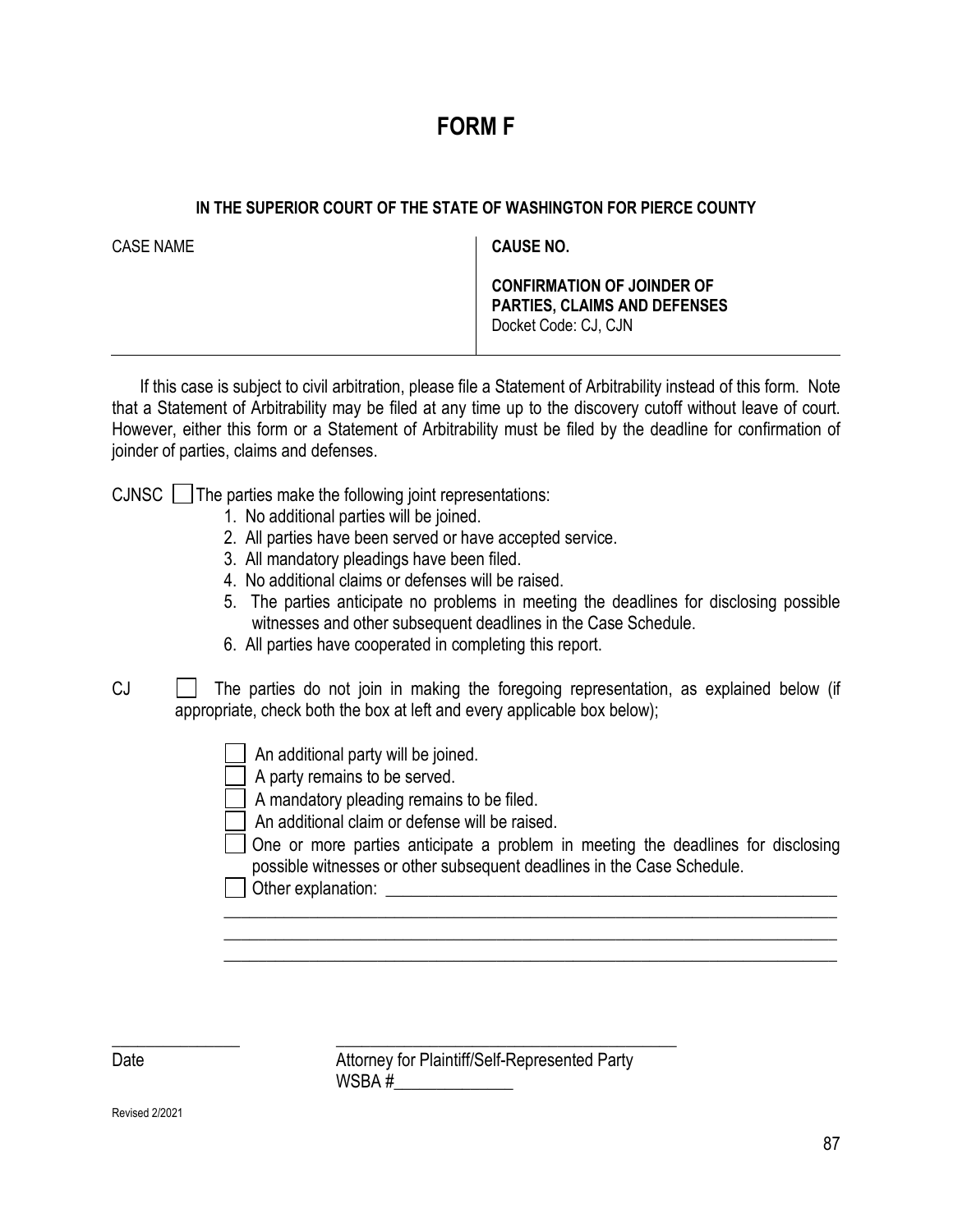## **FORM G**

### <span id="page-87-0"></span>**IN THE SUPERIOR COURT OF THE STATE OF WASHINGTON FOR PIERCE COUNTY**

 $\mathbf{I}$ 

| CASE NAME | <b>CAUSE NO.</b>                                                                        |
|-----------|-----------------------------------------------------------------------------------------|
|           | NOTICE OF SETTLEMENT OF ALL<br><b>CLAIMS AGAINST ALL PARTIES</b><br>Docket Code: NTSSTD |

Notice is hereby given that all claims against all parties in this action have been resolved. Any trials or other hearings in this matter may be stricken from the court calendar. This notice is being filed with the consent of all parties.

If an order dismissing all claims against all parties is not entered within 90 days after the written notice of settlement is filed, the case shall be dismissed by the court.

 $\overline{\phantom{a}}$  , where  $\overline{\phantom{a}}$ Date

\_\_\_\_\_\_\_\_\_\_\_\_\_\_\_\_\_\_\_\_\_\_\_\_\_\_\_\_\_\_\_\_\_\_\_\_ \_\_\_\_\_\_\_\_\_\_\_\_\_\_\_\_\_\_\_\_\_\_\_\_\_\_\_\_\_\_\_\_\_\_\_\_\_ Attorney for Petitioner/Plaintiff **Attorney for Respondent/Defendant**<br>
WSBA #: WSBA #: \_\_\_\_\_\_\_\_\_\_\_\_\_\_\_\_\_\_\_\_\_\_\_\_\_\_

Revised 09/2021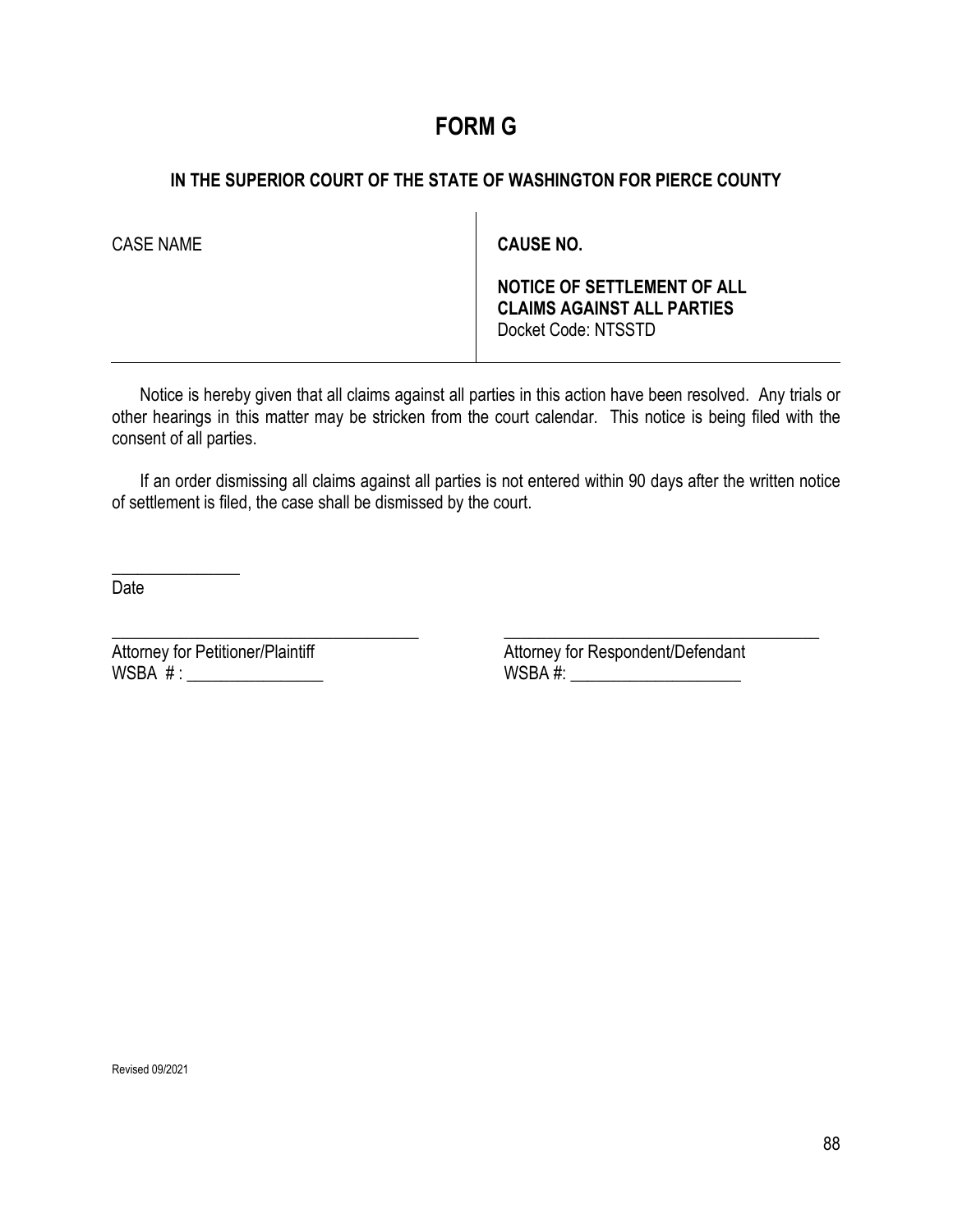## **FORM H**

### **IN THE SUPERIOR COURT OF THE STATE OF WASHINGTON FOR PIERCE COUNTY**

 $\mathbf{I}$ 

| <b>CASE NAME</b> | <b>CAUSE NO.</b>                                                             |
|------------------|------------------------------------------------------------------------------|
|                  | JOINT NOTICE OF RECONCILIATION<br>PCLSPR 94.04 (a)(5)(A)<br>DOCKET CODE: JNR |

Notice is hereby given that both parties in the above-identified matter have either reconciled or mutually agree they wish to attempt a reconciliation. All future dates reflected in the Order Setting Case Schedule shall be cancelled by the Court.

FURTHER, both parties understand that this case shall automatically be dismissed by the Court six (6) months from the date of this Notice unless an Amended Petition has been filed with the Clerk of the Court prior to that date.

\_\_\_\_\_\_\_\_\_\_\_\_\_\_\_ \_\_\_\_\_\_\_\_\_\_\_\_\_\_\_\_\_\_\_\_\_\_\_\_\_\_\_\_\_\_ DATE Petitioner Pro Se/Attorney WSBA #:\_\_\_\_\_\_\_\_\_\_\_\_\_\_\_\_\_\_\_\_\_\_

\_\_\_\_\_\_\_\_\_\_\_\_\_\_\_ \_\_\_\_\_\_\_\_\_\_\_\_\_\_\_\_\_\_\_\_\_\_\_\_\_\_\_\_\_\_ DATE Respondent Pro Se/Attorney  $WSBA \#$ :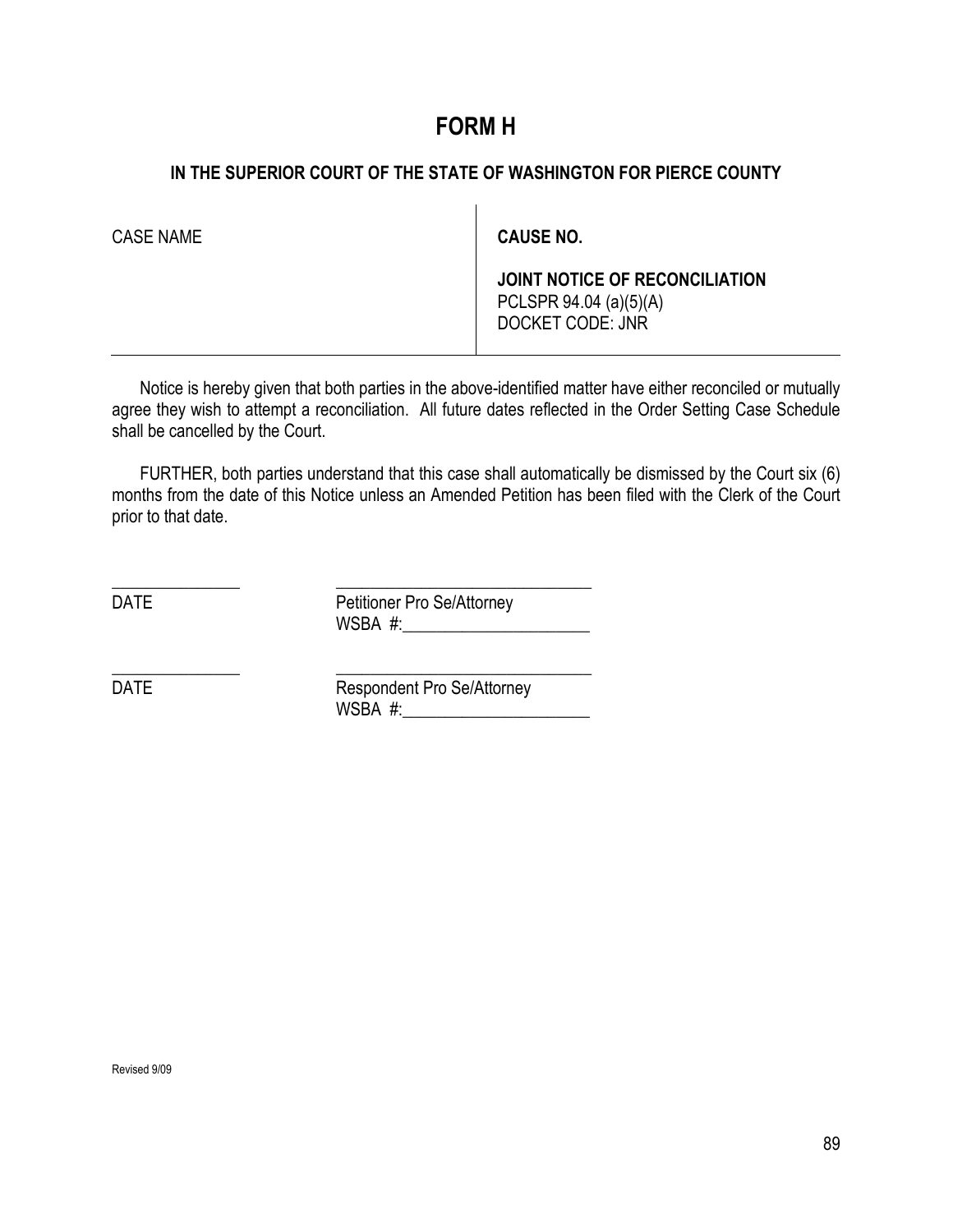## **FORM I**

### <span id="page-89-0"></span>**IN THE SUPERIOR COURT OF THE STATE OF WASHINGTON FOR PIERCE COUNTY**

 $\mathbf{I}$ 

| <b>CASE NAME</b> | CAUSE NO.                                                                      |
|------------------|--------------------------------------------------------------------------------|
|                  | <b>ORDER SETTING CASE SCHEDULE -</b><br><b>FAMILY LAW</b><br>Docket Code: OSCS |
|                  |                                                                                |

In accordance with PCLR 40(d), this case is hereby assigned to Department \_\_\_\_\_\_, Judge

#### **Notice to Petitioner:**

Once the case has been filed, the petitioner(s) shall serve a copy of this Order Setting Case Schedule on the respondent(s) with the summons and petition. Provided, however, that in those cases where service is by publication, the petitioner shall serve a copy of this Order Setting Case Schedule to within five (5) court days of service of the respondent's first response/appearance. If the case has not been filed, but an initial pleading is served, a copy of this Order Setting Case Schedule shall be served within five (5) court days of filing. PCLR 3(b)

#### **Trial Date:**

A trial date may be obtained pursuant to PCLR 40(d) by filing a 'Note of Issue' for assignment of a trial date by noon at least seven (7) court days prior to the date fixed for assignment of the trial date. PCLR 40(d)

If a trial date is not obtained pursuant to PCLR 40(d), failure to appear on this date will result in dismissal of the case by the Court. PCLR 40(d)

**Assignment to set Trial Date** \_\_\_\_\_\_\_\_\_\_\_\_\_\_\_\_\_\_\_\_

(Date and Time)

At that time the Court will provide you with a Case Schedule which shall include the trial date. Failure to appear on this date will result in dismissal of the case by the Court. PCLR 40(d) Certificate of Completion of Mandatory Parenting Seminar due from both parties by **Exercise 2** See PCLSPR 94.05(c)

#### **Uncontested Dissolutions/Settlements:**

If this case is agreed upon by both petitioner(s) and respondent(s) who are represented by attorneys, you are not required to wait for the trial date in order to settle your case; after appropriate time requirements have been met, final pleadings may be presented in Ex Parte. If you are self-represented and settle your case and the appropriate time requirements have been met, you may file a "Note for Pro Se/Self Represented Dissolution Calendar" to appear before a Court Commissioner for entry of final papers.

Date \_\_\_\_\_\_\_\_\_\_\_\_\_\_ \_\_\_\_\_\_\_\_\_\_\_\_\_\_\_\_\_\_\_\_\_\_\_\_\_\_\_\_\_\_\_\_\_\_\_\_\_\_\_\_\_

(Judge Signature and Department Number)

Amended effective 9/1/2020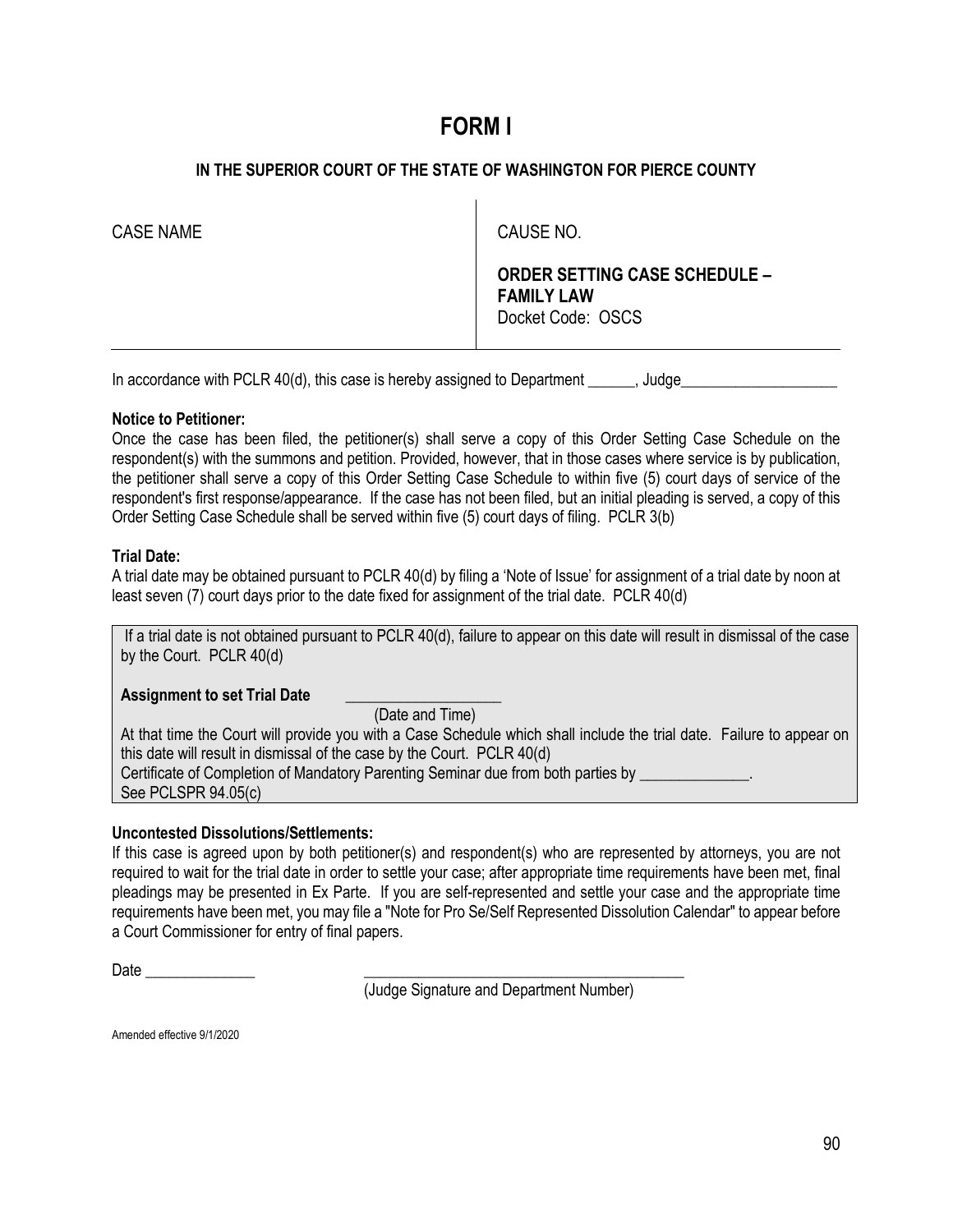## **FORM J**

### **IN THE SUPERIOR COURT OF THE STATE OF WASHINGTON FOR PIERCE COUNTY**

| <b>CASE NAME</b> | <b>CAUSE NO.</b>                                                                        |
|------------------|-----------------------------------------------------------------------------------------|
|                  | <b>NOTICE OF CHANGE OF ADDRESS/</b><br><b>CONTACT INFORMATION</b><br>DOCKET CODE: NTACA |

**NOTICE IS HEREBY GIVEN** that the address/contact information for the attorney and/or party identified below is changed to the following:

| NAME:                                           | <u> 1980 - Johann Barbara, martxa alemaniar arg</u> |                                                                                                                                                                                                                                |  |
|-------------------------------------------------|-----------------------------------------------------|--------------------------------------------------------------------------------------------------------------------------------------------------------------------------------------------------------------------------------|--|
| <b>NEW ADDRESS:</b>                             |                                                     | <u> 1999 - Jan James James James James James James James James James James James James James James James James J</u>                                                                                                           |  |
|                                                 |                                                     |                                                                                                                                                                                                                                |  |
|                                                 |                                                     |                                                                                                                                                                                                                                |  |
| <b>EMAIL ADDRESS:</b>                           |                                                     |                                                                                                                                                                                                                                |  |
| <b>HOME PHONE NUMBER:</b>                       |                                                     |                                                                                                                                                                                                                                |  |
|                                                 | CELL PHONE NUMBER: ______________________           |                                                                                                                                                                                                                                |  |
| EFFECTIVE:                                      | <u> The Communication of the Communication</u>      |                                                                                                                                                                                                                                |  |
| IN THIS CASE, I AM THE: (select only one)       |                                                     |                                                                                                                                                                                                                                |  |
| Plaintiff/Petitioner _____ Defendant/Respondent |                                                     |                                                                                                                                                                                                                                |  |
| Attorney for ____________________WSBA #_______  |                                                     |                                                                                                                                                                                                                                |  |
| DATED: www.astronomy.com                        |                                                     | SIGNATURE: The contract of the contract of the contract of the contract of the contract of the contract of the contract of the contract of the contract of the contract of the contract of the contract of the contract of the |  |
|                                                 |                                                     | PRINT NAME: University of the state of the state of the state of the state of the state of the state of the state of the state of the state of the state of the state of the state of the state of the state of the state of t |  |
|                                                 |                                                     |                                                                                                                                                                                                                                |  |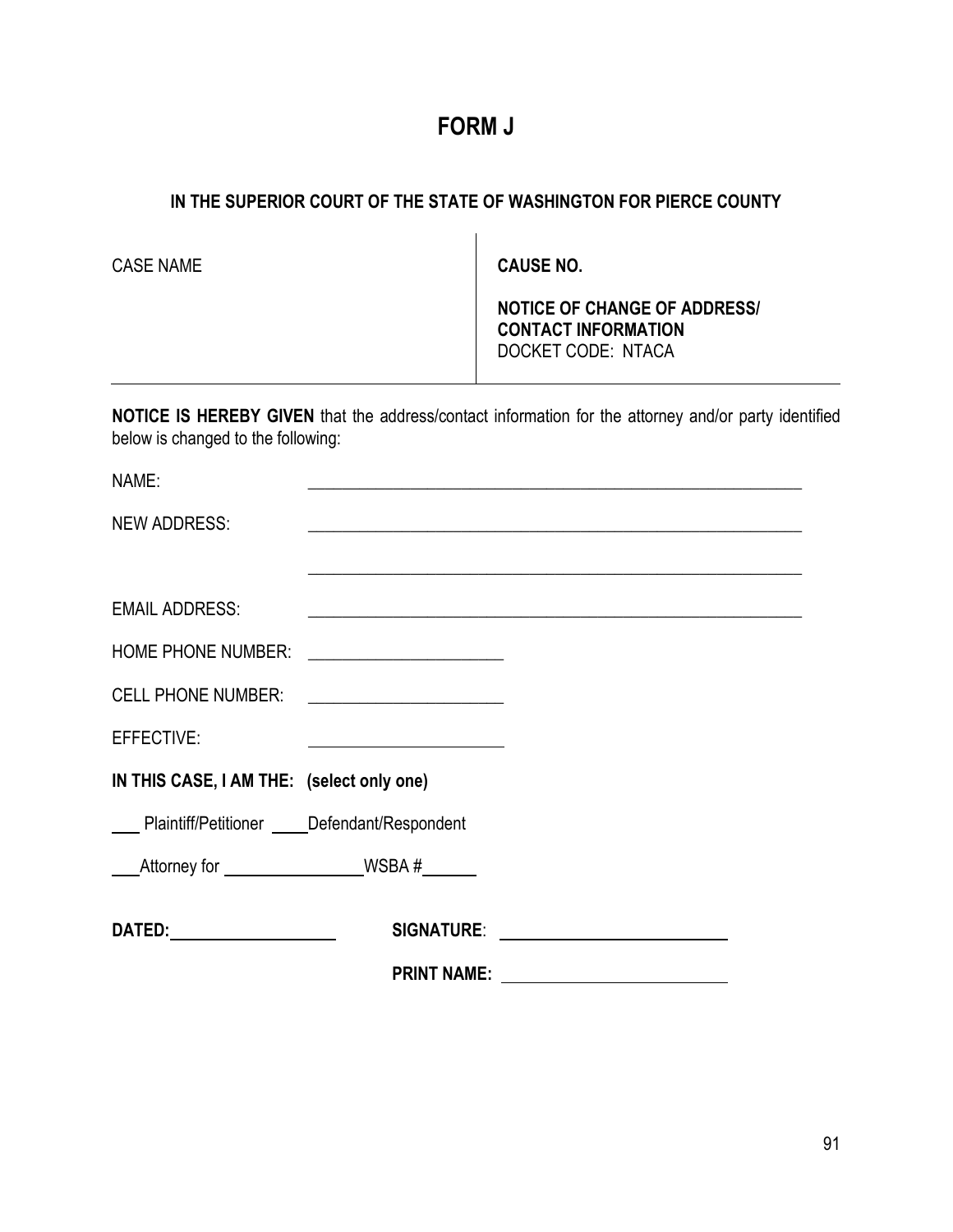## **FORM K**

## <span id="page-91-0"></span>**IN THE SUPERIOR COURT OF THE STATE OF WASHINGTON FOR PIERCE COUNTY**

 $\overline{1}$ 

| In the [NAME] of:                                                                                                                                                                                                           | <b>CAUSE NO.</b>                                                                                                                                                                                                                                                                                                  |
|-----------------------------------------------------------------------------------------------------------------------------------------------------------------------------------------------------------------------------|-------------------------------------------------------------------------------------------------------------------------------------------------------------------------------------------------------------------------------------------------------------------------------------------------------------------|
|                                                                                                                                                                                                                             | <b>DECLARATION OF PROPOSED TRUSTEE</b>                                                                                                                                                                                                                                                                            |
| 1) Identification of Trustee.<br>Name of Proposed Trustee:<br>WSBA/CPG#:<br>Mailing Address of Proposed Trustee:<br>Street Address (if different):<br>City/State/Zip:<br>Fax Number:<br>Telephone Number:<br>Email Address: | 2) Certified Status. The proposed Trustee is professionally licensed in the State of Washington as: a $\Box$<br>lawyer, guardian, trustee, or other (identify: $\qquad$ ). Attached as Exhibit A to this<br>Declaration is a summary listing the educational programs (pertaining to fiduciary matters) which the |
| proposed Trustee and its employees have attended during the past twelve (12) months.                                                                                                                                        |                                                                                                                                                                                                                                                                                                                   |
| 3) Business Form. The form in which the proposed Trustee does business is:<br>sole proprietor     trust company<br>corporation<br>$\Box$ non-profit corporation $\Box$                                                      | bank<br>other: and the state of the state of the state of the state of the state of the state of the state of the state of the state of the state of the state of the state of the state of the state of the state of the state of the                                                                            |
| directors, officer, and owner of the business of the proposed Trustee and their title:                                                                                                                                      | 4) Identification of Principals of Proposed Trustee. List the name of each member of the board of                                                                                                                                                                                                                 |
| with the Incapacitated Person:                                                                                                                                                                                              | 5) Relationship to Allegedly Incapacitated Person. The proposed Trustee has the following relationship                                                                                                                                                                                                            |
|                                                                                                                                                                                                                             |                                                                                                                                                                                                                                                                                                                   |

**6) Trustee's Organizational Structure.**

(a) Date the proposed Trustee began doing business:

(b) Allocation of job responsibilities: (*Brochures or other printed materials may be attached as an Exhibit in response to this question*.)

**7) Criminal Background Checks.** Does the proposed Trustee conduct criminal background checks pursuant to RCW 43.43.832 on all employees or volunteers who will or may have unsupervised access to the trust beneficiary?  $\Box$  Yes  $\Box$  No

**8) Criminal and Disciplinary History**. Provide the following information for the proposed Trustee and for each of its principals and employees: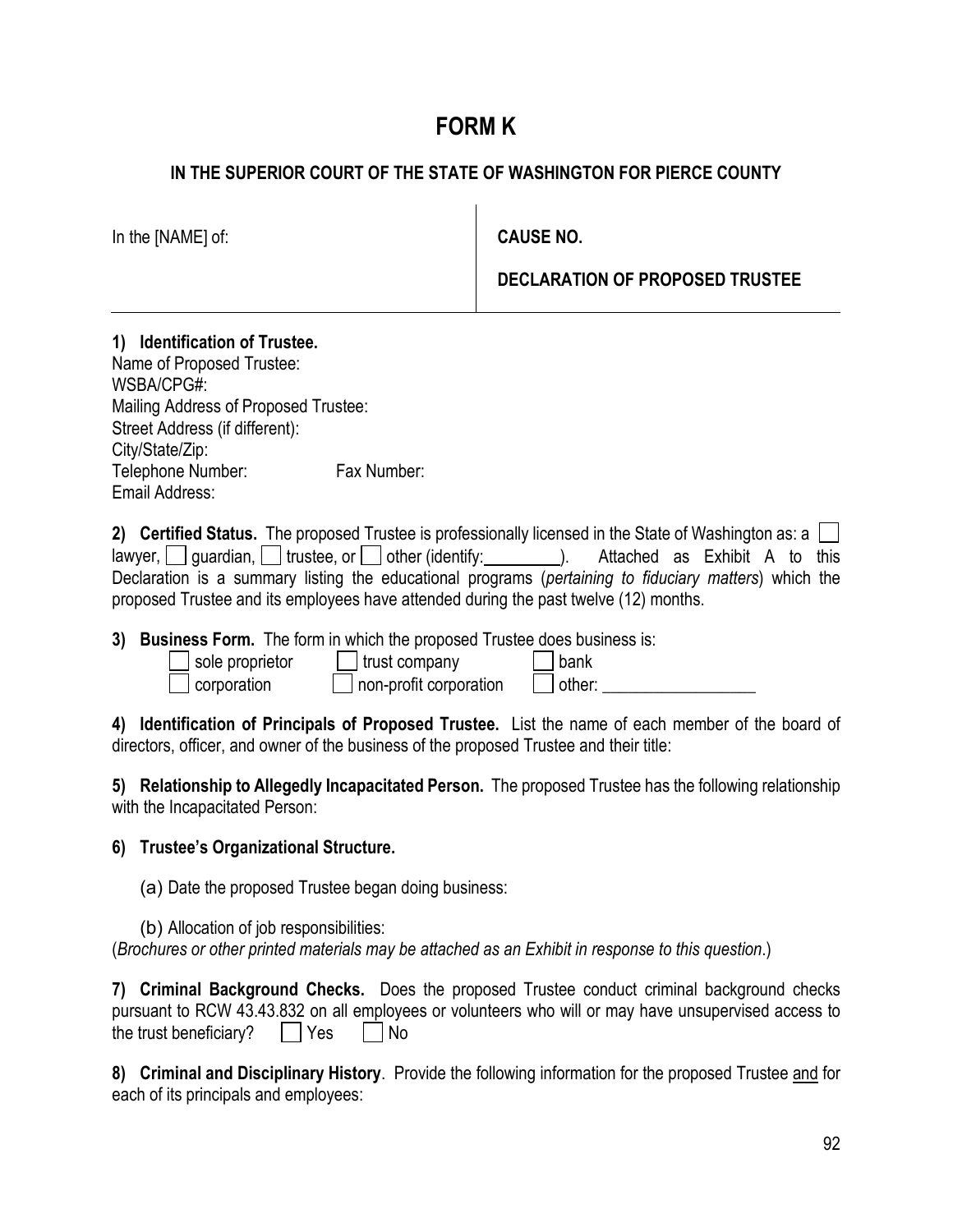- (a) Circumstances leading to removal as a Trustee or as a fiduciary for breach of fiduciary duty or for any other reason:
- (b) Criminal proceedings for a felony or misdemeanor involving moral turpitude, which resulted in a finding or plea of guilty (*attach an explanation as an exhibit explaining why this individual is employed by the proposed Trustee*):
- (c) Civil proceedings in which there was a finding of dishonesty, misappropriation of funds, breach of fiduciary duty, or mistreatment of any person (*identify any civil proceedings where there was a settlement, even if such settlement was without specific findings by the Court*):
- (d) Reported disciplinary proceedings by a disciplinary body or licensing agency that resulted in a finding of misconduct (*including proceedings by a professional organization such as a state bar association, a medical disciplinary review board, etc*.):

**9) Protection of Trust Funds.** The proposed Trustee has insurance coverage or security from the following forms at the following policy limits as of ,20

#### a) **Errors and Omissions Insurance:**

- i) Insurance Company:
- ii) Policy Limits: \$

b) **Employee Dishonesty Insurance:**

- i) Insurance Company:
- ii) Policy Limits: \$
- c) **General Surety Bond:**
	- i) Bonding Company:
	- ii) Amount: \$

**10) Assets Under Management.** As of ,20 , the total value of all of the assets administered by the Trustee is:  $\frac{1}{2}$ , and the total value of all assets separately bonded or held in blocked accounts is: \$

11) Case Load. As of \_\_\_\_\_\_\_\_\_\_\_,20\_\_\_\_the proposed Trustee administers [insert text-number] trusts, and serves as a non-trustee fiduciary (e.g. Guardian, Attorney in Fact, Custodian) for **individuals** 

**12) Compensation and Reimbursement.** The proposed Trustee' compensation schedule is as follows (*include the different hourly rates for various services and an estimated fee in this matter if possible*):

**13) Experience.** The proposed Trustee's experience with similar Trusts *(for example, similar amount of assets, the family circumstances of the trust beneficiary, the proximity of the proposed Trustee to the residence of the trust beneficiary, and any relevant information*) is:

**14) Asset Management.** The proposed Trustee intends to manage the trust as follows: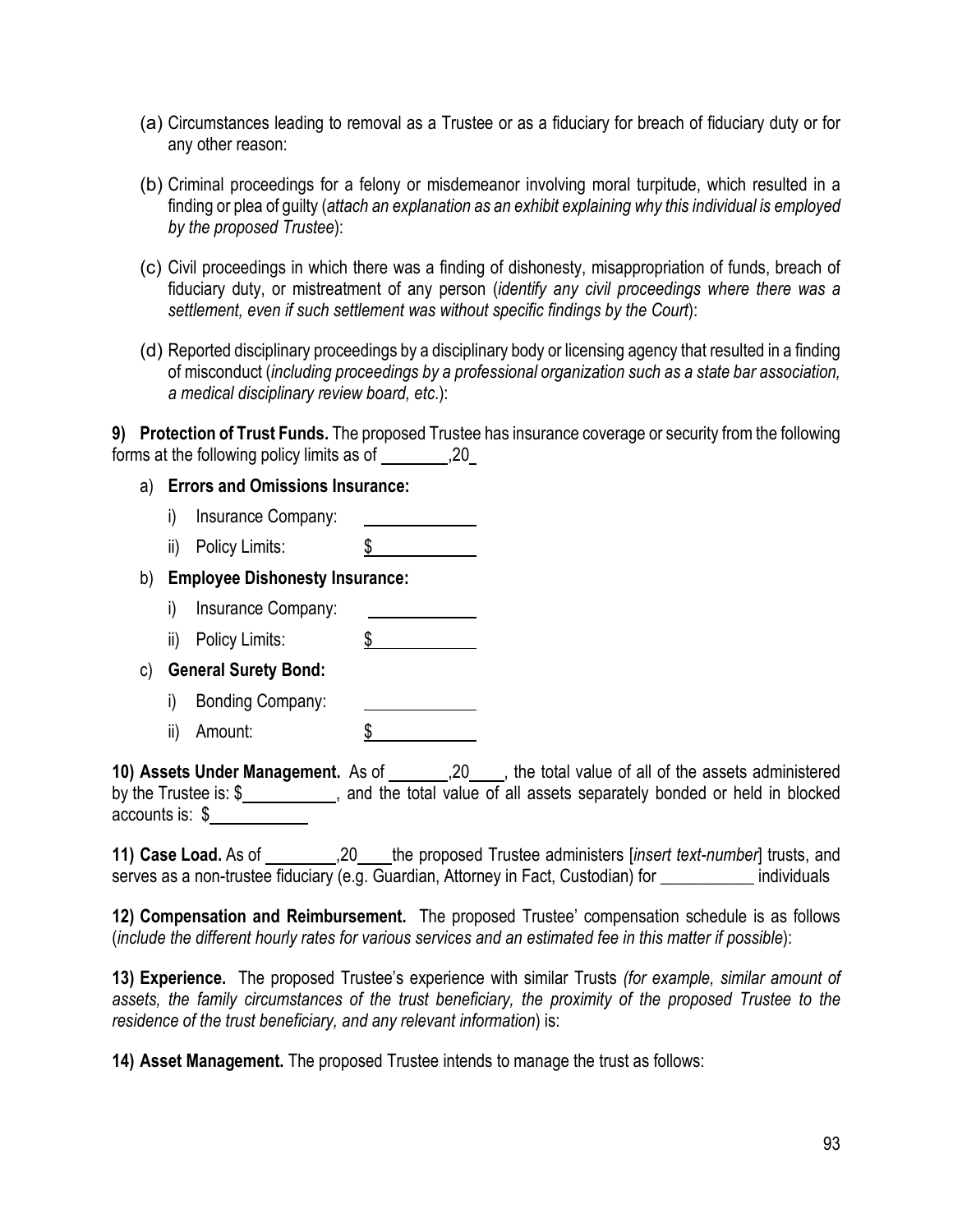I certify (or declare) under penalty of perjury under the laws of the State of Washington that to the best of my knowledge the statements above are true and correct.

Signed at , Washington

This  $\_\_\_\_\_\$  day of  $\_\_\_\_\_\,, 20 \_\_\_\,.$ 

Signature of Proposed Trustee **Printed Name of Proposed Trustee** 

Address Telephone/Fax Number

City, State, Zip Code Email Address

(Effective 9/1/06)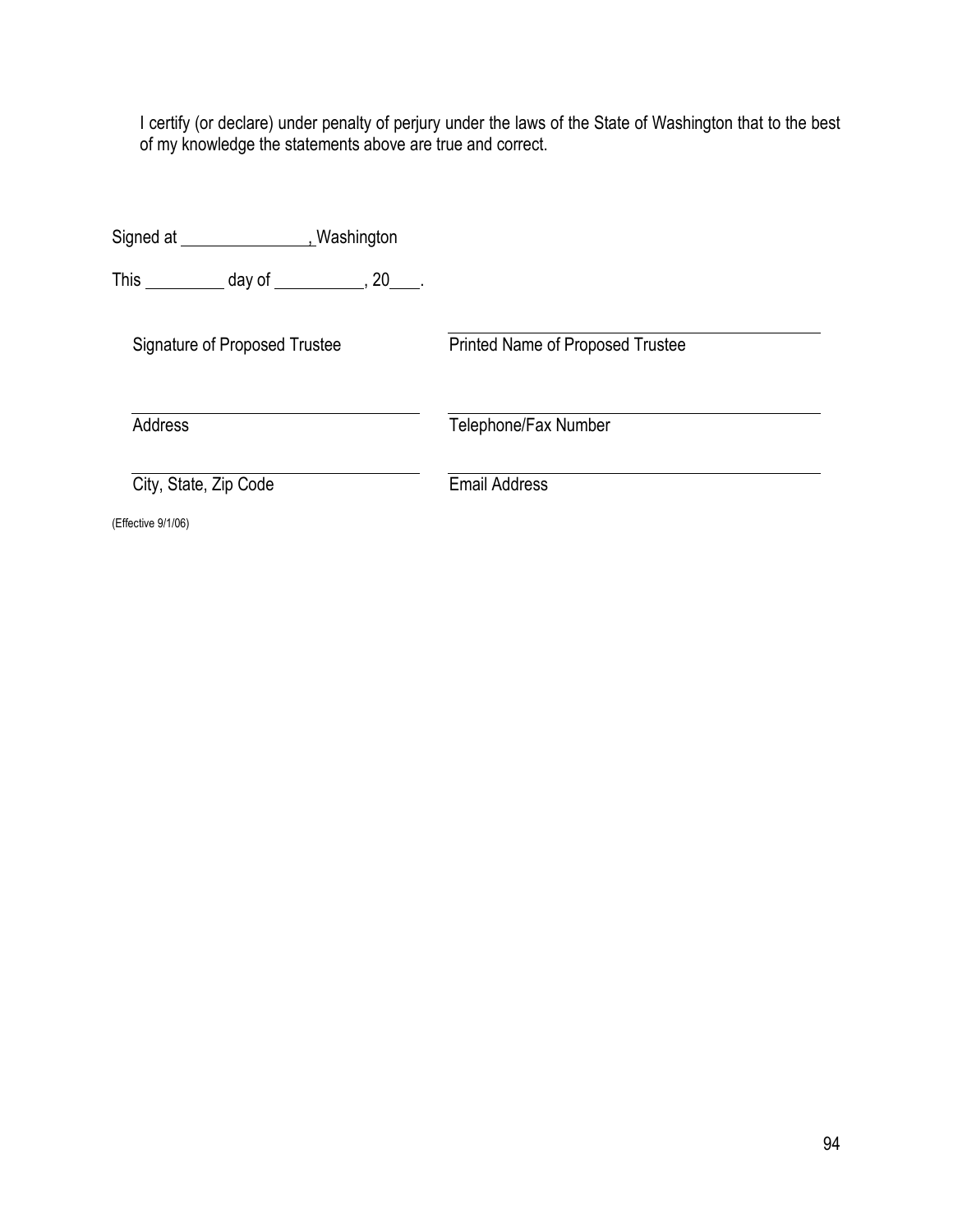## **FORM L**

### <span id="page-94-0"></span>**TRUST SUMMARY**

| Date Trustee Appointed:   |           |
|---------------------------|-----------|
| Date of Next Hearing:     |           |
| Current Bond Amount:      |           |
| <b>Blocking Required:</b> | N٥<br>Yes |

| <b>Beneficiary</b>          | Trustee                     |
|-----------------------------|-----------------------------|
| Name:                       | Name:                       |
| Address:                    | Address:                    |
| City, State and postal code | City, State and postal code |
| Phone:                      | Phone:                      |
|                             | Facsimile:                  |

| <b>Interested Parties</b> | <b>Address &amp; Phone</b> | <b>Relation to</b><br><b>Beneficiary</b> |
|---------------------------|----------------------------|------------------------------------------|
|                           |                            |                                          |
|                           |                            |                                          |
|                           |                            |                                          |
|                           |                            |                                          |

Effective 9/1/06)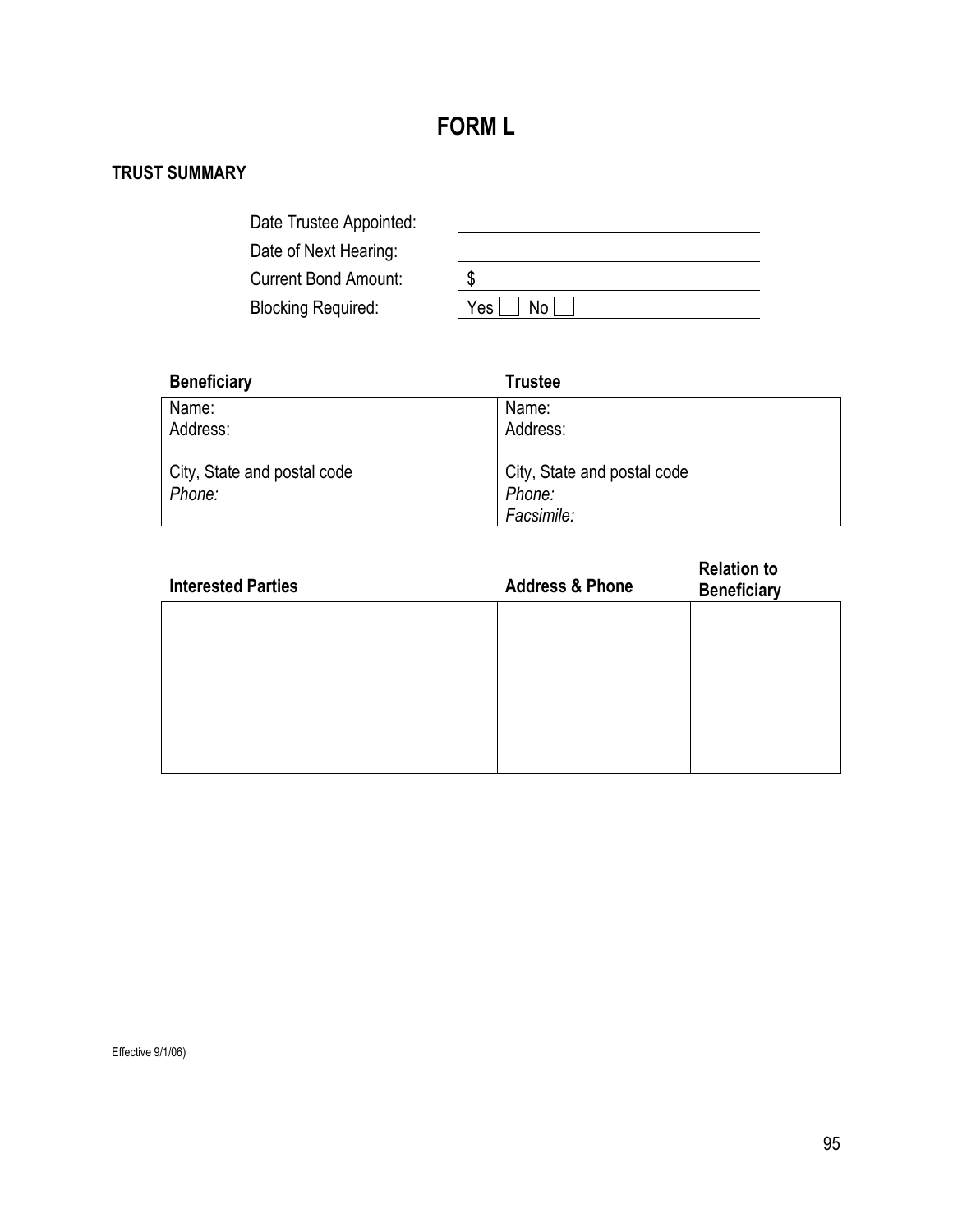## **FORM M**

### <span id="page-95-0"></span>**IN THE SUPERIOR COURT OF THE STATE OF WASHINGTON FOR PIERCE COUNTY**

| In Re the Guardianship of: | <b>CAUSE NO.</b>                                           |
|----------------------------|------------------------------------------------------------|
| [Name]                     | <b>DECLARATION OF PROPOSED GUARDIAN</b><br>(Non-Certified) |
| An Incapacitated Person.   |                                                            |

| (1) | <b>Personal Information.</b>                |                                                                                                    |
|-----|---------------------------------------------|----------------------------------------------------------------------------------------------------|
|     | Name of Proposed Guardian:                  |                                                                                                    |
|     | Mailing Address of Proposed Guardian:       |                                                                                                    |
|     | Street Address (if different):              |                                                                                                    |
|     | City/State/Zip:                             |                                                                                                    |
|     | Telephone Number:                           | Fax Number:                                                                                        |
|     | Email Address:                              |                                                                                                    |
|     |                                             | If the proposed Guardian does not reside in Washington, provide the name, address, phone and email |
|     | for the proposed Guardian's resident agent: |                                                                                                    |

- **(2) Non-Professional Status.** I am not charging fees for carrying out the duties of court-appointed guardian of three or more incapacitated persons. I acknowledge that before I may receive fees for serving as a Guardian for three or more persons, I am required to be certified in the State of Washington. See RCW § 11.88.008.
- **(3) Business Form.** If appointed, I will serve as a Guardian as an individual and not as an entity or representative of a business entity, such as a trust company or non-profit corporation.
- **(4) Background and Experience Helpful to Service as Guardian.** I have the following background, education training and experience, which may be helpful in my service as Guardian:
- **(5) Licenses held:**
- **(6) Relationship to Alleged Incapacitated Person.** I have the following relationship to the Alleged Incapacitated Person (*such as family member, friend, etc*.):
- **(7) Prior History as Fiduciary or Guardian.**
	- (a) I have served in a fiduciary capacity (*such as an attorney-in-fact pursuant to power of attorney, a trustee, an executor, an administrator, or a Guardian*).
		- $\Box$  Yes  $\Box$  No
	- (b) I have been removed as a fiduciary.

 $\Box$  Yes  $\Box$  No

If the answer above is "Yes," describe the circumstances leading to your removal as a Guardian or as a fiduciary.

**(8) Criminal History.** RCW 11.88.020(3) expressly provides that no person is qualified to serve as a Guardian if he or she has been "convicted of a felony or of a misdemeanor involving moral turpitude,"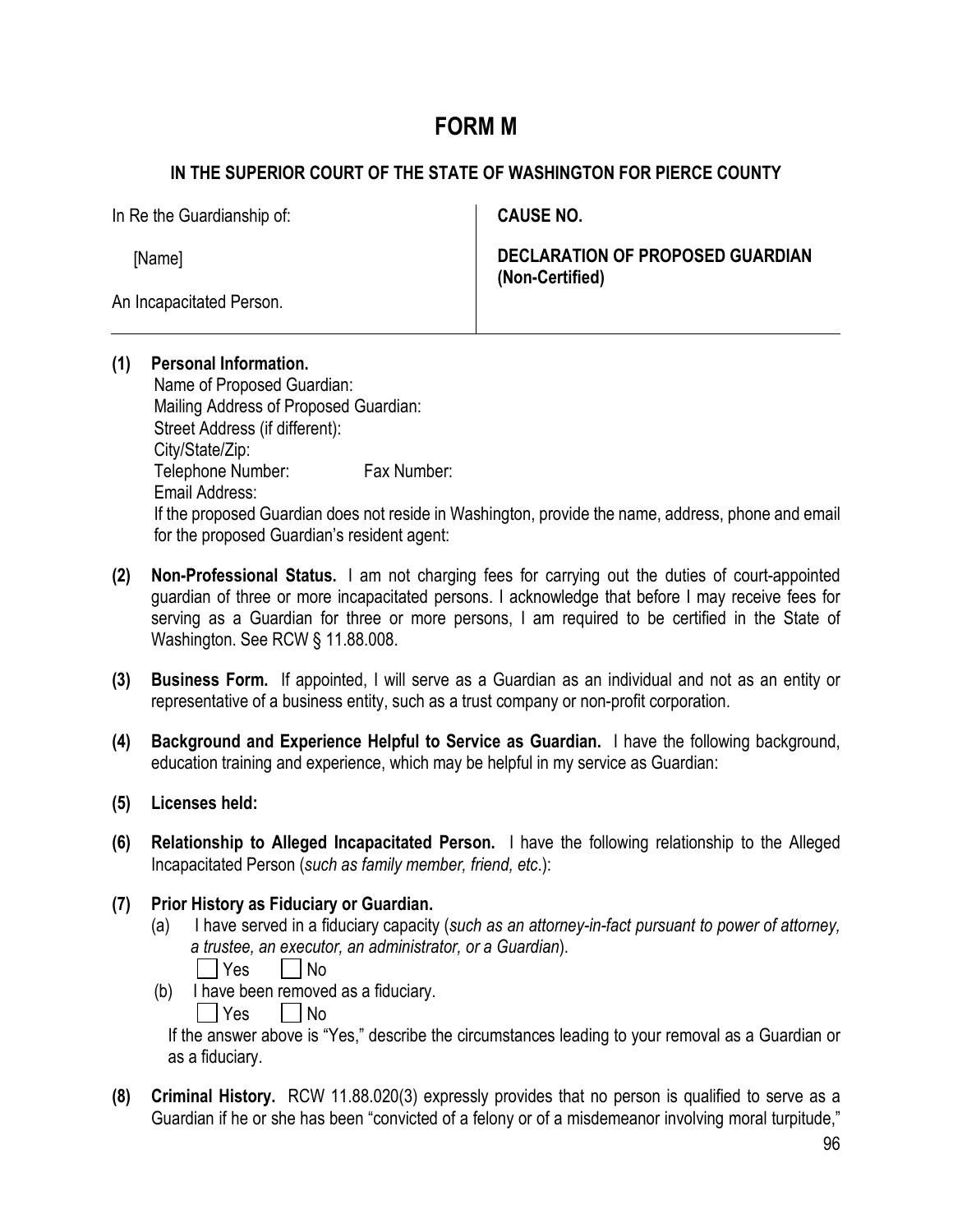(*a crime involving dishonesty, misappropriation of funds, breach of fiduciary duty, or mistreatment of any person*).

I have been convicted of such a crime

l lyes I INo

If the answer to the question is "Yes," identify all such convictions dated, and whether or not your civil rights have been restored.

- **(9) Civil Proceedings.** Describe any civil or administrative proceeding in which there was a finding that you had engaged in dishonesty, misappropriation of funds, breach of fiduciary duty, or mistreatment of any person. Also identify any proceeding(s) where there was a settlement, even if such settlement was without specific findings by the Court.
- **(10) Disciplinary Proceedings.** Describe any disciplinary proceeding against you by any applicable disciplinary body or licensing agency that resulted in a finding of misconduct. This would include any proceedings by a professional organization such as a state bar association, a medical disciplinary review board and the like:
- **(11) Ability to Secure Bond.** In some cases, it is necessary for the Guardian to secure a bond, which is insurance coverage providing protection to the Incapacitated Person in the event of financial loss or personal harm caused by the negligent or intentional conduct of the proposed Guardian. Is there any reason (*such as bankruptcy or poor credit record*) why you would have difficulty obtaining a Guardian's bond. If yes, please explain:
- **(12) Compensation and Reimbursement**. State whether you intend to request hourly compensation for your services and describe the expenses (e.g. mileage, postage copies charges, etc.) for which you expect to be reimbursed.
- **(13) Summary of Guardian Duties**: The below signed proposed Guardian understands and agrees that:

My duties as Guardian are more fully described in:

- (1) the Court Order that appoints me,
- (2) the statutes of the State of Washington (for example see the Revised Code of Washington (RCW) at Chapters 11.88 & 11.92 and specifically 11.92.042 and 11.92.043 RCW.)
- (3) the case law.

I should consult with my attorney if I have any questions. I am presumed to understand my duties and responsibilities. I can be held personally responsible if I do not properly carry out my duties as Guardian.

As Guardian, I act in a fiduciary capacity in my dealings on behalf of the Incapacitated Person. This means that as the Guardian, I am required to put the interests of the Incapacitated Person ahead of my personal interests in all transactions, as well as any transaction in which my interests and the interests of the Incapacitated Person may be in conflict.

Additionally, if I have been appointed Guardian of the Estate, I am charged with the responsibility of acting as a reasonably prudent person in dealing with the investment and conservation of the assets of the Incapacitated Person and to avoid self dealing.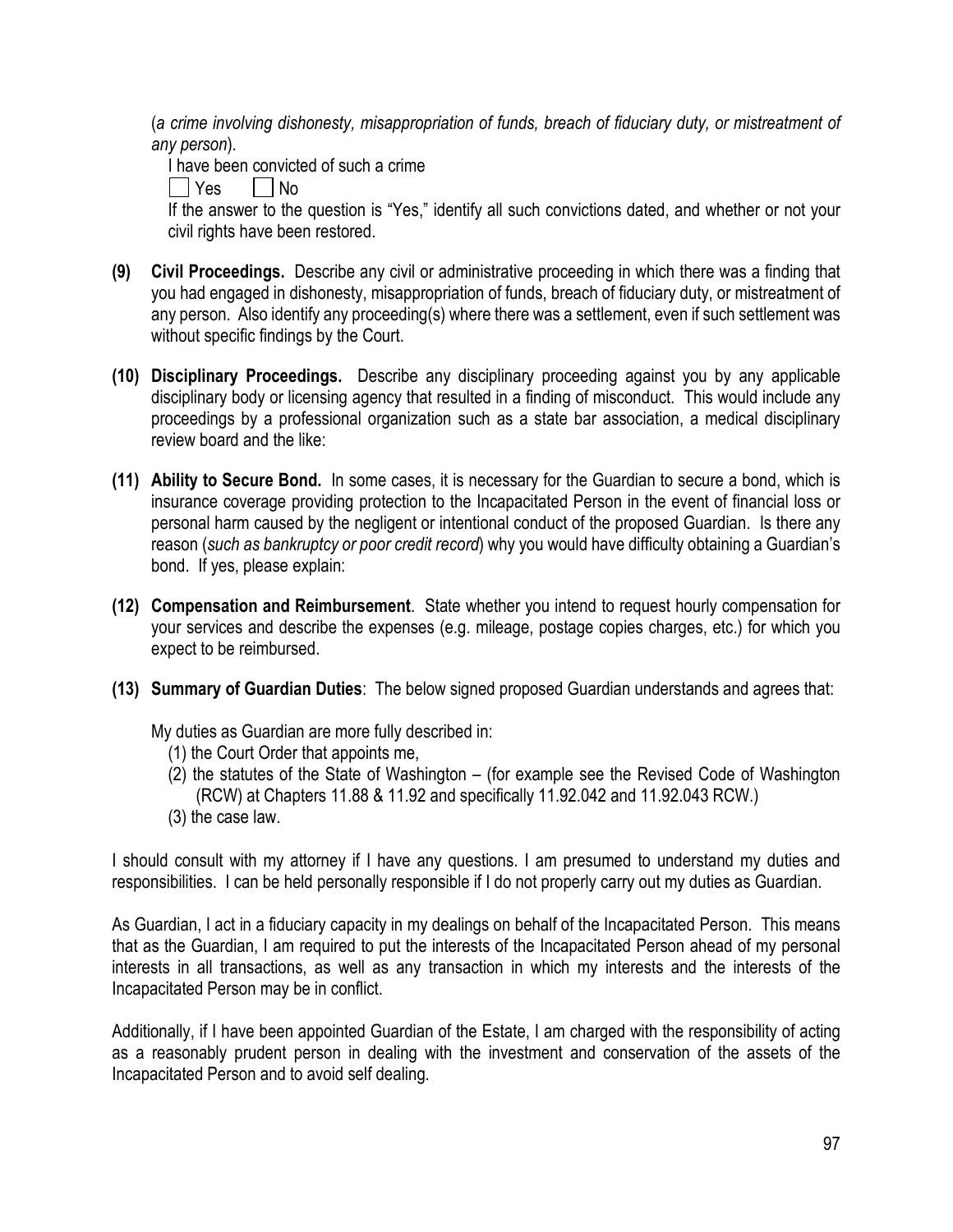For health care decisions, "Before any person authorized to provide informed consent on behalf of a patient not competent to consent exercises that authority, the person must first determine in good faith that that patient, if competent, would consent to the proposed health care. If such a determination cannot be made, the decision to consent to the proposed health care may be made only after determining that the proposed health care is in the patient's best interests." RCW § 7.70.065(3)

If my personal beliefs could be in conflict with the interests of the Alleged Incapacitated Person, I must first do what I believe the Incapacitated Person would do if competent. If that cannot be determined, either because of lack of knowledge or because the Incapacitated Person has always been disabled, I may act in the manner that I believe is in the best interest of the Alleged Incapacitated Person. I understand that at any time I can seek direction from the court if there is any question of what is in the best interest of the Alleged Incapacitated Person.

Any attorney that I retain to assist me in this guardianship proceeding will have independent responsibilities and obligations to the Court. The attorney-client privilege may not extend to information regarding misfeasance or malfeasance of a fiduciary. The attorney-client privilege may not extend to information given by me, the Guardian, to my attorney, for any failure to follow the laws of a court-appointed Guardian.

If I am appointed the Guardian of the Person or Guardian of the Estate I must:

- file a Designation of Standby Guardian with the Court;
- keep the Court informed of any change in my name, address, or bonding status; and
- file a Change of Circumstance Report within thirty (30) days of any change of location, major or permanent changes in health or finances, or of the death of the Incapacitated Person.
- file a Final Accounting within ninety (90) days after the termination of a guardianship. 11.92.053 RCW, see also 11.88.140 RCW.

#### **If I am appointed the Guardian of the Estate I must also:**

- keep the Incapacitated Person's funds separate from my own, in a separate guardianship bank account;
- make all payments in a timely manner and with a method so there is a record of all transactions that can be verified by the Court at the time of each annual accounting (e.g. checking account);
- file, within ninety (90) days of my appointment, an Inventory of the assets in the guardianship estate, and a Budget authorizing disbursements; and
- file, within ninety (90) days of the anniversary date of my appointment (as shown on the Letters of Guardianship), an Accounting showing the receipts and disbursements made on behalf of the Incapacitated Person during the previous accounting period.

#### **If I am appointed the Guardian of the Person I must also:**

- file, within ninety (90) days of my appointment, a Personal Care Plan describing the care needs of the Incapacitated Person with the court; and
- file, within ninety (90) days of the anniversary date of my appointment, a Status Report describing the care and condition of the Incapacitated Person during the previous accounting period.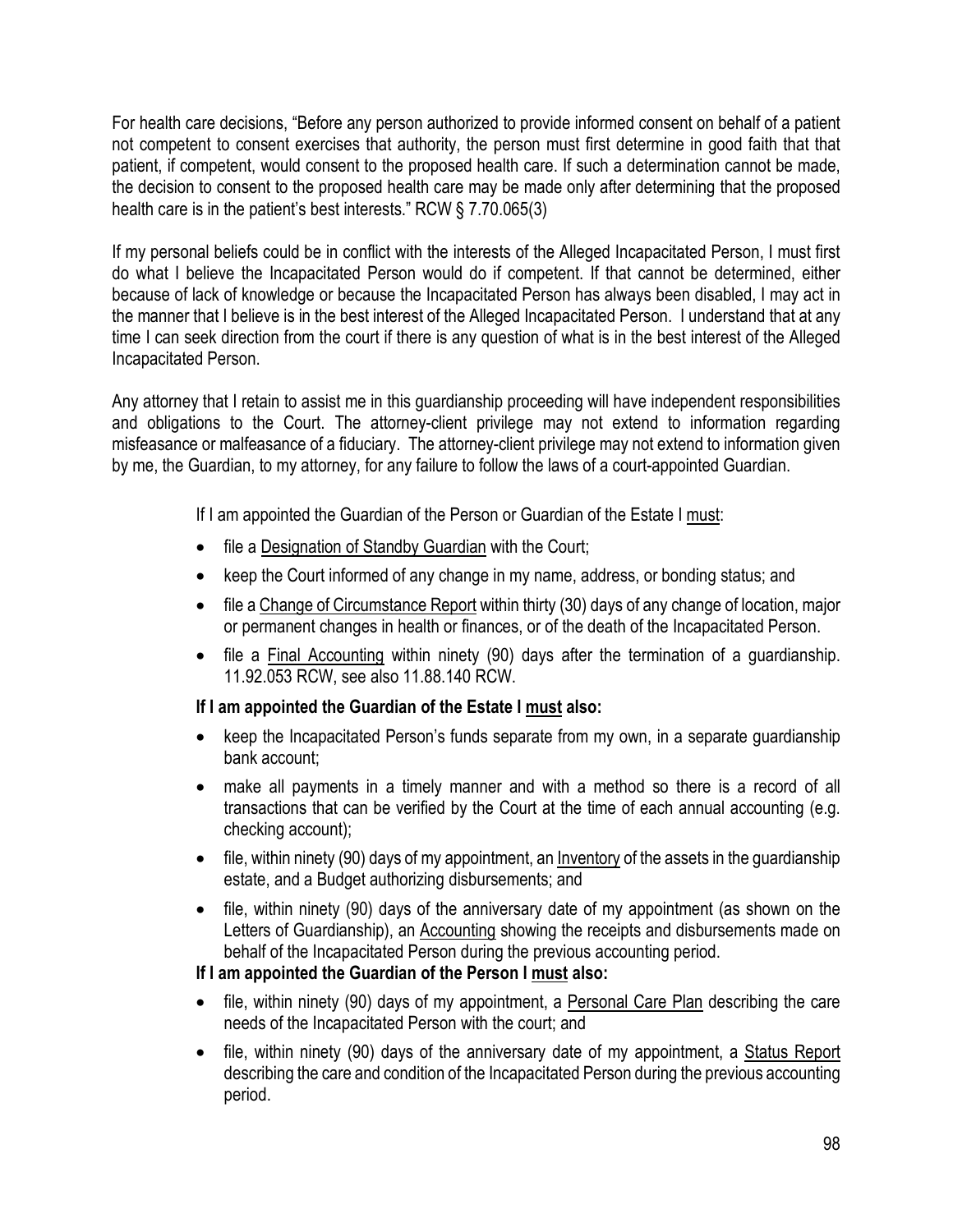If I am appointed the Guardian of the Person or Guardian of the Estate I cannot:

- spend, sell, borrow, loan, invest or give away ANY of the Incapacitated Person's property (including money), without a court order;
- spend, loan, invest, or give away any of the Incapacitated Person's principal or income for any purpose without a court order;
- borrow money on behalf of the Incapacitated Person, without a court order;
- use the Incapacitated Person's money for myself or my needs, without a court order;
- pay myself a fee from the Incapacitated Person's money, without the filing of a verified petition for payment of fees with an Affidavit detailing the time spent, services provided, and compensation requested attached thereto, and a corresponding court order approving said petition; or
- force the Incapacitated Person to live ANYWHERE, including a mental institution or nursing home facility.

I certify (or declare) under penalty of perjury under the laws of the State of Washington that to the best of my knowledge the statements above are true and correct.

Signed at \_\_\_\_\_\_\_\_\_\_\_\_\_\_\_\_, Washington

This day of  $\frac{1}{20}$ , 20  $\frac{1}{20}$ 

Signature of Proposed Guardian Printed Name of Proposed Guardian,

Address Telephone/Fax Number

City, State, Zip Code Email Address

Effective 9/1/06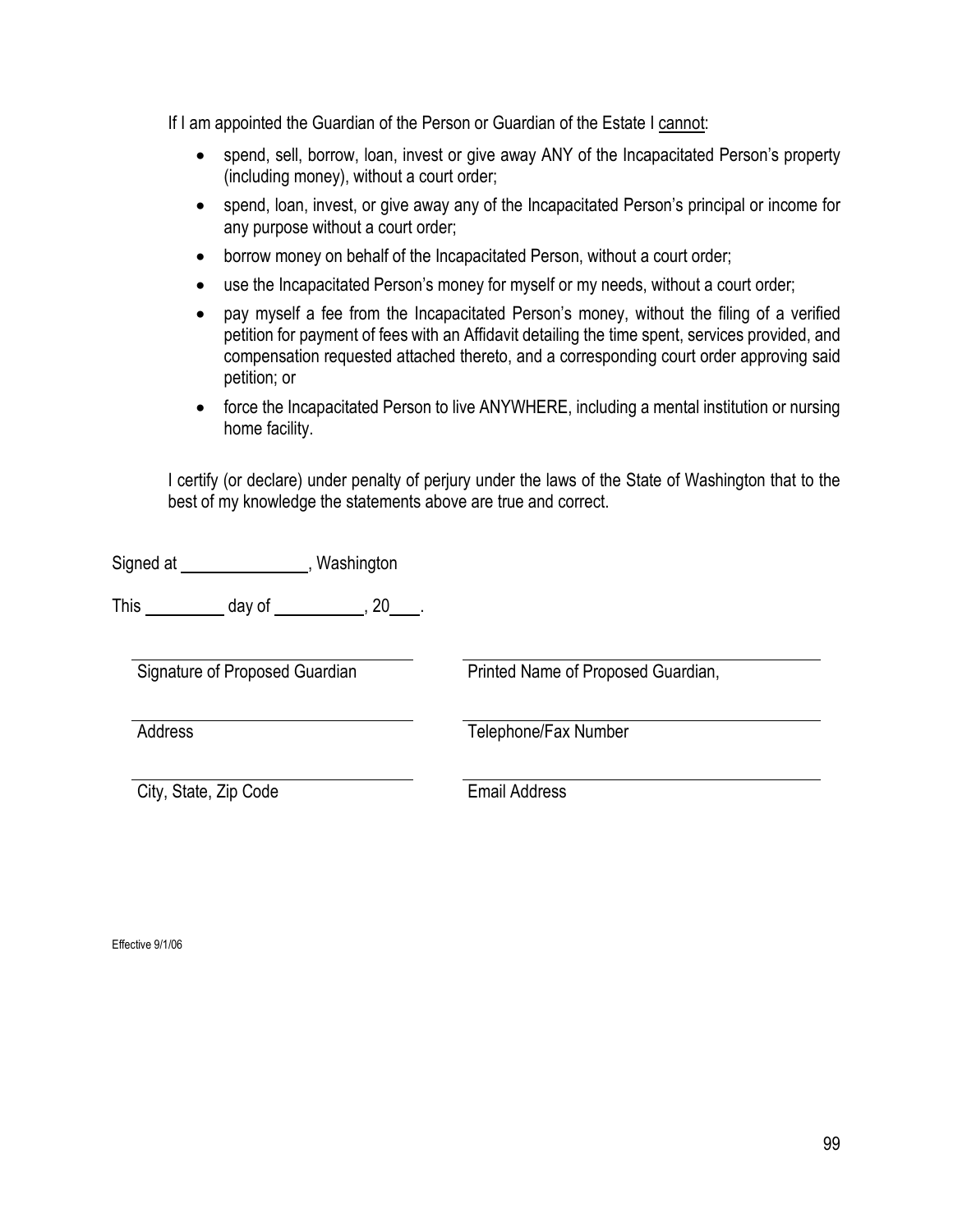## **FORM N**

### <span id="page-99-0"></span>**IN THE SUPERIOR COURT OF THE STATE OF WASHINGTON FOR PIERCE COUNTY**

| In Re the Guardianship of: | <b>CAUSE NO.</b>                                       |
|----------------------------|--------------------------------------------------------|
| [Name]                     | <b>DECLARATION OF PROPOSED GUARDIAN</b><br>(Certified) |
| An Incapacitated Person.   |                                                        |

#### **1) Personal Information.**

Name of Proposed Guardian: Certified Professional Guardian #: Mailing Address of Proposed Guardian: Street Address (if different): City/State/Zip: Telephone Number: Fax Number: Email Address:

**2) Certified Status.** The proposed Guardian is a certified professional Guardian in the State of Washington. Attached as Exhibit A to this Declaration is a summary listing the educational programs (*pertaining to Guardianships or fiduciary matters*) which the proposed Guardian and its employees have attended during the past twelve (12) months.

**3) Business Form.** The form in which the proposed Guardian does business is:

| $\Box$ sole proprietor | $\vert$   partnership         | $\boxed{\phantom{0}}$ trust company |
|------------------------|-------------------------------|-------------------------------------|
| $\Box$ corporation     | $\Box$ non-profit corporation |                                     |

**4) Identification of Principals of Proposed Guardian.** List the name of each member of the board of directors, officer, and owner of the business of the proposed Guardian and their title:

**5) Individual Certified Guardians.** List each certified Guardian in the employ of the Guardian who may have responsibilities in this case and the individual certified Guardian who will have supervising responsibility in this case.

**6) Relationship to Alleged Incapacitated Person.** The proposed Guardian has the following relationship with the Incapacitated Person:

### **7) Guardian's Organizational Structure.**

- (1) Date the proposed Guardian began doing business:
- (2) Allocation of job responsibilities:

(*Brochures or other printed materials may be attached as an Exhibit in response to this question*.)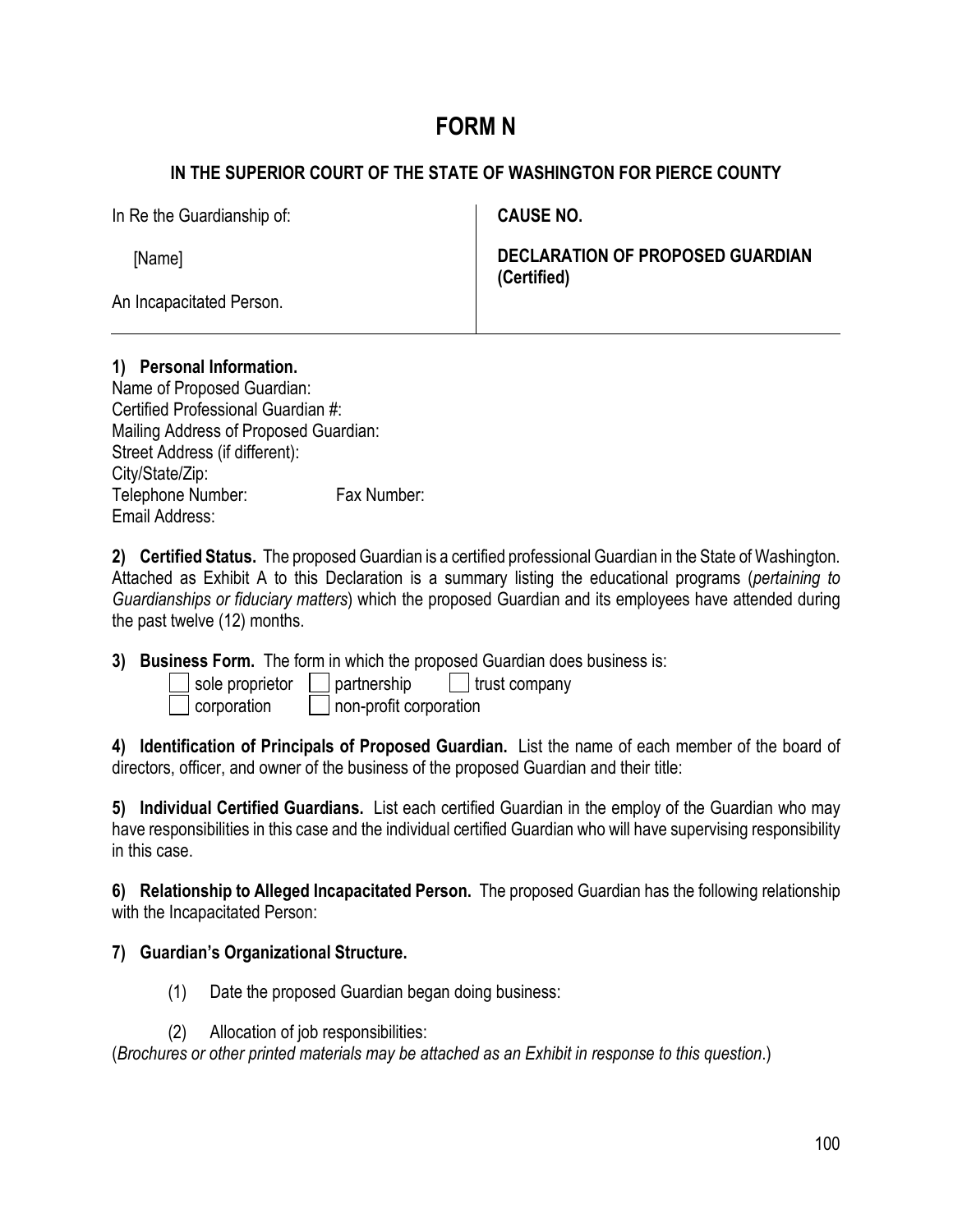**8) Criminal Background Checks.** Does the proposed Guardian conduct criminal background checks pursuant to RCW 43.43.832 on all employees or volunteers who will or may have unsupervised access to the Incapacitated Person?  $\vert$  | Yes | | No

**9) Criminal and Disciplinary History**. Provide the following information for the proposed Guardian and for each of its principals and employees who are certified professional Guardians. However, do NOT include employees who are neither principals nor certified Guardians:

(1) Circumstances leading to removal as a Guardian or as a fiduciary for breach of fiduciary duty or for any other reason:

(2) Criminal proceedings for a felony or misdemeanor involving moral turpitude, which resulted in a finding or plea of guilty (*attach an explanation as an exhibit explaining why this individual is employed by the proposed Guardian*):

(3) Civil proceedings in which there was a finding of dishonesty, misappropriation of funds, breach of fiduciary duty, or mistreatment of any person (*identify any civil proceedings where there was a settlement, even if such settlement was without specific findings by the Court*):

(4) Reported disciplinary proceedings by a disciplinary body or licensing agency that resulted in a finding of misconduct (*including proceedings by a professional organization such as a state bar association, a medical disciplinary review board, etc*.):

**10) Bond/Insurance.** The proposed Guardian has insurance coverage or security from the following forms at the following policy limits as of 20 :

#### a) **Errors and Omissions Insurance:**

| i) Insurance Company: |  |
|-----------------------|--|
|                       |  |

- ii) Policy Limits: \$
- b) **Employee Dishonesty Insurance:**
	- i) Insurance Company:
	- ii) Policy Limits: \$
- c) **General Surety Bond:**
	- i) Bonding Company:
	- ii) Amount: \$

**11) Assets Under Management.** The total value of all of the assets that proposed Guardian has under management as of , 20 is: \$

**12) Compensation and Reimbursement.** The proposed Guardian's compensation schedule is as follows (*include the different hourly rates for various services*):

**13) Experience.** The proposed Guardian's experience with similar Guardianships *(for example, similar amount of assets, the family circumstances of the Incapacitated Person, the proximity of the proposed Guardian to the residence of the Alleged Incapacitated Person, and any relevant information*) is: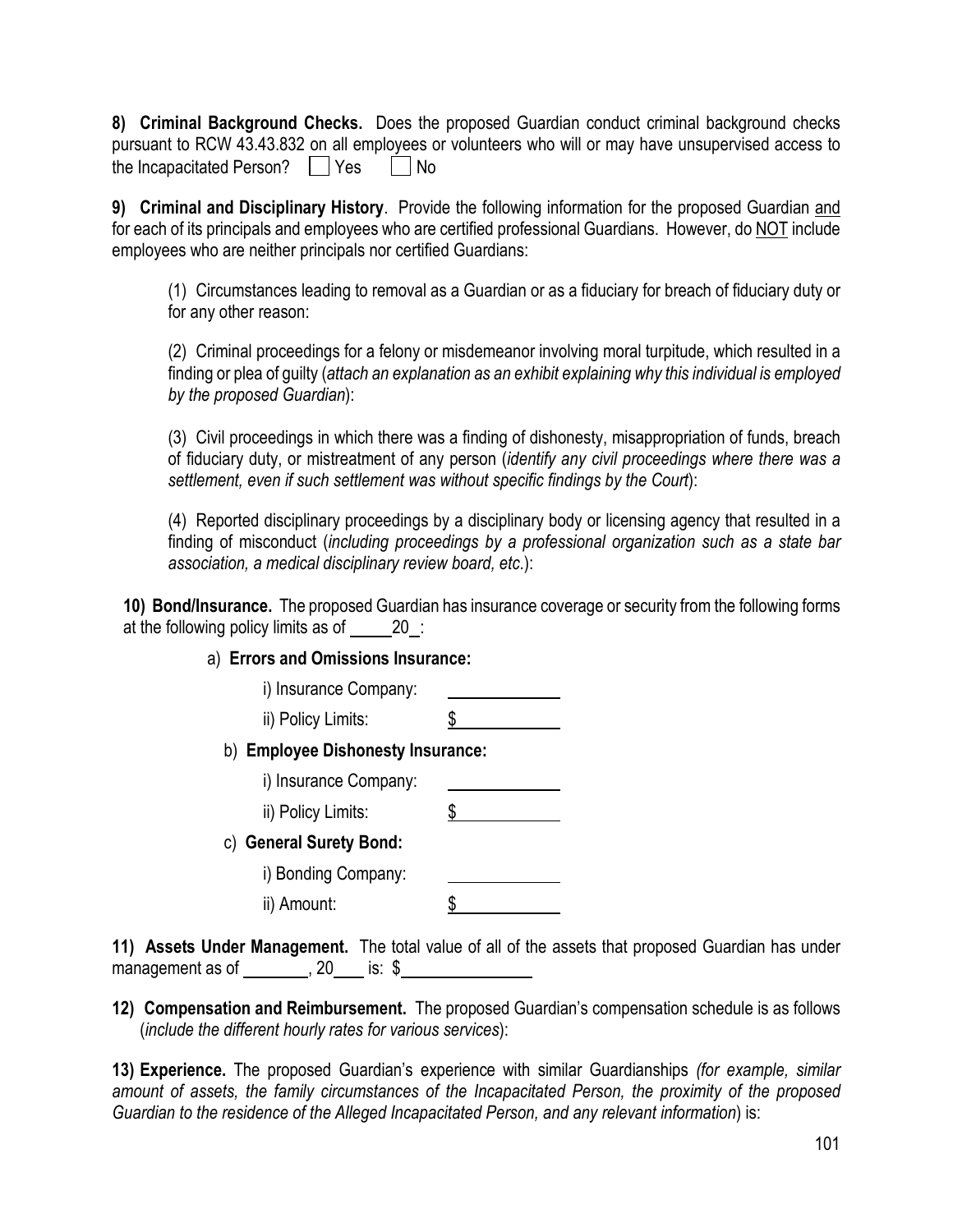**14) Case Load.** As of \_\_\_\_\_\_\_\_\_\_\_\_\_\_\_\_\_\_the proposed Guardian is the Court appointed Guardian for [*insert text-number*] of total individuals, and serves as a non-guardian fiduciary (e.g. Trustee, Attorney in Fact, Custodian) for **with the number of total individuals.** 

- **15) Summary of Guardian Duties**: The below signed proposed Guardian understands and agrees that:
	- My duties as Guardian are more fully described in:
	- (1) the Court Order that appoints me,
	- (2) the statutes of the State of Washington (for example see the Revised Code of Washington (RCW) at Chapters 11.88 & 11.92 and specifically 11.92.043 RCW.)
	- (3) the case law.

I should consult with my attorney if I have any questions about my duties and responsibilities. I am presumed to understand my duties and responsibilities. I can be held personally responsible if I do not properly carry out my duties as Guardian.

As Guardian, I act in a fiduciary capacity in my dealings on behalf of the Incapacitated Person. This means that as the Guardian, I am required to put the interests of the Incapacitated Person ahead of my personal interests in all transactions as well as any transaction in which my interests and the interests of the Incapacitated Party may be in conflict.

Additionally, if I have been appointed Guardian of the Estate, I am charged with the responsibility of acting as a reasonably prudent person in dealing with the investment and conservation of the assets of the Incapacitated Person; and to avoid self dealing.

Any attorney that I retain to assist me in this guardianship proceeding will have independent responsibilities and obligations to the Court. The attorney-client privilege may not extend to information regarding misfeasance or malfeasance of a fiduciary.

### **If I am appointed the Guardian of the Person or Guardian of the Estate I must:**

- file a Designation of Standby Guardian with the Court;
- keep the Court informed of any change in my name, address, or bonding status; and
- file a Change of Circumstance Report within thirty (30) days of any change of location, major or permanent changes in health or finances, or of the death of the Incapacitated Person.
- file a Final Accounting within ninety (90) days after the termination of a guardianship. 11.92.053 RCW, see also 11.88.140 RCW

### **If I am appointed the Guardian of the Estate I must also:**

- keep the Incapacitated Person's funds separate from my own, in a separate quardianship bank account;
- make all payments in a timely manner and with a method so there is a record of all transactions that can be verified by the Court at the time of each annual accounting (e.g. checking account);
- file, within ninety (90) days of my appointment, an Inventory of the assets in the quardianship estate, and a Budget authorizing disbursements; and
- file, within ninety (90) days of the anniversary date of my appointment (as shown on the Letters of Guardianship), an Accounting showing the receipts and disbursements made on behalf of the Incapacitated Person during the previous accounting period.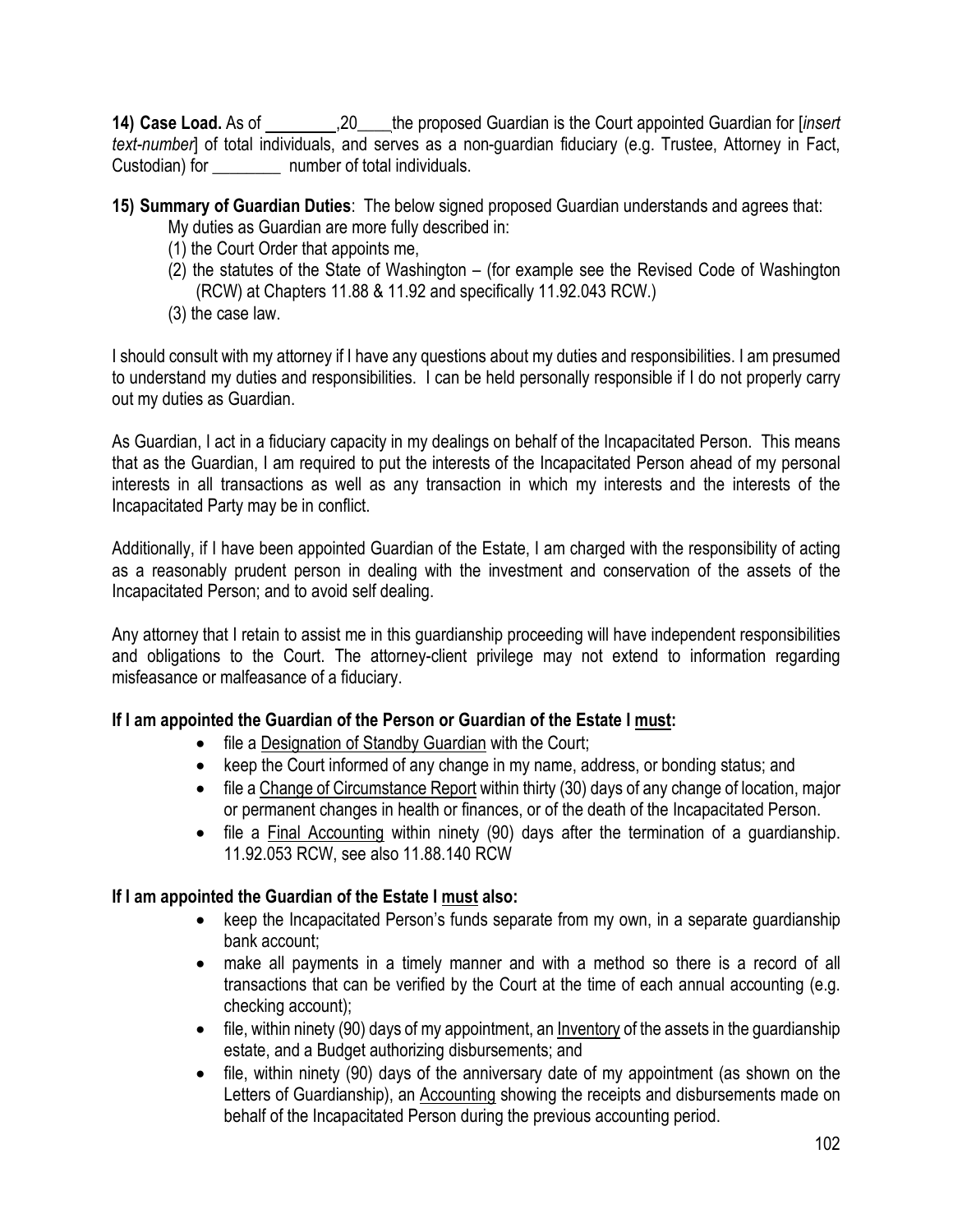#### **If I am appointed the Guardian of the Person I must also:**

- file, within ninety (90) days of my appointment, a Personal Care Plan describing the care needs of the Incapacitated Person with the court; and
- file, within ninety (90) days of the anniversary date of my appointment, a Status Report describing the care and condition of the Incapacitated Person during the previous accounting period.

#### **If I am appointed the Guardian of the Person or Guardian of the Estate I cannot:**

- spend, sell, borrow, loan, invest or give away ANY of the Incapacitated Person's property (including money), without a court order;
- spend, loan, invest, or give away any of the Incapacitated Person's principal or income for any purpose without a court order;
- borrow money on behalf of the Incapacitated Person, without a court order;
- use the Incapacitated Person's money for myself or my needs, without a court order;
- pay myself a fee from the Incapacitated Person's money, without the filing of a verified petition for payment of fees with an Affidavit detailing the time spent, services provided, and compensation requested attached thereto, and a corresponding court order approving said petition; or
- force the Incapacitated Person to live ANYWHERE, including a mental institution or nursing home facility.

I certify (or declare) under penalty of perjury under the laws of the State of Washington that to the best of my knowledge the statements above are true and correct.

| Signed at ________    | Washington                                                    |
|-----------------------|---------------------------------------------------------------|
|                       |                                                               |
| Signature of          | Printed Name of Certified Professional Guardian,<br>WSBA/CPG# |
|                       | Telephone/Fax Number                                          |
| City, State, Zip Code | <b>Email Address</b>                                          |
|                       | Certified Professional                                        |

Effective 9/1/06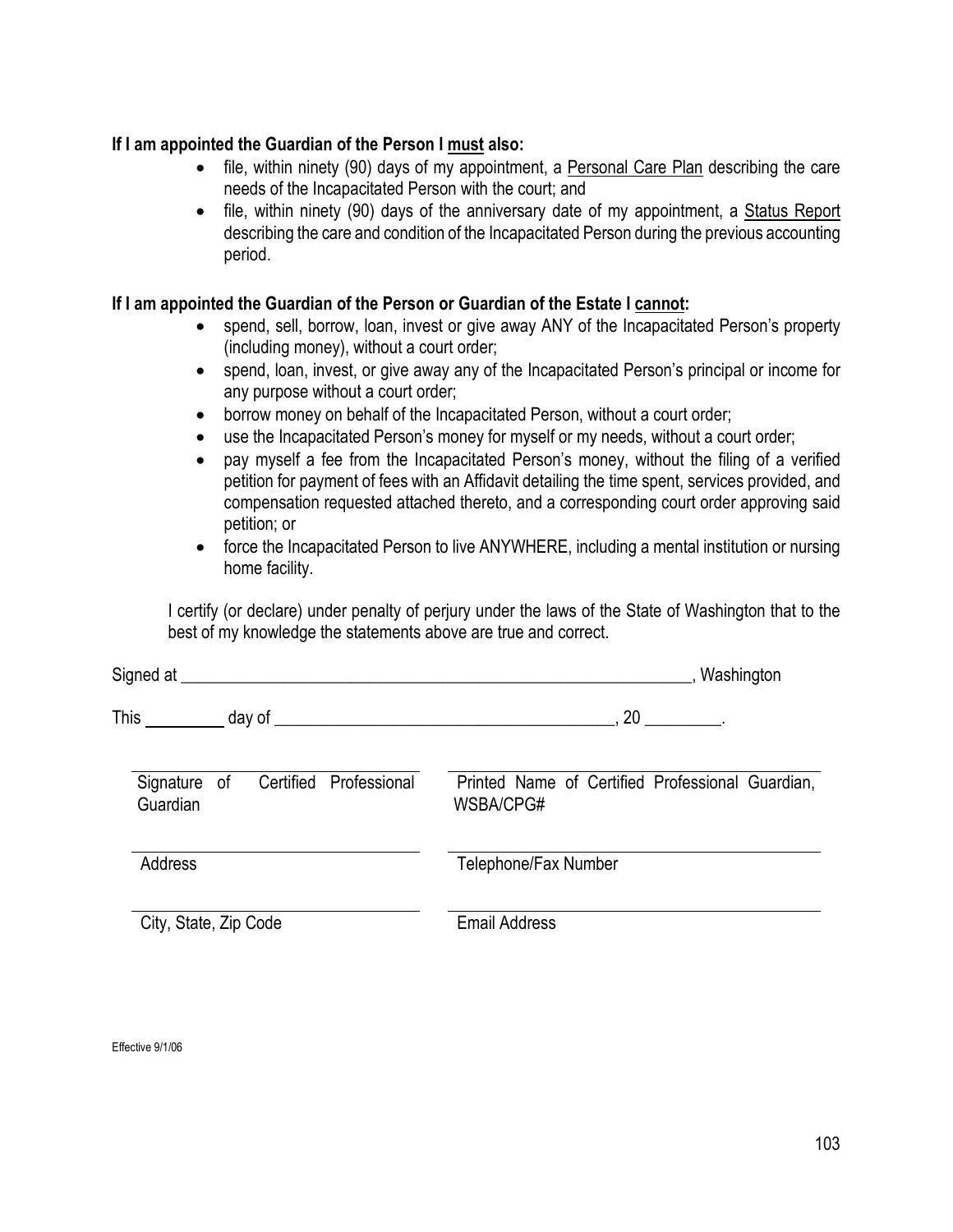## **FORM O**

## <span id="page-103-0"></span>**IN THE SUPERIOR COURT OF THE STATE OF WASHINGTON FOR PIERCE COUNTY**

| In Re the Guardianship of:                                                                                                                                                                   | <b>CAUSE NO.</b>             |                             |  |
|----------------------------------------------------------------------------------------------------------------------------------------------------------------------------------------------|------------------------------|-----------------------------|--|
| [Name]                                                                                                                                                                                       |                              | <b>GUARDIANSHIP SUMMARY</b> |  |
| An Incapacitated Person.                                                                                                                                                                     |                              |                             |  |
| Date Guardian Appointed:<br>Date of Next Hearing:<br><b>Current Bond Amount:</b><br><b>Blocking Required:</b><br>Due Date for Inventory:<br>Due Date for Care Plan:<br>Loss of Voting Rights | \$<br>No<br>Yes<br>No<br>Yes |                             |  |
| <b>Incapacitated Person (IP)</b>                                                                                                                                                             | Guardian of:  <br>Estate     | Person                      |  |
| Name:<br>Address:                                                                                                                                                                            | Name:<br>Address:            |                             |  |
| Phone:                                                                                                                                                                                       | Phone:<br>Facsimile:         |                             |  |
| <b>Standby Guardian</b>                                                                                                                                                                      | <b>Address &amp; Phone:</b>  | <b>Relation to IP</b>       |  |
| <b>Interested Parties</b>                                                                                                                                                                    | <b>Address &amp; Phone:</b>  | <b>Relation to IP</b>       |  |
|                                                                                                                                                                                              |                              |                             |  |

I declare under the penalty of perjury that the above information is true and correct. I agree that if any of the above information changes, I will notify the court of that change within ten days of the change.

| Dated this       |       | day of  | at                       |  |
|------------------|-------|---------|--------------------------|--|
|                  | (day) | (month) | (City & State)<br>(year) |  |
|                  |       |         | Signature                |  |
| Effective 9/1/06 |       |         | Print                    |  |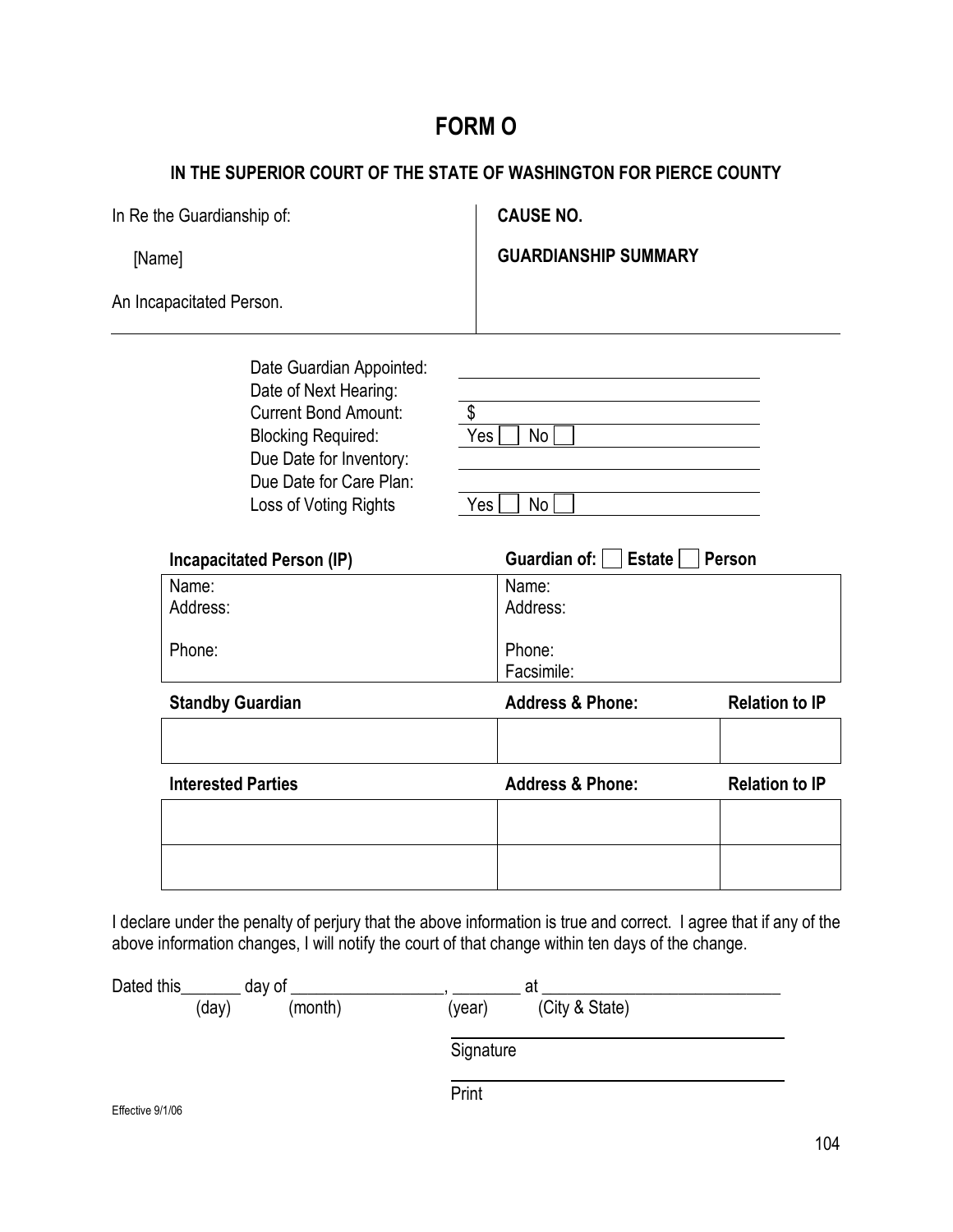## **FORM P**

## <span id="page-104-0"></span>**IN THE SUPERIOR COURT OF THE STATE OF WASHINGTON FOR PIERCE COUNTY**

 $\mathbf{I}$ 

| <b>CASE NAME</b> | NO.                                                                       |
|------------------|---------------------------------------------------------------------------|
|                  | ORDER AND JOINT NOTICE OF<br><b>PARTICIPATION</b><br>IN COLLABORATIVE LAW |

Notice is hereby given that both parties in the above-identified matter mutually agree that they wish to participate in Collaborative Law. All future dates reflected in the Order Setting Case Schedule shall be cancelled by the Court.

FURTHER, both parties understand that should this case not resolve within six (6) months from the date of this Notice, the parties shall appear before the Court on the following date for a mandatory status conference to advise the Court of the progress in this matter.

#### **MANDATORY HEARING DATE:\_\_\_\_\_\_\_\_\_\_\_\_\_\_\_\_\_\_\_\_\_\_\_\_\_\_\_\_\_\_\_\_\_\_.**

Counsel and the Court may agree to continue the status conference to a later date if participation in the Collaborative Law process is ongoing as the status conference date approaches.

Done in Open Court this \_\_\_\_\_\_\_\_\_\_\_\_day of \_\_\_\_\_\_\_\_\_\_\_\_\_\_\_\_\_\_\_\_\_\_\_\_\_\_\_, 20\_\_\_\_\_.

\_\_\_\_\_\_\_\_\_\_\_\_\_\_\_\_\_\_\_\_\_\_\_\_\_\_\_\_\_\_\_\_\_\_\_\_ JUDGE

\_\_\_\_\_\_\_\_\_\_\_\_\_\_\_\_\_\_ \_\_\_\_\_\_\_\_\_\_\_\_\_\_\_\_\_\_\_\_\_\_\_\_\_\_\_\_\_\_\_\_\_\_\_\_

DATE Petitioner's Attorney WSBA #

DATE Respondent's Attorney WSBA #

\_\_\_\_\_\_\_\_\_\_\_\_\_\_\_\_\_ \_\_\_\_\_\_\_\_\_\_\_\_\_\_\_\_\_\_\_\_\_\_\_\_\_\_\_\_\_\_\_\_\_\_\_\_

Effective 9/1/2010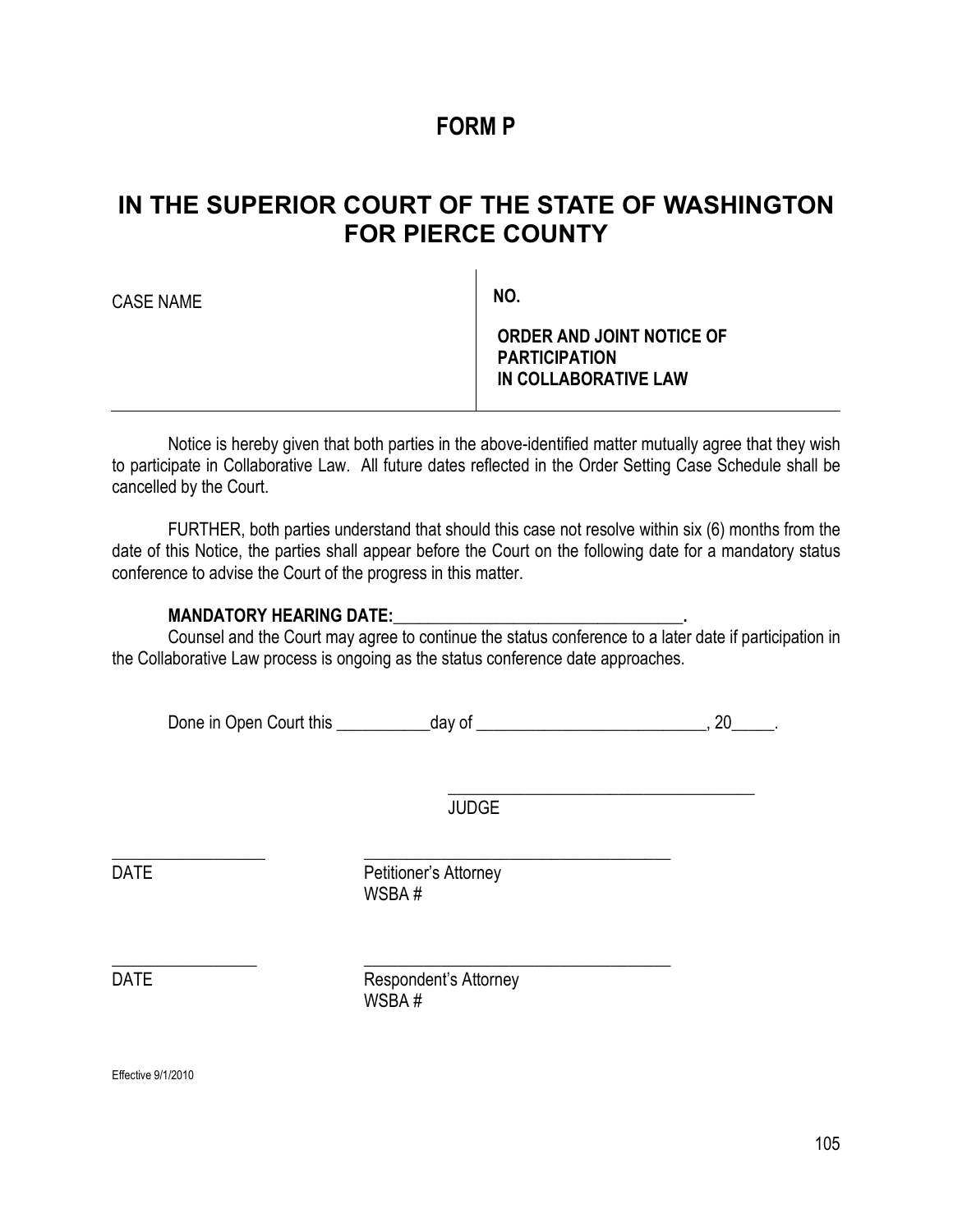## **FORM Q**

## <span id="page-105-0"></span>**COMMISSIONERS' CALENDARS:**

| <b>CIVIL DIVISION A (Courtroom 100)</b> |                                                                                                                        |                                                                                                          |                                                                                                                        |                                                                                                                        |                                                                                                                        |  |
|-----------------------------------------|------------------------------------------------------------------------------------------------------------------------|----------------------------------------------------------------------------------------------------------|------------------------------------------------------------------------------------------------------------------------|------------------------------------------------------------------------------------------------------------------------|------------------------------------------------------------------------------------------------------------------------|--|
| <b>TIME</b>                             | <b>MONDAY</b>                                                                                                          | <b>TUESDAY</b>                                                                                           | <b>WEDNESDAY</b>                                                                                                       | <b>THURSDAY</b>                                                                                                        | <b>FRIDAY</b>                                                                                                          |  |
| 9:30-12:00                              | Show Cause                                                                                                             | Show Cause                                                                                               | Show Cause                                                                                                             | Show Cause                                                                                                             | Self-Represented<br>Uncontested<br><b>Dissolutions</b>                                                                 |  |
| 12:00-1:00                              | Closed                                                                                                                 | Closed                                                                                                   | Closed                                                                                                                 | Closed                                                                                                                 | Closed                                                                                                                 |  |
| $1:30-4:30$                             | Probate<br>Guardianship<br>Minor Settlement<br>Supp Proceedings<br><b>Unlawful Detainer</b><br><b>Vulnerable Adult</b> | Probate<br>Guardianship<br>Minor Settlement<br>Supp Proceedings<br>Unlawful Detainer<br>Vulnerable Adult | Probate<br>Guardianship<br>Minor Settlement<br>Supp Proceedings<br><b>Unlawful Detainer</b><br><b>Vulnerable Adult</b> | Probate<br>Guardianship<br><b>Minor Settlement</b><br>Supp Proceedings<br>Unlawful Detainer<br><b>Vulnerable Adult</b> | Probate<br>Guardianship<br>Minor Settlement<br>Supp Proceedings<br><b>Unlawful Detainer</b><br><b>Vulnerable Adult</b> |  |
| <b>CIVIL DIVISION B (Courtroom 117)</b> |                                                                                                                        |                                                                                                          |                                                                                                                        |                                                                                                                        |                                                                                                                        |  |
| <b>TIME</b>                             | <b>MONDAY</b>                                                                                                          | <b>TUESDAY</b>                                                                                           | <b>WEDNESDAY</b>                                                                                                       | <b>THURSDAY</b>                                                                                                        | <b>FRIDAY</b>                                                                                                          |  |
| $9:30 - 12:00$                          | Show Cause                                                                                                             | Show Cause                                                                                               | Show Cause                                                                                                             | Show Cause                                                                                                             | DVPO Mods/Terms<br>and Renewals                                                                                        |  |
| 12:00-1:00                              | Closed                                                                                                                 | Closed                                                                                                   | Closed                                                                                                                 | Closed                                                                                                                 | Closed                                                                                                                 |  |
| $1:30 - 4:30$                           | Domestic Violence<br>Sexual Assault<br>Stalking                                                                        | Domestic Violence<br>Sexual Assault<br>Stalking                                                          | Domestic Violence<br>Sexual Assault<br>Stalking                                                                        | Domestic Violence<br>Sexual Assault<br>Stalking                                                                        | Domestic Violence<br>Sexual Assault<br>Stalking                                                                        |  |
| CIVIL DIVISION C (Courtroom 407)        |                                                                                                                        |                                                                                                          |                                                                                                                        |                                                                                                                        |                                                                                                                        |  |
| <b>TIME</b>                             | <b>MONDAY</b>                                                                                                          | <b>TUESDAY</b>                                                                                           | <b>WEDNESDAY</b>                                                                                                       | <b>THURSDAY</b>                                                                                                        | <b>FRIDAY</b>                                                                                                          |  |
| 9:30-12:00                              | Show Cause                                                                                                             | Show Cause                                                                                               | Show Cause                                                                                                             | Show Cause                                                                                                             | Self-Represented<br>Uncontested<br><b>Dissolutions</b>                                                                 |  |
| 12:00-1:00                              | Closed                                                                                                                 | Closed                                                                                                   | Closed                                                                                                                 | Closed                                                                                                                 | Closed                                                                                                                 |  |
| $1:30 - 4:30$                           | Prosecutor's Docket<br><b>Family Support</b><br>Modification<br>Parentage/Contempt                                     | Prosecutor's Docket<br><b>Family Support</b><br>Modification<br>Parentage/Contempt                       | Prosecutor's Docket<br><b>Family Support</b><br>Modification<br>Parentage/Contempt                                     | Prosecutor's Docket<br><b>Family Support</b><br>Modification<br>Parentage/Contempt                                     | Prosecutor's Docket<br><b>Family Support</b><br>Modification<br>Parentage/Contempt                                     |  |
| <b>CIVIL DIVISION D (Courtroom 101)</b> |                                                                                                                        |                                                                                                          |                                                                                                                        |                                                                                                                        |                                                                                                                        |  |
| <b>TIME</b>                             | <b>MONDAY</b>                                                                                                          | <b>TUESDAY</b>                                                                                           | <b>WEDNESDAY</b>                                                                                                       | <b>THURSDAY</b>                                                                                                        | <b>FRIDAY</b>                                                                                                          |  |
| $9:30 - 12:00$                          | DVPO Walk-ins,<br>SKYPE, Kiosk and Ex<br>Parte Mail                                                                    | DVPO Walk-ins,<br>SKYPE, Kiosk and Ex<br>Parte Mail                                                      | DVPO Walk-ins,<br>SKYPE, Kiosk and Ex<br>Parte Mail                                                                    | DVPO Walk-ins,<br>SKYPE, Kiosk and Ex<br>Parte Mail                                                                    | DVPO Walk-ins,<br>SKYPE, Kiosk and Ex<br>Parte Mail                                                                    |  |
| 12:00-1:00                              | Closed                                                                                                                 | Closed                                                                                                   | Closed                                                                                                                 | Closed                                                                                                                 | Closed                                                                                                                 |  |
| $1:30 - 4:30$                           | DVPO Walk-ins,<br>SKYPE, Kiosk and Ex<br>Parte Mail                                                                    | DVPO Walk-ins,<br>SKYPE, Kiosk and Ex<br>Parte Mail                                                      | DVPO Walk-ins,<br>SKYPE, Kiosk and Ex<br>Parte Mail                                                                    | DVPO Walk-ins,<br>SKYPE, Kiosk and Ex<br>Parte Mail                                                                    | DVPO Walk-ins,<br>SKYPE, Kiosk and Ex<br>Parte Mail                                                                    |  |
| <b>EXPARTE DIVISION (Courtroom 105)</b> |                                                                                                                        |                                                                                                          |                                                                                                                        |                                                                                                                        |                                                                                                                        |  |
| <b>TIME</b>                             | <b>MONDAY</b>                                                                                                          | <b>TUESDAY</b>                                                                                           | <b>WEDNESDAY</b>                                                                                                       | <b>THURSDAY</b>                                                                                                        | <b>FRIDAY</b>                                                                                                          |  |
| 9:00-11:30                              | <b>Ex Parte Presentations</b>                                                                                          | <b>Ex Parte Presentations</b>                                                                            | <b>Ex Parte Presentations</b>                                                                                          | <b>Ex Parte Presentations</b>                                                                                          | <b>Ex Parte Presentations</b>                                                                                          |  |
| 12:00-1:30                              | Closed                                                                                                                 | Closed                                                                                                   | Closed                                                                                                                 | Closed                                                                                                                 | Closed                                                                                                                 |  |
| 1:30-3:30                               | Ex Parte Presentations                                                                                                 | Ex Parte Presentations                                                                                   | Ex Parte Presentations                                                                                                 | Ex Parte Presentations                                                                                                 | Ex Parte Presentations                                                                                                 |  |

### **COMMISSIONERS CALENDARS/HOURS MAY BE REVISED—CHECK WEBSITE:**

[www.co.pierce.wa.us/superiorcourt](http://www.co.pierce.wa.us/superiorcourt)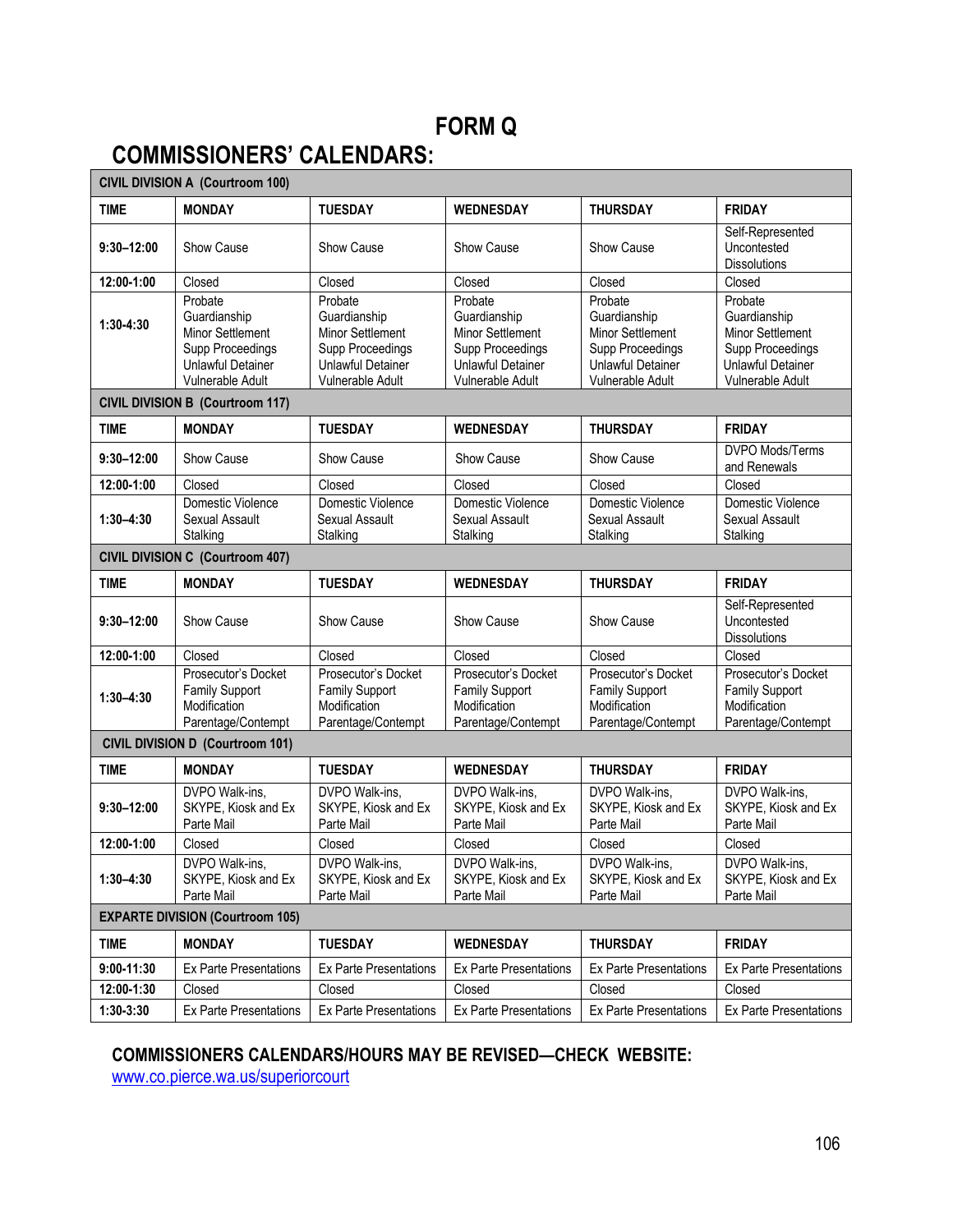## **FORM R**

## <span id="page-106-0"></span>**IN THE SUPERIOR COURT OF THE STATE OF WASHINGTON FOR PIERCE COUNTY**

| <b>CASE NAME</b>                                                                                                                                                                                                                   | <b>CAUSE NO.</b><br><b>MOTION TO WAIVE MANDATORY</b><br><b>SETTLEMENT CONFERENCE</b>                                                                                                                                                                                                                                     |
|------------------------------------------------------------------------------------------------------------------------------------------------------------------------------------------------------------------------------------|--------------------------------------------------------------------------------------------------------------------------------------------------------------------------------------------------------------------------------------------------------------------------------------------------------------------------|
| mandatory Settlement conference for the following reason(s):<br>A domestic violence restraining order or protection order (excluding Ex-Parte orders) involving the<br>county in which the order is issued, the date of issuance): | <b>EXAMPLE 2018</b> , Petitioner/Respondent, request the Court waive the requirement for<br>parties has been entered by a court within the previous twelve (12) months. A copy of the order is<br>attached to this motion. (If an order is not attached, provide the name of the case, case number,                      |
|                                                                                                                                                                                                                                    | A domestic violence no contact order exists pursuant to RCW 10.99, and has been in effect within the<br>past twelve (12) months. A copy of the order is attached to this motion. (If an order is not attached,<br>provide the name of the case, case number, county in which the order is issued, the date of issuance): |
| arm's-length<br>mediation.<br>interfere<br>with                                                                                                                                                                                    | l There is a history of domestic abuse between the parties. Because of that history of abuse I believe I<br>am in danger of physical or emotional abuse in connection with the mediation session or it would<br>Describe<br>history<br>0f<br>domestic<br>abuse:                                                          |
| more of the children subject to the family law matter. Describe history of abuse:                                                                                                                                                  | There is a history of child abuse that has occurred involving at least one of the parties and one or                                                                                                                                                                                                                     |
| I seek a waiver for other reasons (Set forth reasons:)                                                                                                                                                                             |                                                                                                                                                                                                                                                                                                                          |

\_\_\_\_\_\_\_\_\_\_\_\_\_\_\_\_\_\_\_\_\_\_\_\_\_\_\_\_\_\_\_\_\_\_\_\_\_\_\_\_\_\_\_\_\_\_\_\_\_\_\_\_\_\_\_\_\_\_\_\_\_\_\_\_\_\_\_\_\_\_\_\_\_\_\_\_\_\_\_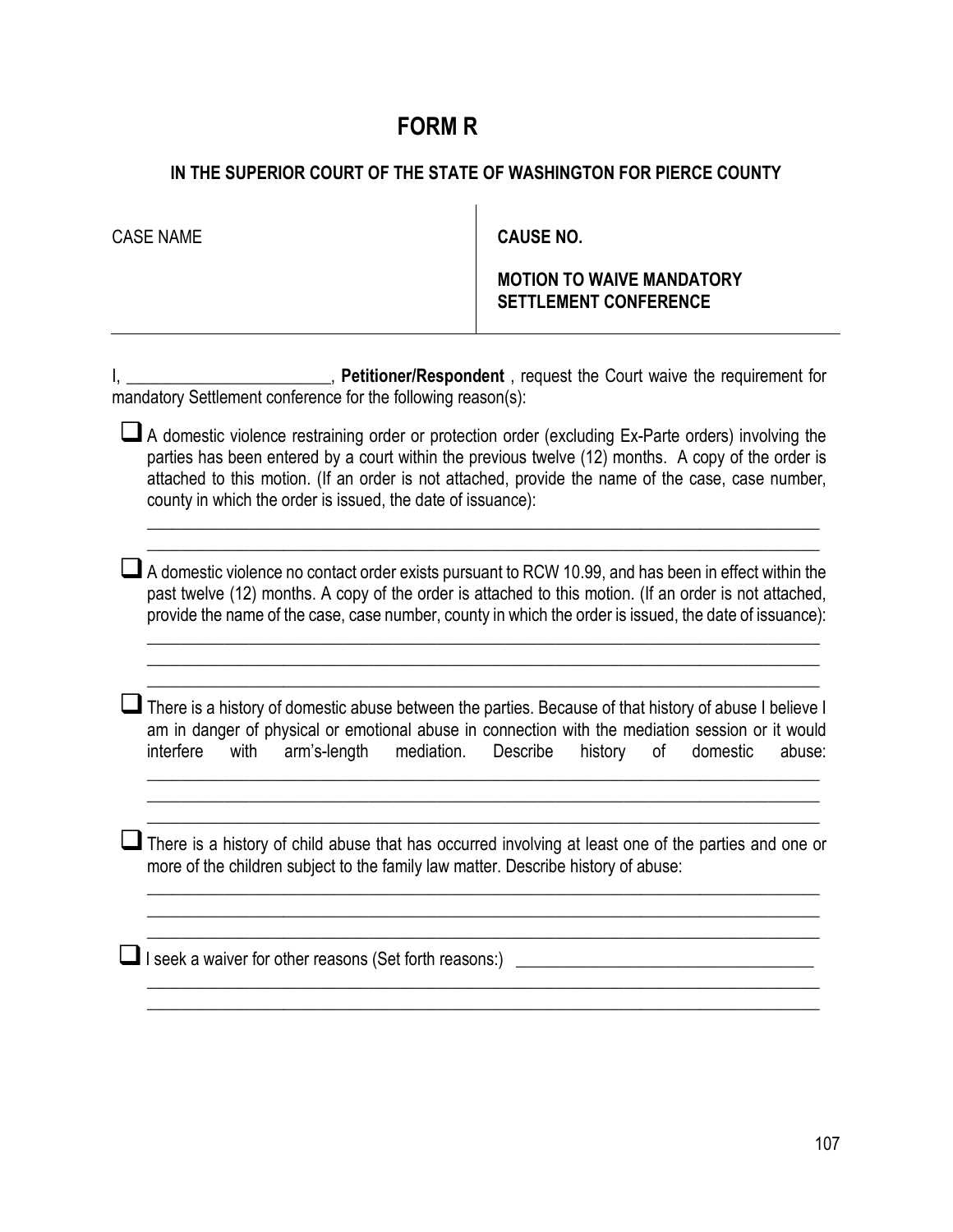| My Name: | Other Party/Attorney's Name:             |
|----------|------------------------------------------|
|          | Address: _______________________________ |
|          |                                          |

## \_\_\_\_\_\_\_\_ (check here) **I CERTIFY THAT THE STATEMENTS IN THIS MOTION ARE TRUE AND CORRECT, AND I HAVE MAILED A COPY OF THIS MOTION TO THE OTHER PARTY'S ATTORNEY OR TO THE OTHER PARTY IF UNREPRESENTED BY AN ATTORNEY .**

DATED this \_\_\_\_\_\_\_\_ day of \_\_\_\_\_\_\_\_\_\_\_\_\_\_\_\_\_\_\_\_\_, 20\_\_\_\_\_\_\_.

 $\overline{\phantom{a}}$  , and the contract of the contract of the contract of the contract of the contract of the contract of the contract of the contract of the contract of the contract of the contract of the contract of the contrac Signature of Attorney or Party filing Motion if unrepresented by an attorney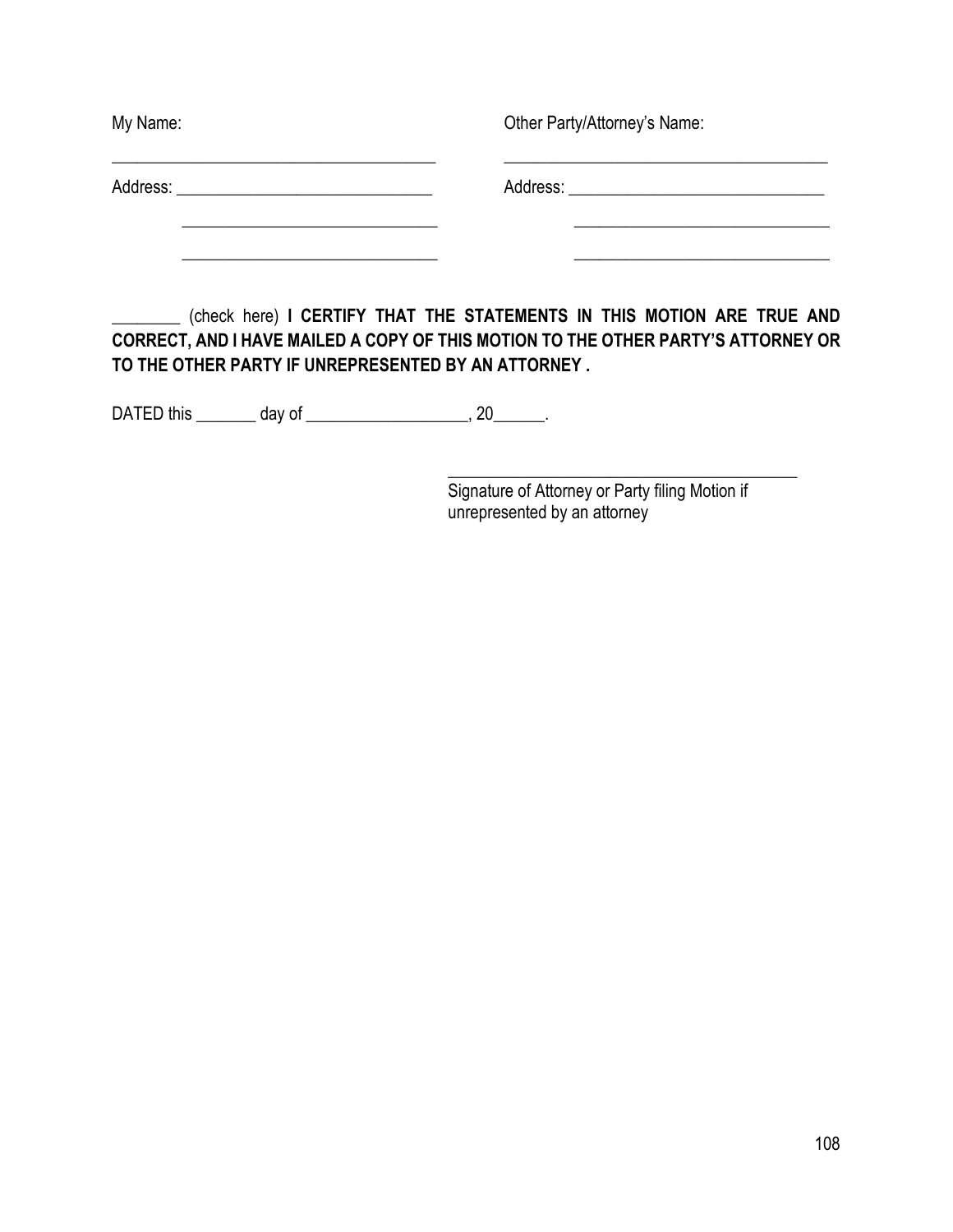#### **FORM S SUPERIOR COURT OF WASHINGTON COUNTY OF PIERCE**

Plaintiff(s),

**No. \_\_\_\_\_\_\_\_\_\_\_\_\_\_\_**

and

**STATEMENT OF ARBITRABILITY**

Defendant(s).

#### **CASE CATEGORY:**

## **NAME: NAME ADDRESS: ADDRESS**:

#### **CERTIFICATE OF ARBITRABILITY**

 $\Box$  This case is subject to arbitration because the sole relief sought is a money judgment and involves no claim in excess of One Hundred Thousand Dollars (\$100,000), exclusive of attorney fees, interest and costs.

 $\Box$  This case is not subject to arbitration because:

□ Plaintiff's claim exceeds One Hundred Thousand Dollars (\$100,000).

 $\Box$  Plaintiff seeks relief other than a money judgment.

 $\Box$  Defendant's counter or cross claim exceeds One Hundred Thousand Dollars (\$100,000)

Defendant's counter or cross claim seeks relief other than a money judgment.

 $\Box$  The undersigned contends that its claim exceeds One Hundred Thousand Dollars (\$100,000), but hereby waives any claim in excess of One Hundred Thousand Dollars (\$100,000) for the purpose of arbitration.

#### **CERTIFICATE OF READINESS**

The undersigned attorney **certifies** that:

- 1. All parties have been joined and served;
- 2. All parties have received a copy of the Case Schedule;
- 3. All answers and other mandatory pleadings have been filed and served; and
- 4. No additional claims or defenses will be raised.

#### **ARBITRATION AWARD**

**NOTE:** In cases where an Arbitration Award is filed and there is no timely request for trial *de novo*, **either a judgment on arbitration award or an order dismissing all claims against all parties must be entered within 90 days of the filing of the Arbitration Award. Failure to do so shall result in the case being dismissed by the court.**

**(**PAGE FOR ADDITIONAL ATTORNEYS) (Revised September 1, 2020)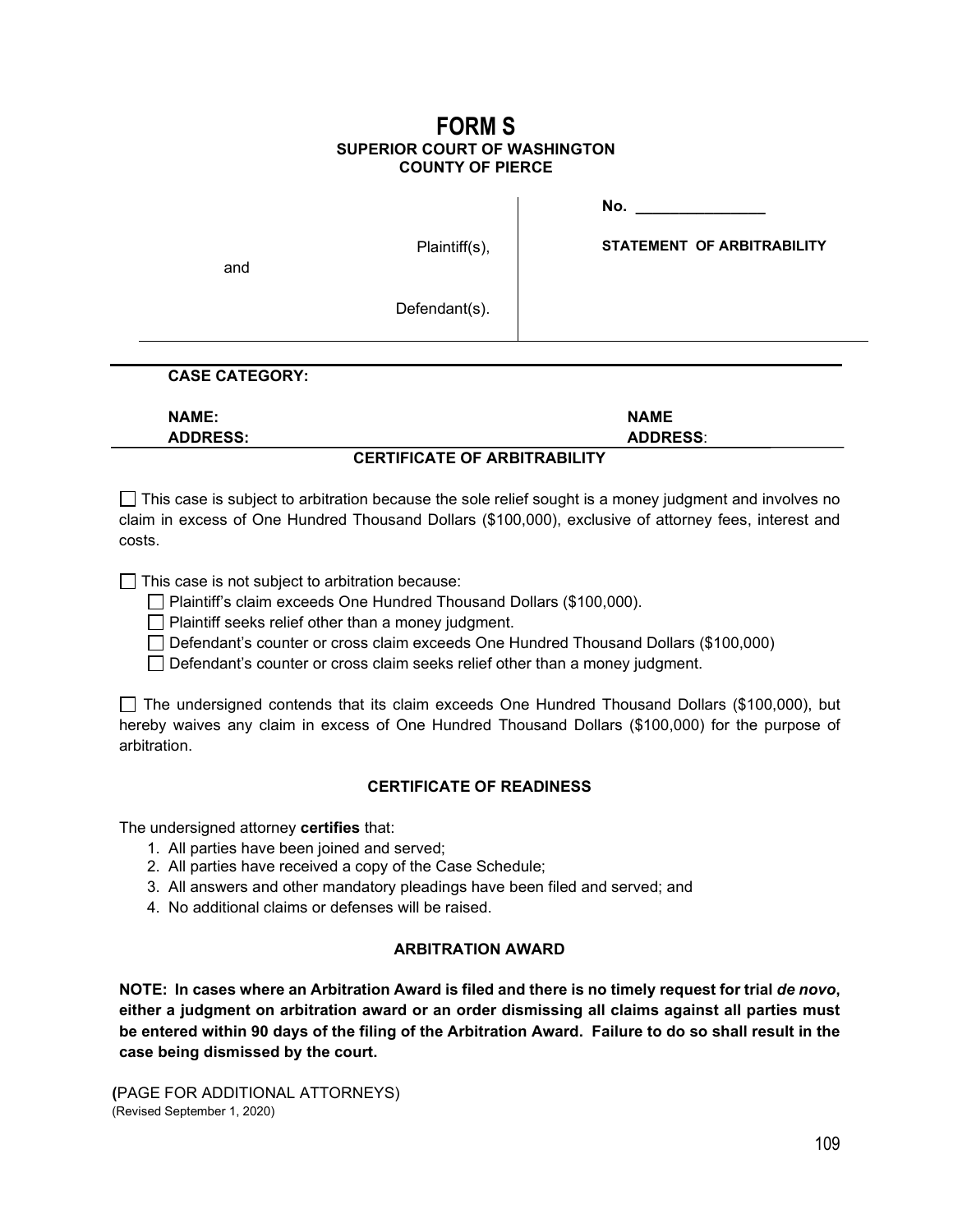## **FORM T**

## **FAMILY LAW HEARING INFORMATION FORM (PCLSPR 94.04)**

| <b>Case Number:</b>       | <b>Hearing Date:</b> |  |  |  |
|---------------------------|----------------------|--|--|--|
| <b>Case Name:</b>         | <b>Motion:</b>       |  |  |  |
|                           | <b>Submitted by:</b> |  |  |  |
| <b>Moving Party:</b>      |                      |  |  |  |
| <b>Responding Party:</b>  |                      |  |  |  |
| <b>Date Motion Filed:</b> | (insert date filed)  |  |  |  |
|                           |                      |  |  |  |

**This motion includes the following issues for the Court to consider at this hearing (e.g. enter restraining orders regarding property, enter Temporary Parenting Plan, award temporary use of vehicles): \_\_\_\_\_\_\_\_\_\_\_\_\_\_\_\_\_\_\_\_\_\_\_\_\_\_\_\_\_\_\_\_\_\_\_\_\_\_\_\_**

**\_\_\_\_\_\_\_\_\_\_\_\_\_\_\_\_\_\_\_\_\_\_\_\_\_\_\_\_\_\_\_\_\_\_\_\_\_\_\_\_\_\_\_\_\_\_\_\_\_\_\_\_\_\_\_\_\_\_\_\_\_\_\_\_\_\_\_\_\_\_ \_\_\_\_\_\_\_\_\_\_\_\_\_\_\_\_\_\_\_\_\_\_\_\_\_\_\_\_\_\_\_\_\_\_\_\_\_\_\_\_\_\_\_\_\_\_\_\_\_\_\_\_\_\_\_\_\_\_\_\_\_\_\_\_\_\_\_\_\_\_**

**9:00 AM SHOW CAUSE / FAMILY LAW HEARING (What are you requesting):** 

| Adequate Cause |  |
|----------------|--|
|                |  |

**∐ Modification Child Support** 

Modification Parenting Plan

Contempt

Post-Secondary Support

Temporary Restraining Order

Relocation

Appointment of GAL

Spousal Maintenance

Non-Parental Custody

Temporary Parenting Plan or Child Support Other:

**REMINDER: YOU ARE RESPONSIBLE FOR PROVIDING ORIGINAL ORDERS FOR THE COURT TO SIGN AT THE TIME OF THE SCHEDULED HEARING and SERVING OR E-SERVING THIS FORM ON THE OTHER PARTY.**

**INSTRUCTIONS: List the documents that you have FILED and want the court to review for this hearing:** 

**Filing Date Title of document Pages**

**The Court may also review criminal background information of the parties and other persons living in the home or having significant contact with any minor child(ren) as the Judicial Officer deems appropriate. The Court may also consider**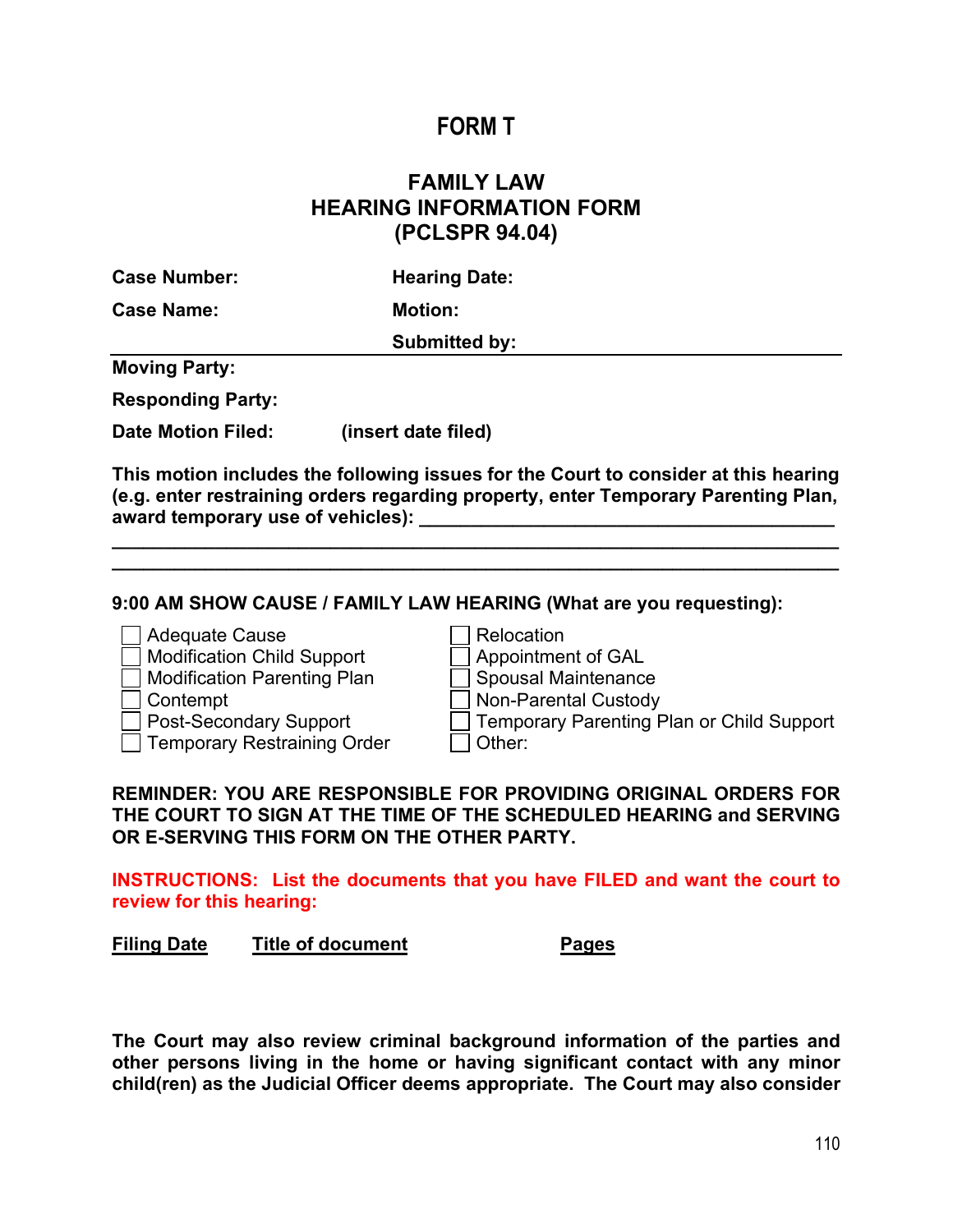**other pleadings in this case and other civil and criminal files where the litigants and/or child(ren) are identified as parties.**

(Revised September 1, 2020)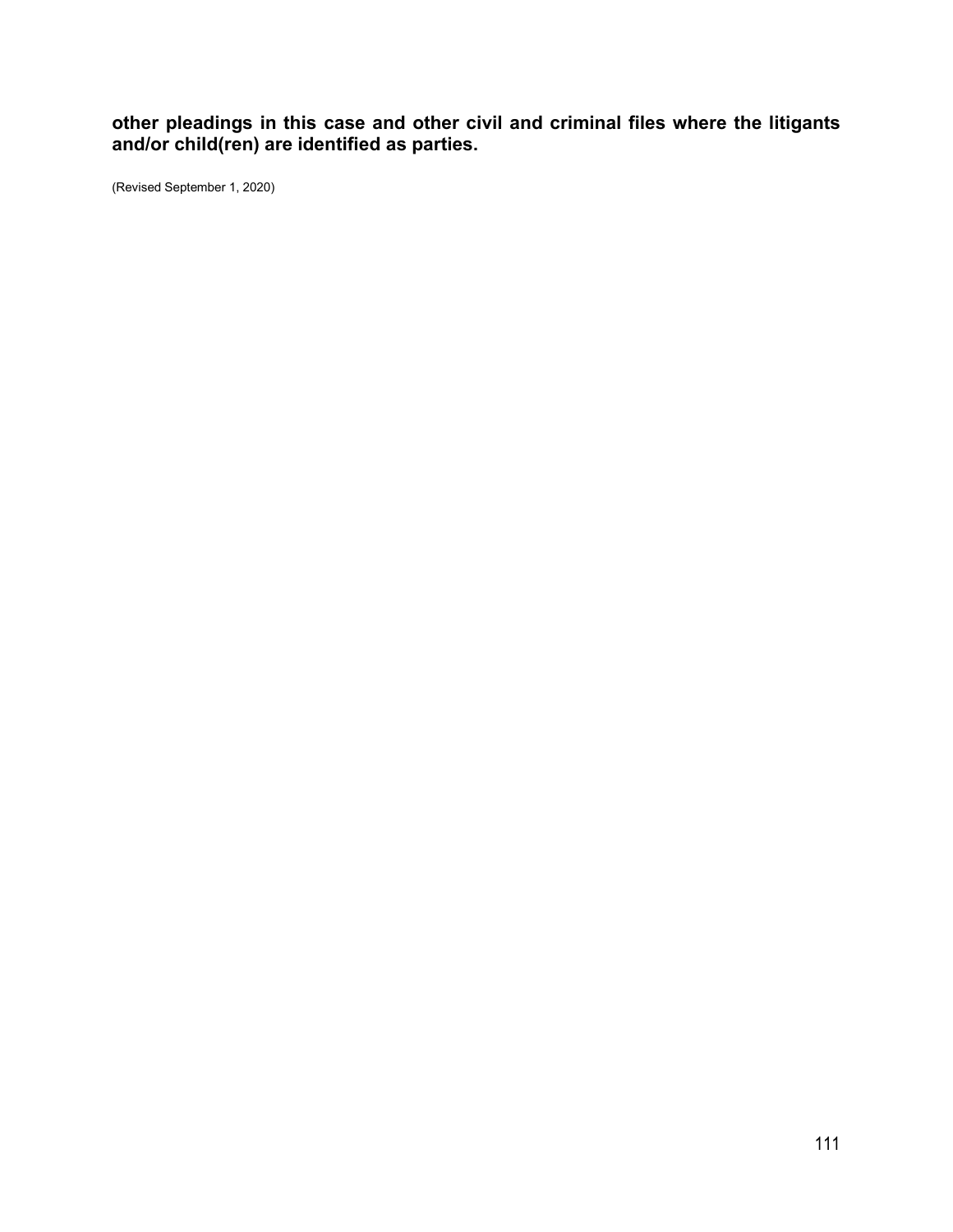### **FORM U**

### **CIVIL HEARING INFORMATION FORM (PCLR 7 and PCLSPRs 98.04, 98.16W, 98.18, 98.20)**

| <b>Case Number:</b>      | <b>Hearing Date:</b> |  |  |
|--------------------------|----------------------|--|--|
| <b>Case Name:</b>        | <b>Motion:</b>       |  |  |
|                          | <b>Submitted by:</b> |  |  |
| <b>Moving Party:</b>     |                      |  |  |
| <b>Responding Party:</b> |                      |  |  |
| Date motion was Filed:   | (insert date filed)  |  |  |

**This Motion includes the following issues for the Court to Consider at this hearing (e.g. appointment of Personal Representative, request to invade blocked**  account, request to stay writ of restitution): **with an article of the state of the state of the state of the state of the state of the state of the state of the state of the state of the state of the state of the state of** 

**\_\_\_\_\_\_\_\_\_\_\_\_\_\_\_\_\_\_\_\_\_\_\_\_\_\_\_\_\_\_\_\_\_\_\_\_\_\_\_\_\_\_\_\_\_\_\_\_\_\_\_\_\_\_\_\_\_\_\_\_\_\_\_\_\_\_\_\_\_\_ \_\_\_\_\_\_\_\_\_\_\_\_\_\_\_\_\_\_\_\_\_\_\_\_\_\_\_\_\_\_\_\_\_\_\_\_\_\_\_\_\_\_\_\_\_\_\_\_\_\_\_\_\_\_\_\_\_\_\_\_\_\_\_\_\_\_\_\_\_\_**

#### **1:30 CIVIL HEARING:**

#### **CIVIL DIVISION A (ROOM 100):**

| $\Box$ Guardianship      | Probate                       |
|--------------------------|-------------------------------|
| $\vert$ Trust            | Vulnerable Adult              |
| □ Unlawful Detainer      | Minor Settlement              |
| Supplemental Proceedings | Sale of Structured Settlement |
| Other:                   |                               |

**REMINDER: YOU ARE RESPONSIBLE FOR PROVIDING ORIGINAL ORDERS FOR THE COURT TO SIGN AT THE TIME OF THE SCHEDULED HEARING and TO SERVE OR E-SERVE THE OTHER PARTY WITH THIS FORM.**

**INSTRUCTIONS: List the documents that you have FILED and want the court to review for this hearing:** 

**Filing Date Title of document Pages**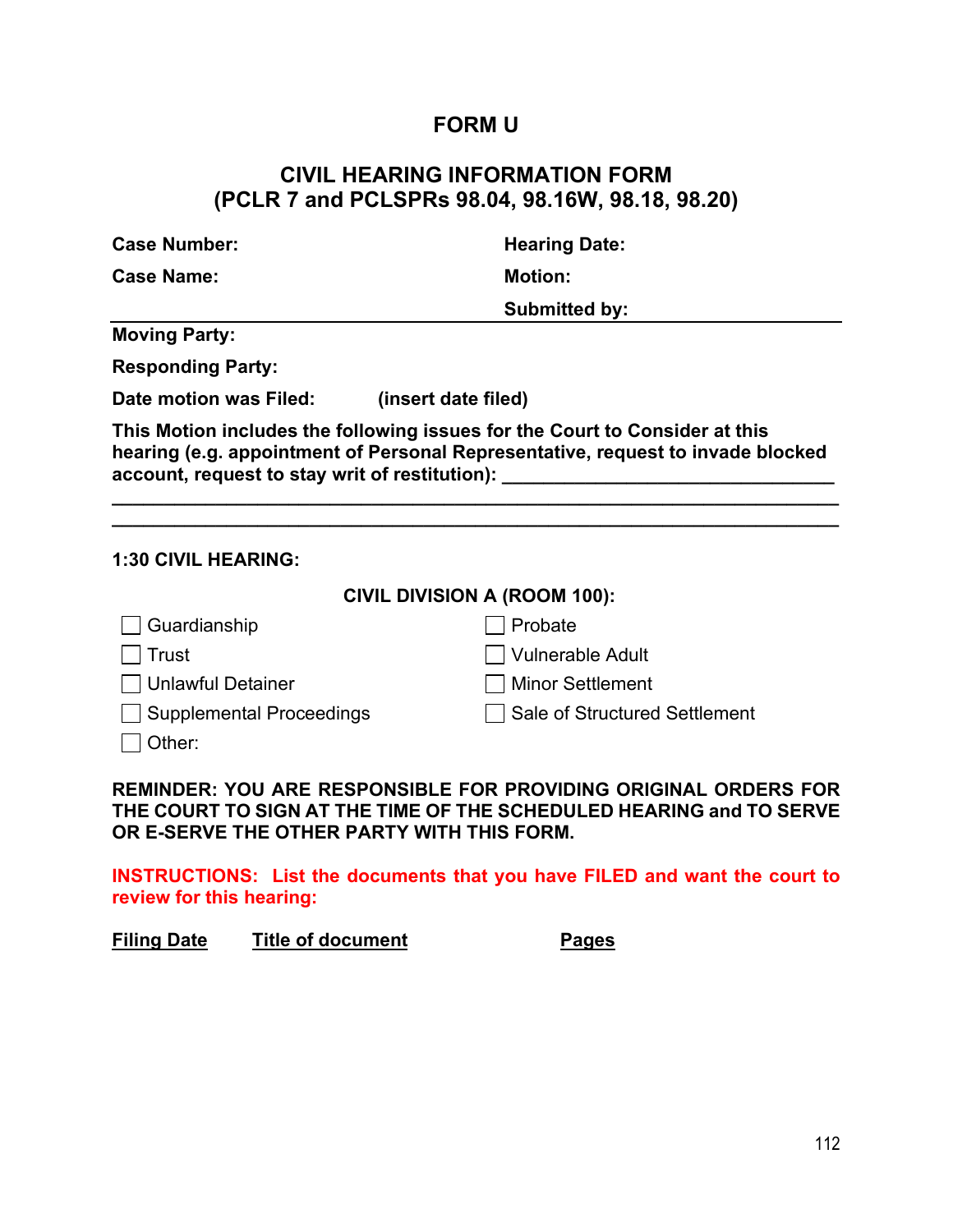**The Court may also review criminal background information of the parties and other persons living in the home or having significant contact with any minor child(ren) or vulnerable adults as the Judicial Officer deems appropriate. The Court may also consider other pleadings in this case and other civil and criminal files where the litigants and/or child(ren) are identified as parties.**

(Revised September 1, 2020)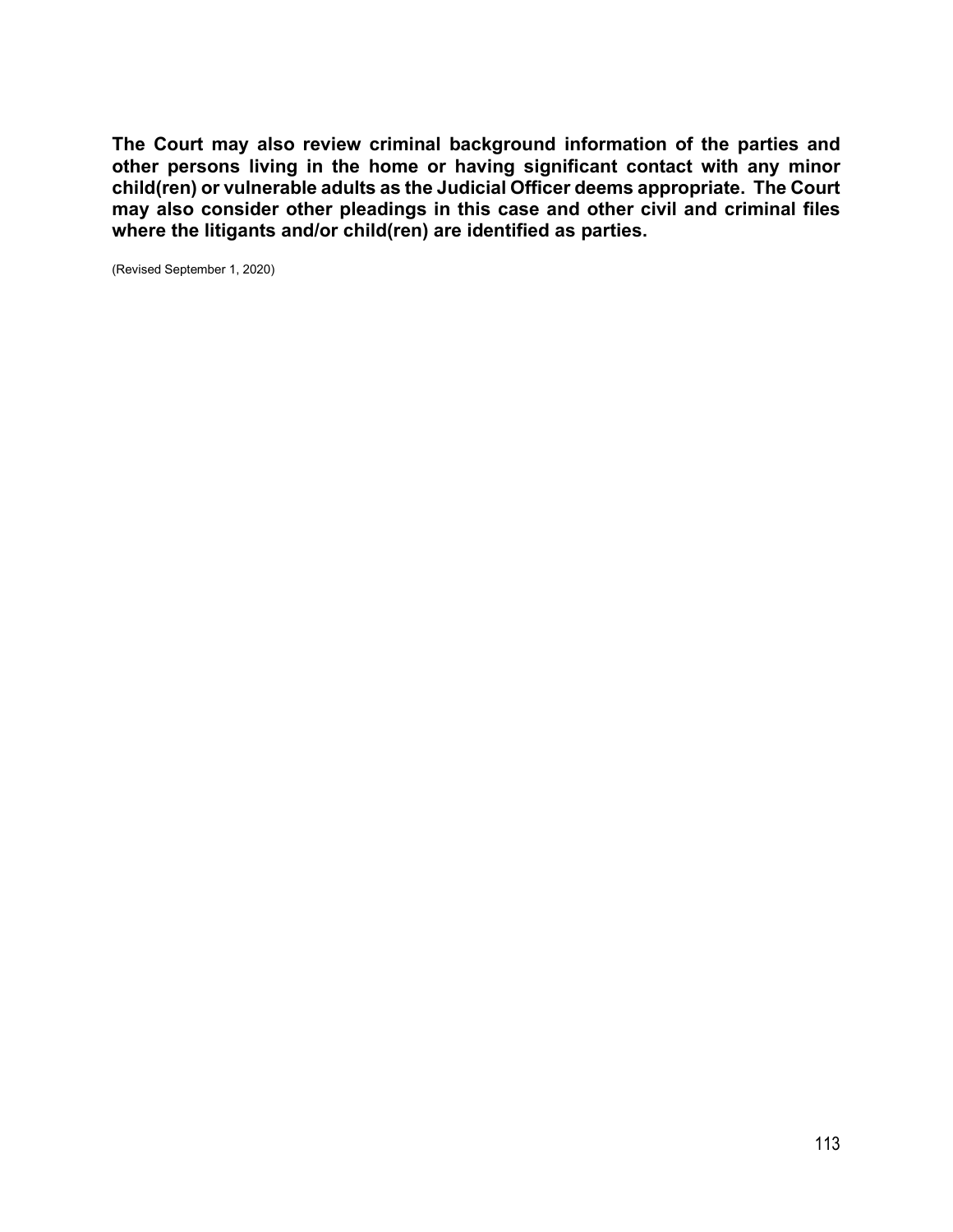# **FORM V**

## **IN THE SUPERIOR COURT OF WASHINGTON, COUNTY OF PIERCE**

\_\_\_\_\_\_\_\_\_\_\_\_\_\_\_\_\_\_\_\_\_\_\_\_\_\_\_\_\_\_\_\_\_, Petitioner/Plaintiff,

v.

\_\_\_\_\_\_\_\_\_\_\_\_\_\_\_\_\_\_\_\_\_\_\_\_\_\_\_\_\_\_\_\_\_, Respondent/Defendant.

Cause No. \_\_\_\_\_\_\_\_\_\_\_\_\_\_\_\_\_\_\_\_\_\_\_

**NOTICE AND ORDER ON REQUEST OF DISQUALIFICATION OF JUDGE**

Pursuant to RCW 4.12.050 and PCLR 40(f)(1), the [ ] Plaintiff [ ] Defendant, by

this notice requests to disqualify Judge \_\_\_\_\_\_\_\_\_\_\_\_\_\_\_\_\_\_\_\_\_\_\_\_\_\_\_\_\_\_ as to any

further proceedings in this case. The judge has not made any discretionary ruling in this

case that would prevent disqualification.

| WSBA#        |  |
|--------------|--|
| Attorney for |  |

### **ORDER**

The request for disqualification is:

[ ] Granted. This matter shall be transferred to different judicial department.

[ ] Denied for the reason that the undersigned has previously exercised discretion in this case.

[ ] Denied for the reason that the party (or co-party) seeking disqualification has previously sought disqualification of a judge in this same cause.

Dated this \_\_\_\_\_\_ day of \_\_\_\_\_\_\_\_\_\_\_, 20\_\_\_\_.

\_\_\_\_\_\_\_\_\_\_\_\_\_\_\_\_\_\_\_\_\_\_\_\_\_\_\_\_\_\_\_\_ Judge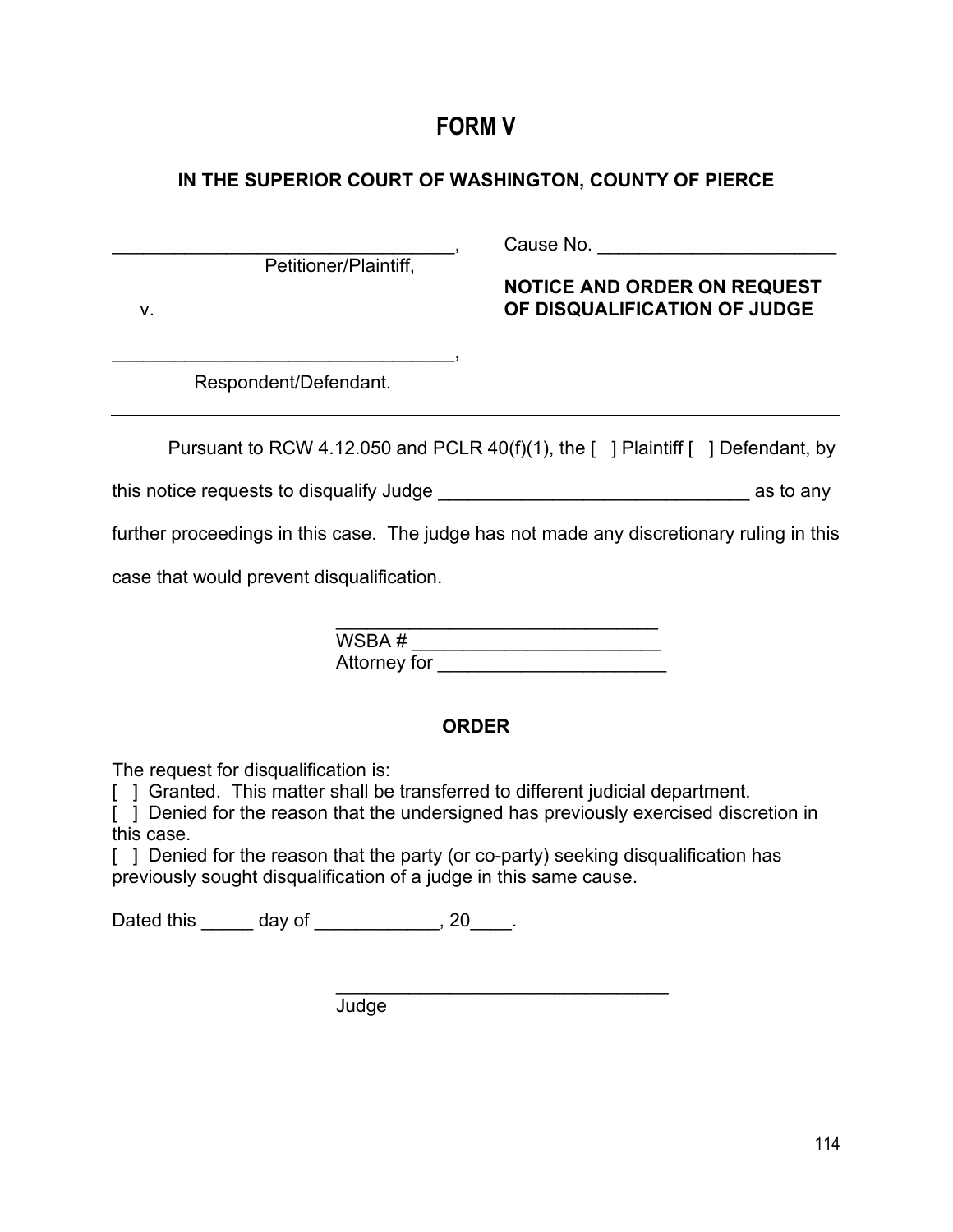# **FORM W**

## **Superior Court of Washington County of Pierce**

 $\mathbf{I}$ 

| In re the Minor Settlement of: | Case No.                                   |
|--------------------------------|--------------------------------------------|
|                                | <b>ORDER APPROVING</b><br>MINOR SETTLEMENT |
|                                | Minor's 18 <sup>th</sup> Birthday:         |
|                                | (Clerk Code ORAPST)                        |

THIS MATTER having come on regularly for hearing before the undersigned Court Commissioner upon the petition for Court approval to settle the minor's personal injury claim. The Court having considered the report of the Settlement Guardian ad Litem (SGAL), \_\_\_\_\_\_\_\_\_\_\_\_\_\_\_, and the records and files, it is ORDERED

- 1. The settlement proposal in the gross amount of \$\_\_\_\_\_\_\_\_ for \_\_\_\_\_\_\_\_\_\_\_\_\_, a minor, is approved by the Court as reasonable and appropriate.
- 2. The parent or legal guardian of the minor, the most controlled as a shall execute the appropriate Releases or other documents required for the settlement of the minor's claim. Upon execution of releases and other documents the insurer shall make payment of the settlement amount within 10 days.
- 3. \_\_\_\_\_\_\_\_\_\_\_ shall issue a check in the approved gross settlement amount made payable to \_\_\_\_\_\_\_\_\_\_\_\_\_\_\_, in trust for the minor.
- 4. The minor's attorney fees, costs, and expenses incurred in the amounts set forth below in Paragraph 5 are found to be reasonable and are approved.
- 5. The gross settlement funds shall be disbursed as follows:

| Costs to attorney _____________________ |
|-----------------------------------------|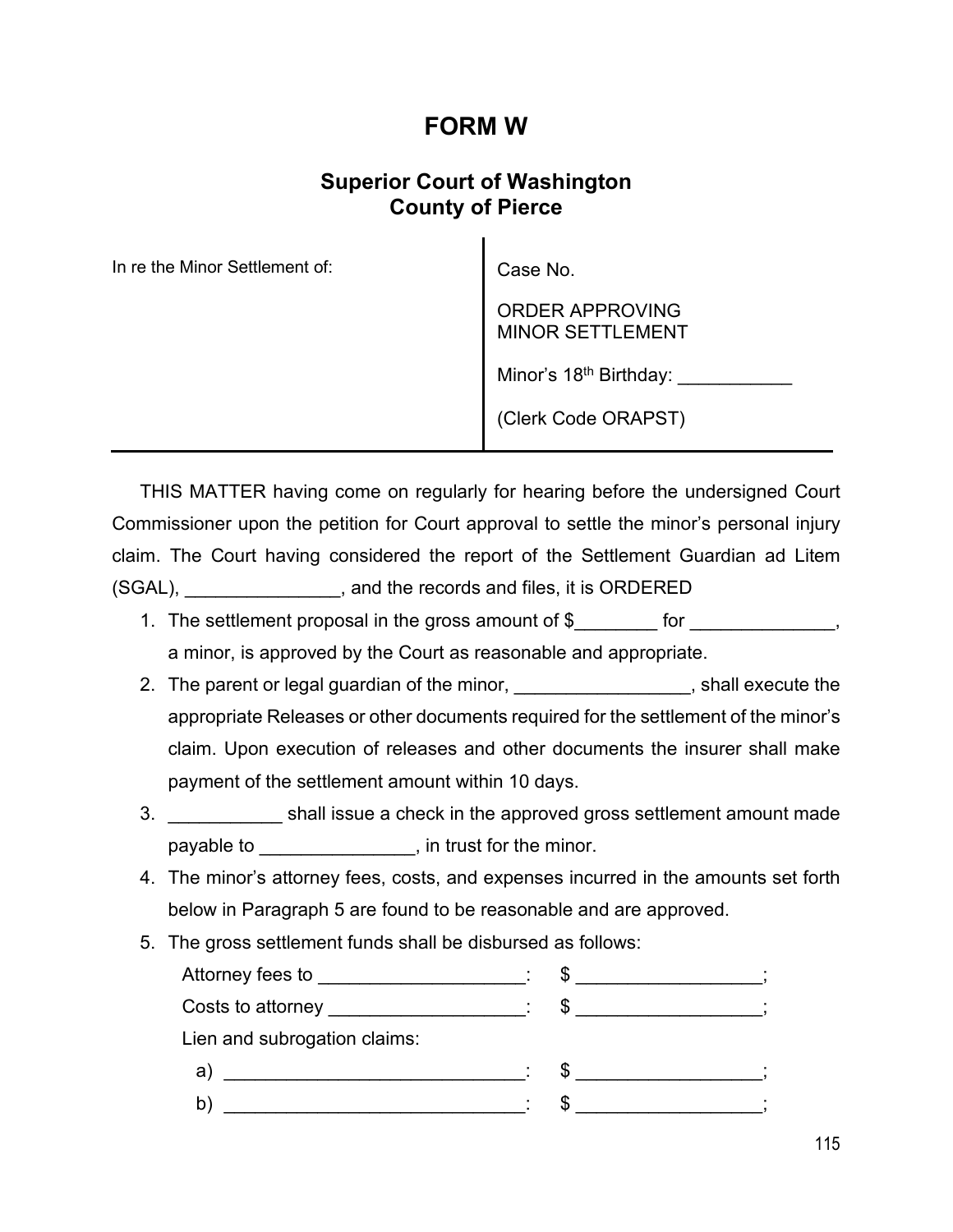Net proceeds to minor, \_\_\_\_\_\_\_\_\_\_\_\_\_\_\_\_: \$ \_\_\_\_\_\_\_\_\_\_\_\_\_\_\_; Total disbursement:  $\texttt{\$}$ 

- 6. The net proceeds for the minor shall be:
	- a) deposited by the minor's attorney/defense counsel, in the name of the minor;
	- b) The deposit shall be into a federally insured bank account, under the social security number of the minor;
	- c) The account shall be interest-bearing, with no bank fees charged;
	- d) On-line banking shall not be allowed;
	- e) The deposit shall be **BLOCKED** and not be released without further Court order. Provided, however, the funds shall be released automatically to the minor,

 $\,$ , on or after his/her 18<sup>th</sup> birthday:  $\,$ ;

on presentation of suitable identification to the depository institution or bank.

f)The minor's parent(s) is authorized to invest and re-invest the deposited funds within the blocked account, subject to the above restrictions;

# 7. A **Receipt (in the form attached to this Order/in the form set forth in PCLSPR 98.16W(h))** shall be filed by the minor's attorney/defense counsel/SGAL within 45 days of the settlement approval, with a copy to the SGAL. The SGAL shall be discharged upon the filing of said Receipt.

- 8. The fees and costs of the SGAL, \_\_\_\_\_\_\_\_\_\_\_\_\_, are found to be reasonable and approved in the amount of \$ made by the contract of the contract of the contract of the contract of the contract of the contract of the co
- 9. Further, \_\_\_\_\_\_\_\_\_\_\_\_\_ shall reimburse \_\_\_\_\_\_\_\_\_\_\_\_\_, the minor's attorney, the sum of  $\qquad \qquad$  for the filing fee.
- 10. If this minor settlement includes a structured annuity, the following provision applies:

Neither the minor nor incapacitated person, nor the estate, nor any subsequent beneficiary or recipient of any payments or any part of any payments under this structured settlement shall have the right to accelerate, commute or otherwise reduce to present value or to a lump sum any of the payments or any part of the payments due under this structured annuity settlement or this order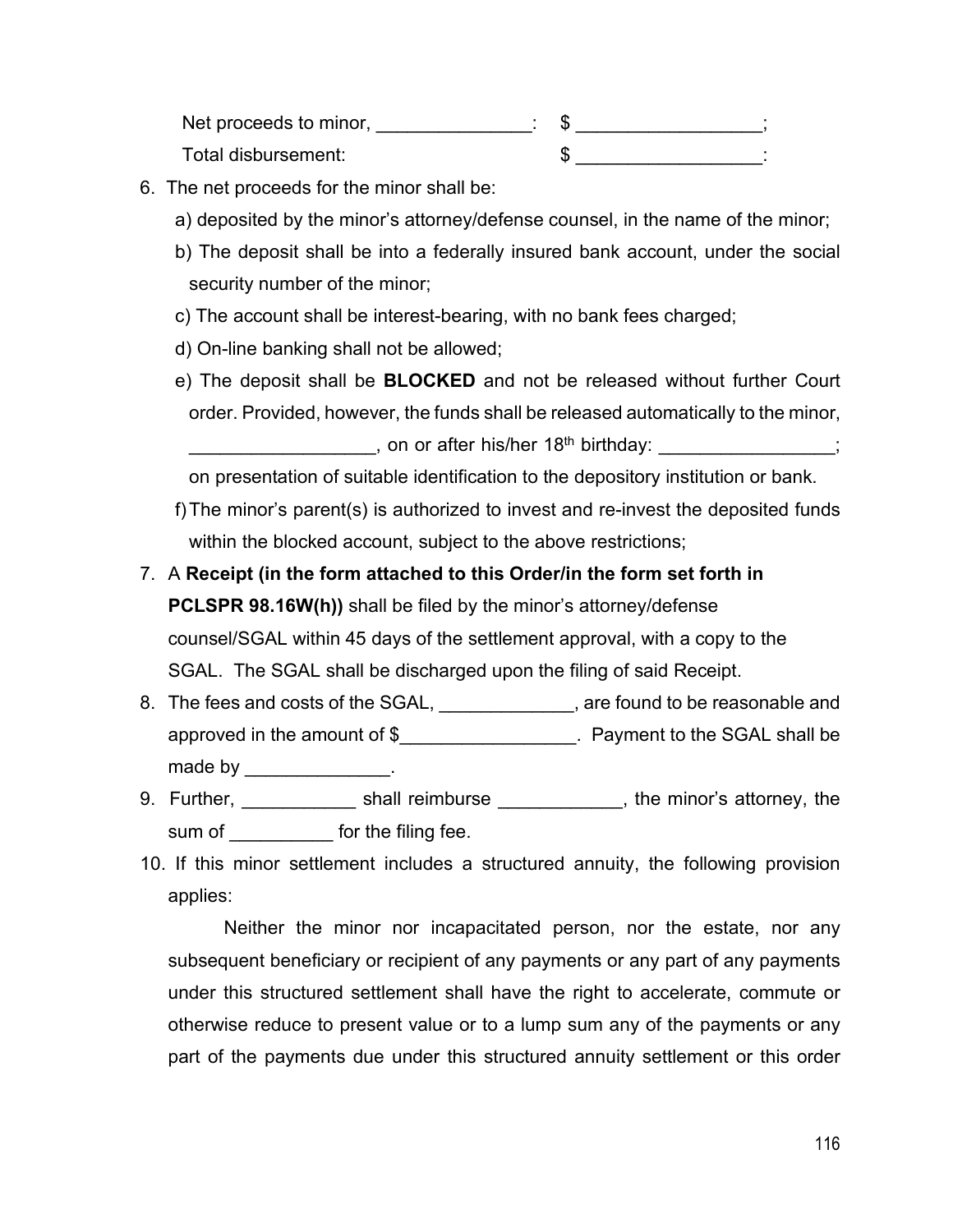unless by later motion good cause has been shown to lift or modify these restrictions.

No payment under the structured settlement annuity contract or this order shall be transferred as defined in **RCW 19.205.010(18)**, accelerated, deferred, increased or decreased, or anticipated, sold, mortgaged, assigned or encumbered in any manner by the minor or incapacitated person or any other recipient of the payments unless by later motion good cause has been shown to lift or modify these restrictions.

DONE IN OPEN COURT this \_\_\_\_\_\_ day of \_\_\_\_\_\_\_\_\_, 20\_\_\_.

\_\_\_\_\_\_\_\_\_\_\_\_\_\_\_\_\_\_\_\_\_\_\_\_\_\_\_\_ Court Commissioner

PRESENTED BY:

\_\_\_\_\_\_\_\_\_\_\_\_\_\_\_\_\_\_\_\_\_\_\_\_\_\_\_ Attorney for the minor

APPROVED AS TO FORM; NOTICE OF PRESENTATION WAIVED:

\_\_\_\_\_\_\_\_\_\_\_\_\_\_\_\_\_\_\_\_\_\_\_\_\_\_\_\_\_\_\_\_ Settlement Guardian ad Litem

APPROVED AS TO FORM; NOTICE OF PRESENTATION WAIVED:

\_\_\_\_\_\_\_\_\_\_\_\_\_\_\_\_\_\_\_\_\_\_\_\_\_\_\_\_\_\_\_\_ Attorney for Defendant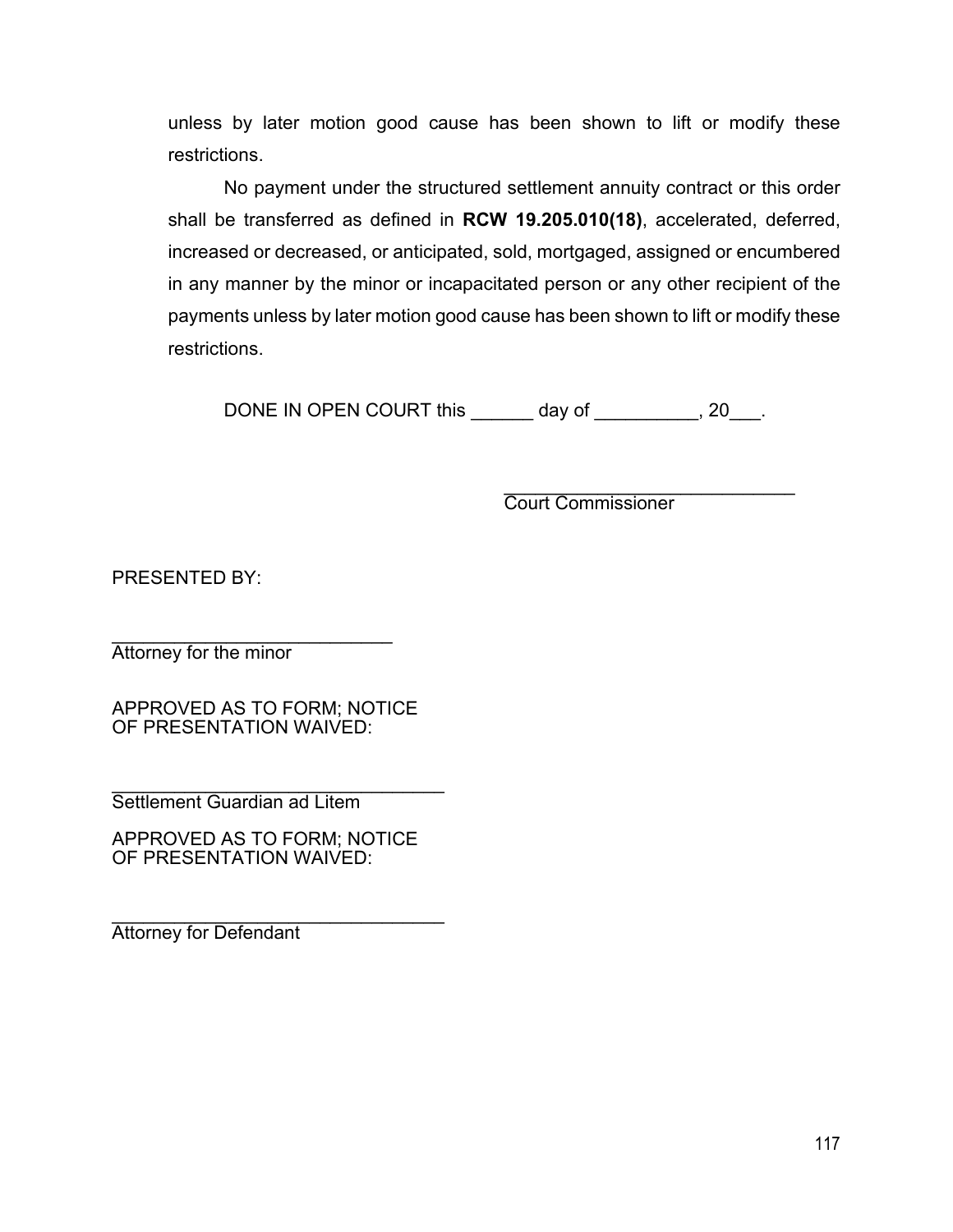# **FORM X**

# **Superior Court of Washington County of Pierce**

In re the Minor Settlement of: <br>
Case No.

RECEIPT OF FUNDS INTO BLOCKED FINANCIAL ACCOUNT

(Clerk Code RCPBA)

The undersigned declares under the penalty of perjury under the laws of the State of Washington that the following statements are true and correct.

RECEIPT is hereby acknowledged of the sum of \$\_\_\_\_\_\_\_\_\_ deposited with

\_\_\_\_\_\_\_\_\_\_\_\_\_\_\_\_\_\_ (Depository Institution), for \_\_\_\_\_\_\_\_\_\_\_, a minor. The deposit

was made into account number \_\_\_\_\_\_\_\_\_\_ (last four digits).

The undersigned financial institution agrees to hold this account and any subsequent

deposits to the account subject to the following:

- 1. The funds on deposit shall be federally insured;
- 2. The account shall bear interest, under the minor's social security number;
- 3. There shall be no withdrawal of funds except by Order of the Court, or as set forth below;
- 4. The funds shall be released to \_\_\_\_\_\_\_\_\_\_\_\_ on or after his/her  $18<sup>th</sup>$  birthday:

\_\_\_\_\_\_\_\_\_\_, without the necessity of a Court Order;

- 5. On-line banking shall not be allowed;
- 6. The minor's parent/guardian, \_\_\_\_\_\_\_\_\_\_\_\_\_\_\_\_\_\_ is authorized to invest and reinvest the funds within the blocked account, subject to the above restrictions.